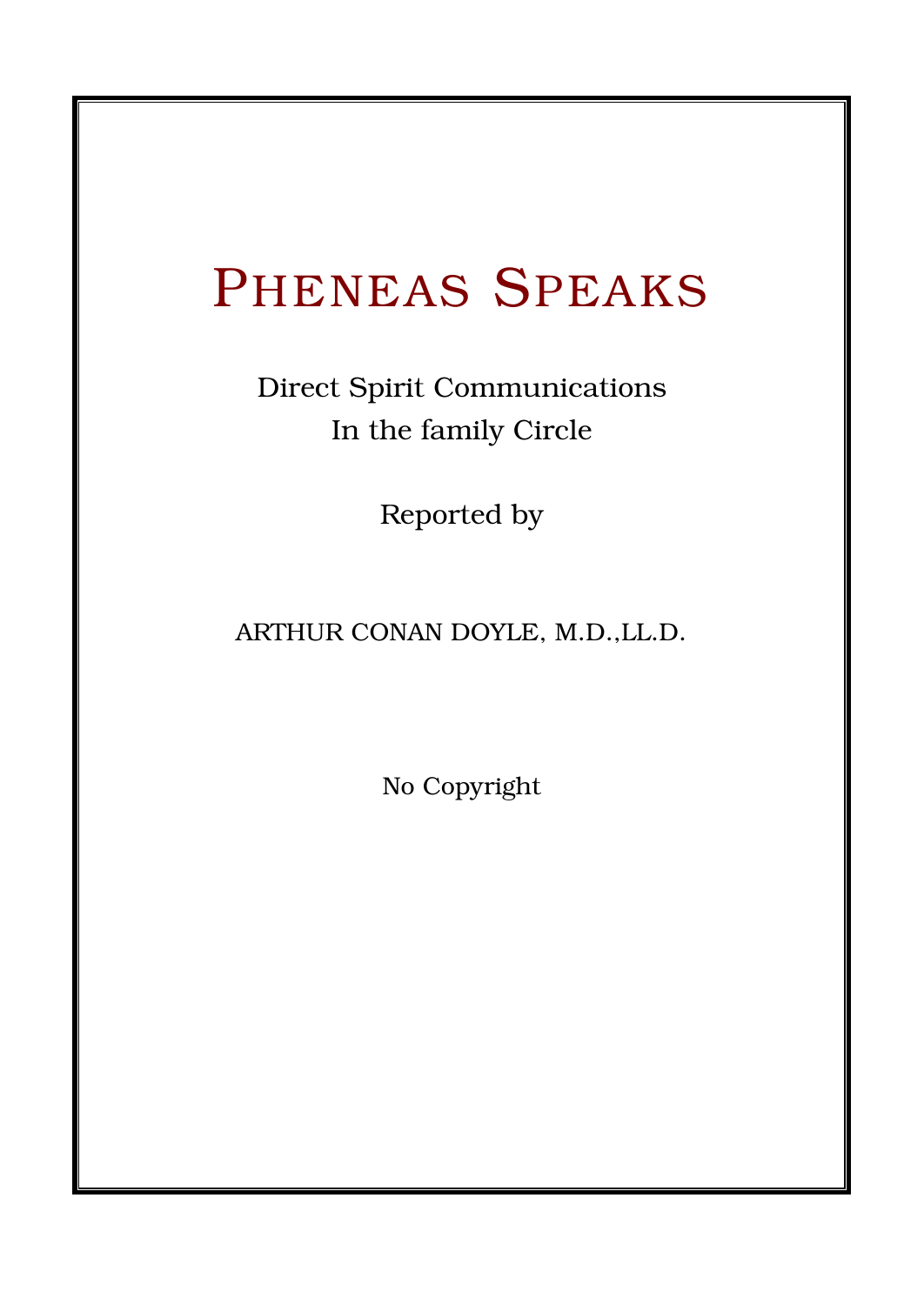

The Pheneas Circle Taken in 1920 shortly before the beginning of the Script.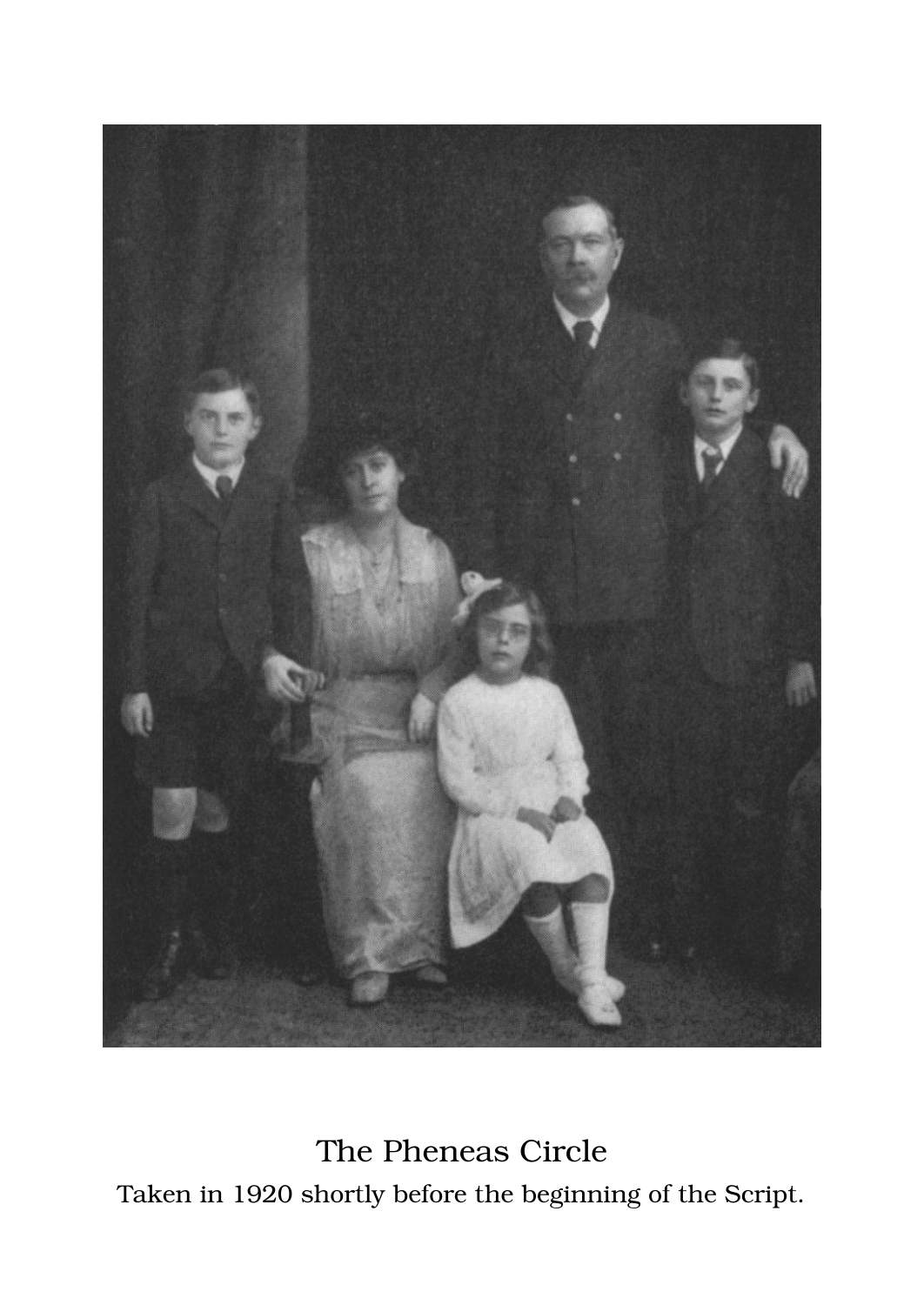#### **PREFACE.**

It is no easy task to edit such a volume of home-circle communications. They are in their very nature so intimate and personal that one has a hesitation in presenting them to the world, and yet some of the teaching is so helpful that it was clearly meant for a wider circle. It is impossible, however, to confine the account to such passages, as to do so would be to lose that setting of beautiful comradeship which concerns itself with the smaller things of life as well as with the greater, and turns the Communicator into a dear brother as well as an august teacher. Our family life would lose something very precious and essential if the bright presence of Pheneas were withdrawn. This, however, is a calamity which, we are assured, will never occur.

Great excisions have to be made in this record. A large part of them consist of prophecies as to the immediate future of the world. All this must wait until its publication should seem advisable, and may form a second volume in the future. Let it be briefly stated in regard to them that any earth changes are remedial, and introductory to the happiest era which has ever been known.

Apart from these excisions, there are many minor ones which contain matter which is too personal for publication, or too remote to either, interest or instruct the reader. Only about one third of the entire script is included in this record.

It is now five years since the great gift of inspired writing first came to my wife. In her intense honesty and deep modesty, she somewhat retarded it at first by holding back her impulses in the fear lest they should come from her own subconscious self. Gradually, however, the unexpected nature of the messages, and the allusions to be found in them showed both her and me that there were forces at work which were outside herself. Sentiments were expressed. quite foreign to our own. Information was given which was sometimes mistaken, but in many cases, as will be shown in the text, was absolutely correct, including many prophecies as, to world events, which were later fulfilled. As to, the mistakes, it is well that the reader should realise, if he does not already do so, that even a high spirit is not omniscient, and that the knowledge which he has is conveyed to him, and so to us, in particular ways which may lead to misunderstanding. It is for this reason that the recipients of such messages should always test each assertion with their own God-given reason, and apply to them all the usual safeguards of common sense.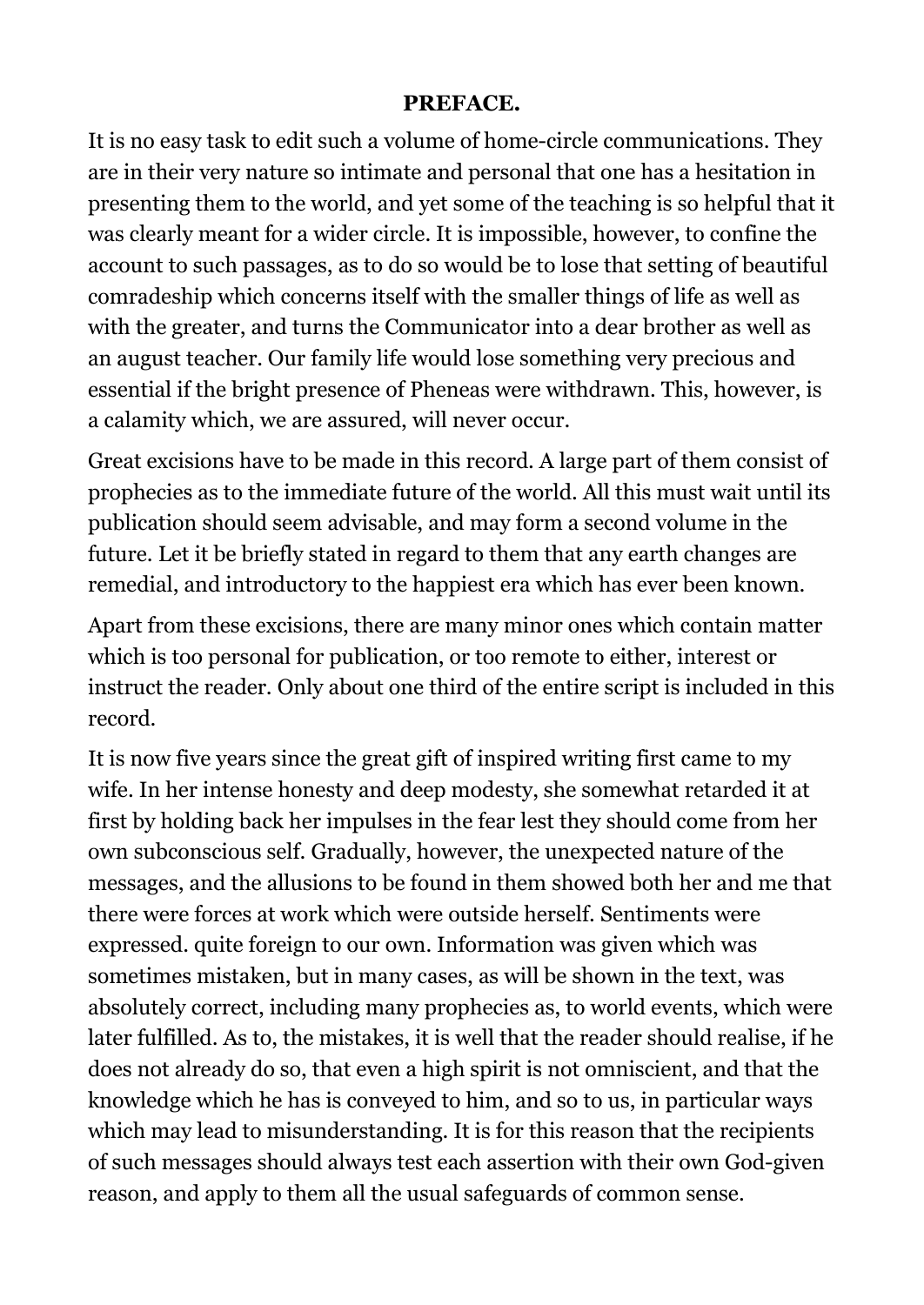Our first written communications, dating from early in I92I, were from relations and friends who had passed beyond the border. Occasionally also we had visits from strangers who were attracted by what they called "the light"  $$ a common other-world description of the psychic atmosphere of a séance. This family intercourse, and the incidental interventions have been treated shortly, as they are of secondary interest to the reader. Foot-notes have been freely used throughout to enable the reader to understand the situation. Here and there a name has been changed, which is better than that use of alphabetical letters which takes the human reality out of any narrative.

On December 10th, 1922, Pheneas, my guide, came through for the first time, and from then onwards he took chief control, though by no means to the total exclusion of the others.

In April, 1924, the writing mediumship changed to semi-trance inspirational talking. The Medium never completely lost consciousness., but her hold upon her own organism was slight. The eyes were tightly closed, and never opened until the power had left her. This has been the usual method of communication up to the present day, and careful readers will observe how the messages increased in power as fuller control was gained.

I repeat that the sentiments expressed by no means represent those of the Medium or of myself. Speaking for both of us, I may say that though we share the admiration which the whole world feels for the life and teaching of Jesus, we neither of us realised Him in the vivid overwhelming fashion which was characteristic of some of these messages. I have personally often felt strangely unworthy of the role allotted to me of broadcasting things which seemed to come from so high a source, and were worthy of a far more spiritual messenger. I have found it impossible for this reason to transcribe many of these communications, but their general tenor is not affected by the omission. I would stress the fact, however, that much of the teaching is absolutely foreign to my wife's conscious convictions, or to my own.

It has pleased our Guide not only to give glimpses of the life in the other world, but to touch upon the conditions which we may personally hope to find. I hesitated to include any of this, but I reflected that there was nothing to show that such conditions were not common to many others, and thus there is no special merit claimed by their attainment. They are interesting as very closely corroborating other descriptions of the other world which my wife has,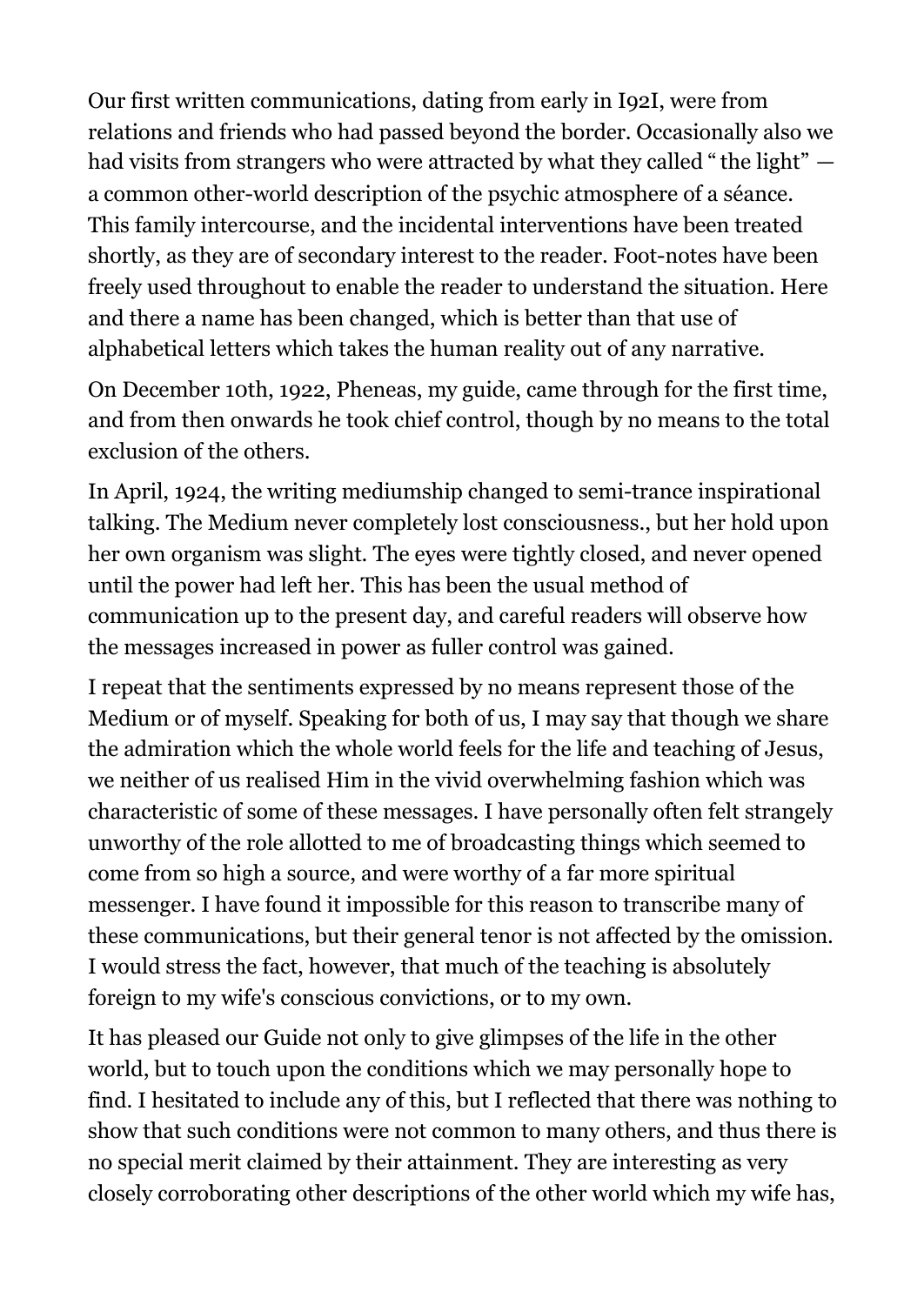I am sure, never read of, so that they could not have lingered in her subconscious memory.

Our three children, Denis, Malcolm, and little Jean, whom we call " Billie", were respectively thirteen, eleven, and nine when the Mediumship began, and it covers the gap between childhood and early adolescence. I explain this as it accounts for the tone and substance of the messages which the Control has sent them sometimes playful, sometimes practical, always loving, like a wise and tender elder brother.

To all of them he has been a guiding star in their young lives.

There are some no doubt who would feel that such intermediate relations take something from that whole-hearted Communion which should exist between man and his God. This is the argument which the Unitarians use as to the worship of Christ, and it is one which should, I think, be very seriously considered. But the Christ conception brings an unthinkable God within the limits of our finite brains, and in this way enables us to be in mental touch with some concrete image instead of a mere vague outreaching of the soul. The same argument applies, as it seems to me, to all those higher Spiritual beings who may exist between ourselves and the level of Christ. They are the steps of God leading ever upwards, the lowest step no less part of the whole than the highest. Protestantism abolished the old saints, many of whom no doubt may have well deserved such abolition, but they placed nothing in their stead. The old idea that a Francis of Assisi, or a Vincent de Paul was near us, taking an interest in our actions, and ready to respond to an appeal seems to me to bring actual religion into our everyday life in a very practical and intimate way. We do not neglect God by honouring one whom we look upon as nearer to Him than we are ourselves.

That is the view which I take of such high Spiritual Guides as Pheneas. If our thoughts turn to him in everyday life it is that he stands for everything that is high, and that he is a near and a familiar figure. Let us compare a man's position under the eternal with that of an Indian villager under the British Raj. When he is in trouble, or claims redress, he does not make a personal appeal to the king. He turns to the king's representative, who may be no more than the local police inspector. If the matter is more than can be dealt with, it goes back to the local magistrate, to the district commissioner, to the provincial governor, to the viceroy, finally to the high authorities in London.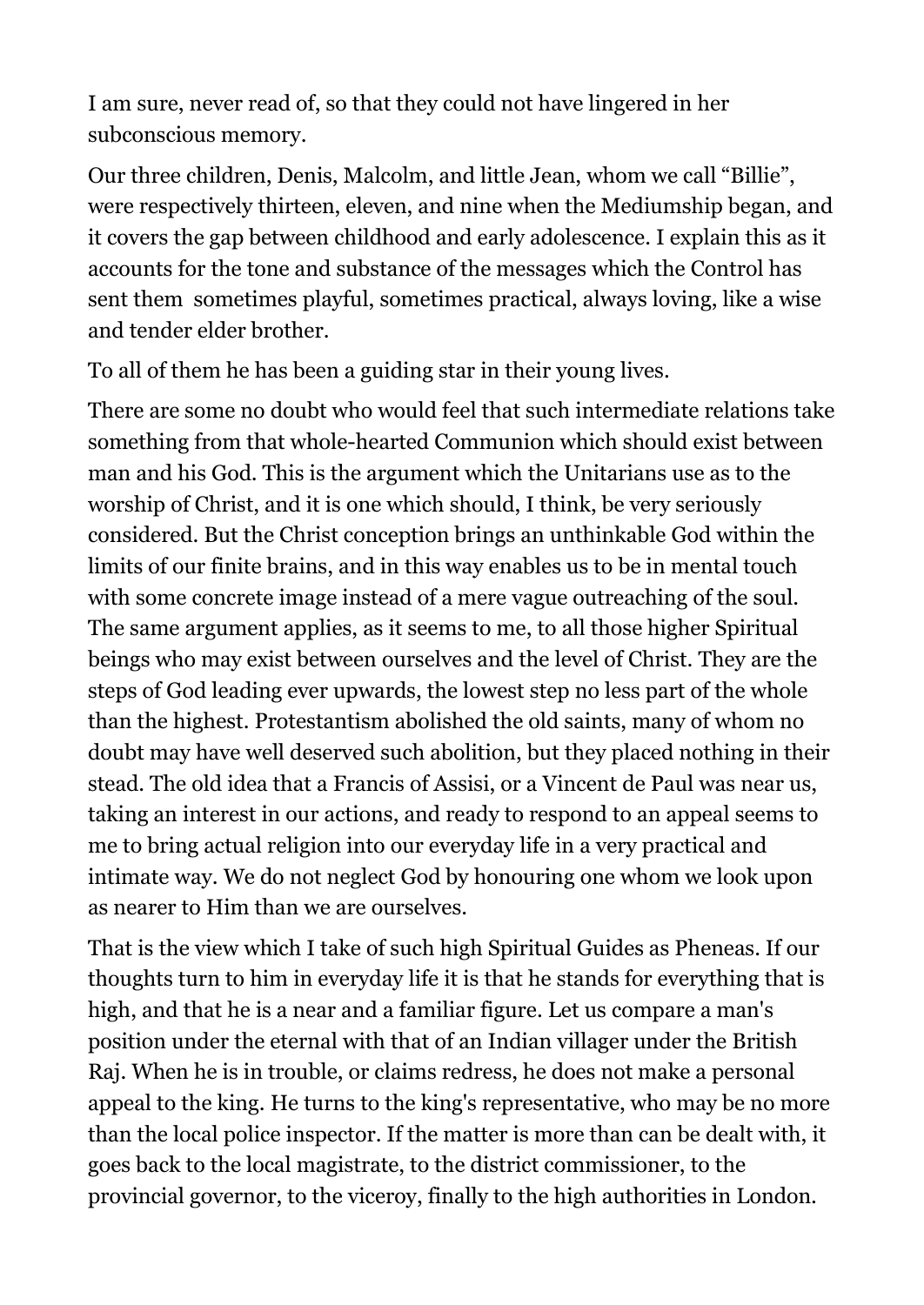So it seems to me a very human and reasonable scheme that our immediate Spirit Guides have others behind them, and yet others, extending in an infinite hierarchy through such a great Spirit as the Christ up to the unthinkable centre of life and of love, and that the lowest vibration may, if needful, be transmitted to the highest. Such teaching has come from the beyond, and seems to be borne out by all that I can learn of the true functions of such a teacher as I have described.

Let it not be thought that such Communications are easy, and that we can at will get what we desire of help or knowledge. There have been months on end when we have longed for Pheneas, and sat awaiting him with every condition favourable, and yet he has not come. Then at another time, unexpected, unannounced, in the midst of conversation, in the course of a meal, he will suddenly, with altered voice and sweeping Oriental gestures of greeting, make his presence known. He is always a high gentleman, however, and never intrudes at a time when his presence might put the Medium in a difficult position.

Any further difficulties which the reader may find, or explanations which he may seek, may perhaps be dealt with in the script itself, or in the notes attached. We shrink from the sending of it forth, for it is all very sacred to ourselves, and yet we appreciate the satisfaction which it would be to us if we knew that it brought comfort or knowledge to others. We would beg the most orthodox reader to bear in mind that God is still in touch with mankind, and that there is as much reason that he should send messages and instructions to a suffering and distracted world, as ever there was in days of old.

No doubt the picture presented of a coming world which is arranged upon the same general lines as this one will seem revolutionary, and possibly repugnant to many readers. Those who are psychic students, however, when they have passed the kindergarten of physical phenomena, and gone on to the vital messages beyond, will find with very few exceptions that the same sort of life is depicted. The reader who desires fuller information upon the point is referred to the works of Swedenborg, Andrew Jackson Davis, and George Vale Owen; also to many more recent volumes of personal posthumous experience.

ARTHUR CONAN DOYLE. Crowborough,

December, 1926.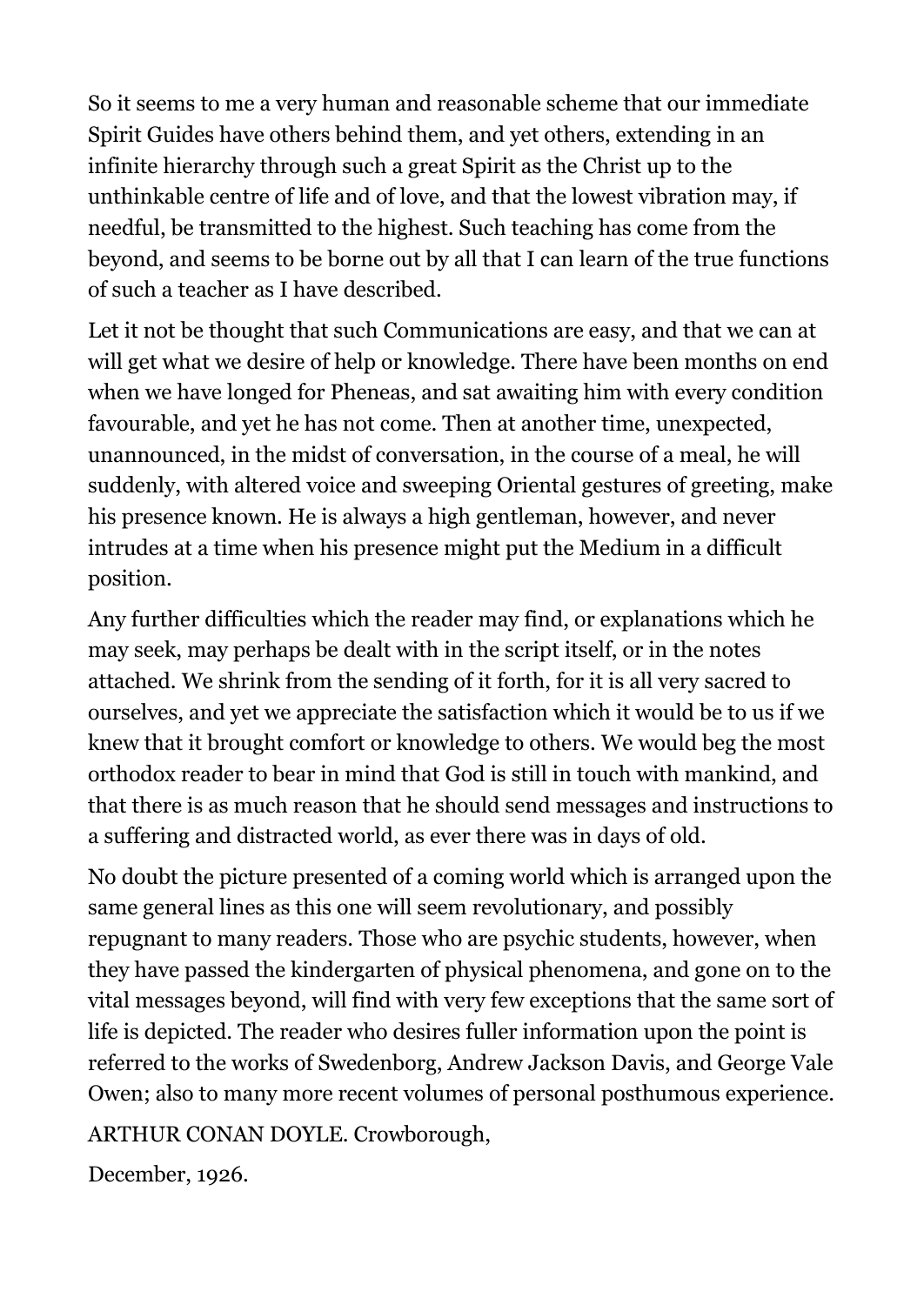#### **PHENEAS SPEAKS**

#### PART I.

## SOME COMMUNICATIONS RECEIVED APART FROM THE PHENEAS MESSAGES.

As specimens of the Family Communications received in the early days of mediumship, I take the following (beginning at July 21st, 1921). My brother-in-law, the distinguished novelist, E. W. Hornung, had passed over a short time before. Getting into touch through my wife's mediumship, with my eldest son, Kingsley, who passed in 1918, I asked how it was with Hornung. *Are you in touch with Willie Hornung ?* 

Yea, he came over all right to us.

*How is he ?* 

He is heavy and tired. But he will improve. Already he is better. His mind is more open. (He had been intolerant about Spirit Communion in his lifetime.) He is sorry, and he realises things now.

A long pause.

I am Willie. I am here. I am so glad to be here. Arthur, this is wonderful. If only I had known this on earth, how much I could have helped others. However, it is too late. I am with Oscar. [His son.]

It is so glorious. I am working and feel so well.

It is so nice to be free from my asthma.

*You are happy then ?* 

It is a wonderful life — so high and fine in all ways. Worth living for.

If only people knew !

There is such heaps and heaps I want to say to you, Arthur. First of all, to tell you that I love you all. I have learned a lot since I came over here.

*Is your present work literary ?* 

Yes, of a kind. It is most interesting. I prefer it to my work in the world. It is so much more vital. It really counts.

*Could I finish any of your work here ?*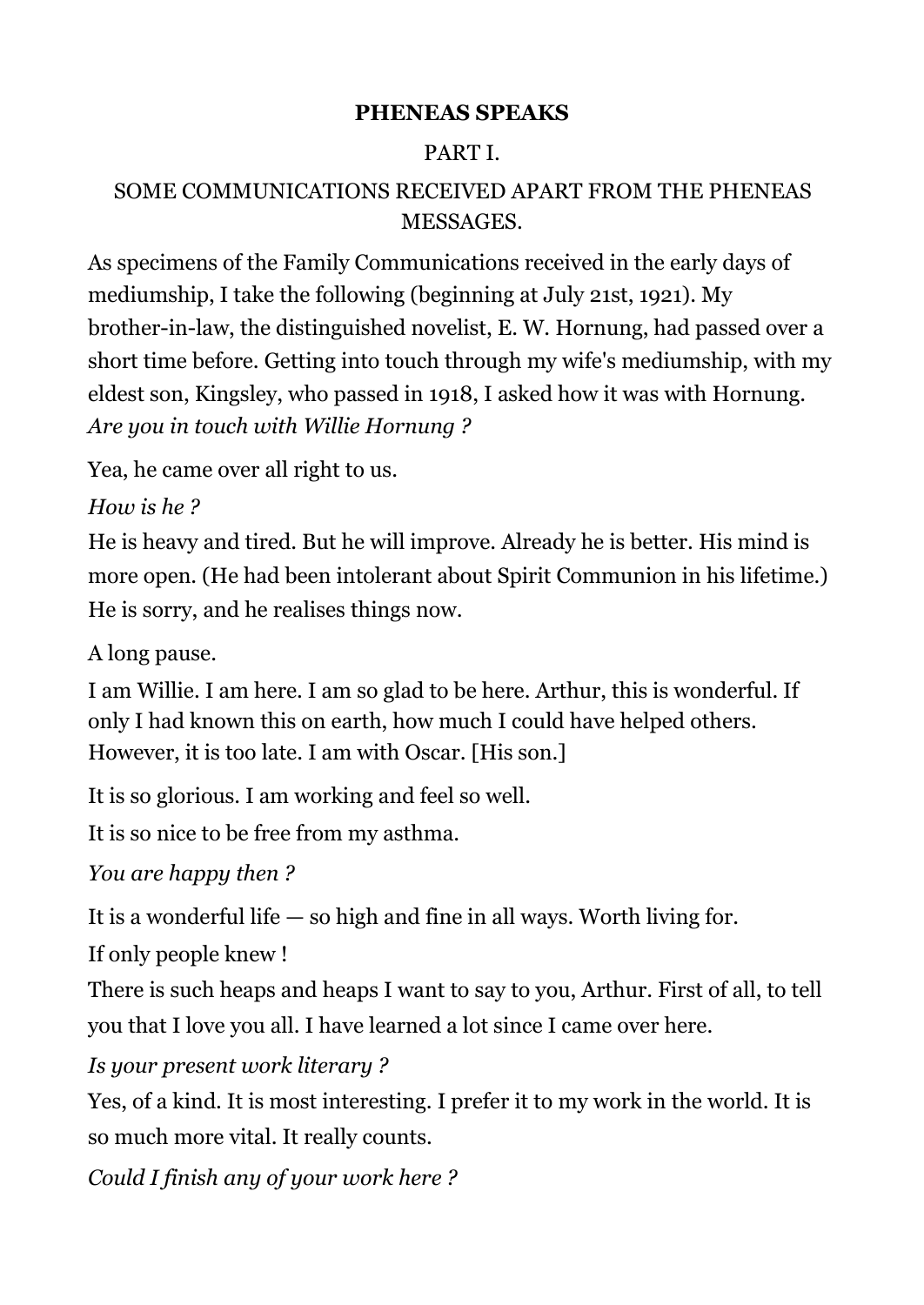Not much, thank you. It does not matter. We will leave it so.

*I wrote a preface about you in your posthumous volume.* 

I saw it. For a time it is better not to speak to my people about this.

*You remember that Oscar sent messages ? \** 

Several times. But we would not listen.

Oh, the pity of it ! Oh, the pity of it !

\*The son had sent evidential messages through us, but the parents had turned them down on religious grounds.

If I had my time over again how different I would be. But it is too late.

*The knowledge was not given you.* 

No, but I'll progress here. I am doing so.

*Well, I always admired you.* 

Yes, I know you honestly admired part of me. It's hard to break off. It is such a joy to come back the first time.

*You are very welcome.* 

Thank you, dear old fellow. My love to all.

*What's the use ? They won't believe it.* 

Never mind. Plod on. You will win through. Right is might.\* Goodbye. God bless you !

\*This was very characteristic. He was fond of little jests and inversions of 'this sort.

Some days later E. W. Hornung came again.

This is good.

I had been hoping to get through again. I feel rather selfish, for there are so many others who wish to communicate, but they made me come.

Would you come to the medium, Miss Besinnet, and show yourself ?

A famous American materialising medium who was visiting the Psychic College in London.

We have seen her. She is a fine medium and a good source.

*Is my teaching right ?*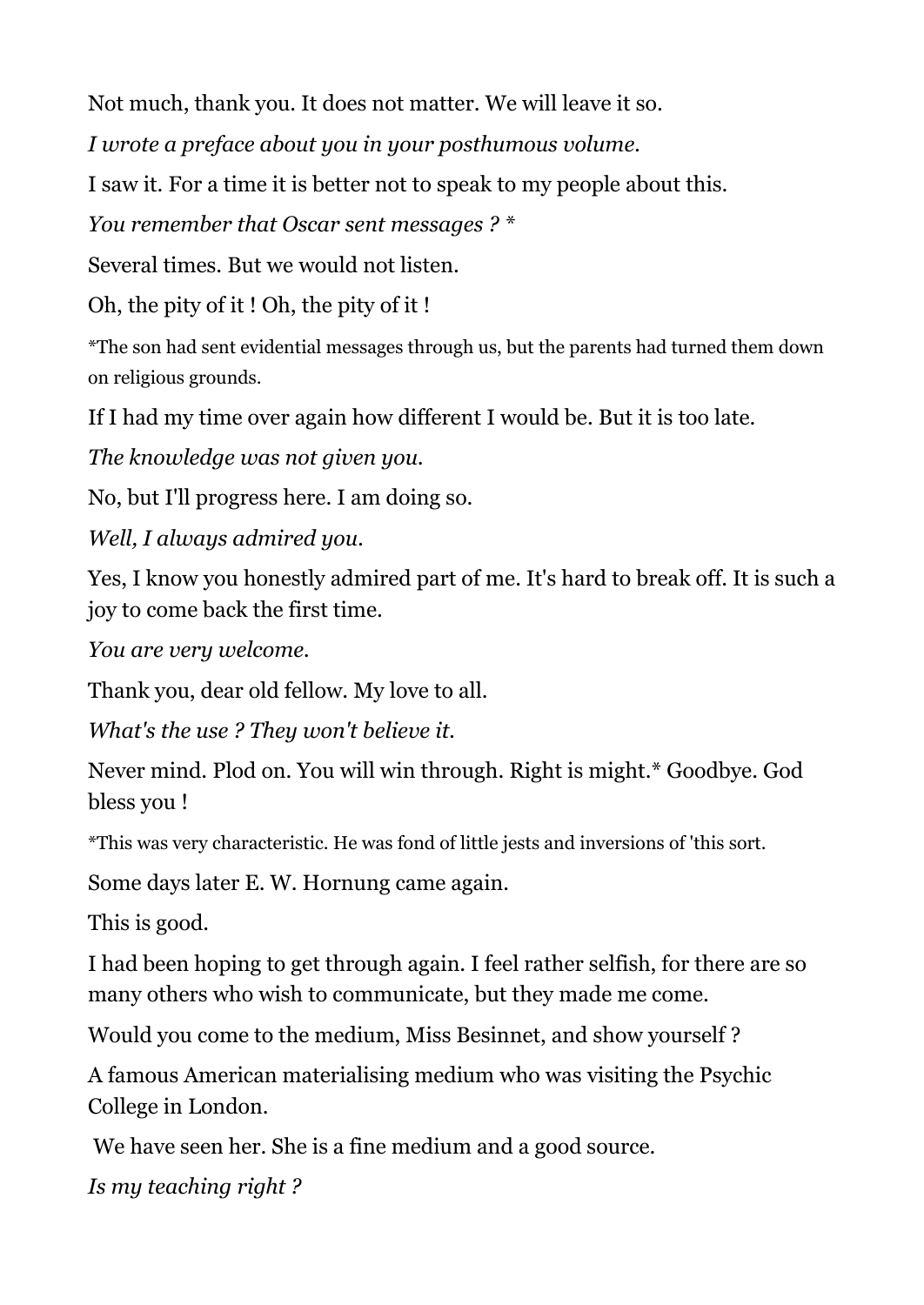It's fine what you say and just right and true-all of it. I am in the third sphere-homeland. I am glad I am in it.

*Shall we come there ?* 

Rather. I have learned much over here. I am longing to be really close to you both.

*So do we.* 

That's so lovely. I wanted that to complete it. The pity is that we can't see each other face to face.

*The Medium had a dream of a lovely place.* 

Yes, it was your future home. We felt it would do her good to see it.

*She finds it hard to realise.* 

She must believe it is true. She will one day live in it with you and your dear ones.

It is a very sweet place - full of charm. There is water near and great peace.

You have no idea how much we are round you all, or how we associate ourselves with your daily lives.

# *How about Innes ?*

Innes was my only brother, fourteen years younger than myself. He died as Brigadier-General and Assistant Adjutant General of the 3rd Corps, so worn out with his war duties that he had no reserve power to meet the pneumonia, contracted just after the Armistice.

Fear not. He will come through very soon. He is still resting. He needed it very badly, they tell me. He told me he had seen you, Arthur.

*I was aware of it. It was like a vivid dream.* 

We are, of course, all together, but he is not doing much yet.

*I am so glad you have taken this up.* 

I am fearfully interested. I hate to think of not having had it all this time, but now I am going to make up.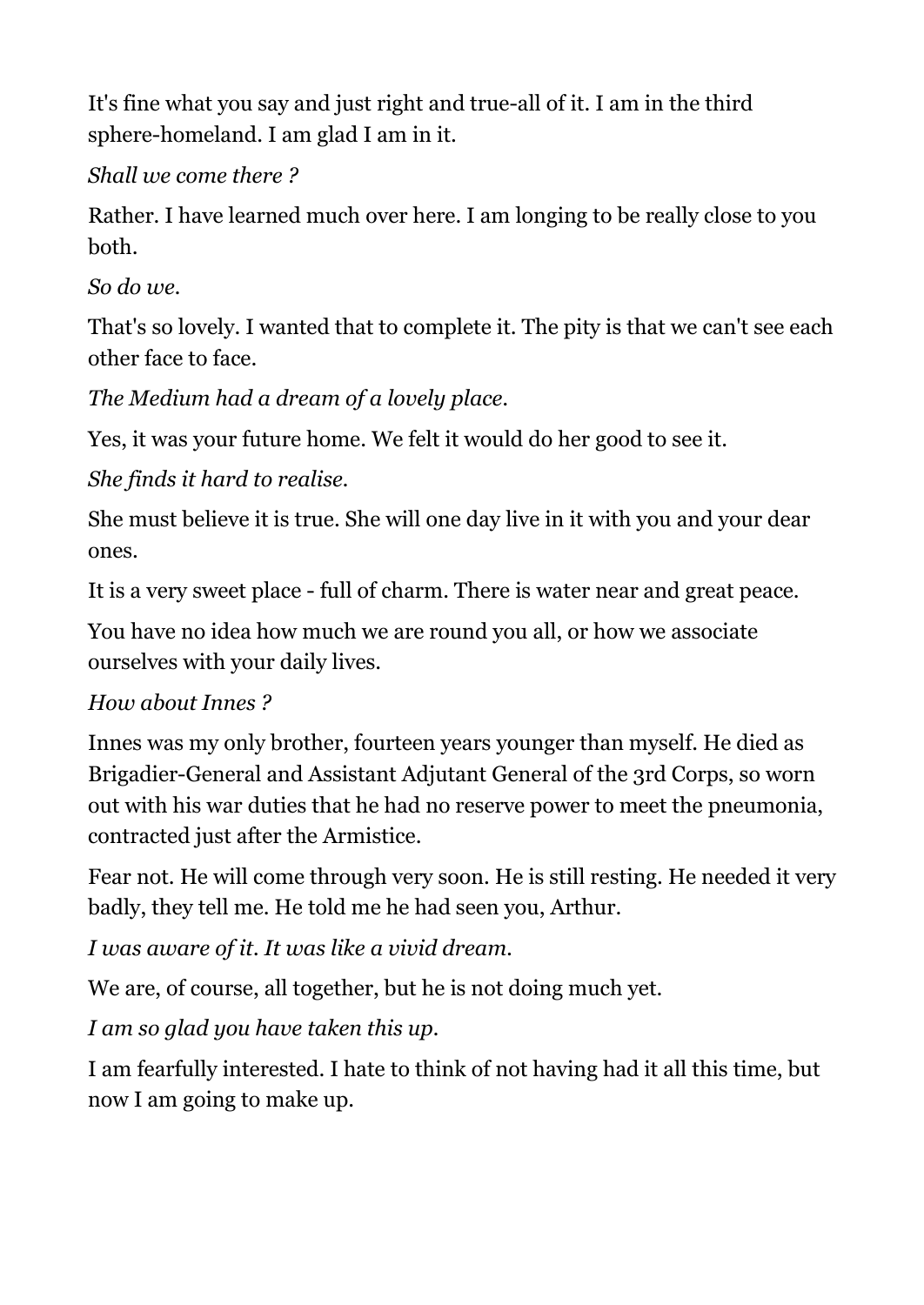# *Have you active amusements ?*

Rather. And I am no longer handicapped by my horrid old asthma. You would not recognise me. I am much improved in appearance.

Any good my telling Bute ? [A relative.]

None whatever. He is even worse than I was. He will learn in time. But a little too late.

*Could you help in psychic photography ?* 

I'm not sure that I can.

Hornung came again, some months later. I take his conversations in sequence, but there was much between.

Hullo! I'm Willie. This is good.

# *You enjoy coming ?*

Isn't it natural that I should, considering that I have been cut off from you all so long. I do so love getting through to you, but I am so new at it all. Jean (the Medium) has two fine guides - one a very high guide who has come to help her in this work.

So many are here.

By the way, there is a fellow here who played cricket with you upon earth. He has just come over. He has never seen or heard of this earth telegraph and is greatly interested.

*Can you get the name ?* 

Names are terribly difficult. You see a name does not represent any sort of an idea. It is an indigestible chunk. You can't suggest it to the Medium's brain. But I will try.

*The Medium then wrote a sequence of letters which made no sense, but ended with CINI.* 

*If that is a name it is an Italian name. I never knew an Italian who played good class cricket.* 

Well, he is here and sends his regards.\*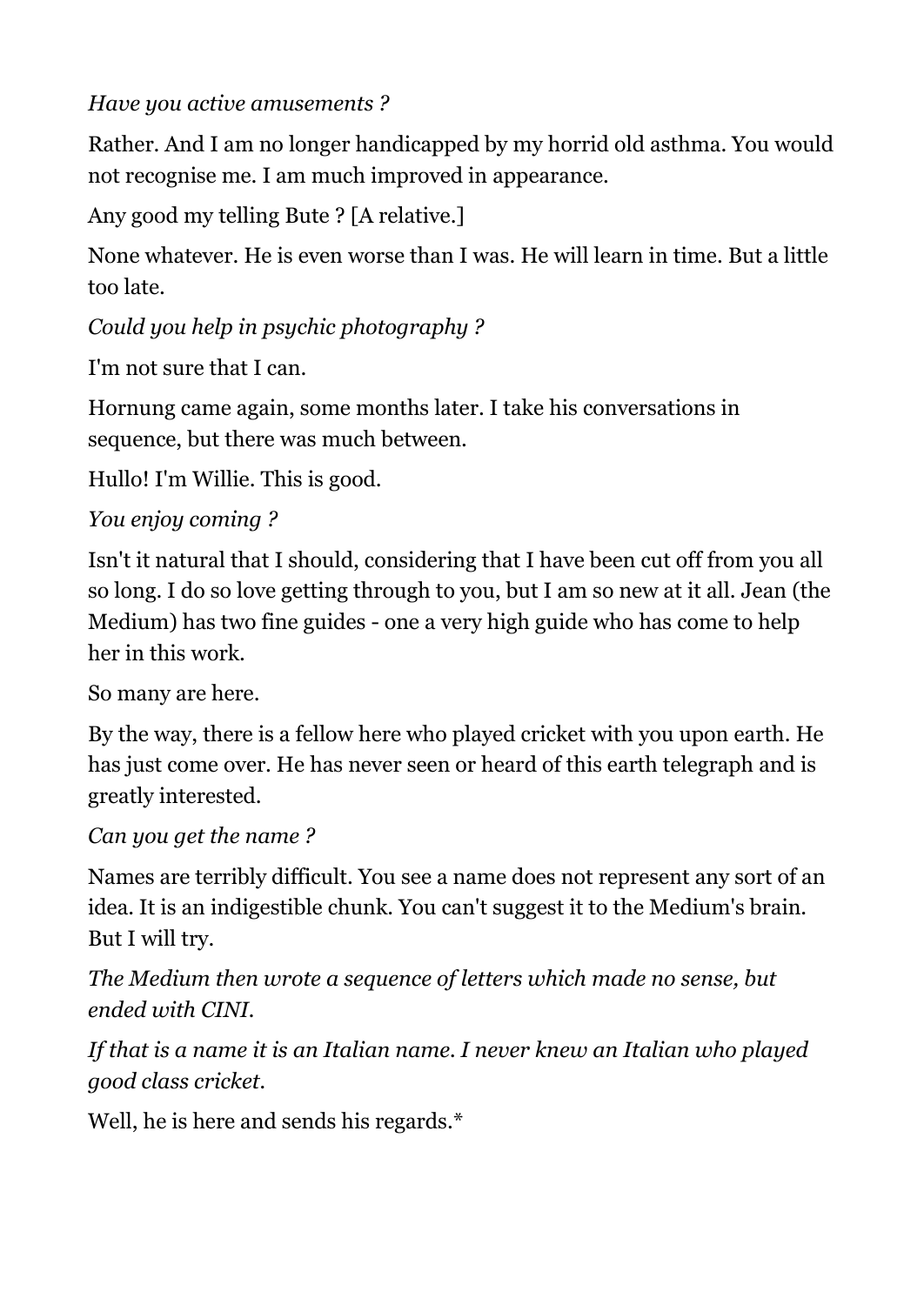\*This was most evidential. Paravicini, who played for Middlesex, had died two days before, and neither the Medium nor l were aware of it. I can't remember playing with him, but it may have been so.

After our first American tour Hornung came again at a séance. I had a message from him through a medium at Toledo, and I had actually seen his son Oscar plainly materialised.

I am Willie Hornung.

*Hullo ! I have not touched you since Toledo.* 

It is true, old man. We were there.

*Should we go to America again ?* 

Yes, rather. The seed needs sowing in many places.

*You know that I saw Oscar ?\** 

\*I saw his materialised form with every feature clear as plainly as ever in life

Yes, he was awfully pleased that you saw him then, and that you are always so ready to get into touch with him.

He is getting on so well over here in many ways.

*What about Cynthia ? [A living relative.]* 

I fear it is no good, old chap. She is too much in the grip of the church. Alas ! She will be so dreadfully sorry.

God bless you a thousandfold and keep you in His care - all of you in this blessed home, the centre for all of us on this plane.

From that time onwards we heard occasionally from Hornung, always in the same characteristic strain, but presently the advent of Pheneas displaced the other Communicators. I will now give some specimens of Communications received in those early days from my brother-in-law, Malcolm Leckie, D.S.O., a splendid young doctor who gave his life under heroic circumstances at Mons. His messages are characteristic of his own sunny, lighthearted and modest character.

Dear old chap. It is good to be here.

*We love to have you.* 

I don't often come because there are so many others who need it more.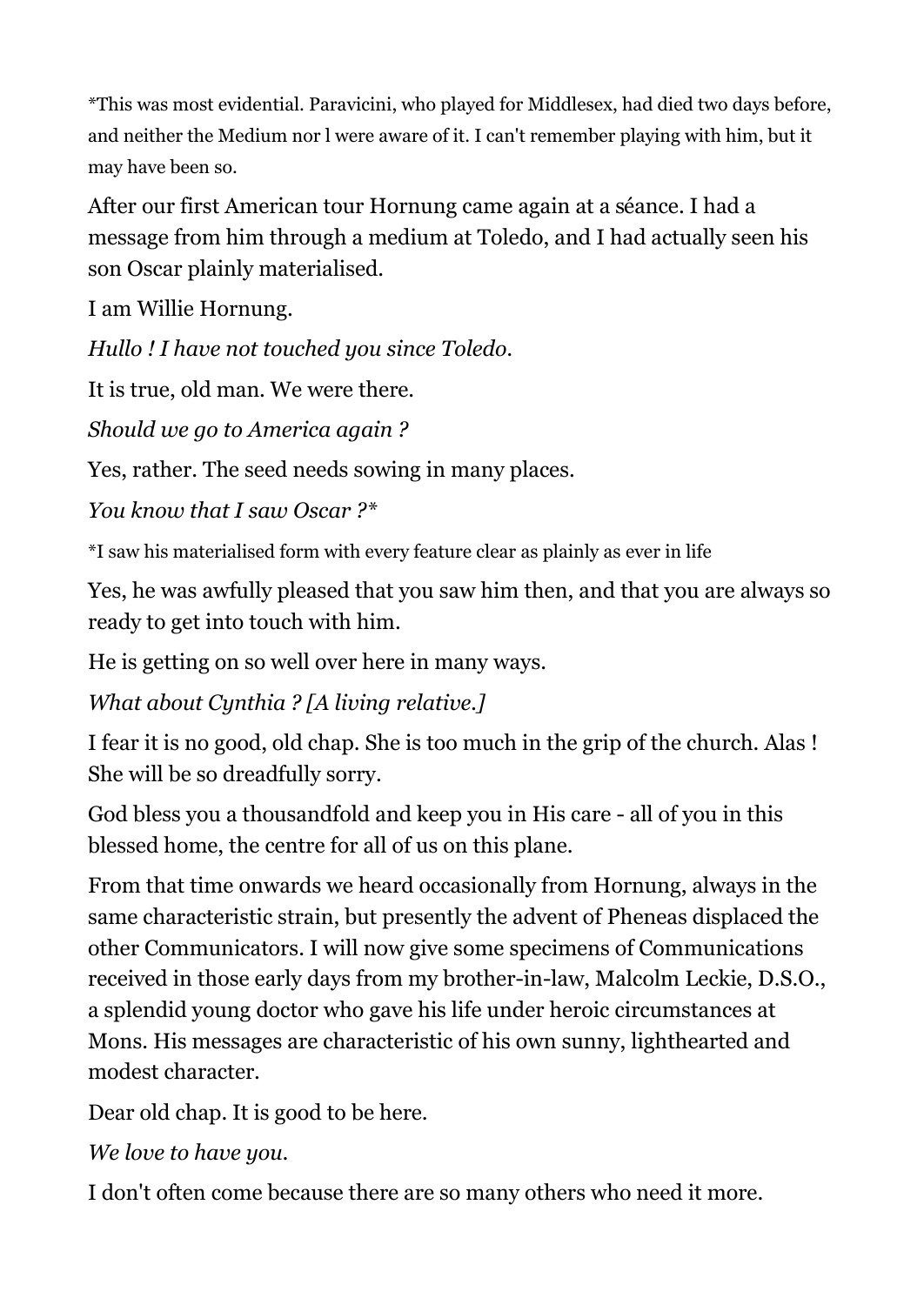I am so happy, and life is very full here and so interesting.

I go on with my medical work, but it is much more vital, and means much more to me now. I am helping some on your plane. At Guy's Hospital there is a good man whom I impress with my greater knowledge. He will be well known some day. Names are so difficult. You will be very happy when you come here.

*We would be glad to come if we could all come together.* 

No, you are needed so badly where you are. You are greatly privileged in carrying the banner - Christ's banner.\* We'll see to your health - never fear.

\*This is the sort of message which honours but embarrasses us.

Ask about anything, dear old fellow.

*What about Spirit healing ?* 

It is great - ever so great. Spread the news. The world needs it so.

*You would have called it quackery.* 

But I know better now. They (the doctors) will get past that, and we will be able to work through them then. If only they would have open minds, and receive this great truth and knowledge.

*What about this drought ?* 

We are so sorry for you - on the top of the war. Humanity has had much to bear.

*They will not get down to the truth.* 

Yes, you are right, Arthur. We all feel that. But times are changing. Soon you will see proof of that.

*What about your mother ?* 

She is so young looking, and very happy. She is full of laughter here. It is good to see it. We are helping to prepare your home. We know just what you both like. It is already looking sweet.

At his next visit he said -

It's I, Malcolm.

I should so much like to send dear old Pater all our loving birthday greetings. We have all been with him so much.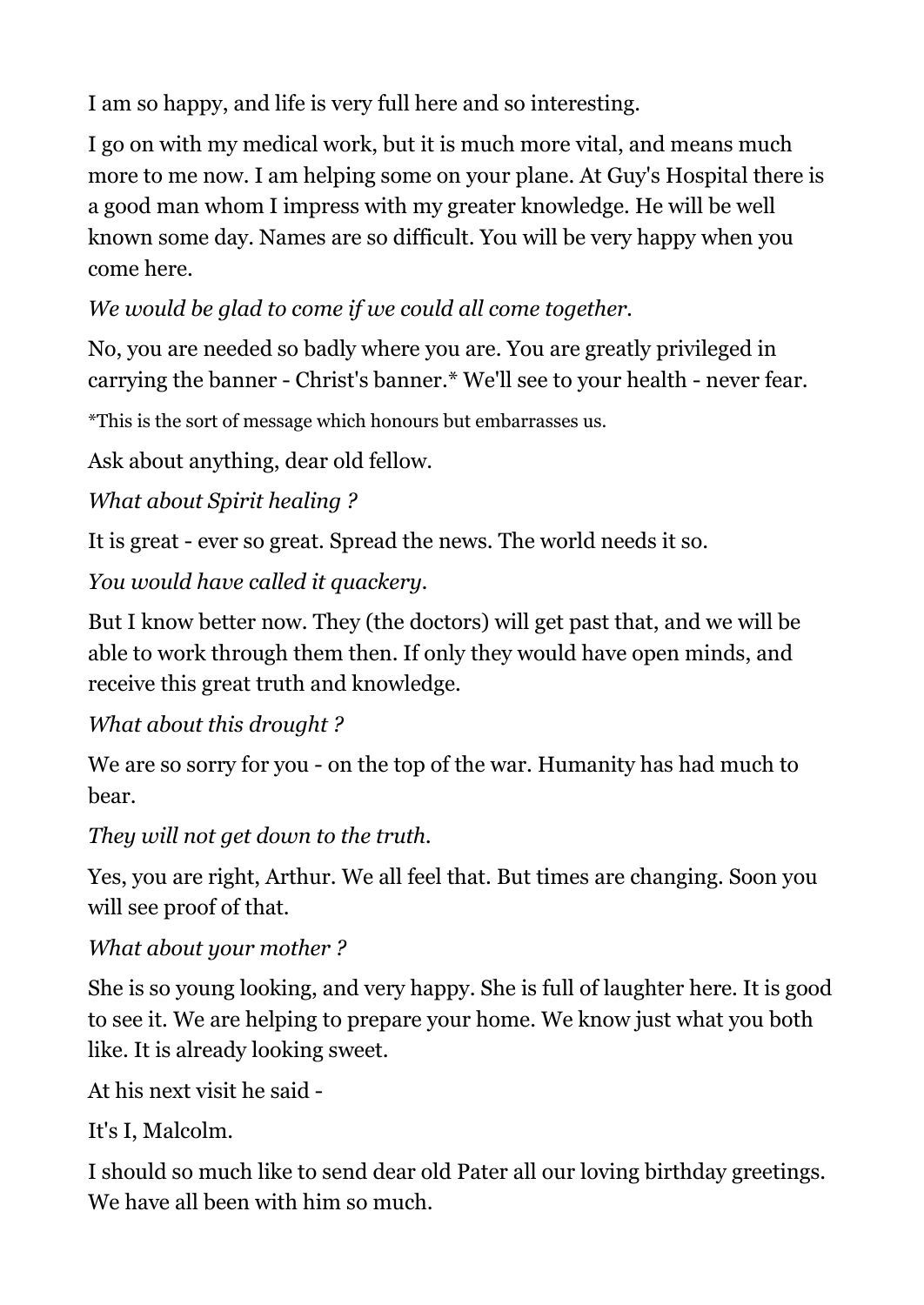Kingsley is Denis' \* special guide.

\*The elder of my two living sons.

He loves him devotedly, as we all do. He is sent direct to do good work in the world. He is a great trust. Guide him well. He is encircled with power which will lead him ever upwards, helping, strengthening and guiding him. We love him and you greatly. Malcolm and Billie \* are fine.

\* My younger living son and my younger daughter.

In your old world you do need bucking up so badly.

*Can we believe all this ?* 

We tell the truth, dears. We could not do otherwise,

*You died like a hero.* 

I simply did my duty.

*(A step was heard at this moment outside the door. I knew it was Mr. Leckie, Malcolm's father, who was not in sympathy with Spirit Communion. " That was Pater.")* 

Yes, I saw him. It is such a pity that he can't sit too, so that I could have the joy of speaking to him again.

*Shall we say so ?* 

Yes, do, from me.

Other messages from Malcolm Leckie will be found later in their due sequence. I would now give some early messages from my son Kingsley, and from my brother Innes. Neither of them were in sympathy with Spiritualism in their lifetime, and both of them came back through several mediums to deplore the fact. The same applies to my mother, some of whose messages are given.

#### July 31st, 1921.

Kingsley is here.

The power is good. It could not be better.

There is so much I want to say in so short a time :-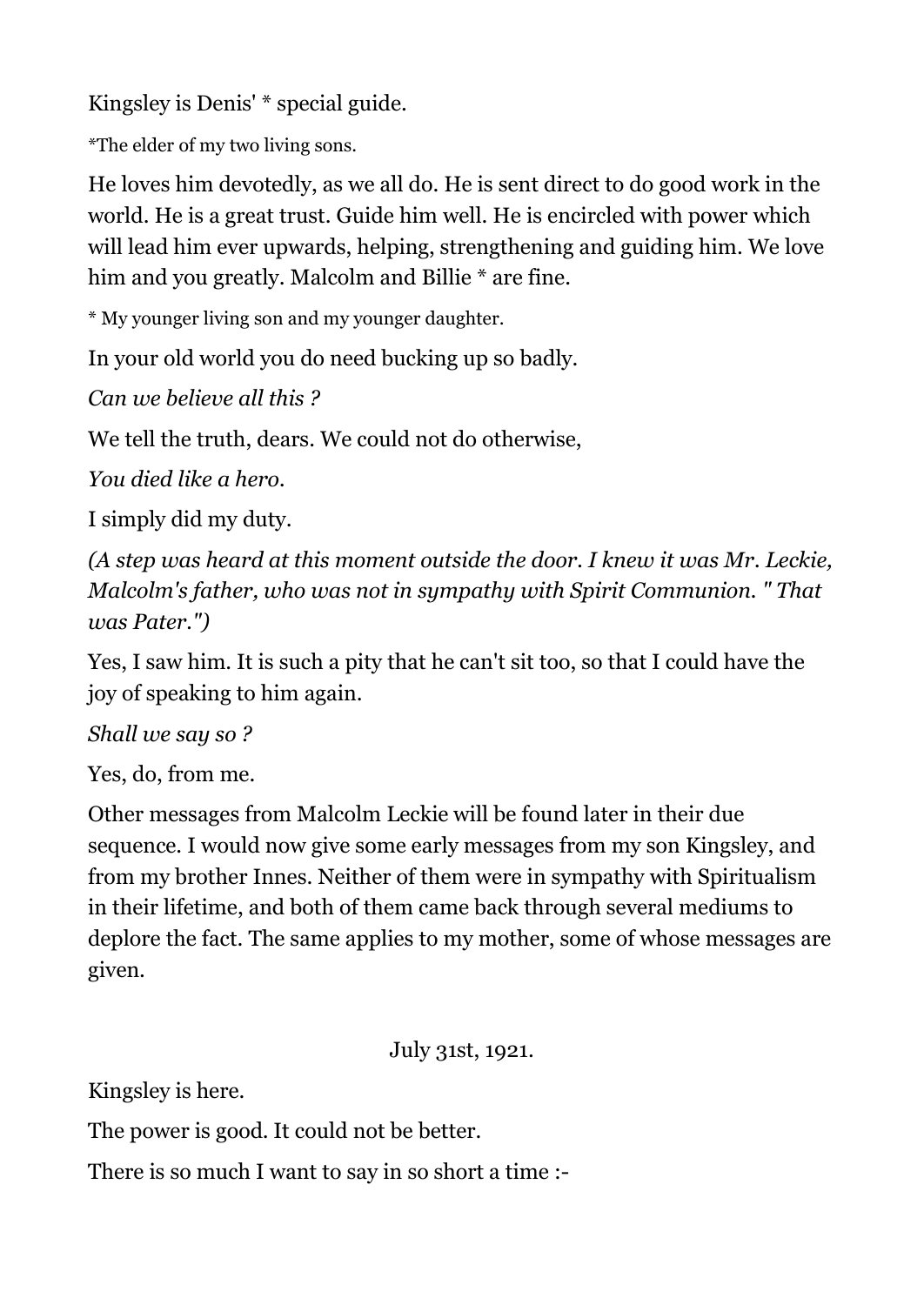```
Where are you ?
```
I am very close. I can see you all clearly.

*How fine that is.* 

Yes, it is great. I hear you clearly. You will be able to see us soon. Jean's mother is here. She thanks you for those flowers. (These had been put on the grave.) We are a great party, all one and so happy.

The Mam (my mother, A.C.D.), understands all about this great truth now, and only regrets she didn't when with you.

*She could not know.* 

*(Here my mother broke into the dialogue.)* 

Yes, but I ought to have trusted your judgment, my own son.

*Poor dear Mammie.* 

Not poor now - just the opposite.

You did all connected with my affairs just as I should wish.

*(Noise was beard of Billie at the door.)* 

That's my Girlie. (This was my mother's typical word.)

We live in our own homes.

This is such a help. The bridge is found for us all.

Leslie is all well, living near us, working out his own line. Barton<sup>\*</sup> is not quite in sympathy. He does not approve. He will grow in strength. We all do. It comes.

\*Inclined to rationalistic materialism in life, though a most excellent fellow. Leslie was my brother-in-law, a distinguished officer of Engineers.

(A friend, Lily,\* intervened.)

\*Lily was a high soul upon earth and my wife's intimate friend. She died in 1916,

Jean, you are awful at not believing. It is really wrong, old girl. It is not your subconscious self. Do, for Heaven's sake, get that out of your head. Trust more. We are too close to allow any intruder.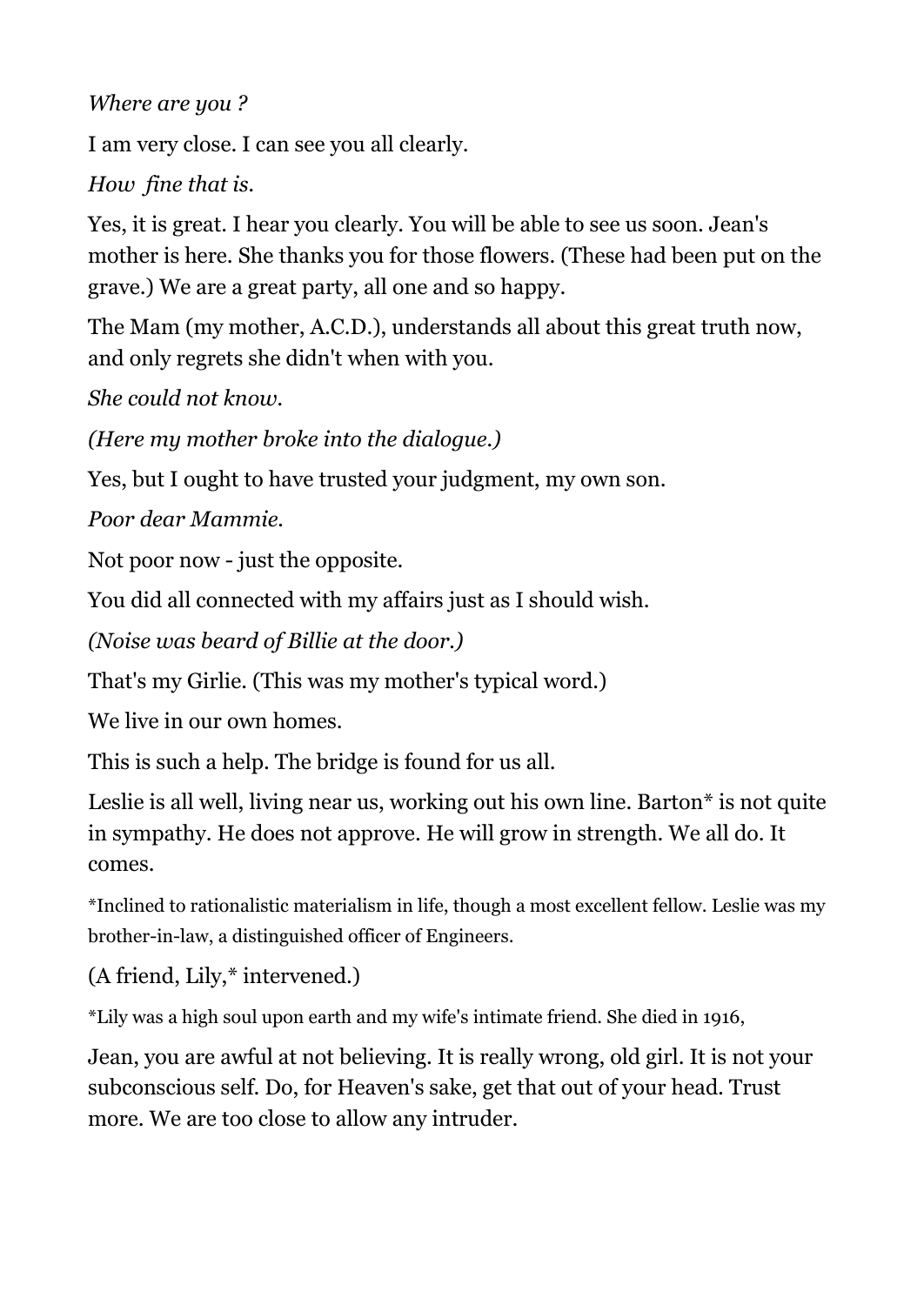# *Were you at my meeting ?*

We all were. We always come to hear you whatever we may be doing. You did good work. You influenced some good people there who will help the movement greatly, so it was a rich. evening in many ways.

# [Kingsley returned.]

It is a joy to be with you. I am always near him, Jean, helping and building him up. The sun shines ahead. Let the reflection come now. Our loving arms are round you all, and God is in His place.

# *Why do you not call me what you did in life ?*

I do in my heart still, but somehow it is so difficult to get any names through, especially what we feel in our hearts.\*

\*The Medium of course knew perfectly the name which the Spirit failed to convey.

## *How about Innes ?*

I was with him to-day. He is getting on well, making great progress in every way.

# *Will you help in psychic photography ?*

Yes, I am keen on that branch of science. It will go far in proving immortality. The Medium is tired. Good-night. God's blessing he on you both.

My brother Innes came for the first time.

I am so glad to be here. It is so grand to be in touch like this. Arthur, we have been with you at both your lectures. You did better work than you realise.

## *Can you see John ?* [His son.]

Rather. I am always with him and my dear ones. Thank you so much for your love towards him. It makes me so happy. He is going to be a grand man. I'm so proud of him.

*You were his age when you came to me.* 

Dear brother, I remember it all so well. We will see heaps of each other in the time to come - such a happy time awaits you all. No more partings then.

*I saw you in a dream.*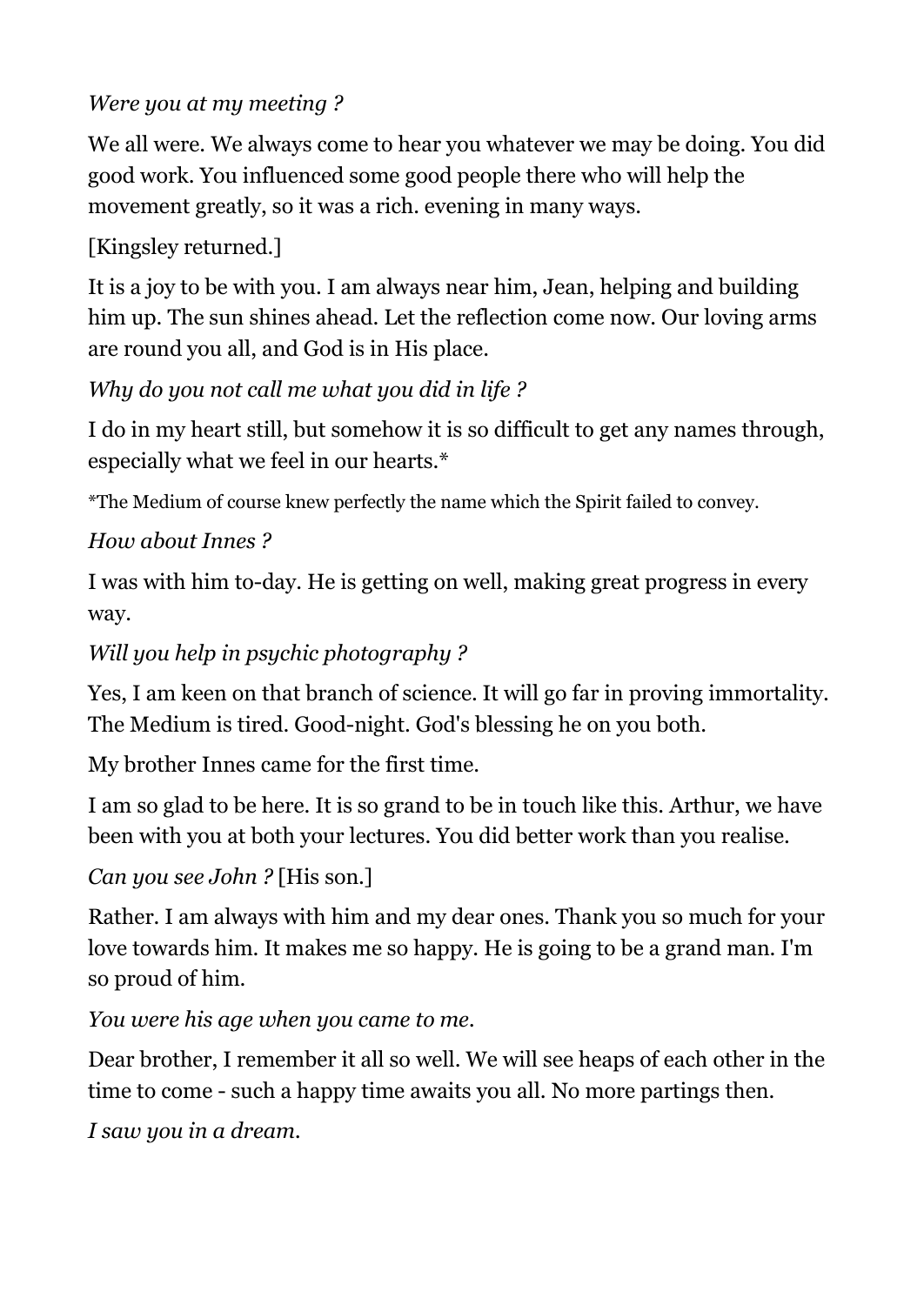Yes, but it wasn't a dream. We were really together. We often are when you are asleep. That is our meeting time. But you can't bring it back with you on account of your earthly work.

# August 2nd, 1922.

A stranger came. He said -

Soon great things will happen - so that the whole world will see for itself how true all this is. No one will laugh then. Only regret will be felt for the foolish stupidity of the ignorant. I wish I could tell you what it is. It would gladden your hearts, and give you greater courage.

For God's sake, Sir Arthur, strike hard at these people - these dolts who will not believe. The world so needs this knowledge. If I had only known this on earth it would have so altered my life - the sun would have shone on my grey path had I known what lay before me.

## October 10, 1922.

On this day an undeveloped spirit came who said he did not believe in God.\* I talked to him and said we would do what we could to help him.

\*The prevalent idea so often put forward by our clerical opponents that an evil spirit should be avoided seems to me most immoral and un-Christian. If a thing is evil one should strive to make it less so.

Then Lily came - we told her we had tested the spirit.

Always do so, dear ones. He heard you. You have helped him. He is coming again, he says, to talk to you. He says you are the only humans who have ever helped him since he died. We will help also. He is earthbound, so you can help him best.

He has not been over very long. He will soon get on. He has a good circle working for him. (His family, no doubt.) The light will soon shine for him also. He is standing near and heard you. He is very pleased.

# *Don't hurt the Medium.*

*The Spirit: Friend, thank you with all my heart. I will not abuse your trust.*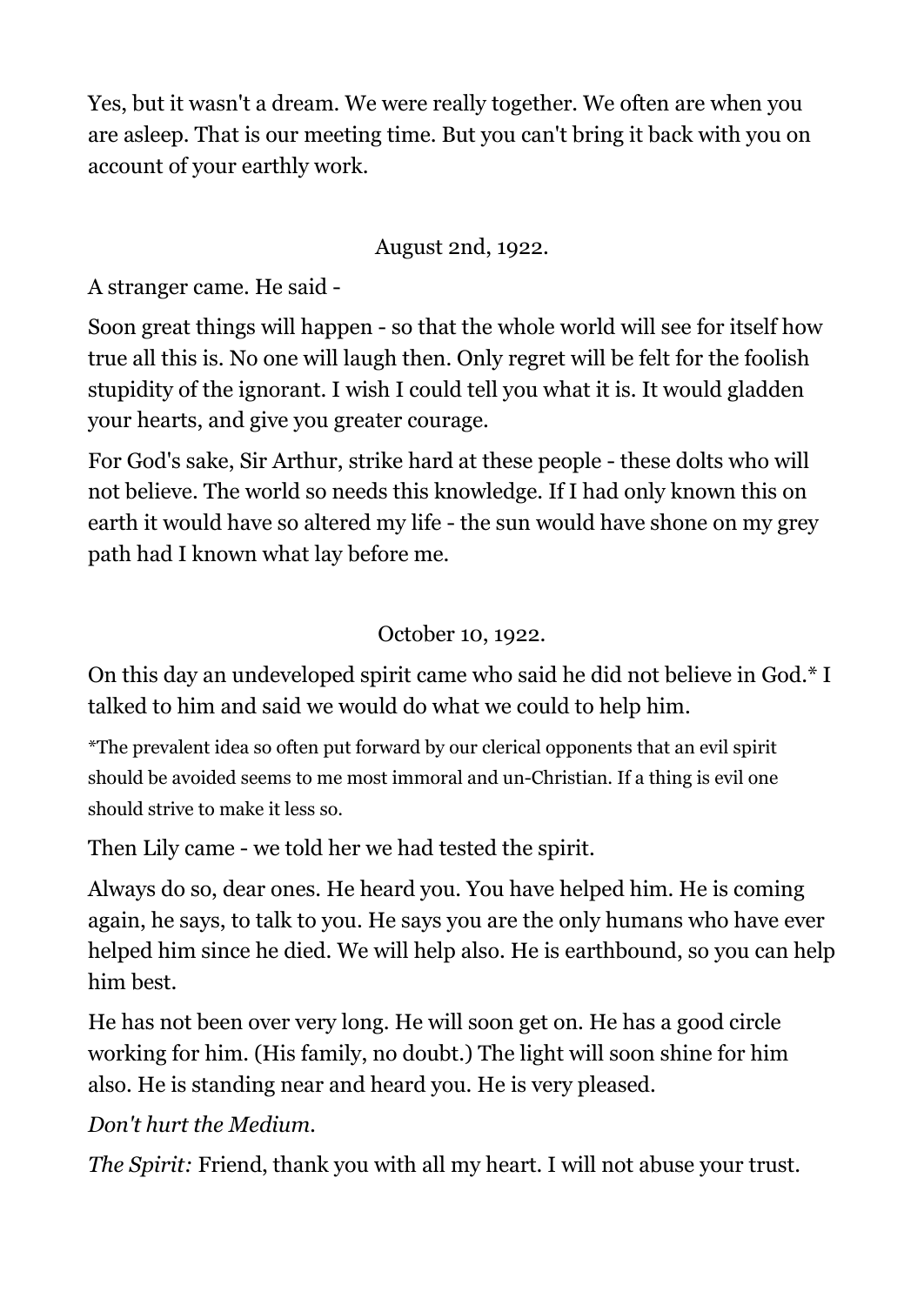*Lily:* Bless you both. So many of us are here to-night. Mother was called away, but she has come back. She stands by you, Jean, and strokes your face. Trust us always in all matters. Our love is so great for you, that it surrounds your daily life, and if you leave yourselves open, we can then guide and help you more.

Your own guide puts an atmosphere all round you whenever you are to be used as a channel between the two worlds - Look upwards only all the time.

# *Shall we go to America to spread this teaching ?*

Go, and God's blessing go with you every mile of the way.

# *Shall we take the children ?*

You could not leave them. They, too, in their own way work well for the cause. We saw that in Australia. They sowed good seed for the cause. We will see to all arrangements. Never fear. All will be arranged for the best for you all. You are ambassadors for God, and humanity, in the world, so never worry about the trifles. Trust everything to us. We know. We can see all right, but when we are together don't lose a second. Trust us, dear old Arthur. We will help you all right. You will find it quite easy. The veil is thinner all the time because of the perfect unity.

# *What do you do in your world ?*

We develop our gift for music, and we look after the orphan children, loving and mothering those whose hearts have been starved upon earth. Far, far more to do here than on the old earth. Nothing in people round ever jars. It makes everything happier and more complete.

# *Tell us more about your world.*

It is lovely. I never saw any home on earth to compare with ours. So many flowers, a blaze of colour in all directions, and they have such wonderful scents, each one different, and all blending so deliciously.

# *Can you see other homes ?*

No, it would spoil the peace if one could. Nature only sometimes one wants. Every home is an oasis, as it were. Beyond is wonderful scenery and other sweet homes, full of dear sweet, bright people, full of laughter, from the mere fact of living in such wonderful surroundings. Yes, it is beautiful. No earthly mind can conceive the light and wonder of it all. We have rooms as on earth,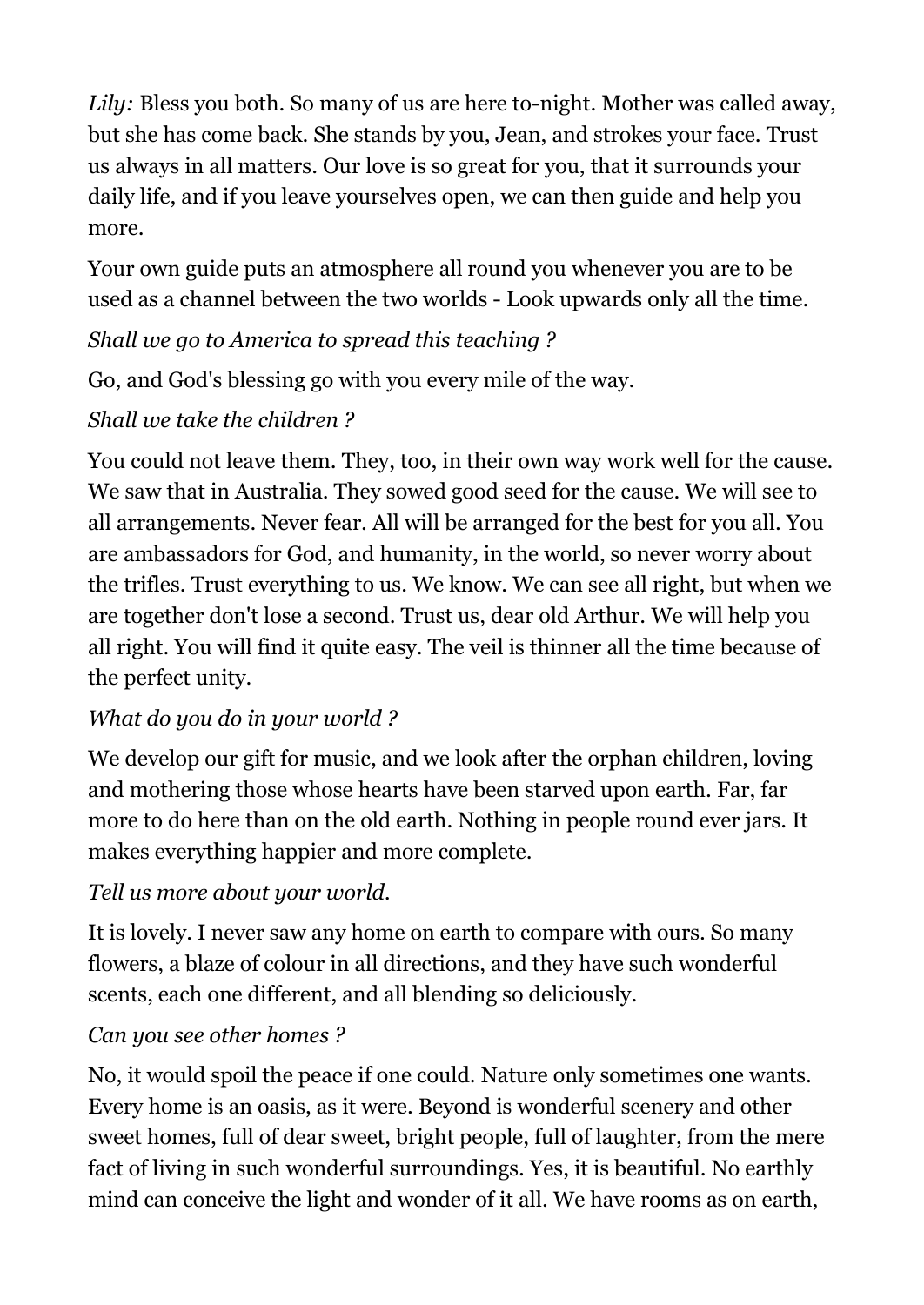but so much lovelier. The colours are so much daintier, and the fabrics so much more delicate. The whole scheme of the home life is so much more radiant. Flowers cover my home. Such roses. Jean saw a piece of her future home.\* Bless you, dears. God's great love fills every heart with its own desire. \*In a dream vision.

October 11th, 1922.

I had given the undeveloped spirit an appointment for eight next evening. He came.

*I hope you are happier.* 

You have helped me already. Please go on helping me. You are the only being who has since I left the earth. And I do need help so very badly.

*We will see you through.* 

Bless you for saying that.

*Can you hear us ?* 

I hear every word. I see you too in this wonderful and sweet home. I want to say that I did not believe in a future life. And now I know I was all wrong, and I am all at sea in finding myself over here.

*Perhaps we can make it clearer to you.* 

Please say anything that will help me, friend. I am ready to listen, for my eyes are opened. It is all grey. Yes, that's the awful part of it. One's surroundings are so horrible.

*I hope you will soon get out.* 

For God's sake tell me how.

*You believe in God then ?* 

Oh, I do, I do. I see it now for myself.

*You'll soon come along.* 

Bless you for saying so. I'll try.

*[I encouraged him and explained things to him.]* 

That would indeed be great. May it be better soon.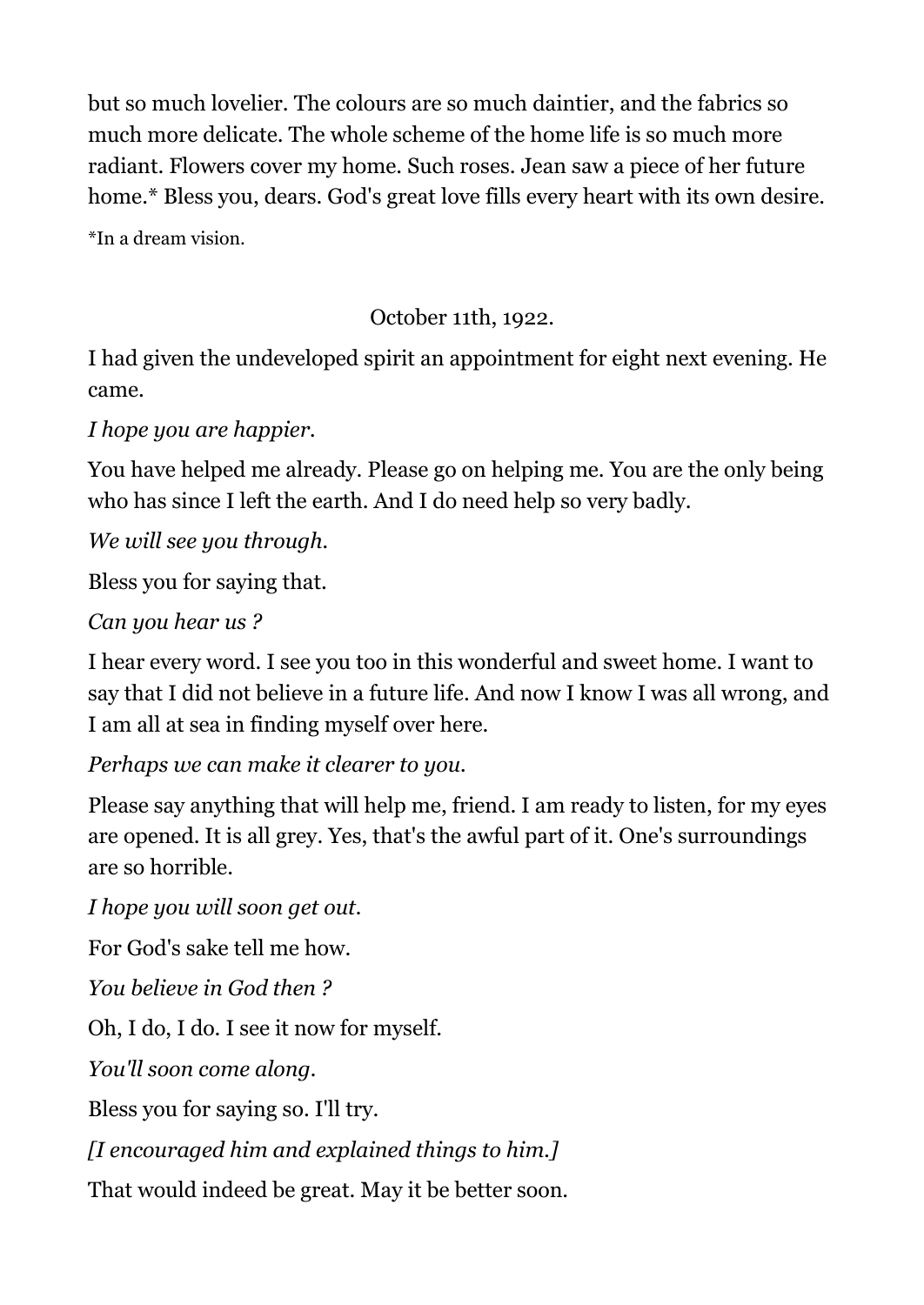*Will you pray with us ?* 

I'll say a prayer with you now. *[We prayed.]* I just didn't care. But oh, how deeply I regret it. But your words have encouraged me more than I can say. Bless you a thousand-fold for all you are doing for me.

*Can you tell us of yourself ?* 

Not now. Please help me in my present plight. My mind is open now to any idea. It is no longer closed.

*Be unselfish. Try and help the other unfortunates.* 

You encourage me so. I shall feel less lonely if I talk to you as often as you can spare the time. Thank you with all my heart.

*Tell us of your surroundings.* 

In good time that may come. Let me get right first. Already it is easier. A little light seems to glimmer through the darkness.

[My mother came.]

You have already done that poor man great good. There are many like him through that dreadful materialism. Dear one [to me], don't work too hard. (I smiled because this was characteristic.) Don't laugh at me, you naughty boy. I'm much younger.

You were thought once to be my wife.

Yes, wasn't it fun. God bless you, my own dear son, and my own beloved Jean.

October 19, 1922.

The grey spirit came.

Oh, I am so much better, dear good friends. I am trying very hard to go up hill.

What about God ?

I begin to see how wrong I have been in that direction. My mind is learning many big truths. I have seen my own dear mother, who passed over many years ago. She says she has waited for me.

*Did you not see her before I spoke to you ?*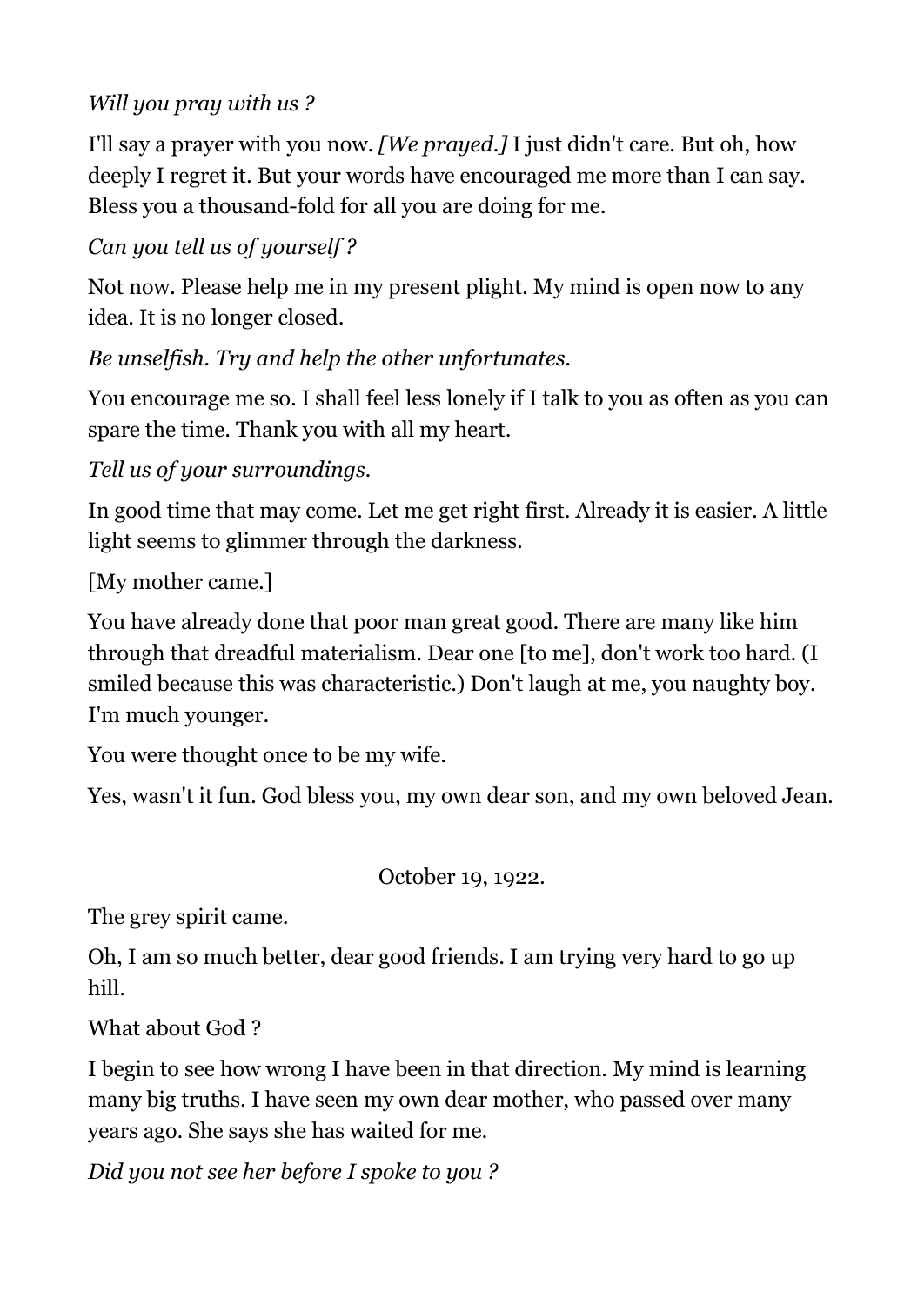No, not until then. I was in too dark a place for even her to penetrate.

*You must help others.* 

I have already been able to help one poor lonely soul over here, and he is better too.

# *When did you die ?*

I have lost all sense of time. I don't know how to say how long it is since my death.

# *Who was king ?*

Oh, George. I will tell more later on if you will only keep in touch with me.

# *Your mother can do all that.*

Yes, but you can help me so tremendously. Some day I hope I will be able to repay you in some small way for all you have done for me.

Do you mind my coming to you ? I could not resist speaking to you. I want to tell you how I am coming on. It is all thanks to you. Oh, I am so much better and happier. I have travelled far. All thanks to your guidance. Yes, thank God, my mother has reached me. Before, the darkness was too deep to penetrate.

# *Are you level with our people ?*

Not yet. But before long I will be in their wonderful homeland. Let me just say this. God bless you and the medium, and this dear beloved home of light.

[We learned from this spirit that the vibrations are so different between different grades of spirit life that he could not see our own people when they were with him in the Circle, but only a light. They, however, could see him.]

## June 1, 1922.

[My mother came. The children being present.]

Oh, my dears. I am so glad to be with you all. God bless you, darlings. Why, of course it is I, Jean, my beloved. I am so glad, dearie, that you brought the lambs\* to-night to meet us. My son, you are tired. It grieves me to see you so. Do rest more. But I know Jean will see to that. God bless her for taking care of my dear, beloved son. There are many here all drawn by a great love.

\* This was a characteristic phrase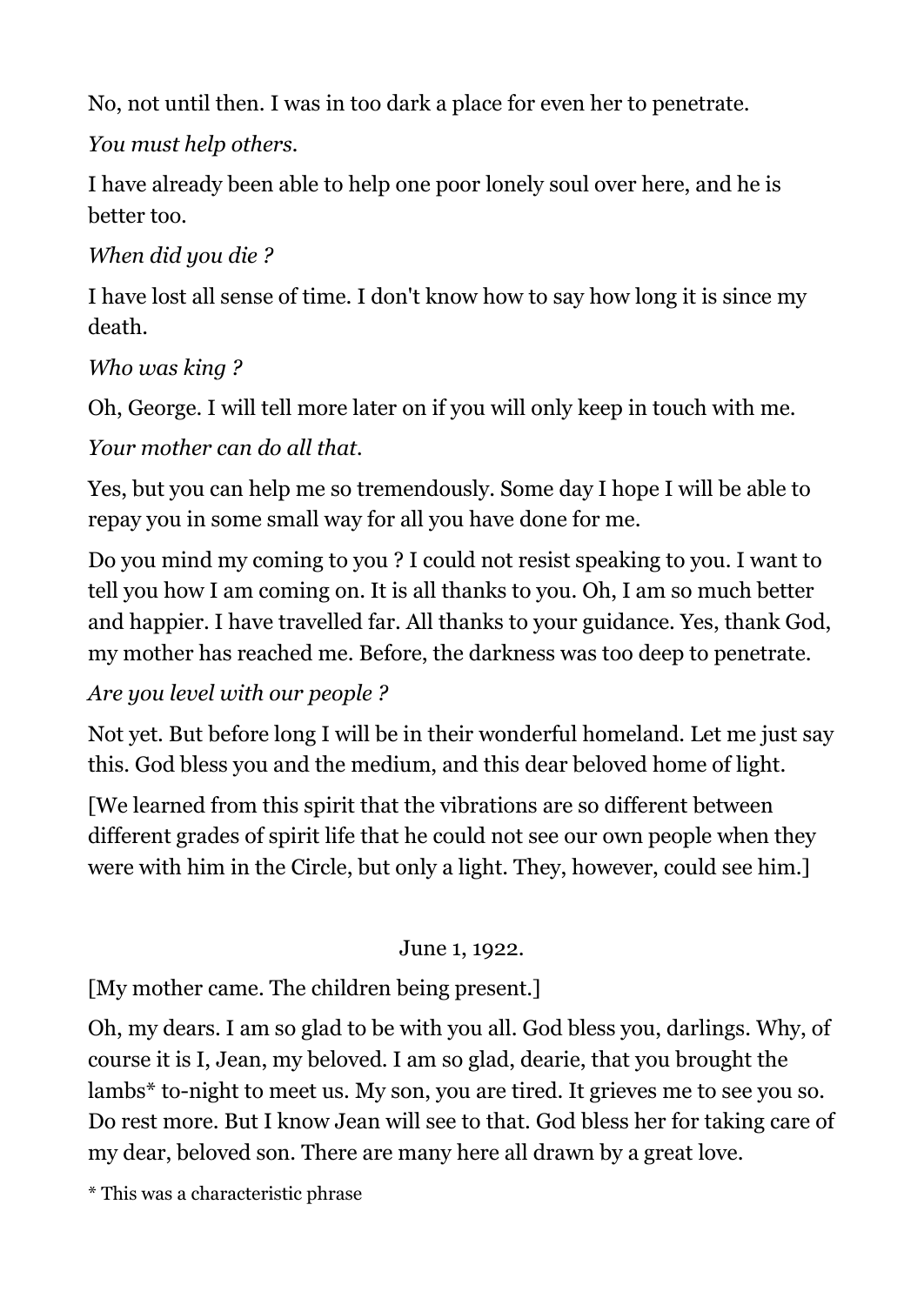Were you at Miss Besinnet's ?\*

\* We had a séance with this great American medium.

It was Jean's mother and Lily, but I was there too.

Uncle Henry is here. All the uncles and all the other Catholic relatives are very much in sympathy with you now in your work.

[To the children.] Bless you, my treasures. Your guides are very noble souls, high and lofty, and when you try to do your best in your daily life you please them beyond words, and make their work easier. Their names would convey nothing to you, but still you will know them very soon.

Yes, Denis, he sent the name (Sebastian) through to you. He is so sweet a spirit, beloved by everyone over here, and Denis takes after him. He is so proud of the way the boy is developing. You, too, Malcolm, dear one, have so lofty a guide, noble and very high of purpose. He loves you greatly, and wants you to realise his presence in your daily life. You have the power to reflect his greatness upon earth, live up to his beauty of character, and make the place you fill in the world great. God bless you !

Bless the sweet child (Billie). She is greatly loved by all over here. She has two guides, one a child, and one a very lovely spirit who has been over here some time, and whose joy it is to work upon the earth plane by training, and by influencing those whom Christ has given him charge of.

*Another spirit came.* 

I am John Delane.

*What, the editor of "The Times" ?* 

Yes, of course. This is grand, Doyle. Really I am so glad to talk to you, old friend.

*You surely mistake me for my grandfather ?* 

I knew him, but I know you too. You see we can make friends from this side.

*What do you think of Northcliffe's work ?* 

It has been very good on the whole. He is an honest man. But it has all been too much for him.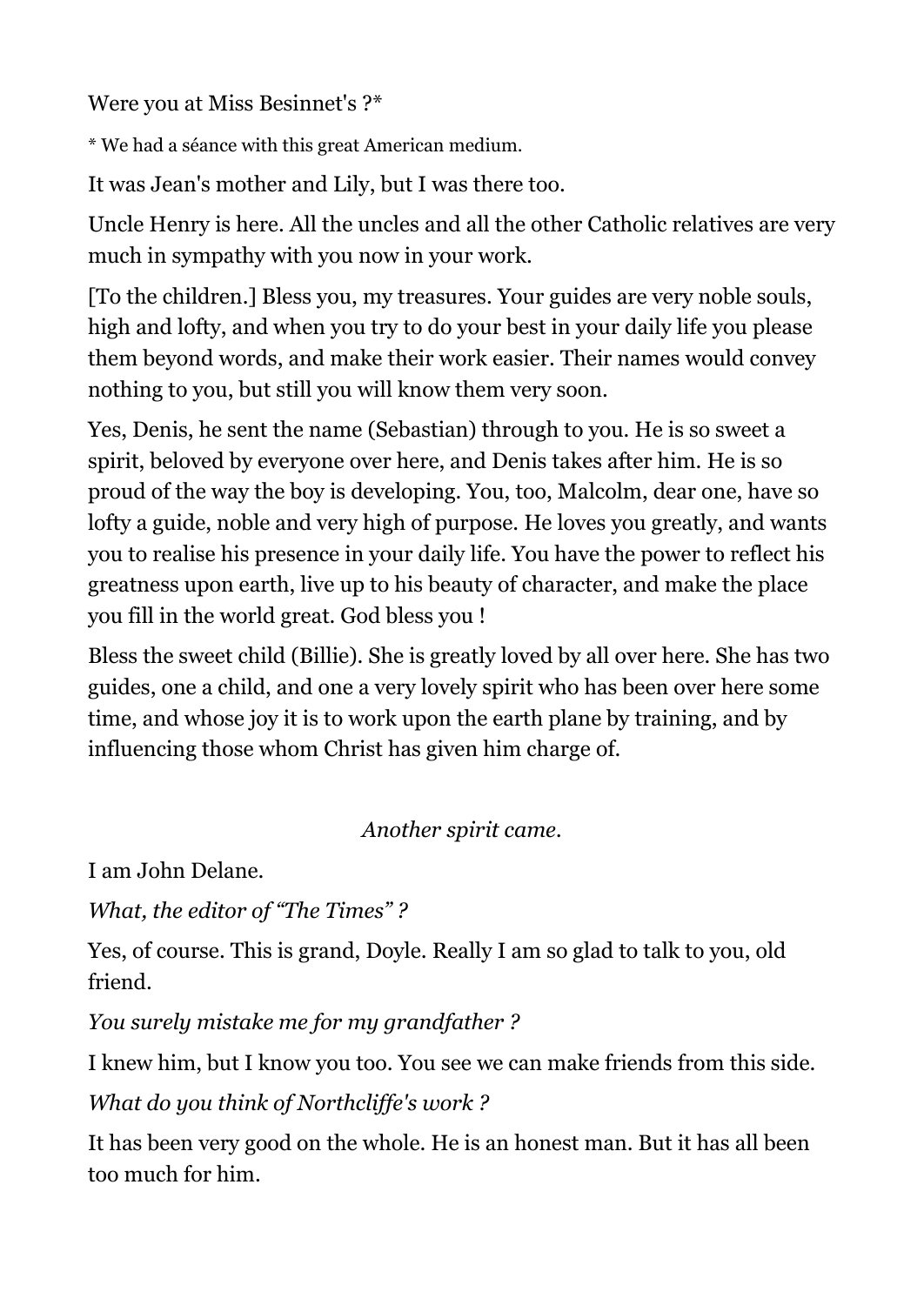# *Will he be here long ?*

Not on your plane.\* He will continue to do good work for the old country when he gets over here.

\*This came true; he died within a few months. We had no reason to think that he was mortally ill. I may add that the name and reputation of Delane were quite unknown to my wife.

## *Do you edit a paper now ?*

There is no need here. We know everything. It is like wireless in the air, and all so much bigger and larger and so splendid. It is great, this life.

*Do you know Hornung ?* 

Yes, we have met once, but we are both very busy, and we have not much in common.

#### *Sir, John Robinson ?*

Yes, rather. He is so fine. A greater man over here than down below.

#### *Wemyss Reid ?*

No. I have not come across him yet. But if you wish it I will endeavour to get into touch with him.

#### James Payn ? \*

\*These were three old friends. Robinson was editor of the Daily News. Wemyss Reid of The Speaker, and Payn of Cornhill Magazine.

Yes, we are in close touch. Our homes are close together. Our sympathies are close. That is why. It is the rule over here. Nothing jars over here. There are no cross currents. I am interested in many things, mostly human now; the progress of human development. above all the regeneration of the earth plane. I am one of those who are working for the cause on this side, hand in glove with you.

A pleasant home is being prepared for you ! Not only by your own people, but by all those others over here who sympathise. They are working at it too, and it is beautiful beyond words, so glorious and peaceful, and sweet and flowers – flowers - everywhere. And water, and trees - such trees !

[The Medium.] Is it for me, too ?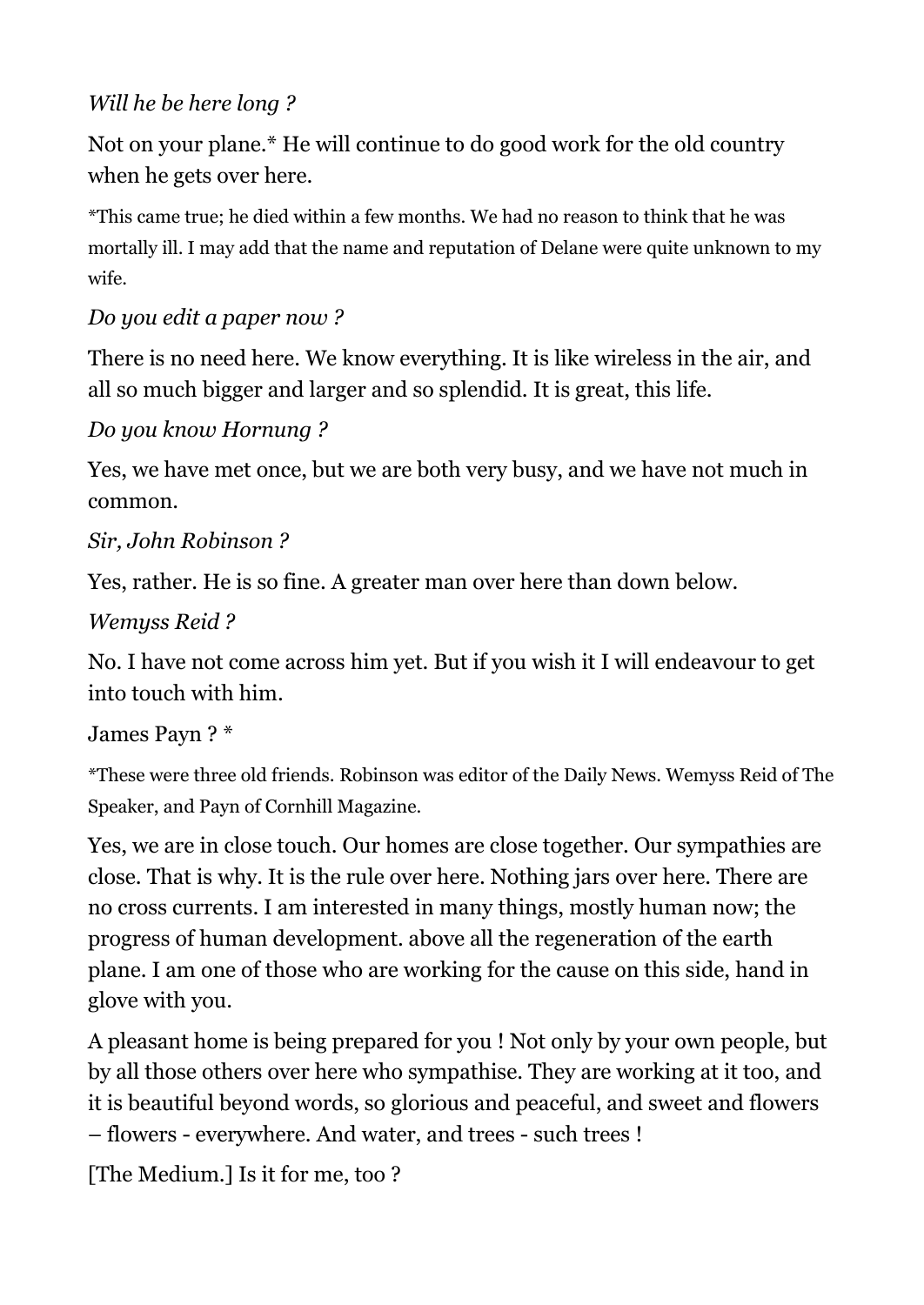Why, what a silly woman you are to ask such a question!

It is for you, too, that it is prepared - all from love of you both, and of all those around you. A complete whole. God's blessing rest upon you all in this dear and beautiful home.

# *Will all be well with the movement ?*

Yes. Never fear. The light will be the greater for the darkness you have passed through in fighting for truth. It will come very soon, as God wills it. Nothing can stand against that. No powers of darkness can stand for one minute against His light. All the crowd working against it will be swept away. It has been a pleasure to come and to know your dear home circle. Thank you so much !

Kingsley came. *(Children present.)*

Dears ! Dears ! Dears !

Bless you all, oh, so much.

I am so often with you, but you do not know it.

I am continually in the house, and in the garden. I watch the children play, and sometimes play with them, but unfortunately they do not know it.

*Denis. Where are the snakes with you ?\** 

\* Denis was a great lover of snakes.

In their own place, old chap. We are so proud of you, Denis, and the way you are developing in every way.

## *Have you games ?*

Yes, old boy. Much more than on earth. You have your work on earth to do before you can come here - God's work. Prepare yourself all the time, Denis, darling, for that. We love you greatly, and watch over you all the time.

## *What about Malcolm ?*

Bless him, the dear fellow. We are with him continually helping and guiding him. We want him to realise that and to help us all we can. He has a great chance to do very great work in the world. He must always have that thought before him to help and inspire him to make a great effort to achieve what he can do.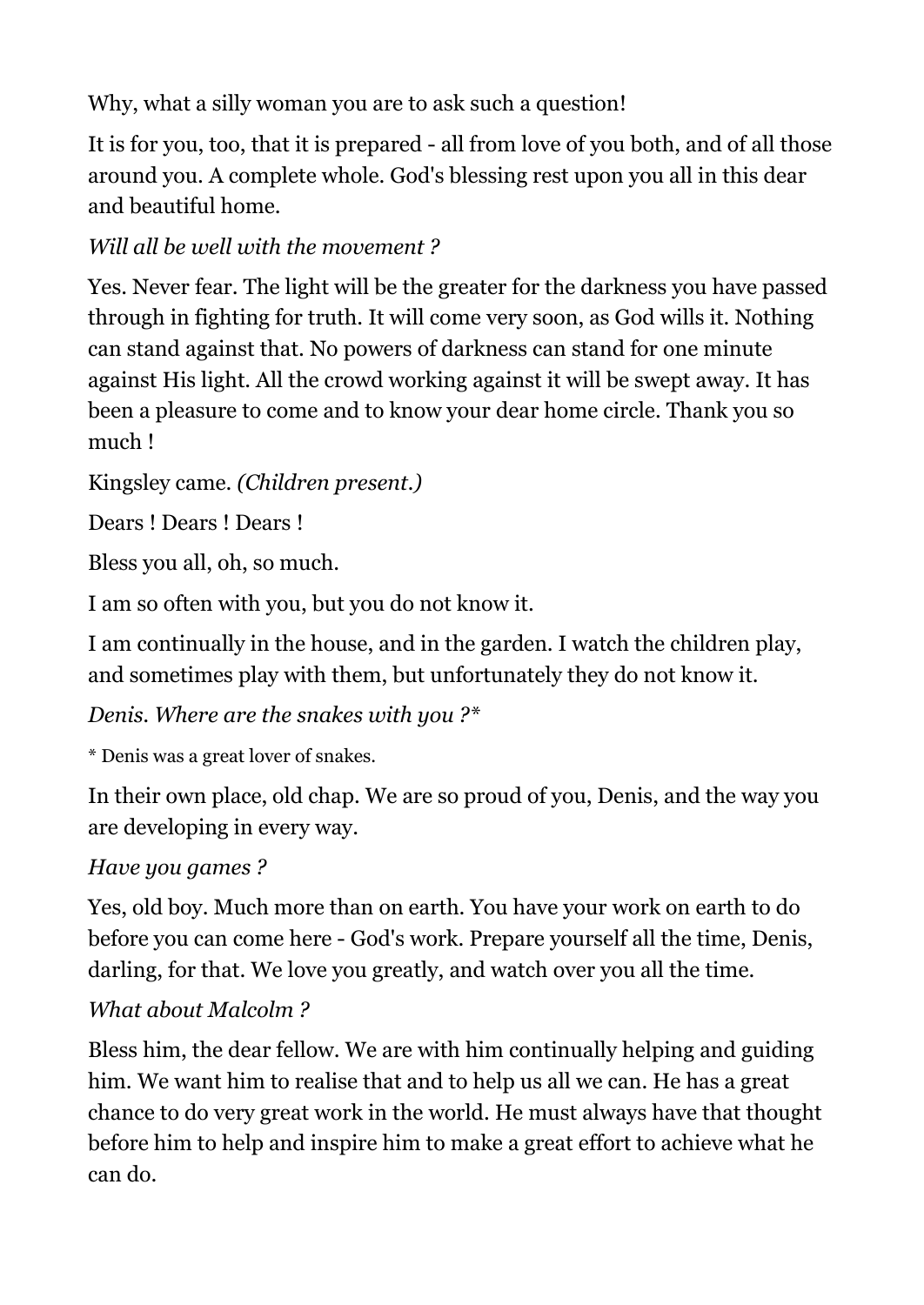The children will be well guarded. All is well. Trust more, dear. They are guarded. The power over them is so strong.

Denis will be clairvoyant. The whole family is very mediumistic.

[At this point my elder sister, Annette, who passed thirty years ago, took control.]

Yes, it is I, Annette. Tell the children that I love them all so much, and it is one of my most precious duties and joys looking after them, and helping dear Jean in her training. They are so beloved, and will do you both great credit, and will bring joy to your hearts, and a golden light to your life. God's blessing rest upon you all, my dears.

## *Where are you ?*

It is difficult to explain to you the conditions over here. I am where I would most wish to be, that is with my beloved ones, and where I can keep in close touch with you all upon the earth plane.

*You will be out of our reach.* 

Never, dear Arthur.

# *Have you food over there ?*

Not in your sense, but much nicer. Such lovely essences and wonderful fruits, and other things besides which you don't have on earth. Much awaits you which will very much surprise you, all beautiful and high, and so sweet and sunny. Life was a preparation for this sphere. It helped to prepare me for it. Without that training I should not have been able to enter this glorious and wonderful world. The earth is the training ground where we learn our lessons, and this world is our great reward, our true and real home and life - the sunshine after the rain. Good-night all, my great dears, whom I love so. Please remember that I am continually in your beloved home, working with you and through you, and guarding you all.

#### November 15, 1922. [With my sister D.]

In the new flat.

## Of course it is I - Mammie.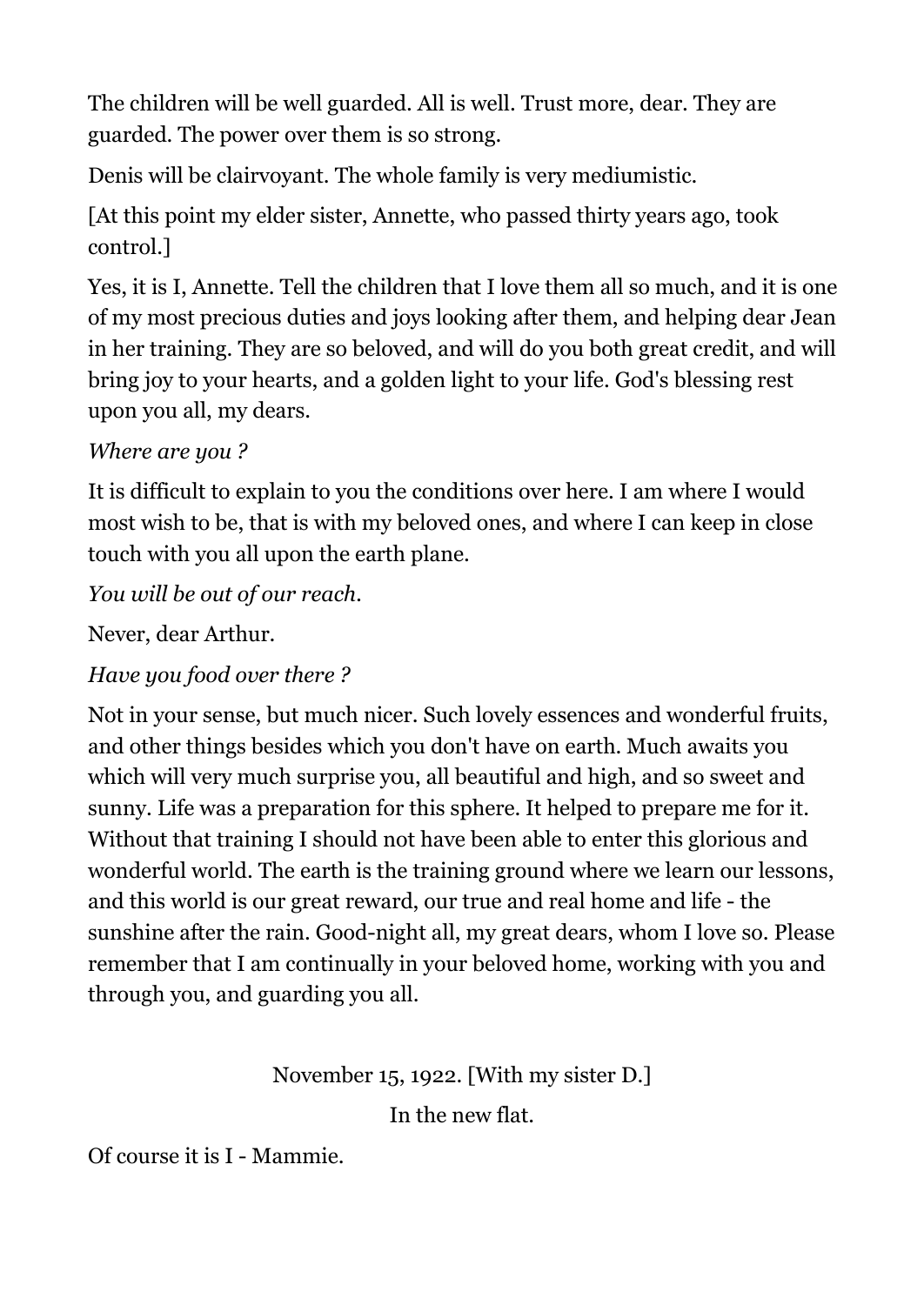My darlings, it is such a joy to me to be with all you dear ones in this dear new home. Bless it and you, and all who enter its doors. You see I am so happy to get into touch with you that I use too much energy I suppose.\*

\*She was writing too swiftly.

D., my darling girl. I am so glad to talk to you once more. Try this yourself. You will have the power also. I see you as plainly as if I were sitting in this arm chair.

0h, do go on, Jean, dearie. Time is so precious, and there are so many here wishing to talk. I do so wish you could see me.

Oh, Arthur, my boy, my own beloved son, this world is so wonderful. All that you are telling the people about this life is true, true.

My one regret is that I did not fully realise what you were doing when I was with you, but now I know, and I am overjoyed at being able to work with you from this side.

Poor Cynthia, so good and kind, but alas ! her Church is filling all her thoughts and her life to the exclusion of all other ties. You can do no more, my son. Leave the rest to God.

# *D. might learn to write.*

Oh, my dear, that would be such a joy to me. We will keep in close touch then, and I can help and advise her as I long to do, and will do.

# *What about the undeveloped spirit ?*

I know. Yes. He is getting on. I want just to tell you this, that I am happy, happy beyond all the words that I could use. There are no words to describe the wonder and joy of this life - the peace of it is past all understanding. Oh, that men could know what lies ahead of them, what there is to work and live for. All would be so much easier for them then. They could endure more if they knew. My child, there are oceans of things I want to say but I must not tire you, my lamb.\* God's great blessing rest upon you all, and keep you in perfect peace. All is well. Good-night.

\* Characteristic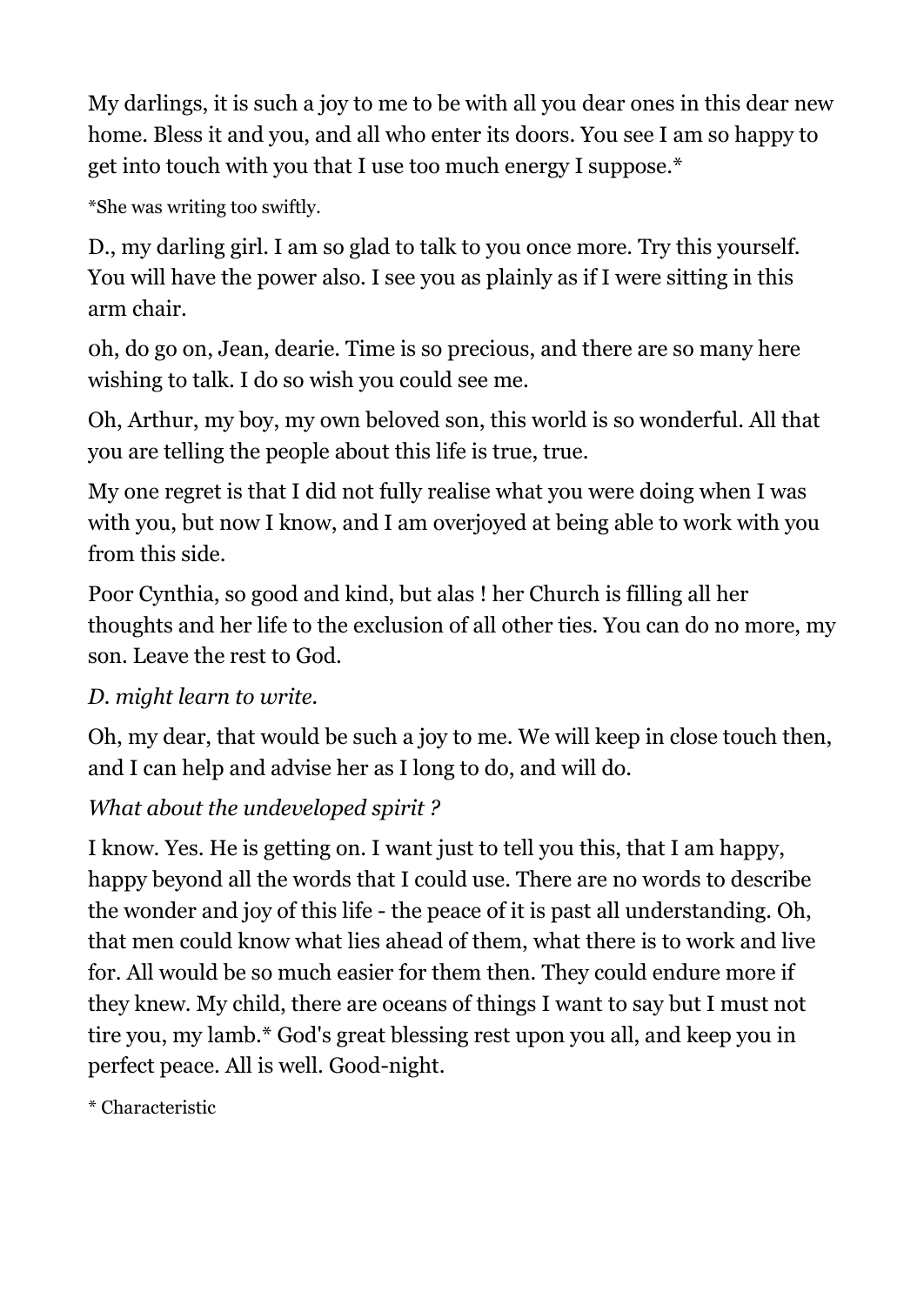## December 28, 1922.

[Alec, a nephew by marriage, killed in the war, came, accompanied by my son, Kingsley.]

*Kingsley.* I had to come. Alec was so anxious to come. He is beside me now. I am with you all the whole time. Tell Mary\* she must keep up her music. She will be so glad when she comes over here if she has used her gift to the highest and fullest. Let that inspire her. Tell her I am with her continually. Alec wants to speak.

```
*My elder daughter - my wife's step – daughter - Kingsley's sister.
```
*Alec.* This is good. I do wish you all had better eyes and could see me. The power is going, so be quick. I was at the Cenotaph, and so was Kingsley. We went together with some of our dearest. pals. I don't know if I was photographed. But you go to Mrs. Deane and be photographed, and I will be with you. Then you will know how close I am with you in all that you do. My work over here, thank God, is to look after my people. I only wish I could give you all some of my happiness, it is so great.

January 18, 1923.

I am here. Mother.

# *Did you see the flowers ?*

Yes, I saw them, and I loved you both for buying them for me. I loved also those from your dear home. [We had put some on her grave.]

Dear ones, your tour in America will be a very great success. Strength, enormous strength, will be given to you, dear. (It was.) It makes me so happy to see you both. So it will be for all eternity.

Jean, darling, if I had planned my future I could not have thought of such perfect happiness, such joy.

You cannot fail. The power behind you is too great.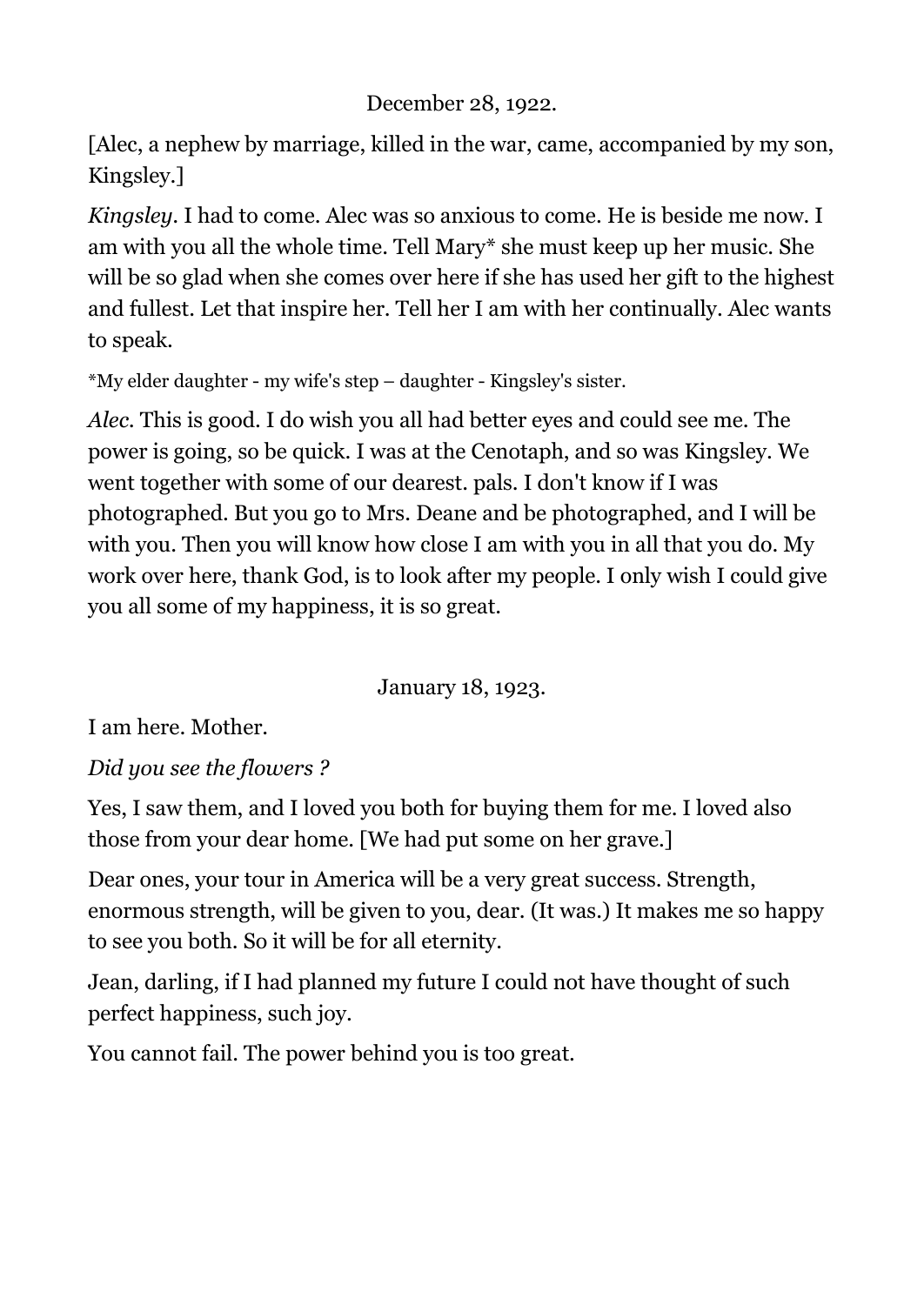### February 11, 1923

[A dark soul came. Made a motion of doubt and despair when we asked him if he believed in God. I consoled him.]

I was a very old man.

*How long over ?* 

It seems an eternity. This is a wonderful home. If I had had such a home I would have been different. I will come again. Thank you so much, my new good friends.

*What name ?* 

Just a " dark soul."

*You will soon be right, I hope.* 

With God's help.

Oscar Hornung came.

You remember the London sitting ?

Rather. I loved hearing the children's voices. I know you saw me. I'll show myself again to you both.

*I have never seen your father.* 

And you won't for a long time.

*Your mother will learn, I hope.* 

It won't be very long, I am thankful to say.

Of course I know Cyril.\* I am very fond of him still. We'll be with each other a lot when he comes over here. Tell him not to worry about anything. A lot of happiness lies ahead of him. Things will be better for him than they have been for years.

\* My brother-in-law.

The power is not so strong to-night. The vibrations of last night are still in the room.

(Some people, who were rather material, had been there.) Soon the atmosphere will he cleared again.

*Who are the children's guides ?*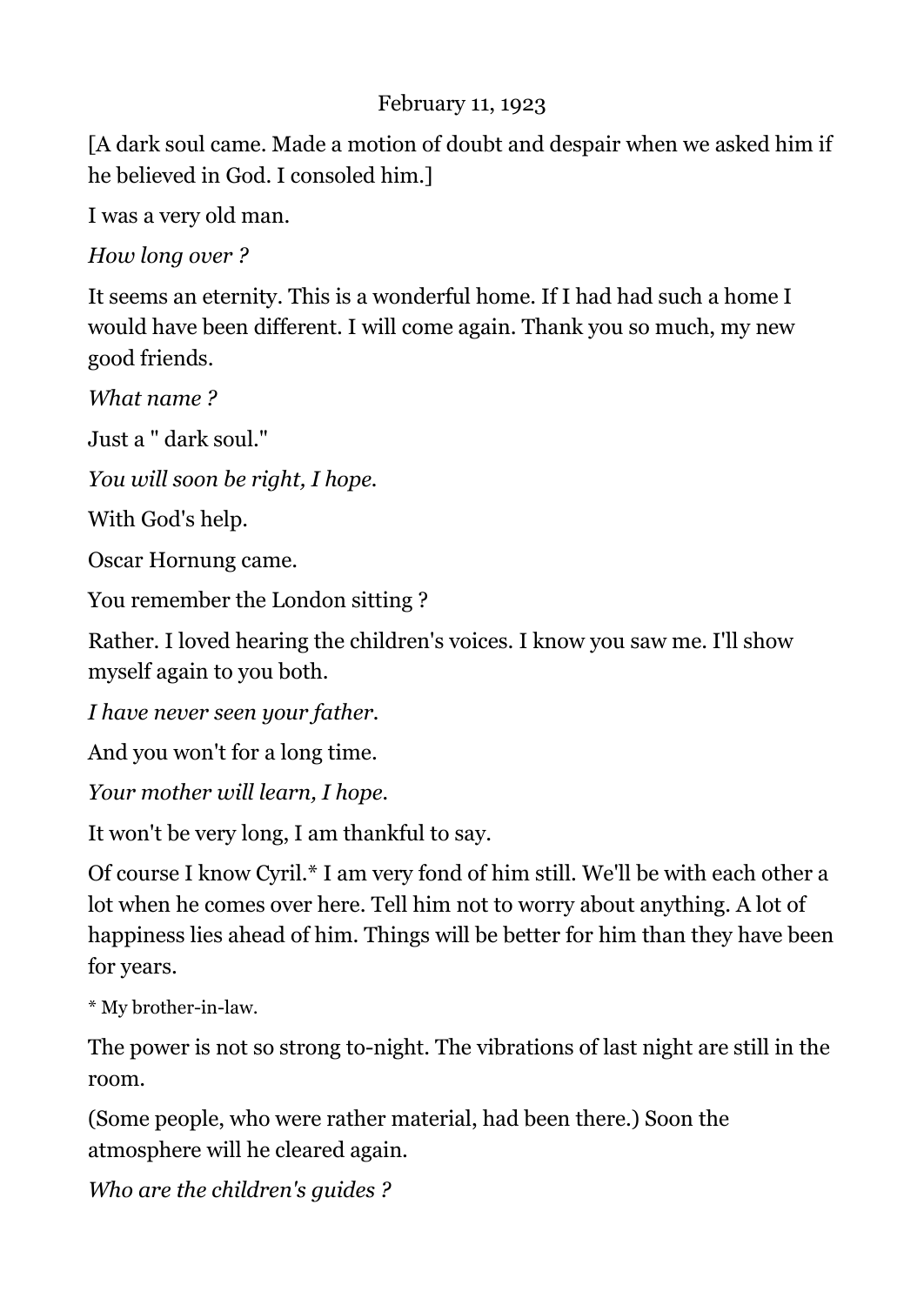When the time comes you will know. All of you will know and see your guides one day.

Bless you all. We will be at your side. With this great knowledge at your heart you are greatly helped. Therefore help others all you can. Look ever upwards, and just try your best day by day, and that will lead you here in the end, right up to this glorious world.

February 13, 1923.

The dark spirit came.

I feel that I have now someone who is interested in my condition here, and that is a great help to me. With your help and encouragement no doubt I shall progress into something better.

#### *What was your creed ?*

I never thought of such things. That is why I am here. It is very grey and lonely. I only hope you will never find yourselves here.

# *Could you tell us of yourself ?*

Not yet. I should like to very much later. I was a snob in life. I wish I had known more people like you, real humans, not just society fluff.

My father was pretty high up from a social point of view. My mother also. They passed on many years ago.

#### *Have you seen them ?*

No, not yet. They did believe in God. Thank you for keeping this appointment. What you have told me heartens me beyond words.

*There is mercy for all.* 

Thank you for your help. Now I will go ahead. There is something to live for after all. Bless you all. I do already feel happier.

*Are you still there ?* 

Yes. Do you think I want to go ? Rather not.

*Can you see our people ?* 

I can see a wonderful light round you. That may mean them.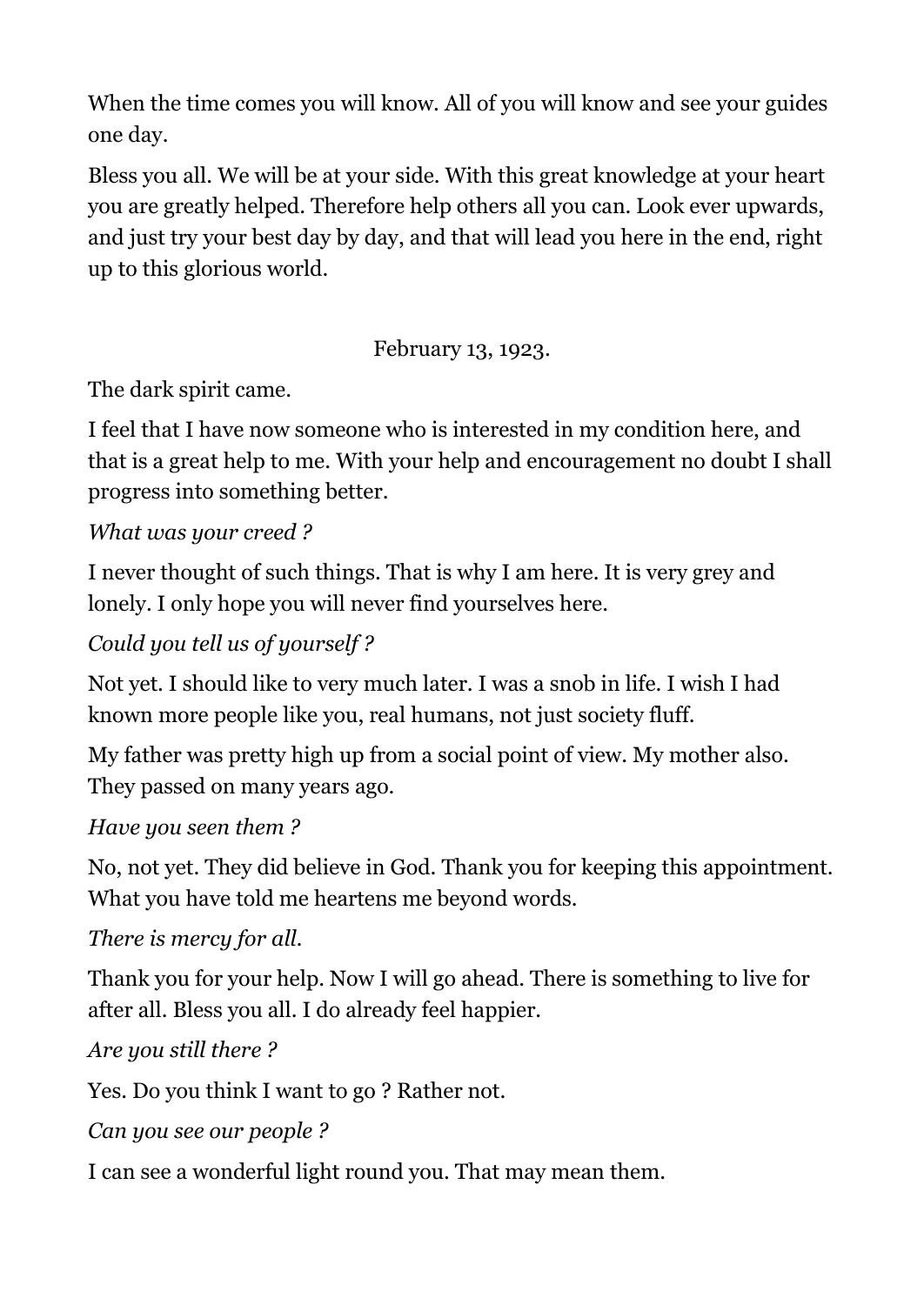*Don't hurt the Medium.* 

No, I promise you on the word of a previous gentleman.

*Did you live in London ?* 

Yes, for the season.

I shall never be able to repay you for this.

[Shortly afterwards this dark spirit came and thanked us for helping him.]

The mist is not so thick.

*Are you on the earth surface ?* 

I cannot tell.

[A second stranger said.]

This is the first time I have been back, and I have been over many years. I want to say that Spiritualism is changing the world. The whole tone of life will be changed as a result of its teaching. God bless you all !

[A friend came.] What about our wireless experiment ?

Of course we know it and are pleased. We can't use it yet. Conditions are not ready yet.

Our side is not fully prepared. In a very short time we shall be ready. There is only one link missing in the chain. There is a big band over here working entirely upon it. They and we realise how very important it is to the human race.

(Kingsley, speaking of this, said: -

We have a very wonderful instrument over here, but it is not quite perfect yet. There is one vibration wrong which will not work with your waves.

*Will it soon be right ?* 

Yes, we hope before very long. It will first come through an outside source, and will cause a great deal of talk in London.

[My mother came.]

My son. My beloved son. Who else should come if I, your own mother, did not

*Any message for Denis going to school ?*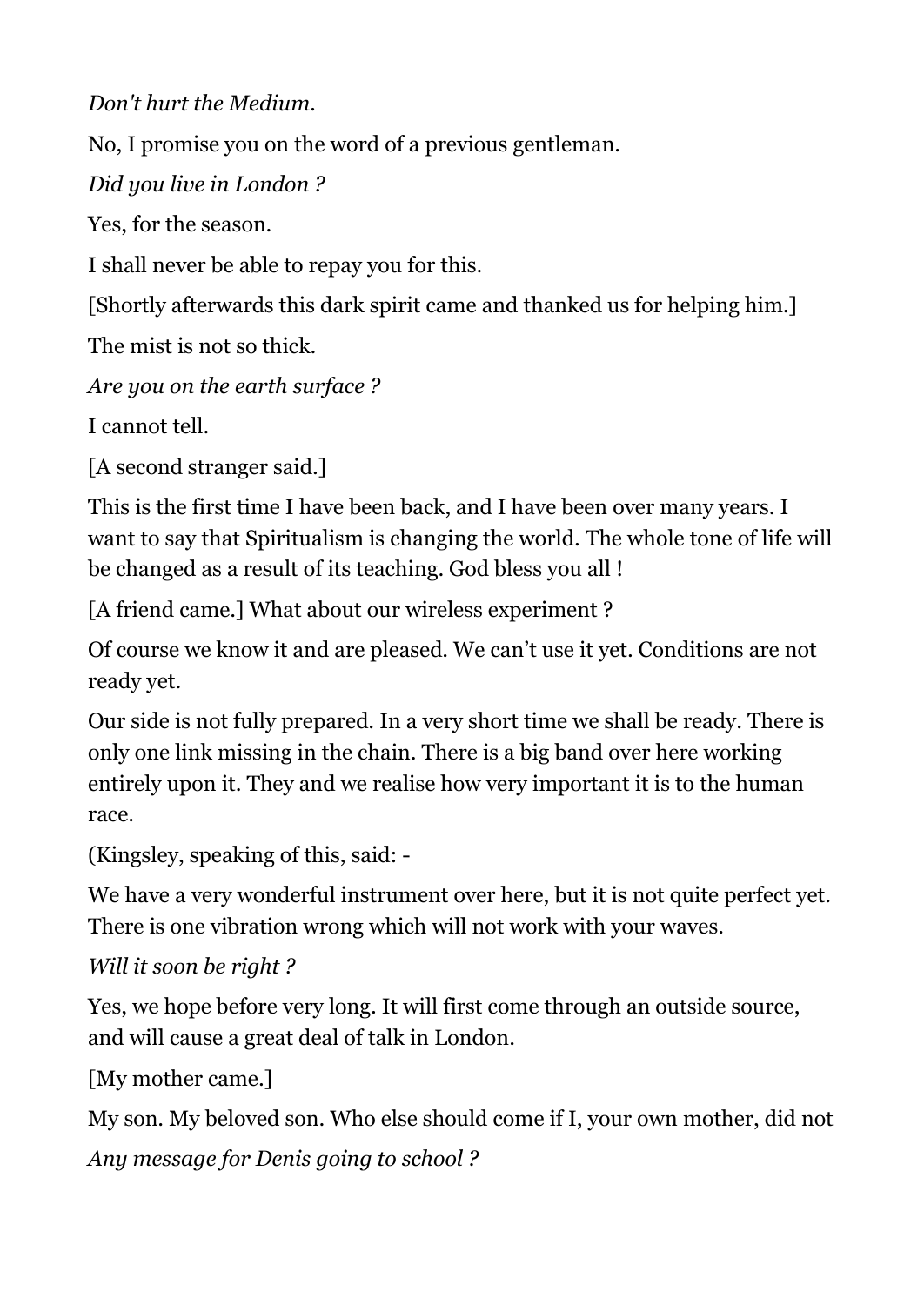Only this. He must trust always in God, and know that so many dear ones are always round him guarding and guiding him very closely all the time. Kingsley, too, has special charge of him. He has arranged many things for his welfare and happiness. You need not worry about anything concerning him. All is well, and God's blessing goes with him all the time. I lay my hand upon his dear head and say: " Never fear anything - only in your thoughts look upwards to all that is beautiful, happy and noble. Go in great strength to school, knowing that all will be well and happy. Work in the world awaits you. Prepare yourself for it. Live up to the great privilege which has been granted you to do this noble and uplifting work for the world.

God bless and keep you in His loving care."

[To Malcolm-my second son: -]

Tell the dear laddie that we love him very much and watch the development of his character with close attention. He has a noble and very dear guide who loves him greatly, and he asks me to tell him that he will watch over him very closely through the term. He says he wants him to try very, very hard to have a high and gentle influence - an influence that will be felt through all the school.

Malcolm's guide made a great name for himself at his own school when on earth. He was greatly loved for his high moral standard, and left a great reputation behind him. And he is most anxious that Malcolm should follow in his steps. God's rich blessing goes to him, and our love.

There are twenty-two people here round you to-night, all loving you greatly; some you have never met in life.

October 12, 1923.

Mother came.

I am a thousand times more joyous than when on earth. I want to say this, dear, that the world is nothing, and all that is in it is only a make-believe. This is the real life where we can express ourselves to the fullest, where love prevails, and where all sorrows flee away.

We have all been helping in Japan.\*

\*There had been an earthquake with great loss of life.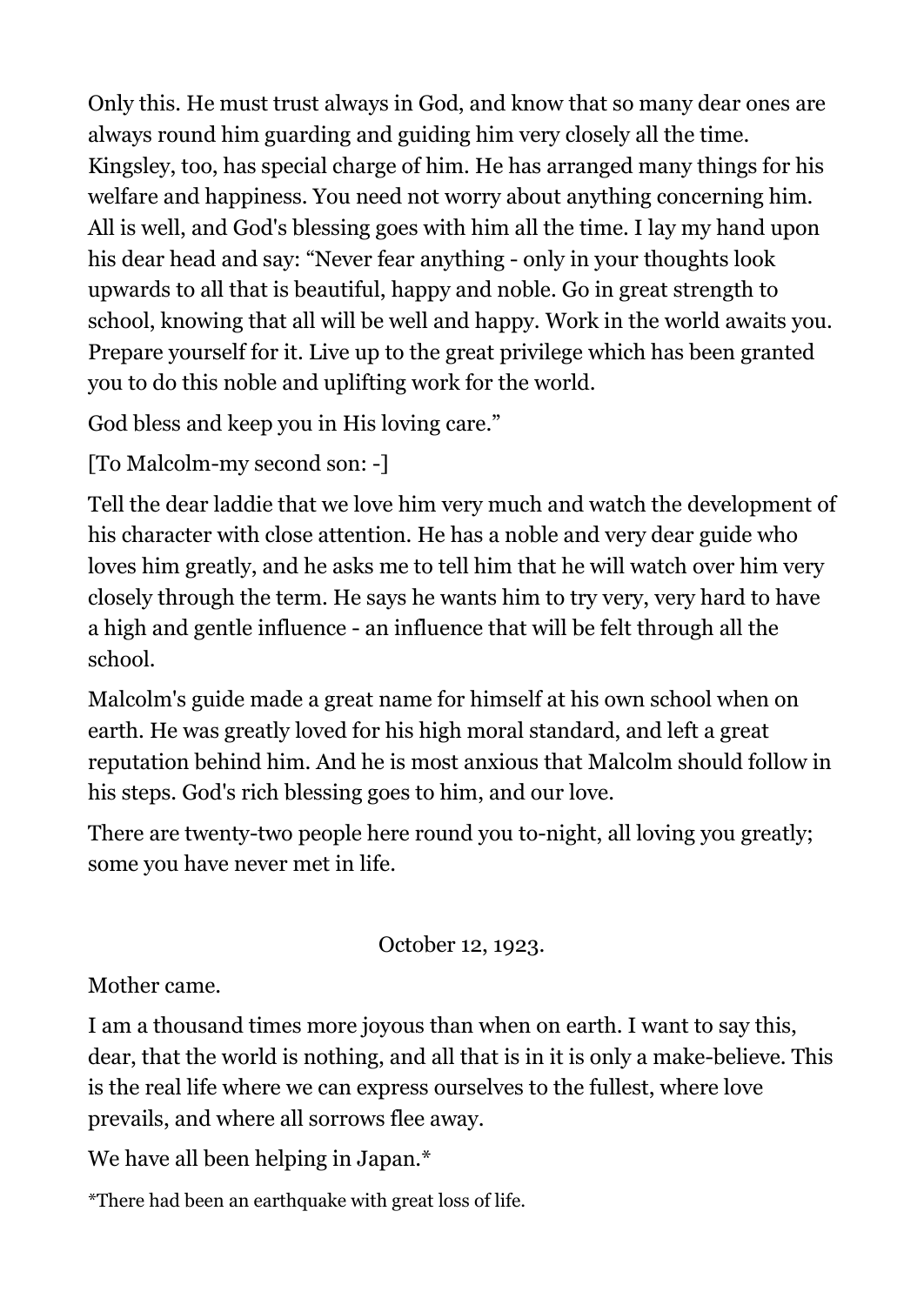*Are there many spirits present ?* 

More than the room will hold.

Mrs. Blatchford\* is often with you. She is in your circle. Not now. She is with a daughter who is not well. [This proved to be true, and is highly evidential.]

\*The deceased wife of Robert Blatchford, the well-known Publicist.

Listen to me, dear one. There will be great changes shortly in the spiritual life of the country. There will very soon be a great and good man who will come to help you in the fight. He is almost through the mists now, and will soon be at your side.

October 29, 1923.

A half-hearted spirit came.

*Do you believe in God ?* 

Yes, in a way. [I gave him some advice.] Thank you for what you have said.

*Are you the dark spirit we used to know ?* 

No, he sent me. He comes down here to help us. I will try to go ahead. Money is the curse of the world.

I don't want to leave the warmth and happiness of this wonderful place - but I will go, as you say I must, but may I come again, and will you promise to help me?

*You can stay here.* 

You are indeed good and kind. I will if I am permitted to do so.

December 30, 1923.

A strange spirit came.

Do you believe in God ?

I did not until I came here, and then my eyes were opened.

I am two above the earth plane. I Simply thought of money. I realise that now to my cost.

*You will be all right in time.*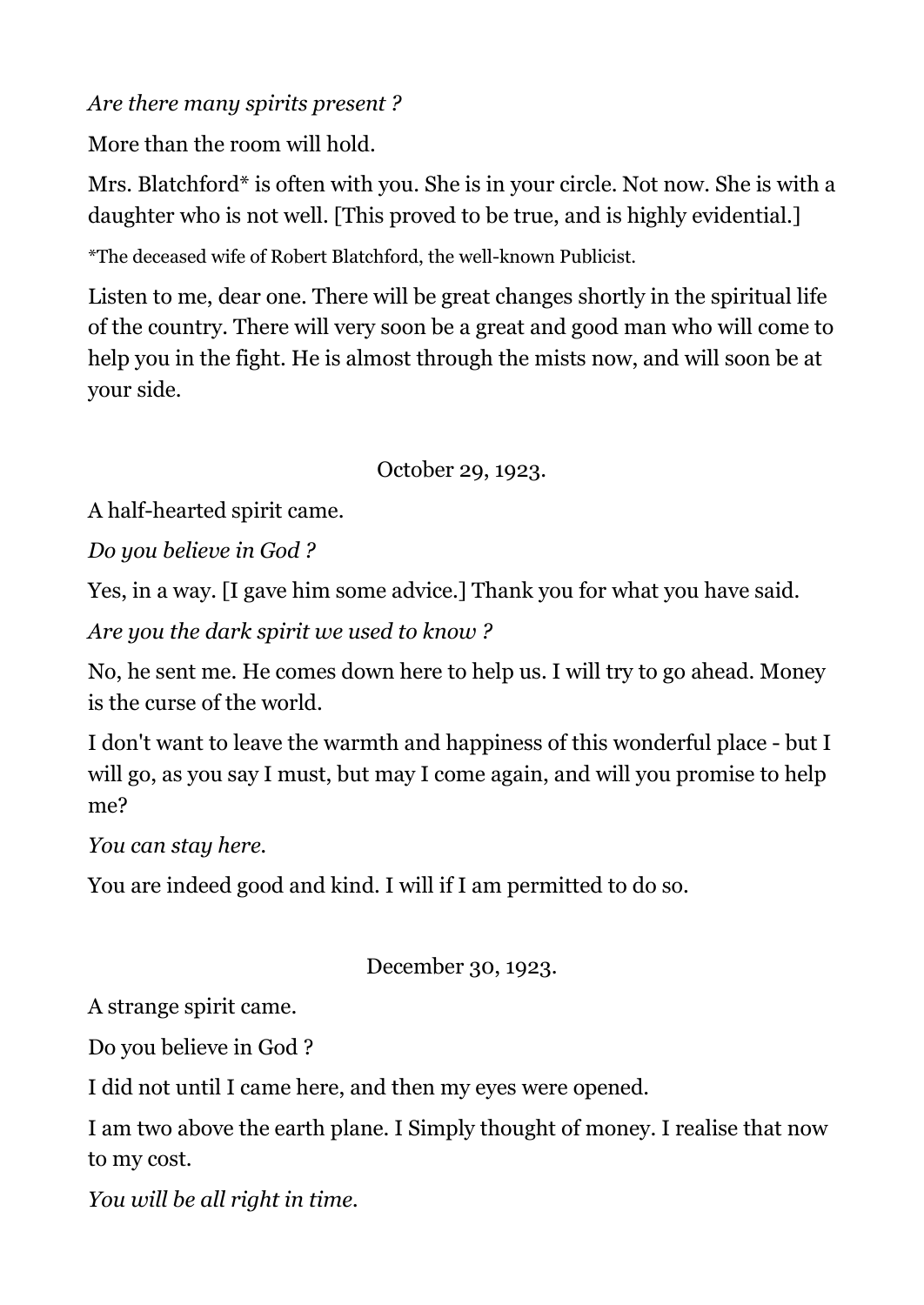Bless you for saying that. It is not so dark now.

Mother came.

I should like you both to have a little holiday. You should take care of your health.

My darling, I carried off some of the flowers you put on my grave, and had them in my home at Christmas in memory of my own little girlie.

*Then. you keep Christmas ?* 

Very much more here than on earth. It is so happy for all. A time of great rejoicing and love everywhere.

# *Is Lily there ?*

I see her every day. She tries to fill your place until you come. Her home is near. Your home is very, very near, and so glorious.

*Like this one ?* 

No, ever so much more beautiful and graceful, and so full of flowers and all that is lovely, and then we have our own atmosphere.

February 4th, 1924.

[Rev. Vale 0wen and wife present.]

I am Ellis Powell.\* This is great to meet you both again. The work is going on splendidly. Far greater strides have been made than you have any idea of. Very soon you will have evidence of this.

\*A well-known Spiritualist and Great Scholar.

*What about that big man ?* 

He is hovering on the verge. He can't quite make up his mind to come out into the open.

*To the Vale Owens : -* 

They are to go on with their noble work. All will be well with them. In all ways. They are blessed from the other side.

From Mrs. Napier.\* [A friend recently dead.]

\*This lady had been told the truth of Spirit Communion before her death.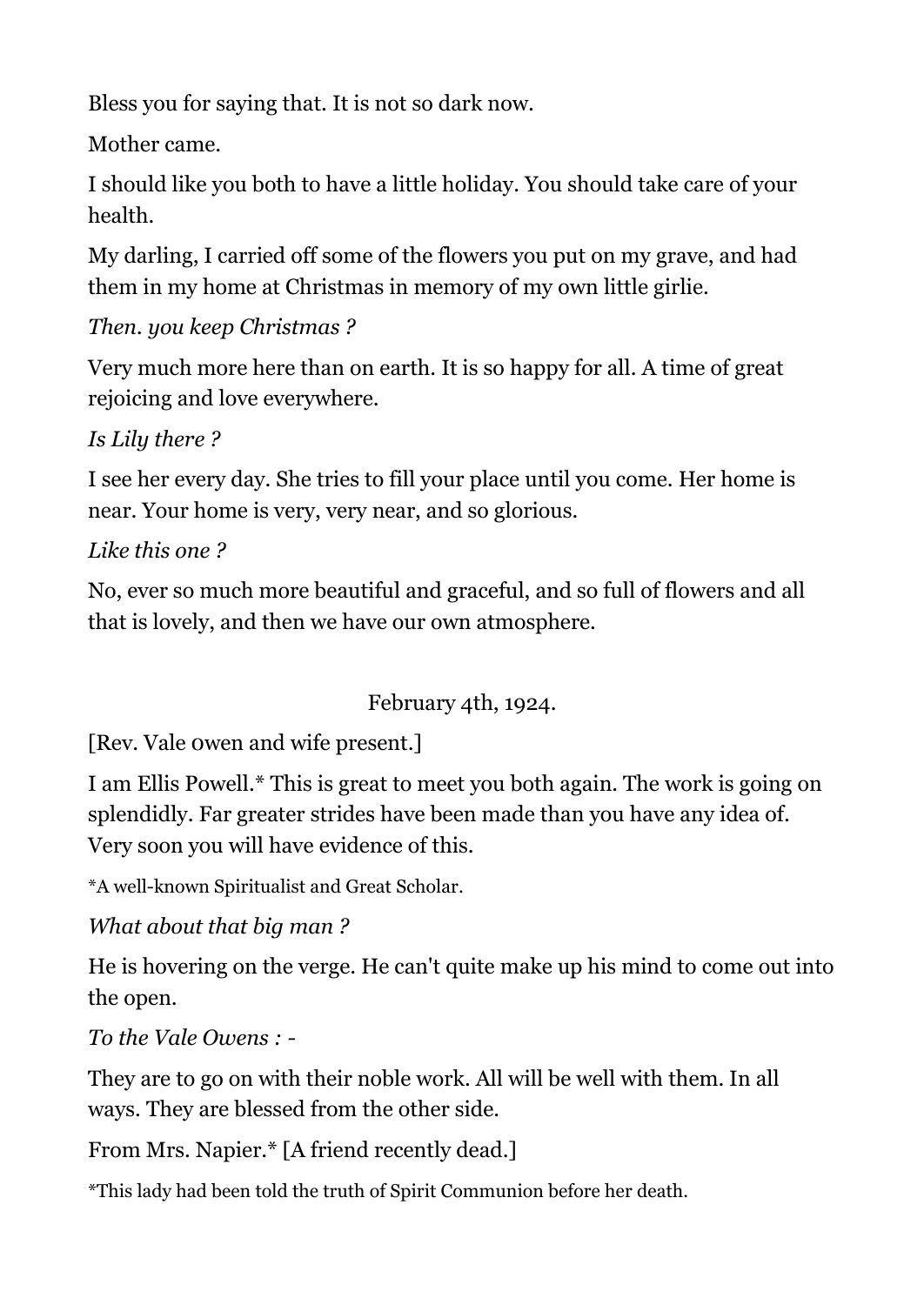I want to thank you with all my soul for what you did for me on earth the night you dined with us.

I cannot tell you how happy I am with all those I had lost. Now I am living.

*Do you approve our work ?* 

Yes, in every way.

Will you help the work ?

It is my great joy to do so in a very humble way. You have got a most wonderful bodyguard round you.

Please give Lady Cowan my love.

## May 25th, 1924

Mother came.

8o happy, darling. We live in a most wonderful home. This life is very wonderful, so full and happy and peaceful. Such bright faces everywhere, all living at their best. We long for humanity to realise what lies ahead of them. The earth life would be so much easier to live, for hope would always be in everyone's heart. Tell the people, Arthur, not to fear death, but to live with it in their thoughts, knowing that if they just in their daily lives try to live straight, clean lives, they will look back with thankfulness when they reach the portals of death - the entrance gates to this wonderful existence. Tell them that Love is the keynote of life - let your hearts radiate out tenderness for all who need it. If there is love and unselfishness, sunshine will illuminate the whole world, and every shadow will flee away.

Willie Hornung came.

We realise things over here, and would give a great deal to have our time over again. We are blind on the earth plane to our great chances. If humans only realised that self does not count, then how different lives would be.

What about this new house idea ?\*

\*We wanted to find a place near to nature.

It is most important. We want you to go to see it again, and we will impress you then with what we want you to do in the matter. It is a wonderful place.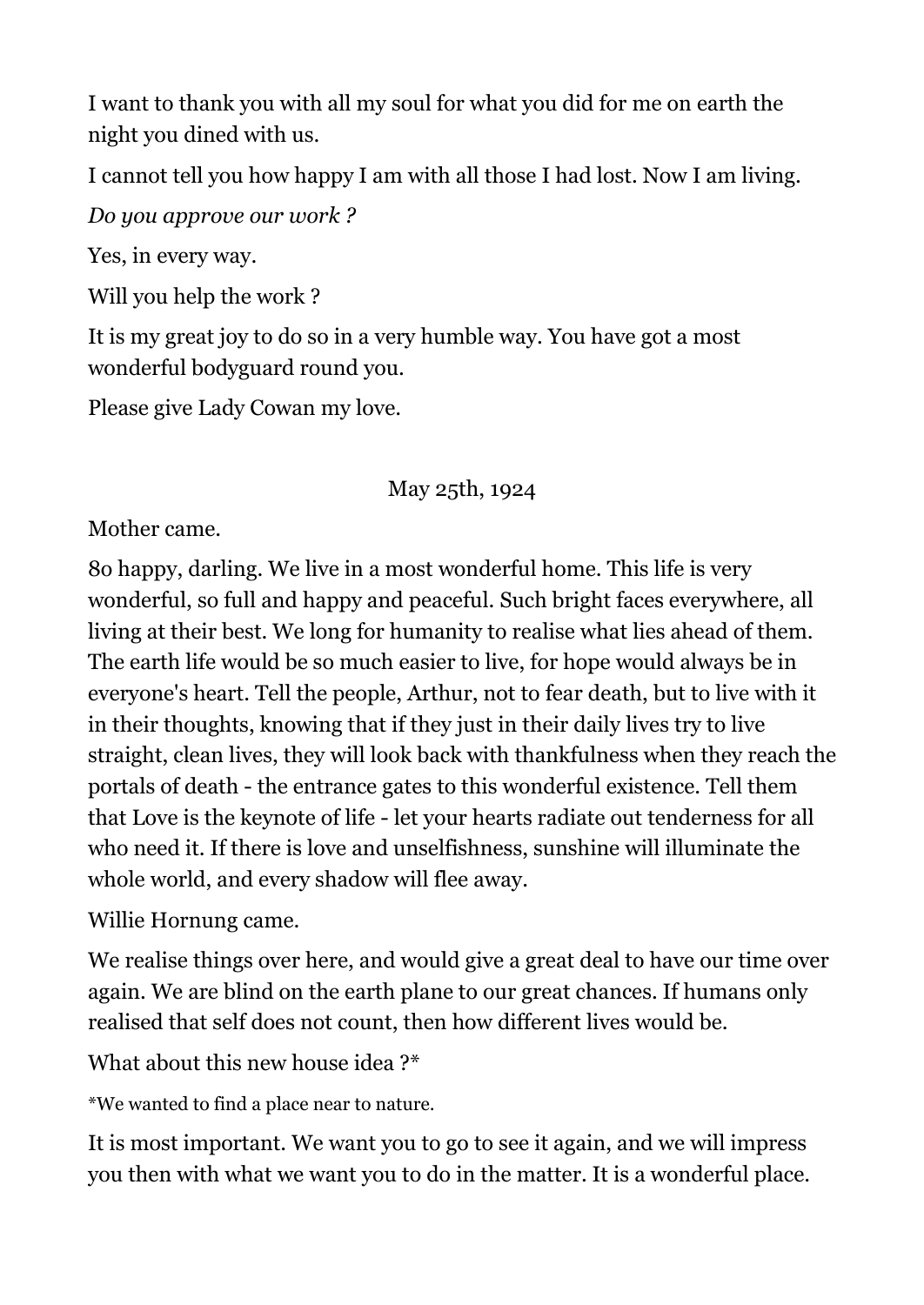The atmosphere is perfect. You were led there. For some time we have had that place in our minds for you. We shall arrange it all for you in such a way that it will seem quite easy.

[A famous medium, who was present, said that while Pheneas was addressing him, he saw a bright light all round the Medium, and that it filled him with such awe that he wanted to kneel.]

Fresh spirit came.

The vibrations grow thinner and thinner until we shall soon get so close that they will cease to exist.

*Who are you ?* 

I am a friend who is working with you. Yes, I believe in God with all my soul, for I have seen His glory. I am one of your guides. You have many.

# *Your name ?*

I am a man who made good. I was a rotter upon earth.

I would like to say that when I came over here I realised with sorrow and humiliation the mistakes I had made - the lost chances. I saw that my earth life represented nothing but failure. I was stricken to the very soul for many years. I struggled upwards. It was a hard fight. But as I got nearer to this wonderful world I saw a light in the distance, and round this light I began gradually to see figures, and there were my dear ones waiting for me. Then I joined them in a glorious - such a glorious-home. My task was done.

I had made good. My one desire, my one prayer was that I might do some work for God and for humanity. So they let me help you. And they told me I might come and speak with you. May I call you a friend

I am proud to be so called.

Cod bless you all! May His angels surround and keep you till we meet.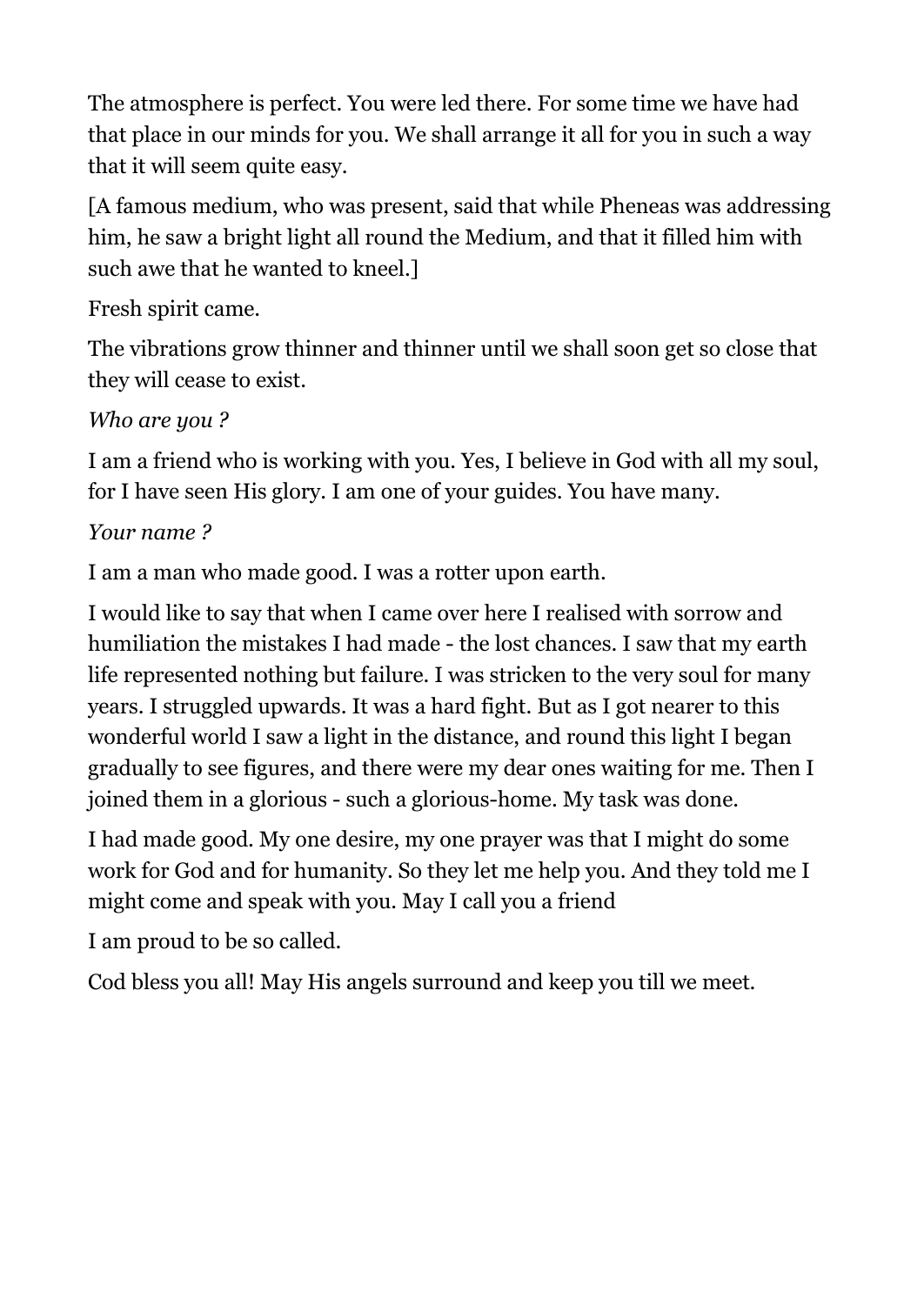# PART II. THE COMING OF PHENEAS. December 10th, 1922. *J.C.D. and A.C.D.*

My mother came.

I am so happy, my beloved son. We all know and love you for the thought. [We were about to lay flowers on her grave.] But not while you are so busy, dear ones. I can't bear you to tire your dear self.

# *What about the undeveloped spirit ?*

Your guide says you did him untold good. He has progressed far. He is almost here. His mother guards and helps him onwards and up. Your guide is such a high soul ! He loves you beyond words. You are often with him at night. He helps and instructs you over here. The name is Pheneas. He is a very, very high soul, sent especially to work through you on the earth plane. He died thousands of years ago in the East, near Arabia. He was a leader among men. He wants me to say, dear one, that there is much work before you.

## *In this world ?*

Why, of course, my darling, it is here on this grey earth that you are needed. Your guide is here. He places his arm round you and kisses your brow and blesses you, and blesses you both.

It gives us such joy over here to see the love light always round you in your own dear home. It is our earth centre. We are happy in that sweet atmosphere. Bless and keep you all, my dears. Your guide is here.

*I am proud to have such a guide.* 

Pheneas speaking.

We are brothers. Your wife is invaluable to us. We use her a great deal.

*Do I work on right lines ?* 

You are right. Go on as you are doing. You are doing far more than you have any idea of. It is far-reaching, the effect of it.

*Shall we go to America ?* 

It is God's will. It is ordained.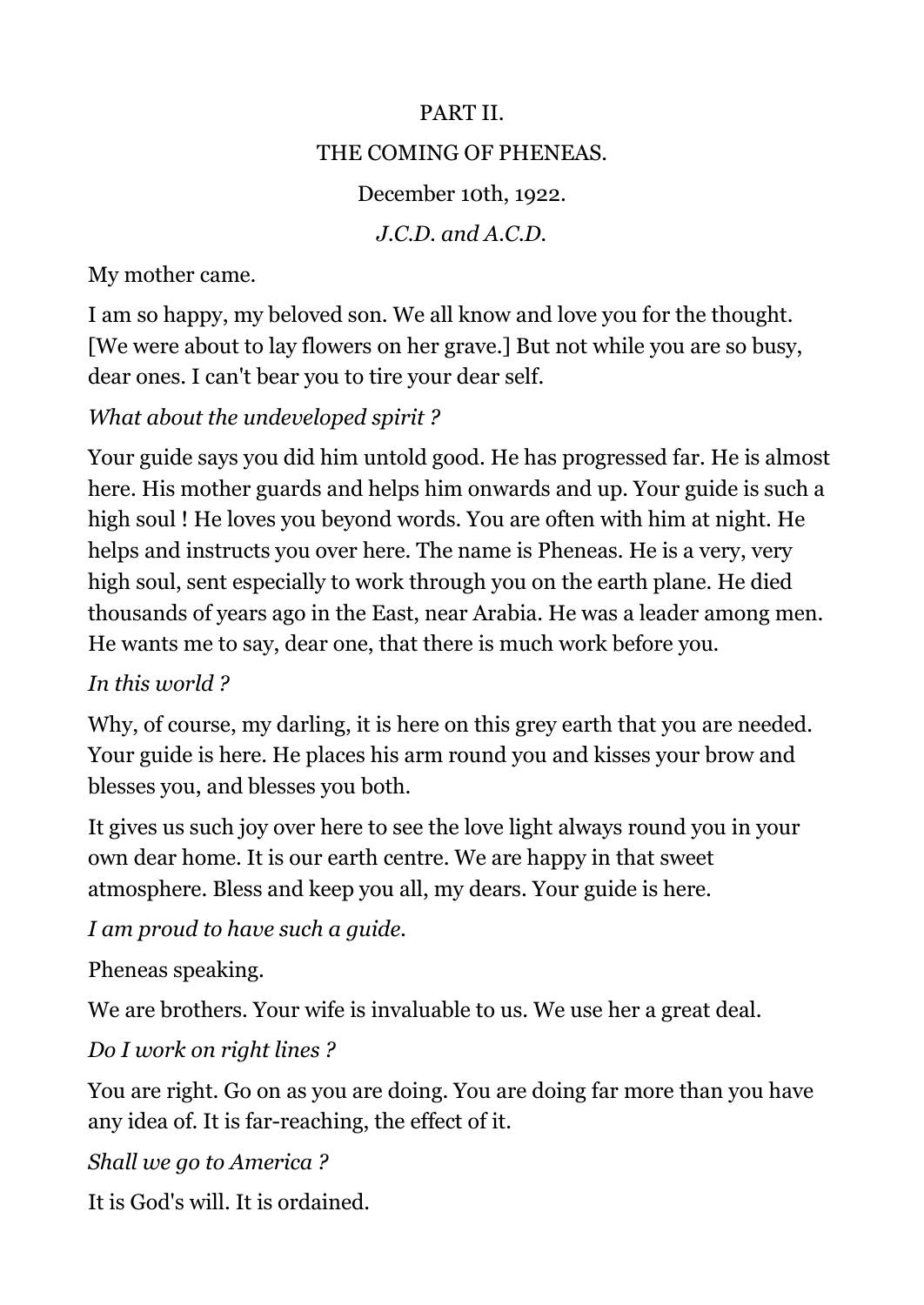# *The children too?*

Yes, emphatically. Yes. You are all needed, each in your own way doing work for the cause.

# *What about the Medium's guide ?*

We are old, old friends, so it is grand working together. He is so dear and sweet a soul, beloved by all who come near him. Julius, his name.

This has been a happy evening for me. I have often wanted to come to you, for you see you are so much to me, and it hurt that I meant nothing to you. Now we are close. It will be easier for me to work through you in consequence.

[The Medium asked if she did wrong in being angry with persecutors of the Cause.]

Quite right, my dear soul. We, too, were furious, so how can we blame you for being so. But they too will know the truth very soon. It will be the biggest thing that has ever happened in the earth's history. But great blessings will follow. All the shadows will flee away.

December 15th, 1922.

*J.C.D. and A.C.D.* 

Pheneas came.

You beloved brother - your new brother.

*I said good morning to you.* 

I know. I have heard you.

*Look after G.V.O.* 

I will. He is in God's hands. You need not feel responsibility.

*Shall I write about Stacey ?* [This was a young clergyman who needed help.]

Wait a while. Things will change. Very soon. [They did.]

*Did you get into the photo ?\** 

\*I had got two faces, vague and misty, in a spirit photograph by Mrs. Deanc.

I tried to.

*Was the other Julius ?*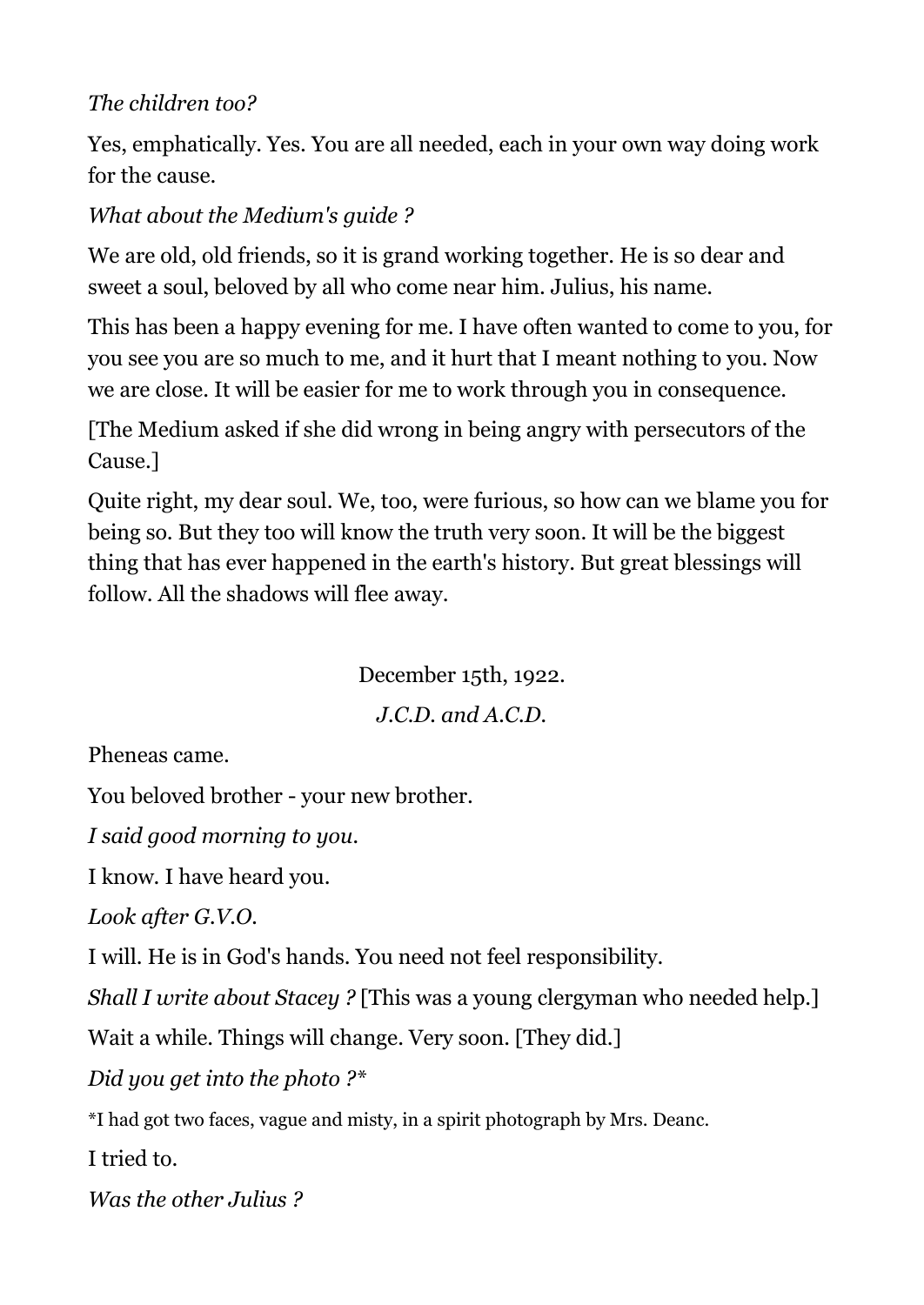No, not he, but someone else who helps you greatly - who takes care of you physically.

*I should thank him.* 

You need not. He sees your gratitude.

*I fear I give him trouble.* 

No, you are quite sensible.

*Come with us to the United States.* 

Yes, but a much stronger guard than I will be with you upon the whole journey. They are very, very High. They are amongst God's chosen band.

I have only this to say. We bless you, we bless the medium, we bless this house, we bless all belonging to you, we bless your home, we bless your beloved children, we bless this circle of light of which you are the centre. God's power be upon you and yours.

[The Chosen Band of whom he spoke were afterwards independently seen and described by a medium in Los Angeles.]

December 28th, 1922.

Pheneas speaking.

It is I.

*Can you hear me ?* 

Most assuredly I do. Every word. Every thought.

What about Major Bates ? [This was a Spirit Communicator reported from another circle, who seemed rather inflated, and used an Apostolic name.]

He thinks he is in one of the high spheres. The disciple theory filters through to each plane, so that in the lower spheres a teacher might use the name. If he is so self-satisfied he is not on the higher spheres.

#### *Can I do more ?*

You could not do more. Never fear. just go ahead. We are all at the back of you. We planned your coming here. We know the dear place and we love to see our dear ones in it. This is a great centre for us and those on the grey earth plane.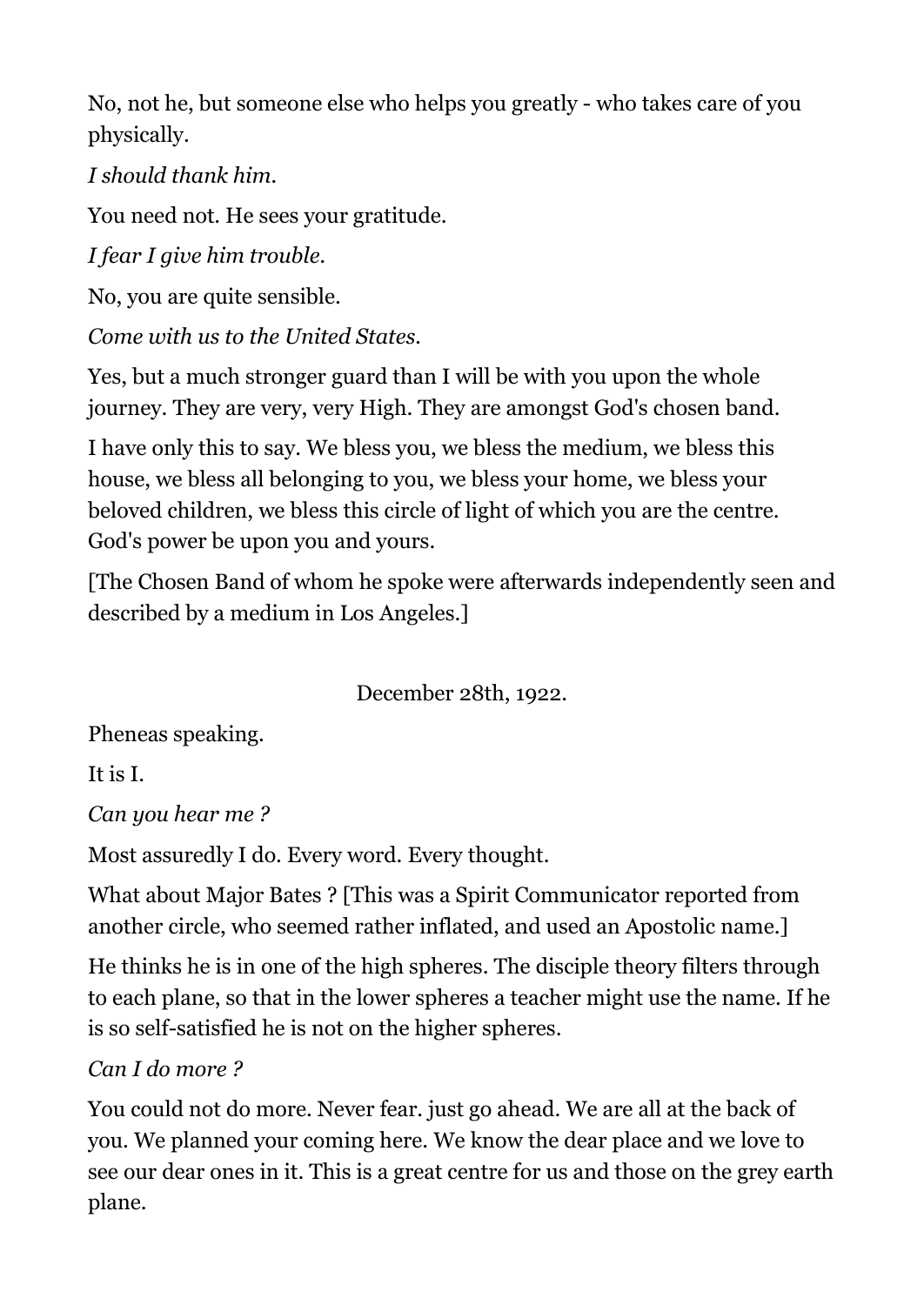March 8th, 1923.

(J.C.D., A.C.D.)

Pheneas speaking.

I am an Arabian.

*The best of races.* 

Thank you, dear friend. Naturally, I think so. I lived at Ur.\*

\*It is stated that the lower part of Mesopotamia was settled from Arabia. Vide Browne's Story of the Jews, p. 22.

*Did you live at the time of Abraham ?* 

Before then.

*Do you know Mrs. Carpenter's prophecies ?\** 

\*This lady had some information about the future.

Quite well. It is all part of the scheme to dilute the world with this knowledge.

#### *Ought I to spread it ?*

Not yet. We will tell you when. Tell no one. There is so much I want to say, but the time is not yet.

You can say as much as that, but do not tell the exact source yet.

Never fear. Soon the things which are done in God's name which are cruel and wicked will not be able to exist. All shams will be swept away by then, and only truth will live. Love – love - love. England won't be like the present England then in any way.

I am able now to keep in much closer touch with you both. Lily is very, very close to you always. It is her special duty to look after you and the children. God bless you, my dears. This has made me very happy. Keep peaceful. All is well.

I fear the world is hopeless. Even after the fearful war, humanity is no better. It must change, and a new world be built up on real Christianity. This which you are preaching is the foundation of what is coming. All cruelty will vanish,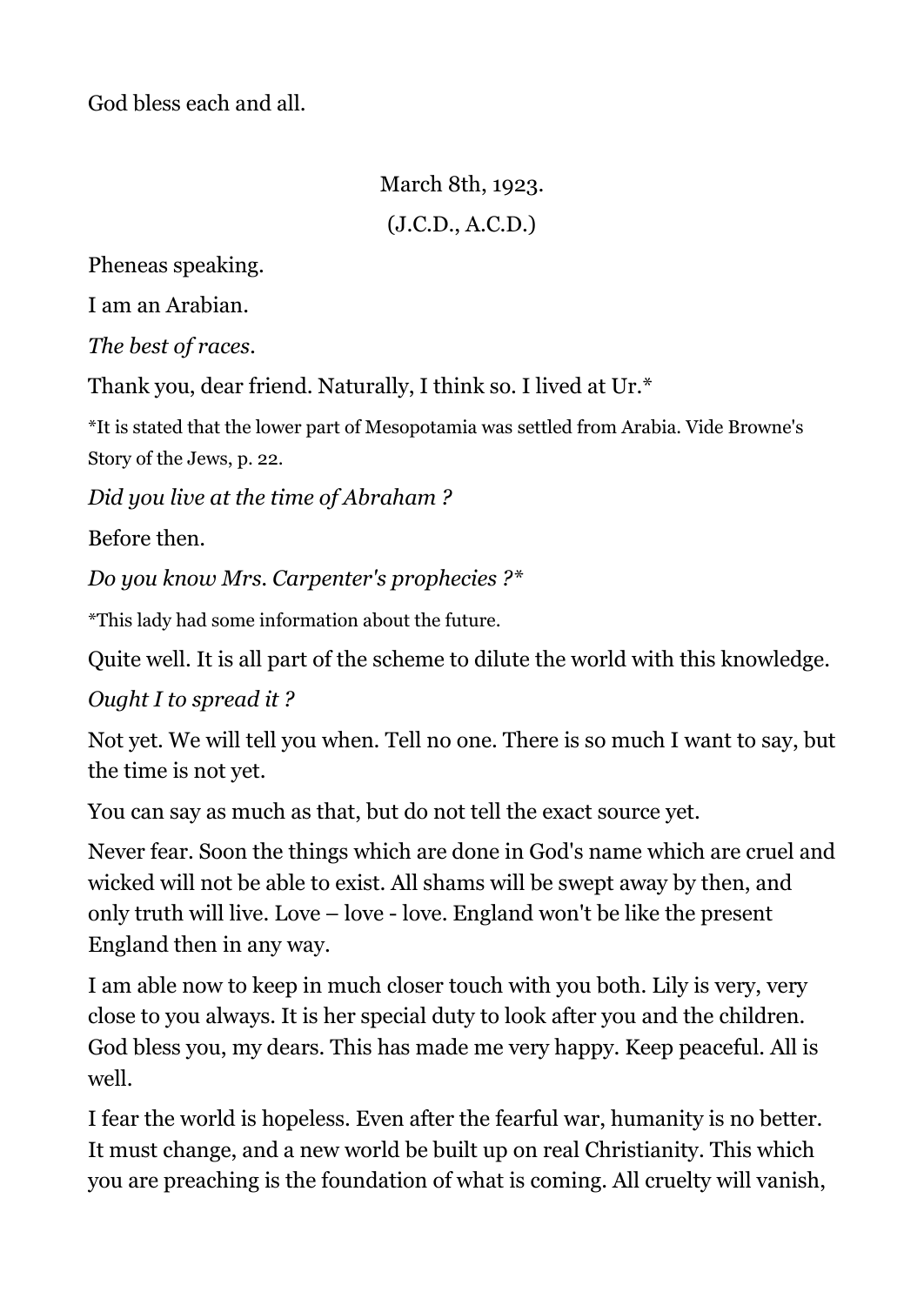because mankind will know and realise things then. Love will prevail, and so God's Personality will live everywhere instead of darkness. Go right on with the work you are doing, for many more must learn.

October 2oth, 1923.

[The long interval was due to our absence and constant preoccupation in our second American tour.]

I am your guide, Pheneas.

*What is the Arab salutation ?* 

From the forehead. My best of brothers. Call me by the name you think of me by. I was with you at the Californian séance when they described me.\* I was with you, working with and through you.

\*A medium had described a very noble Arabian figure behind us.

On my health ?

I will make you rest.

[N.B.-Three days later I was knocked down by a bike, and had to lie up.]

You are to do what we say. Rest will not be time wasted, but gained. You attempt too much all the time. Let things wait. No harm will be done.

You are to walk a mile morning and afternoon. whatever the weather is like. No tea. No work before eleven, nor after six. Dr. Westcott will work on you at night. Take bismuth twice a day. The hut is good. Don't have the 'phone there. The tired feeling will then quickly go. You must. Yes, it is vital.

January 19th, 1924.

(Before the boys returned to school.)

I am your beloved son's guide. I shall be with you continually, my own dear boy (to Denis), helping and strengthening you in every way. Now I want you to realise this - that to win great things you have to make an effort, so try hard to look upwards. Realise this, too, that you also have great work to do upon earth. Prepare yourself to be worthy of the privilege. Brace yourself up in all ways, and remember the love of many unseen dear ones is always round you,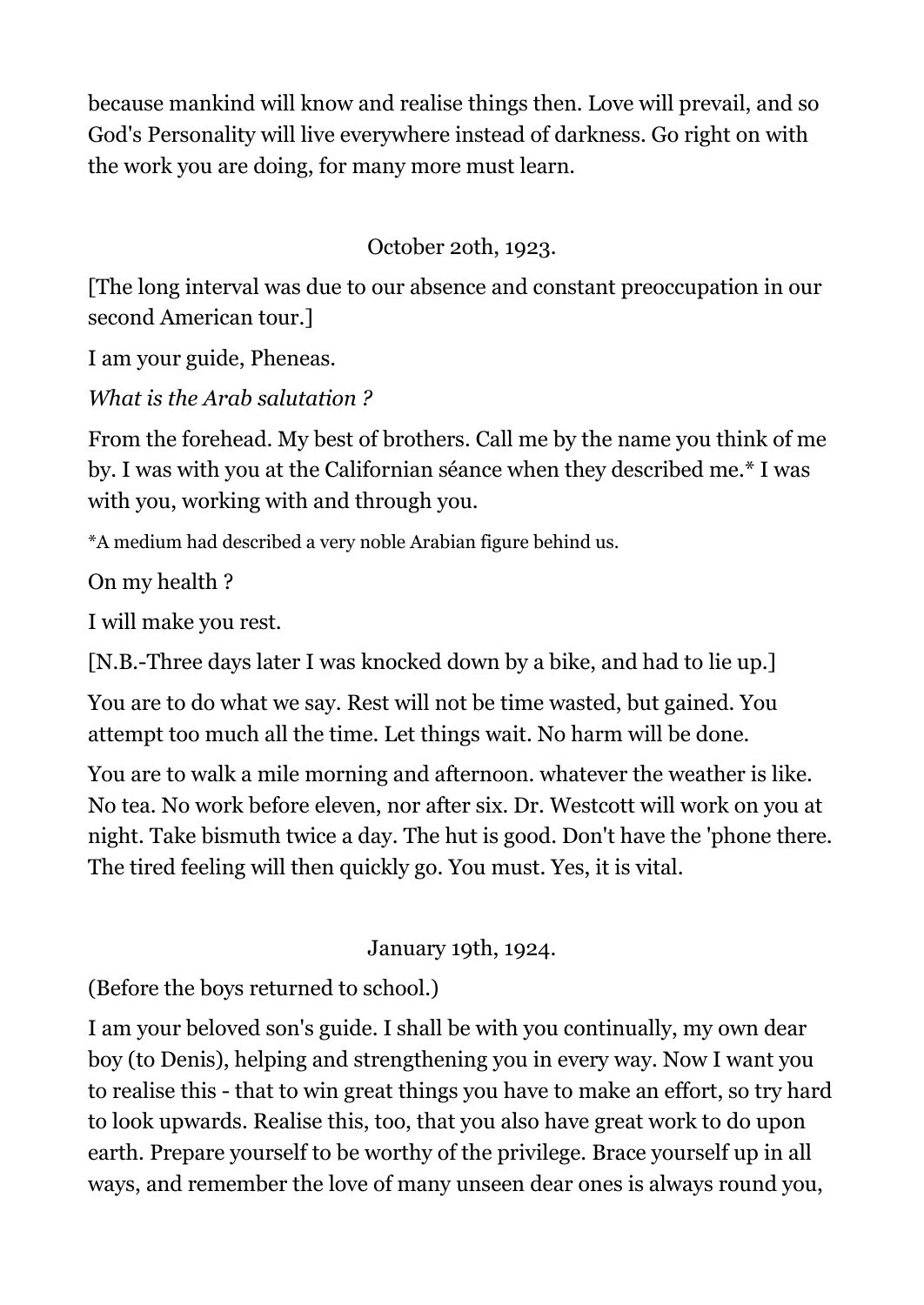so you can never, and should never be lonely even when far from your beloved home. God's blessing rest upon you all through the weeks. Try hard, dear boy, to win what we have put aside as a great reward for you.

You each have a strong guard round you. All will be well with you if you only do bravely what comes to you on life's road.

You each have certain things marked out for you, and if you each try to do your real best in them, there are certain very great joys and happinesses in store arranged for you when you come to your wonderful home and life over here. Then how thankful you will be that you did make the effort and did not miss these things which will gladden your hearts so much. Try, my beloved boys, with all your might to be pure and to be strong. Do what you have to do with all your strength, and be happy, realising all that lies ahead of you, and of how blessed you are above your fellows in your great knowledge.

## (Denis) *Why should one sometimes feel troubled?*

That is just what the whole of life's training is for - and in return one has the tremendous happiness and rewards which await humanity over here. Be worthy in every way to deserve it. just try in your daily life to do your simple duties as they come - that is all that is required. You will be greatly helped in every way. Never fear or doubt.

Sebastian is my spirit name, my beloved boy. Kingsley is very busy on an important work far from here.

Gird up your strength to do all that we have set our hearts on this term.

We are more proud of you than I can tell you, my beloved charge. You more than fulfil all our hopes. We were so happy that you realised our presence and nearness.

The veil is ever thinner, so we can help you more and more.

We meet often over here at night.

I was an Oriental - an Arabian - and I lived some time after your father's guide.

You come over here at night. It is a joy for us to take you. We do so because you are doing so well on the earth plane.

(Denis) Do I go to Loon Lake and Jasper in my sleep ?\*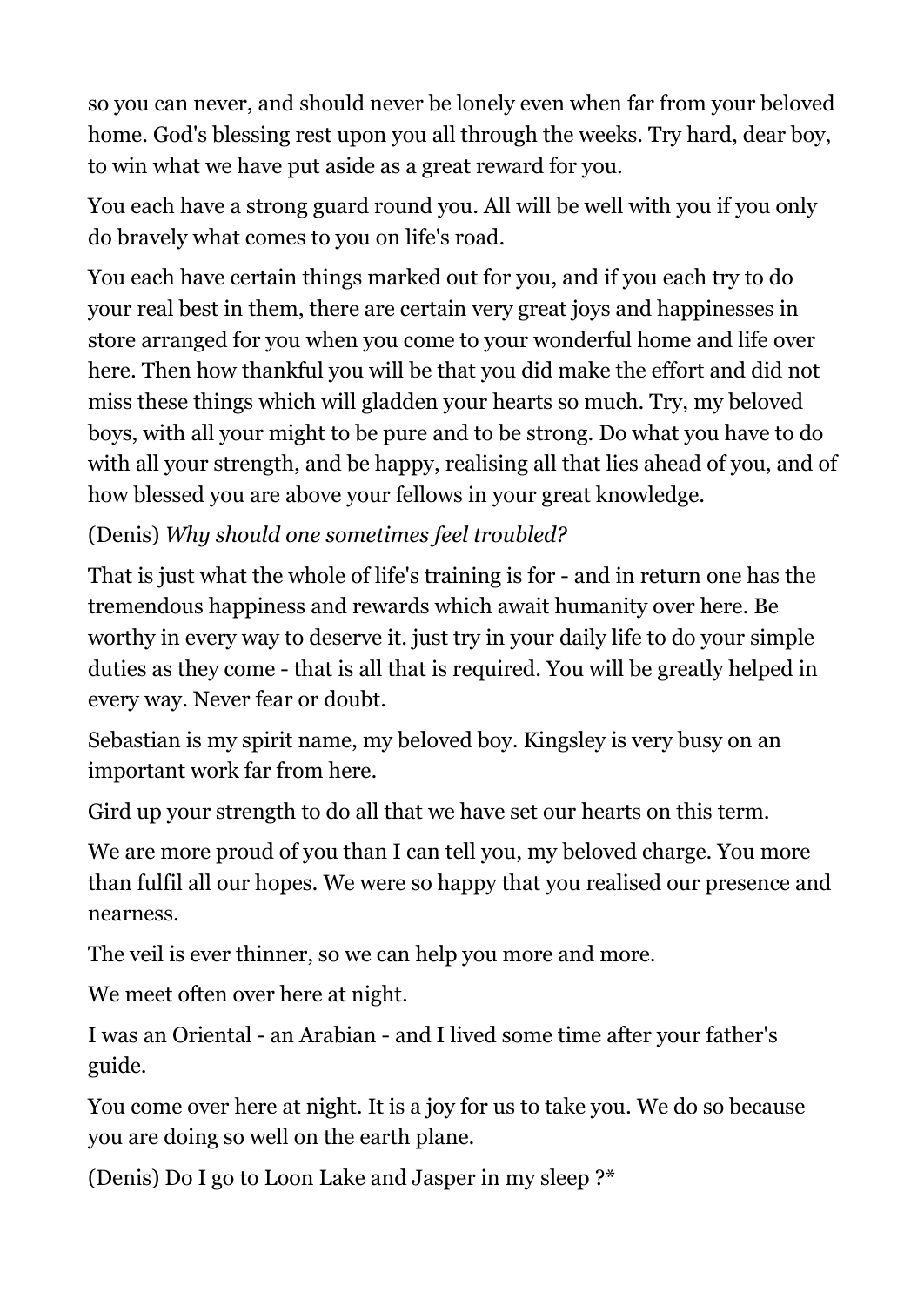\*Places we visited and loved in America.

You go to both, but so quickly that they blend into one. I never knew a brother love another more than Kingsley loves you. There is a glorious home awaiting you all over here.

March 8th, 1924.

# (J.C.D., Denis, A.C.D.)

I am your guide. It was my deputy who was seen near you at the service.

I was preparing a very great work which is to be done before long on the earth. The time passes, so I had to be there to superintend.

It is part of the awakening to prepare peoples' minds, to clear away some of the cobwebs from their clouded brains, so that the light when it comes, will shine through.

*Is our idea right about the future ?* 

Yes, it is. Of course, dear friend and brother. I shall be by your side.

*About America ?* 

We will let you know later about that. Those over here who are working with you have two or three plans in their heads. As soon as they have worked out their future scheme of action we will at once let you know, so that you can make your plans accordingly.

You are very well looked after, so have no anxiety. We all need your help, so of course great care will be taken.

[Then came a wonderful gesture of soothing and peace.]

Another spirit came.

Do you believe in God ?\*

\*We always ask this as a safeguard, as advised by St. John.

I do. I do. I do.

*Who are you ?* 

You talk to a man who used to know Pheneas as a boy on earth many thousands of years ago.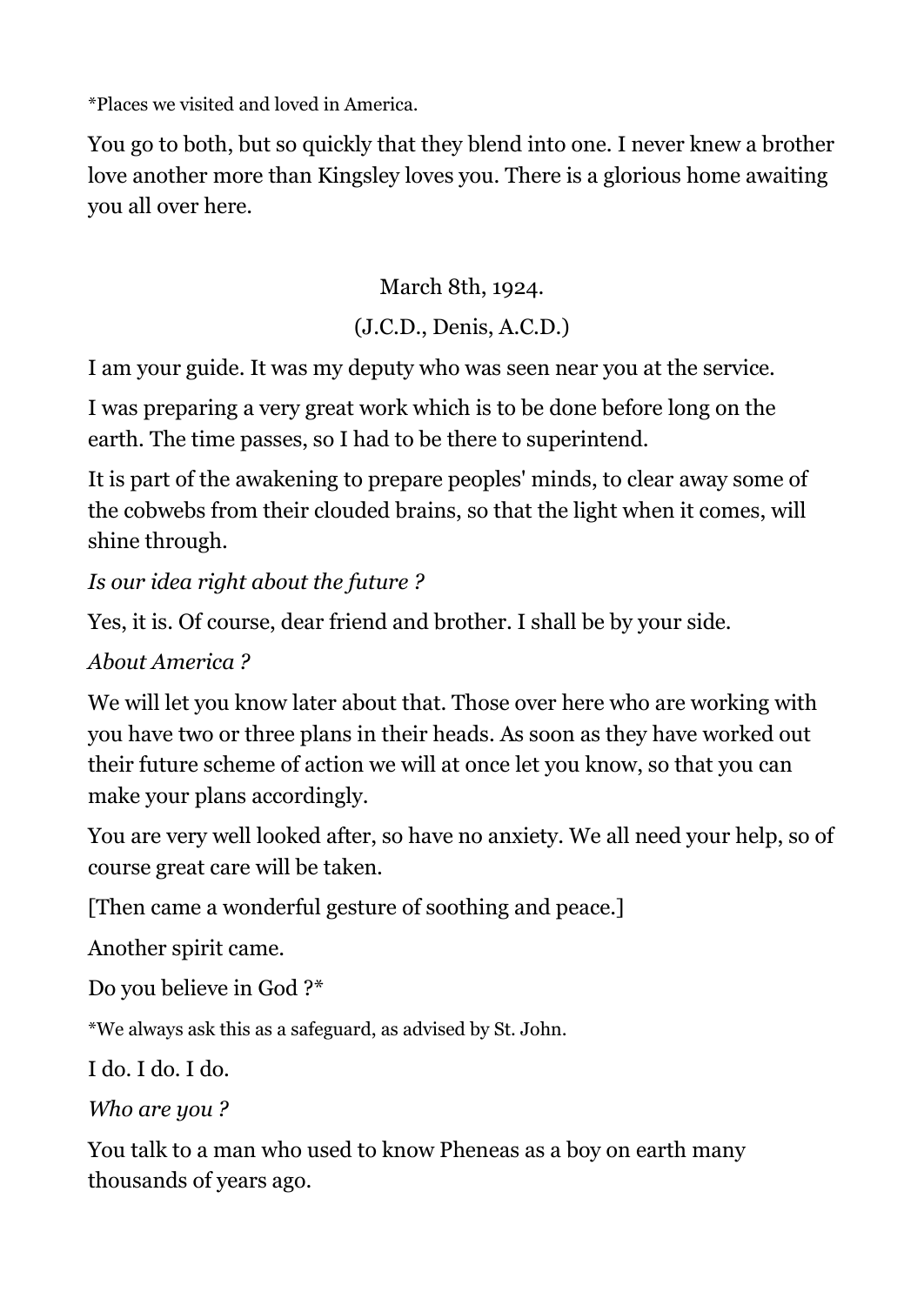*Where ?* 

Near Arabia.

Pheneas was a magnificent man when on earth. Honoured by all who knew him.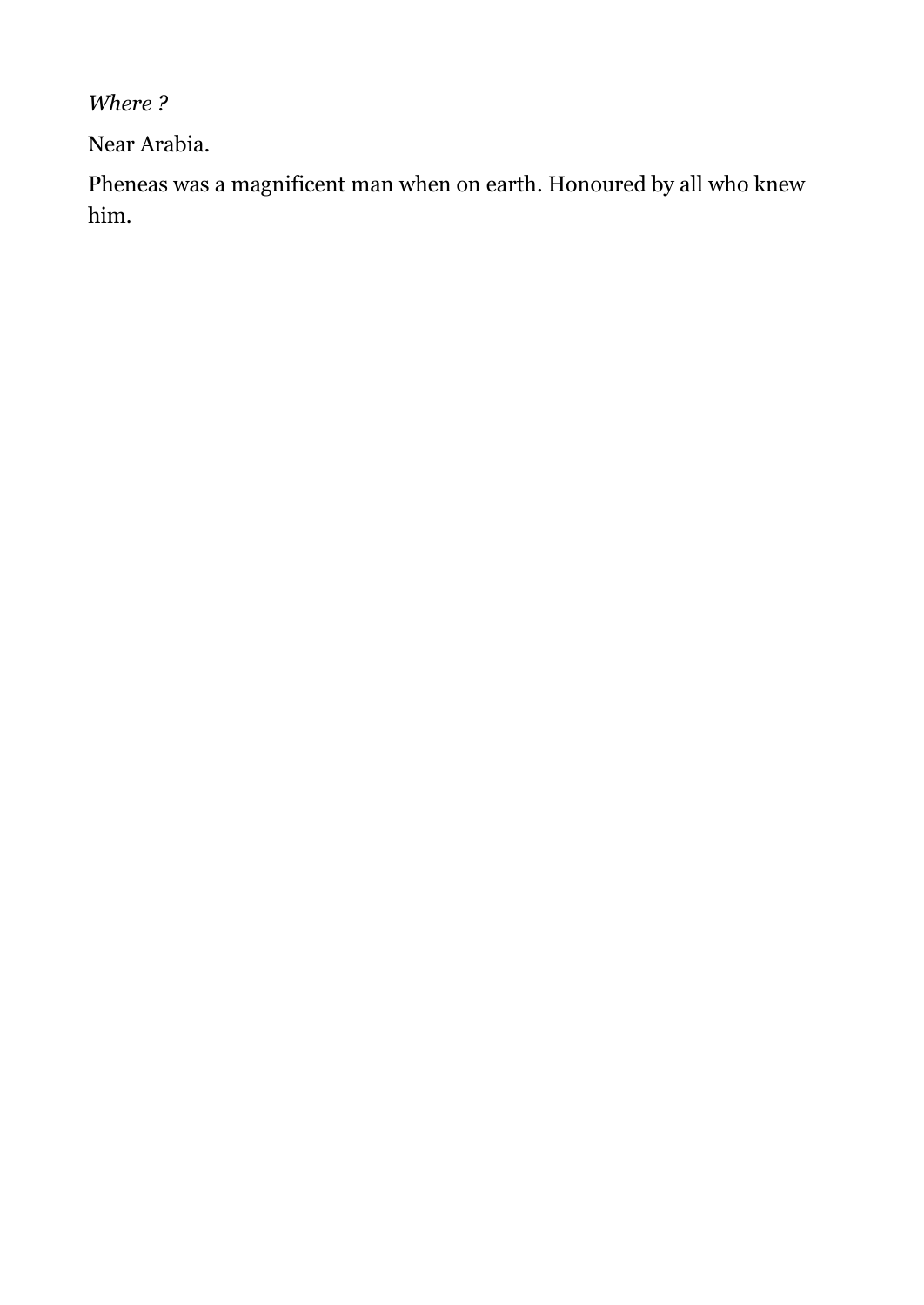He is a great power over here.

He is here now. He stands by you. But he wished me to make your acquaintance.

*What name ?* 

That may come in time.

*We will call you Pheneas's friend, and mine.* 

That is grand.

In this room at this moment are some very high spirits.

The light is great. Even I can hardly bear it.

Pause.

I should not have said " Even I." That was not worthy. Christ would not have said

" Even I." Nor would Pheneas.

*You meant no harm.* 

No, I didn't. Truly, truly I didn't.

Very great power is collecting round you at present.

Because of what lies ahead of you.

*May I be worthy.* 

The day will come when all men can see. Some will then be stricken to their souls, others will be uplifted, others ashamed, and others will fall on their knees with joy. The truth will be written large in the Heavens so that all can see.

*What practical steps should I take to spread this truth ?* 

We will tell you when and how to move.

It is advisable meanwhile to use your own judgment and to speak with those whose minds seem to you to have a window which may admit light.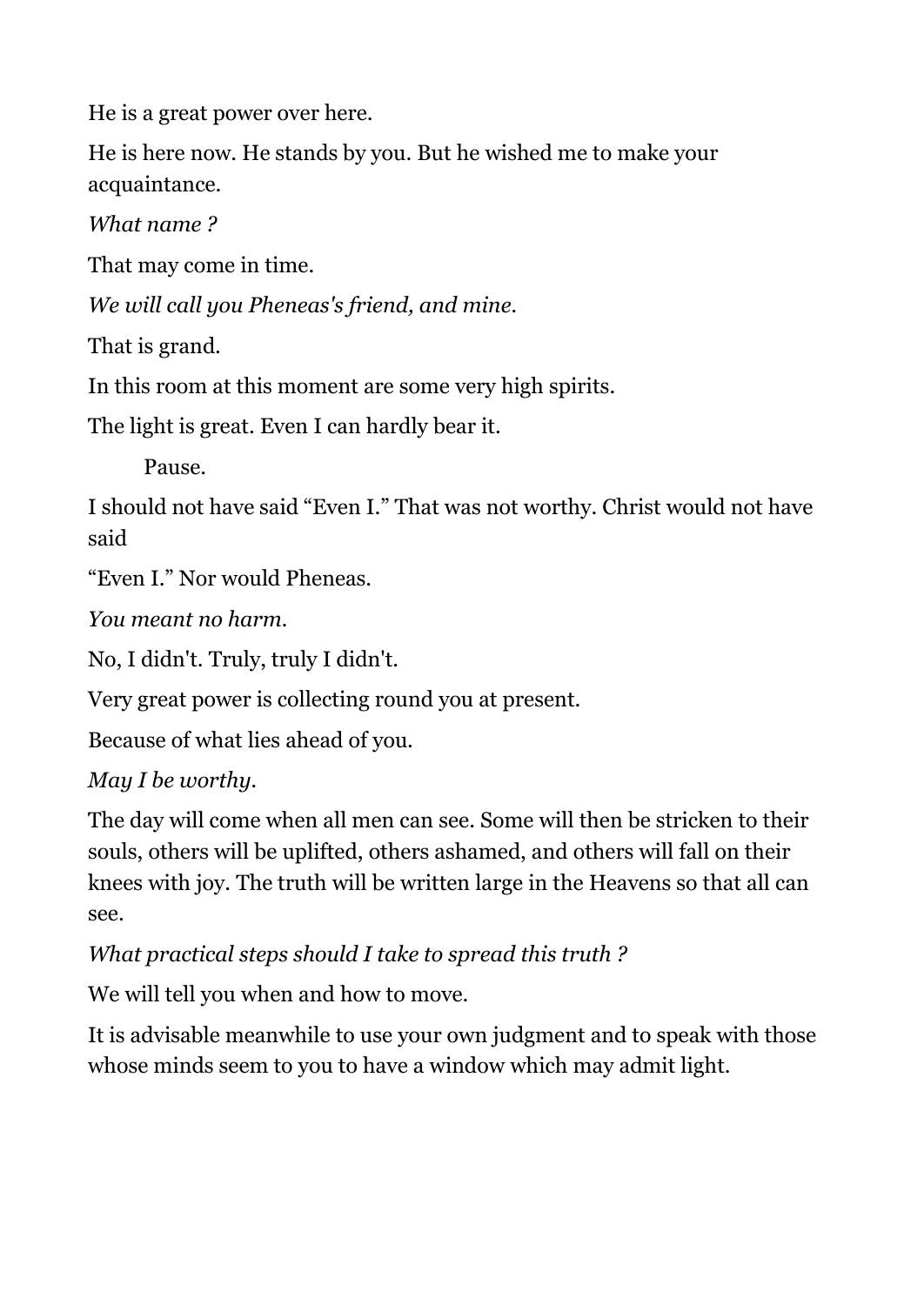Written in Winchester Cathedral, Sunday, April 6th, 1924.\*

\*We were kneeling, in the dim cathedral when the urge to write came upon the medium.

Pheneas writing.

Beloved. Before long the real spirit of God will come into this - His house. All will be changed and the people will come then. It is an empty shell now. Soon it will be filled with God's radiance.

You shall be guided.

Peace be with you and yours, and God's sun shine over you all. The shadows already are falling upon the earth. Signs will come more and more rapidly, so that the eyes of the people will soon be opened. Their unbelief will fall as a dark garment from them.

Look upward always. God is in heaven and all is well.

#### April 19th, 1924.

J.C.D. was taken by spirit control (Pheneas) and spoke.

He said :-

That all would ever be well with us. That great changes were at hand.

After some hesitation he said that the time was not yet ready for me to speak. When I did it should be bit by bit.

He said that God would be manifest upon earth.

He said people would be softened. All hypocrisy and pretence would vanish. Spiritualism would come into its own.

It was all most wonderful and impressive.

# April 27th, 1924.

Pheneas speaking.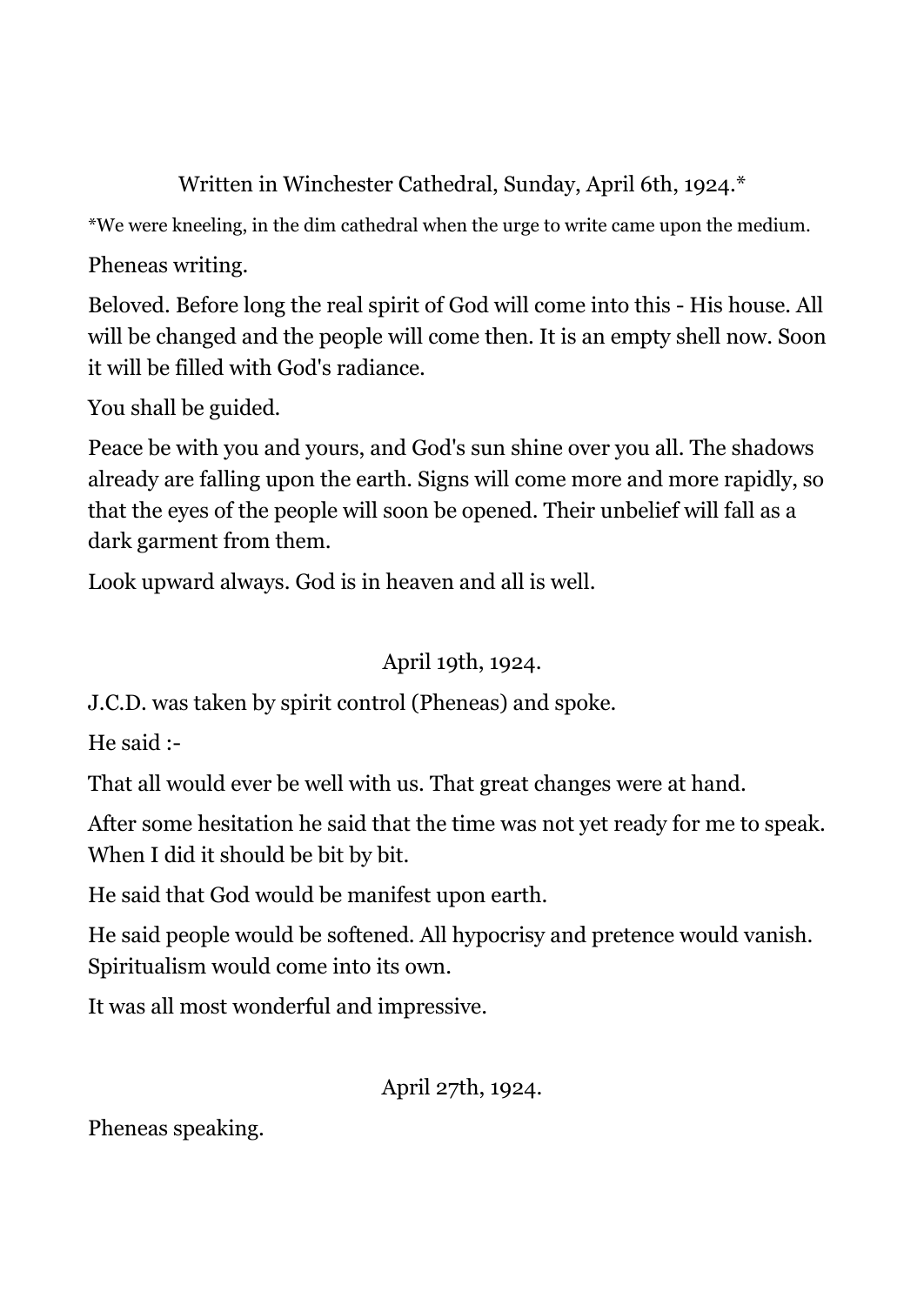Each of you has his work ordained (for that time), to help and guide those who know nothing. You must all prepare yourselves for that great responsibility, to be worthy of the glorious work God has selected you for.

The period will not last very long, though it may seem long to those who go through it.

*What could the children do ?* 

They could even now teach many clergymen.

*Mr. A. says it will be mental.* 

He knows nothing.

*What should we do exactly ?* 

You will be instructed.

Listen to this. Years ago in Jerusalem was a man, and he was great, and the world would not know him. But the day is at hand when all the world, all colours and creeds will bow to Him, and every knee will be bent.

You will love the work when it comes. You will be happier than ever. So will all your circle. Your psychic powers will be developed then, and you will yourself see as you have great psychic power, but we do not encourage it, for we are sure you would rather work for others.

At your lectures your halls are crowded with earthbound spirits.

*In reply to the usual test question.* 

I believe in God, for I have seen His glory. We shall go with you to Bromley,\* beloved brother. All the time you are working for the cause.

\*I was lecturing there next day.

We guide you always. It is best not to press things, but to leave them in our hands. We have our plans all arranged, and as the time approaches we impress you, and you will have no trouble or doubt. The difficulties will be smoothed away in all directions.

This was so.

May 31st, 1924. (A.C.D., J.C.D.)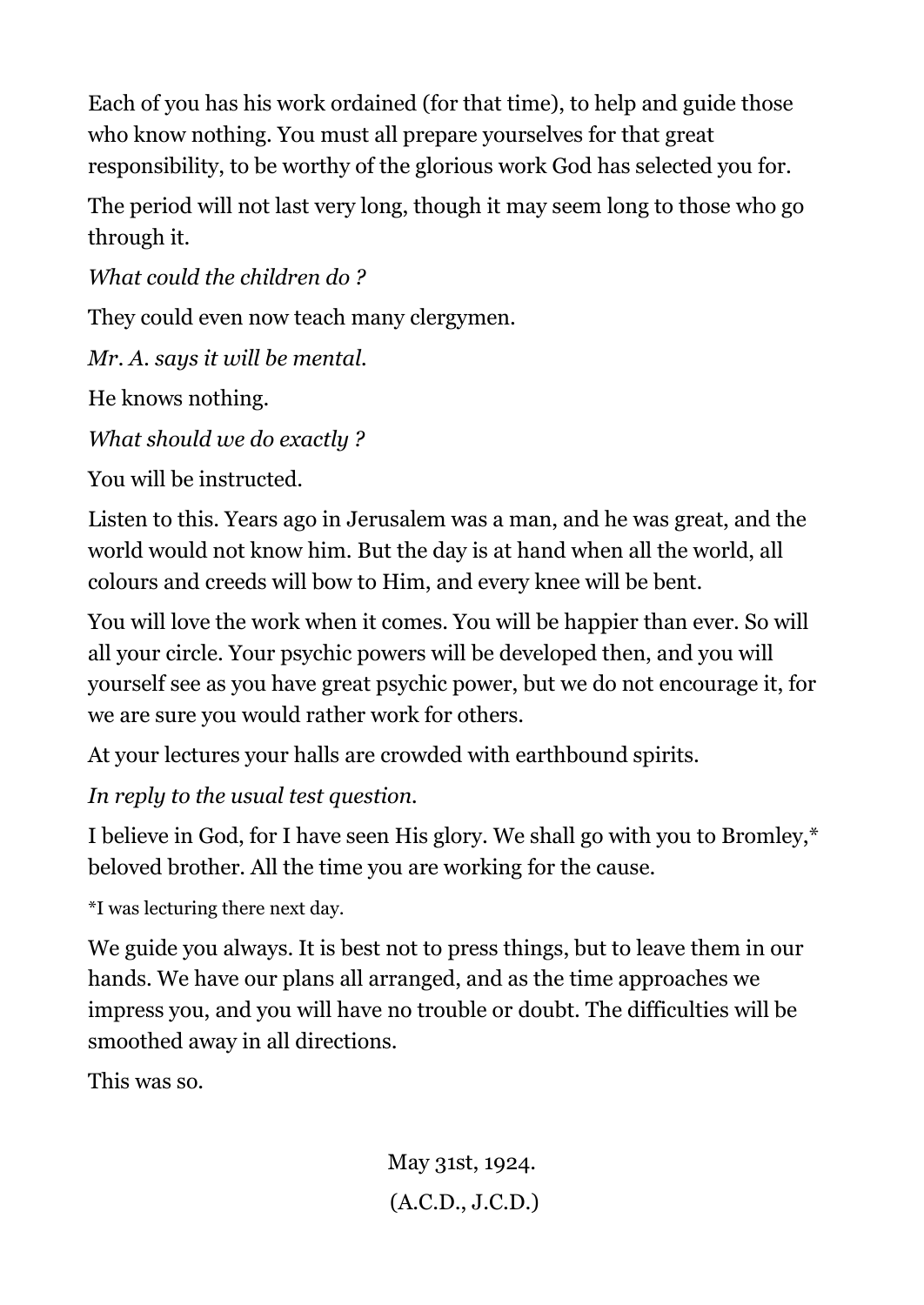Great things are approaching. All that has the slightest glimmer of spiritual life in it will be cultivated, either in this world, or in the higher or lower spheres.

God will come into His own at last, and all shams will fall away and all wolves in sheep's clothing be exposed. The last will be first, and the first last in the eyes of all men.

*But all the sects will react to it.* 

Every sect is done for. The people know too much. The churches have failed in the past, and people will turn to those who have been in direct spirit communication.

The Medium knows this. She senses it. Her powers will develop greatly. She is, as it were, a small bridge between two enormous countries. There is a deep chasm, but you can clasp hands over it.

Take all this down. We are most anxious to have a record, as it will be invaluable.\*

\*I lodged a complete record at my bank.

Through this knowledge they will have consolation. They have been like sheep, rushing about in all directions, beating their foolish heads against a blank wall in their attempt to find the door of death. They all missed it, and died stunned, but Spiritualism is a great, wide open gate, which leads to all that is glorious.

We must keep close, for people can't do big work without hope and confidence, and anticipation of great happiness. We are always in close touch with you.

June 15th 1924.

Family - Cyril, our clerical relation.

Pheneas speaks.

We have been waiting for you to sit. Time is short, and there are few channels for us to tell so much that is important. Don't lose an opportunity.

I want to say this. A new world will arise - new in all ways. Then all the shadows and darkness of the present world will be extinct. If humanity knew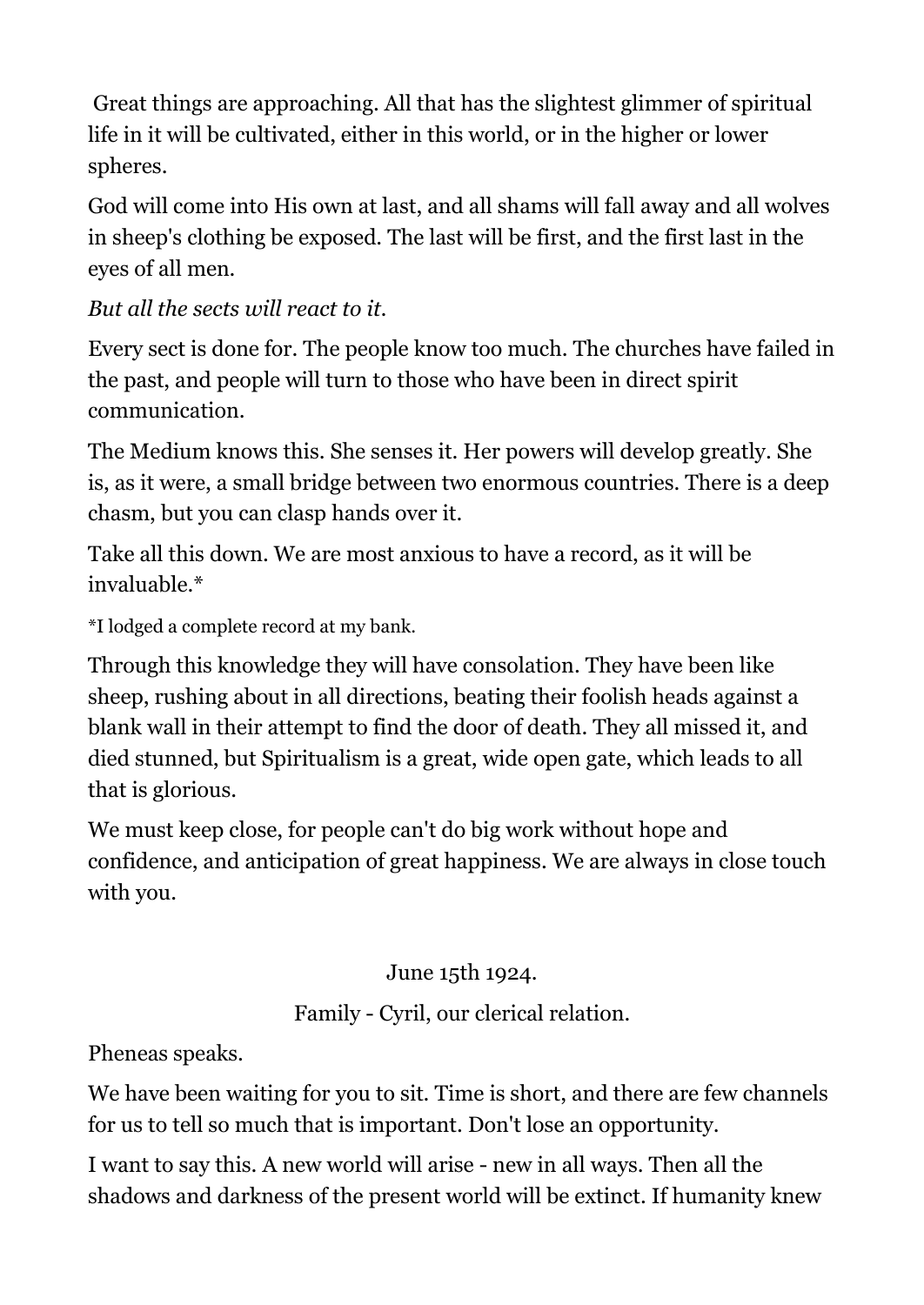how different the world could be. Waken up their sluggish minds. You are helping all the time.

Everyone has their part to play. What a thing to live for! What a privilege!

The veil will be rent, and all shall see their dear ones. It is essential that you should teach them that the dead are alive.

### To Denis:

A new spirit is coming to help you. He is lofty. He will help you while you are at school until you are back with your people. He is a wonderful guide. He will help you greatly. He comes for that special purpose.

He is a wonderful spirit. Have no fears. All is well.

### To Malcolm:

Remember-God's blessing rests on you. Live up to that in all ways. You are meant to do work for Him. Try to work towards that. You are going to have a great opportunity. We are pleased with your progress. Go on. You have a fine guard round you. You can be great.

Billie is grand. She, too, will have a lot of work to do when the time comes. All the children are blessed in their knowledge.

Look forward with infinite peace of heart and soul.

The sunlight is on the path, and your shadows are all past.

*How shall we know Christ ?* 

How could anyone fail to know Christ? Yes, the chosen will see Christ. Every soul will see Christ eventually.

Every soul will grow until only the Christ Spirit will be there.\*

\*This corresponds with St. Paul's saying that every man has a Christ in him.

This message has already gone to a certain number. We are now using every channel, but don't want it preached. We want it to come to full tide.

It is essential that you sit more often.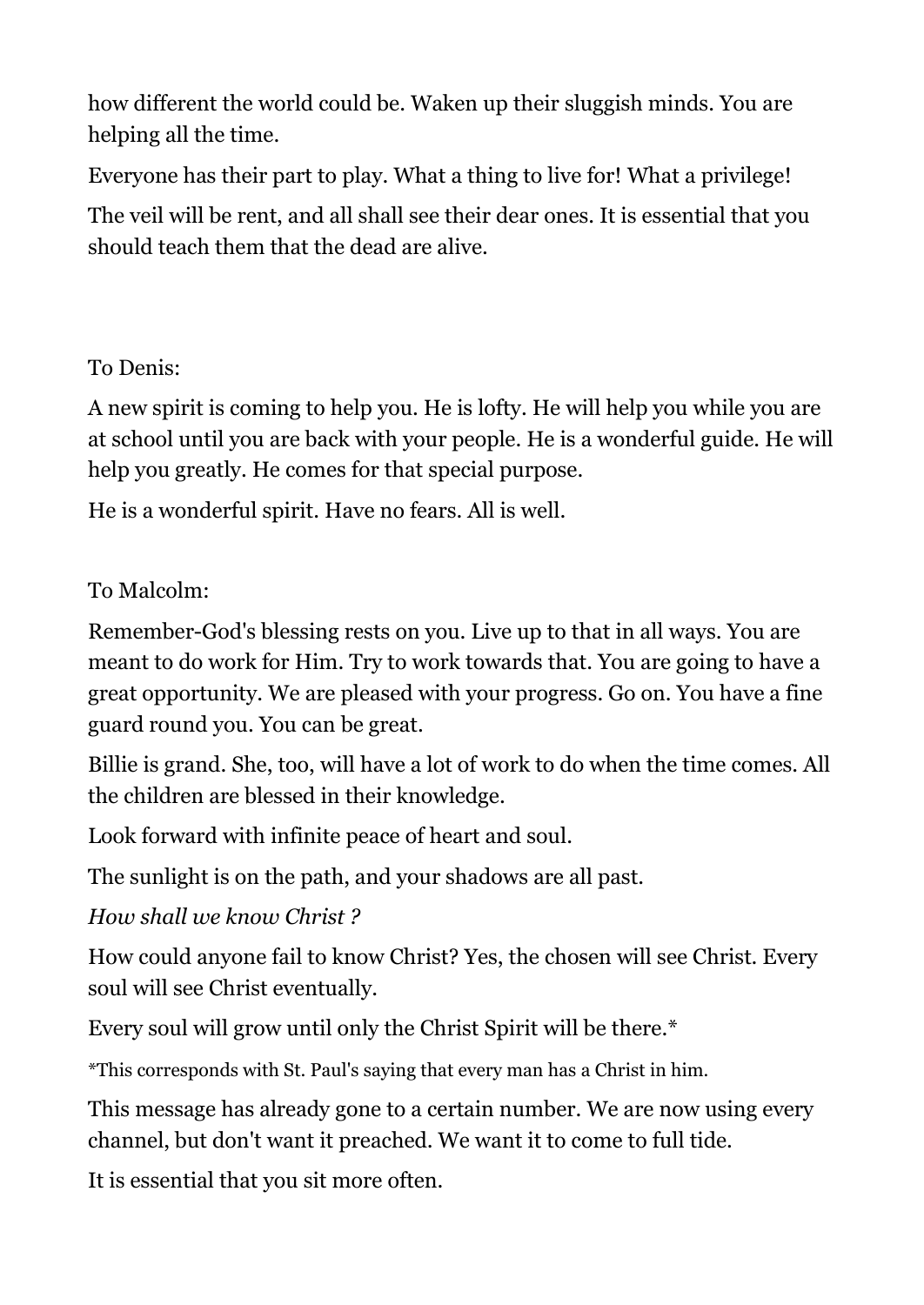The big man I told you of is held back by worldly weakness.

There are many leaders doing good work.

There are, noble saints in all creeds.

[At this point the light became too low for me to write.]

Pheneas went on to say that among the Chosen would be many savages, and others who had been good men. They had a better chance than bigoted theologians. The state of the churches was a scandal, and a cause of deep shame and sorrow to those on the other side. They were really against God rather than for Him. Where was the warmth of love which should exist in them ?

### July 5th, 1924.

When the great change comes to humanity then all creeds and churches will cease to exist, for the people of all nations will realise how they have utterly failed them in their hour of need. All, all, every colour and sect and nation will turn to spiritualism, and so the world will be changed, and the shams will be swept away for ever. Then comes the Millennium. When you come over here to the land of your dreams you will find that only love prevails, and the sun shines, and all, all is beautiful, and the heart is never hurt. From here you will see the progress of the world under the new conditions. it will all be most interesting and wonderful to behold. The crop is nearly due, the seeds are almost all in, the rain is now to come, and then the sunshine. It is the greatest thing that could possibly happen for humanity. God bless you and your beloved soul's mate, your boys, your girls, all those you love, or who have ever been kind and loving to you.

#### *Is it Pheneas ?*

Yes, it is indeed, my most beloved brother. You must take care of yourself. To-morrow keep warm, and rest, and we will work upon you.

(N.B.- I had a chill. - A.C.D.)

[To my wife.] There is no need to worry or be anxious about him.

*Can you hear us?* 

Yes, and I can also see you all.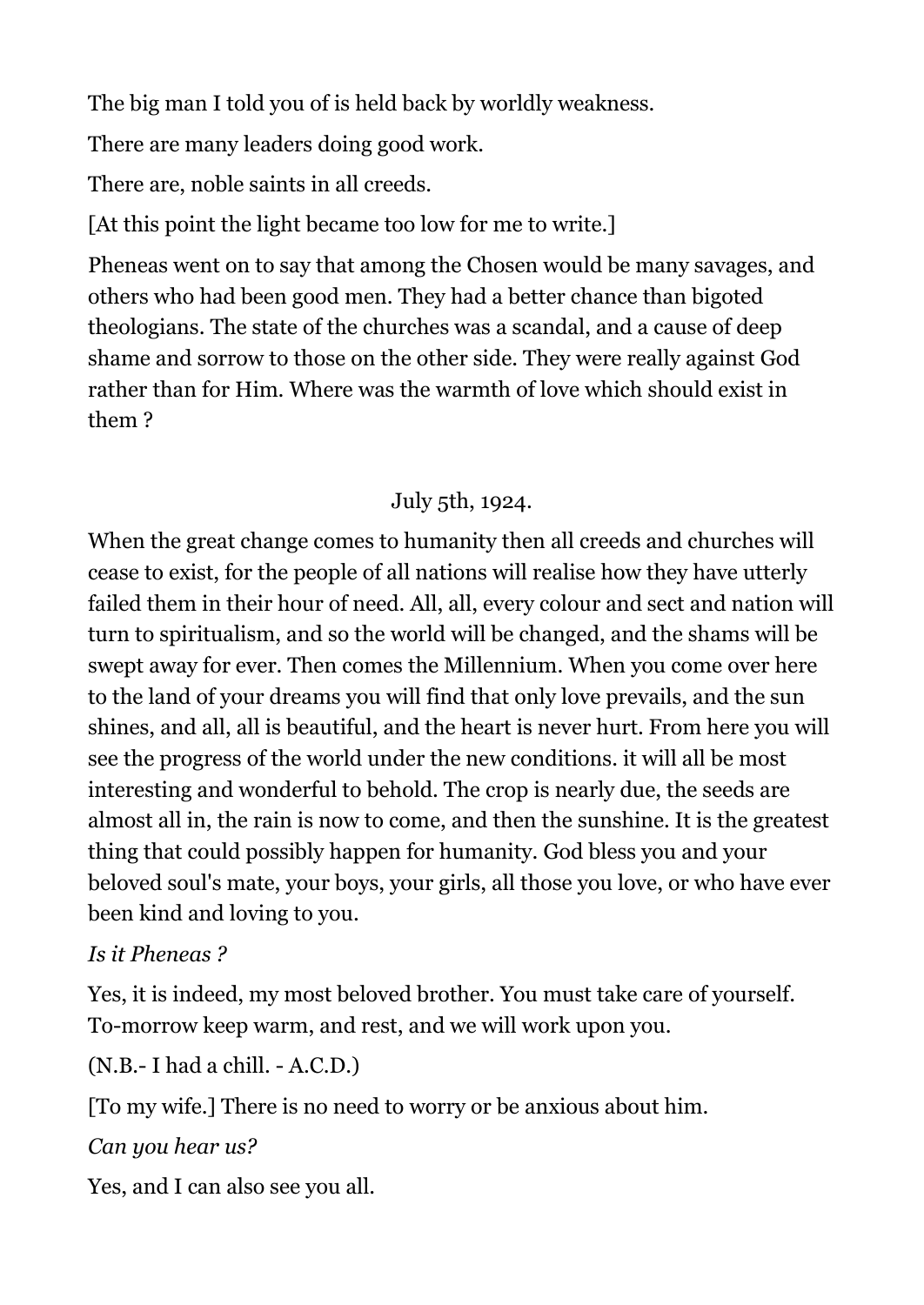*I told him of the Brahan Seer.\** 

\*He was a Scotch prophet of the fifth century. " The Prophecies of the Brahan Seer" are now published.

Thank you. It is most interesting. That has no doubt been all made up to him.

*One always gets level ?* 

Always, always, always.

*How about Cynthia ?* 

[Here Pheneas departed, and presently another took his place.]

He has gone to enquire, but he left me to keep the vibrations open for him. I am on guard. I am Johanna. I work for Pheneas. He is indeed a very, very high spirit.

*Not Johanna of Arc ?* 

No.

*Has she ever been near us ?* 

She has several times. Your book and your interest in her brought her to you.

She is a very great leader and force over here for the proclamation of this great truth upon the earth. She is one of those who will meet you upon your arrival in this glorious world of life.

[To Denis.] Go on trying in all ways, my very dear boy, and you will be glad and thankful afterwards, besides making many of us very proud and happy about you over here. God bless and guard you, one and all, in this dear home circle.

July 8th, 1924.

Pheneas speaks.

My beloved ones - You had closed down by the time I got back. Johanna is my right hand.

Cynthia is progressing, they told me.

*She will soon be all right ?* 

Yes, it depends upon her own efforts.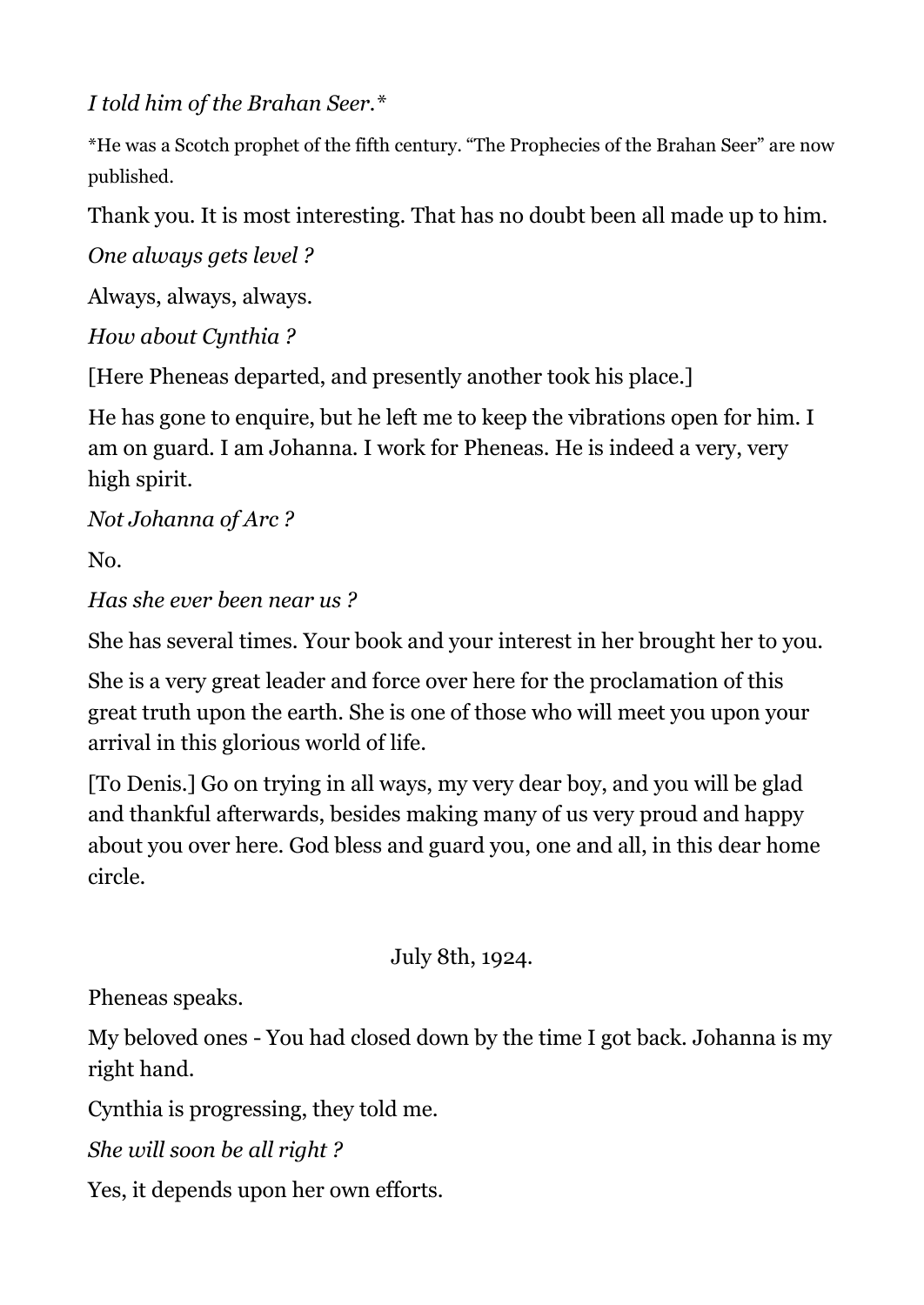I want really to say many things to you. So much that is of importance to the world has been decided upon here of late.

Oh, my God, what a good thing it will be when the dross - the dross - will be swept off the earth. The make-belief, the poison, the sham gods that have been created, the theology which has arisen like a great cloud between humanity and God, the Father and his children. That has got to disappear. The face of the earth must be cleaned.

Not only the lower humans, but the earthbound spirits must be cleared off the surface of the earth. The whole thing must be pure, new soil for humanity to grow in. The atmosphere must be new. Otherwise it would be like taking a new, frail, delicate plant, and putting it into old, worn-out soil. So that is one of the reasons why even ground which seems only to hold nature must still be renewed.

It will be wonderful afterwards - far more beautiful than it has ever been in the world's history.

The time is coming when Christ will proclaim Himself.

*Will He preach Spiritualism?* 

He won't need to preach it. The world will see the truth of it, and bitter will be their regret.

#### *How shall we know Him ?*

The world could not fail to recognise Him. This time He comes into His own. It is not like last time, when He was obscure.

*How about many other sects having the same idea of future happenings ?* 

We want light in the house. It matters not whether a servant, a slave, or a wise man pulls up the blind.

As sure as the dawn comes to-morrow, so surely comes the New World.

July 17th, 1924.

Pheneas speaks.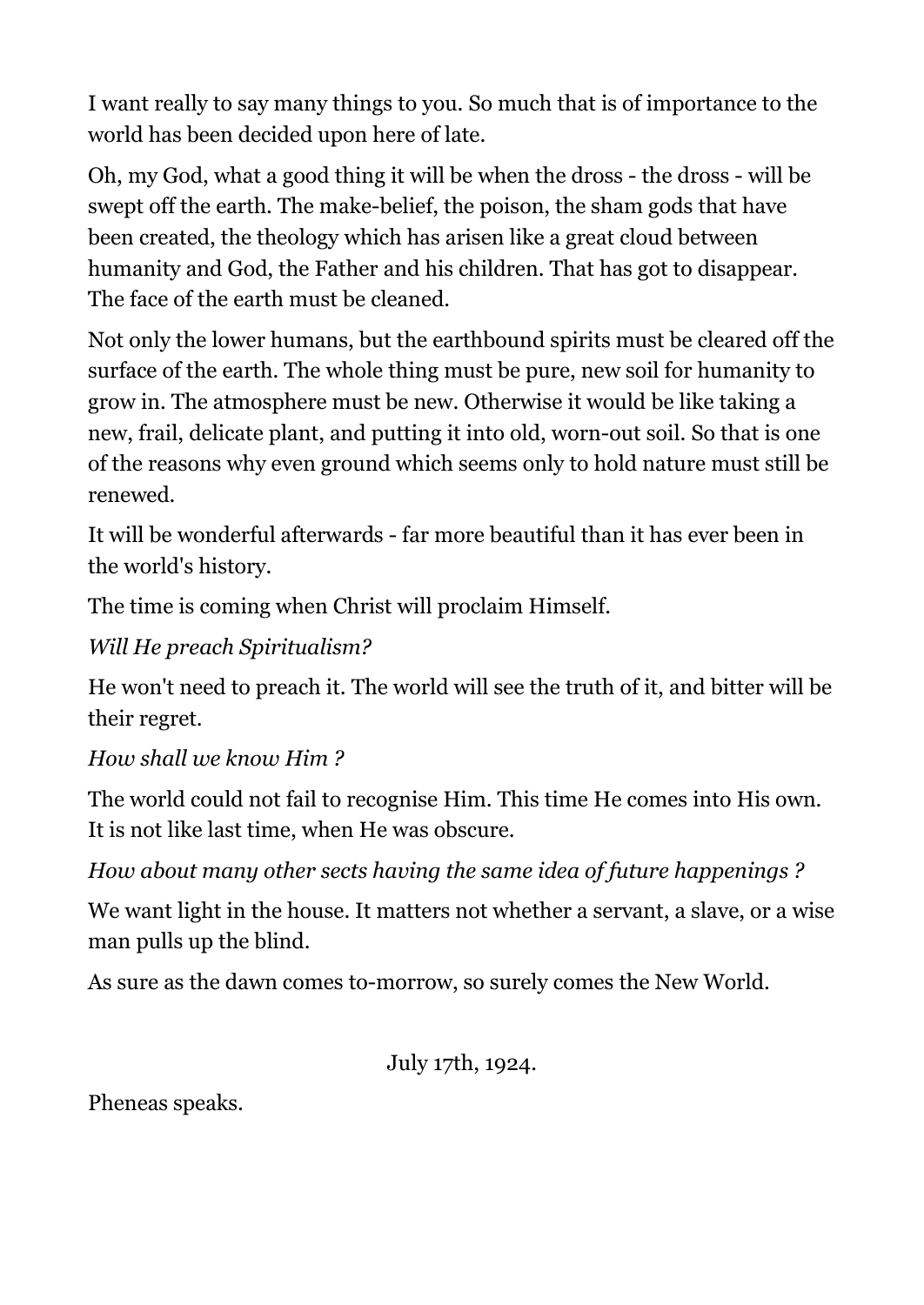We are glad you have come to the New Forest.\* It is a good place for you. Nature is wonderful there. Her vibrations are more unspoiled in the New Forest than anywhere in England.

\*We had taken a furnished house for two months.

[Here Pheneas begged us to darken the room more. I had to write in the dark.]

When the light is wrong it is like a wrong note in a chord. It breaks the harmony.

The power of the love of the angels is round you all. We long to have you with us on this side.

I want to tell you this. Christ will only announce Himself as Christ when he comes in His glory. Only a chosen few will know of Him when He is here as a human being.

This is a good house.

We would not have allowed you to come into it if it were not.

*The owner, then, is a good man ?* 

Apart from him, and he is a good man, there was somebody who lived here many years ago who was a saint upon earth.

*I have been reading that Christ will manifest through many different people. Is that so ?* 

He will be here as an individual. But through His presence on earth there will radiate out from Him to those who are themselves spiritual and Christ-like in temperament, a still greater power and spirituality. In that sense your informant was right. Christ is like a battery which sends out power to smaller batteries. which can give brighter light from this reinforcement from the main battery.

What about these messages from another circle which are sent me ? They want me to write a preface ?

Your name must not be put to that. It would do harm. Their communications are from a pompous soul on this side. He has too much brain and not enough soul, as is the case with so many good men upon earth. The subjects show that it does not come from a very high source. Surely this world needs help in a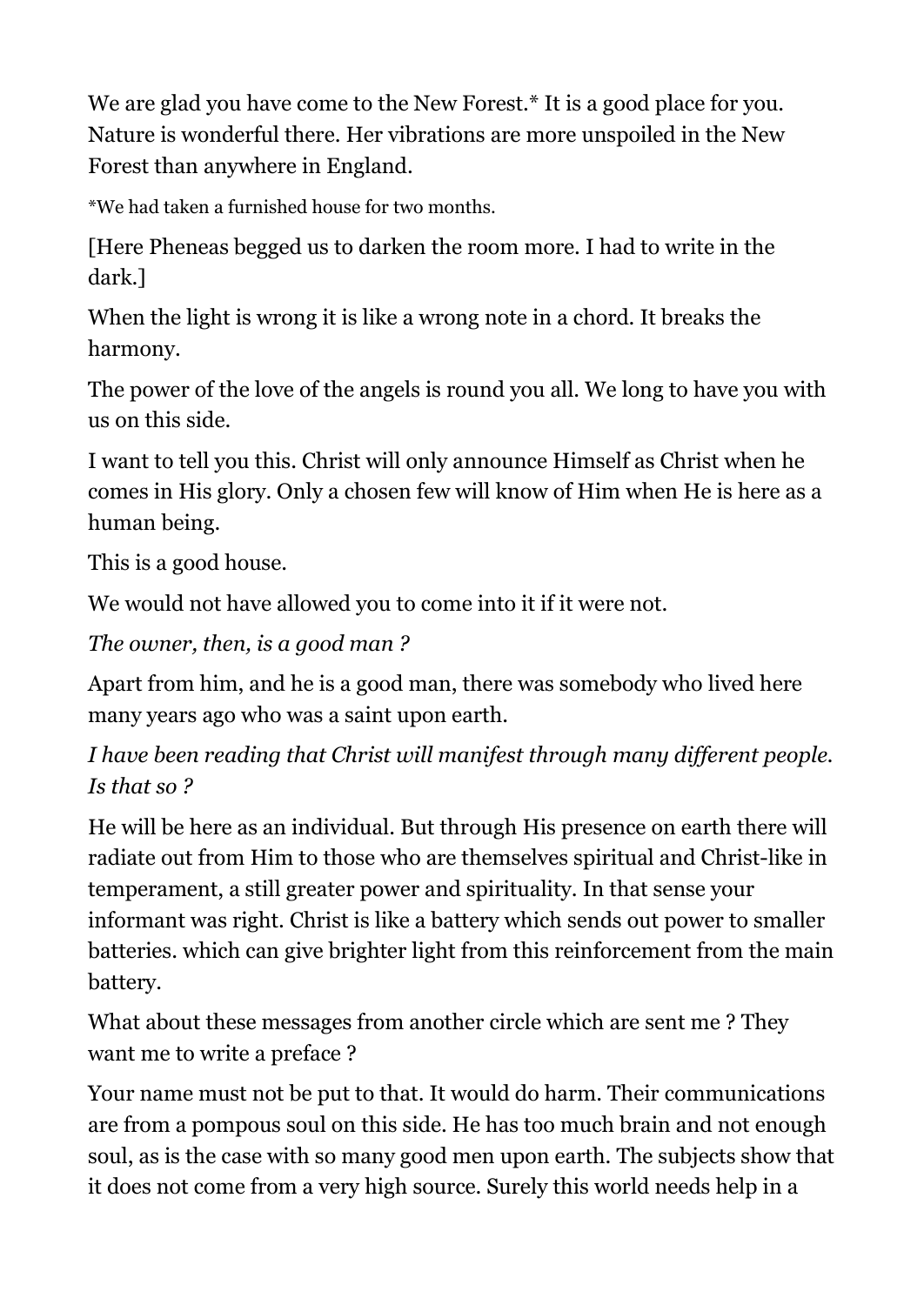practical way at this time. Humanity needs balm and comfort and inspiration, and not talk of dead things.

Still it is useful for them. They are being prepared for something better. It is like opening up a new soil, taking off the grass and the old surface, then you will get to the real soil underneath. They are being prepared, these people.

### *What about the spirit control ?*

Brother, I am sorry to say I don't know much about him. We have more vital work to do.

There are many things I want to say to you. [Then followed long, detailed descriptions of coming events.]

### *And what of England ?*

England is to be the centre to which all humanity will turn. She is to be the beacon light in this dark, dark world. The light is Christ, and all humans will strive to get to that light in the great darkness.

#### *Should I publish all this ?*

We will let you know about that. I advise that you prepare your material and have it typed, but not in final form, so that you can add what is to come. Then it would be ready when it is needed.

Do not do it through the press, but as a continuous thing which people can take home and read. Publish at the lowest possible price that all may have it.

#### *But it would startle people.*

No, they will already be startled by other things. It will have a soothing effect.

#### *What about Scandinavia ?\**

\*I had planned to lecture there.

Our plans are not yet fixed. We are very much of two minds. We feel that you are needed more here in England.

England leads the world, and if England quickly accepts this then it paves the way for every other country.

You dissipate your power by going away now at this time. While the iron is hot you should strike in this country.

*But I shall lecture here this winter.*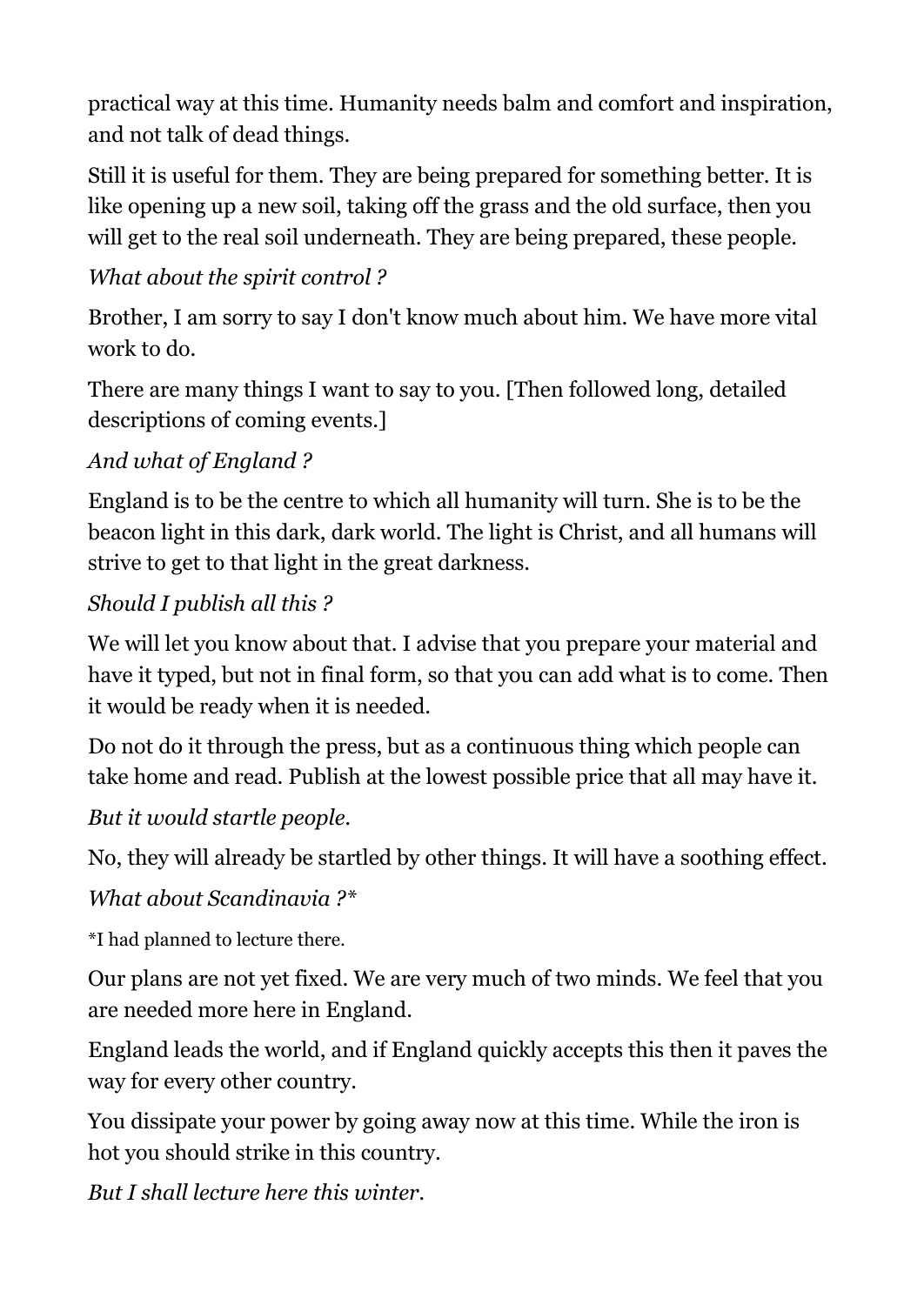We want you here, not there, but we may arrange it so that you shall not go.

*I am in your bands.* 

We see further than you can do. We are like people with a telescope. We see ahead with longer sight.

*I will take your advice.* 

You always do. That is why you are so helpful to us. Good-bye, and God bless you.

[Before this last remarkable sitting a spirit came, who said -]

I only know you through someone you have helped. It was my mother. You helped her by giving her other world knowledge when she was broken-hearted. I was killed in the war. My mother and I have once been in direct communication. She is going to pass over soon. She knows a great deal, and is happy now, but she owes it all to you originally. I know your brother-in-law, Leslie. I was an officer in his corps - a Royal Engineer. Leslie told us all about the sitting.\* He was amazed. It was all quite new to him. I will look for Barton. In return for what you have done for my mother I will help him.

\*I had for the first time got in direct contact with him at a séance.

August 9th, 1924.

Pheneas speaks.

Oh, I am so happy here.

The light is all right.

I am full of love and joy. I love our talks. I was with the Medium this morning. I had a message. I am in close touch with the Medium all the time.

*Do you alone influence the Medium ?* 

Sometimes it is her own guide.

There is a man in France who will come to the fore, and will be a great leader in this movement in that country. He has brains, and position from a worldly point of view. You do not know his name.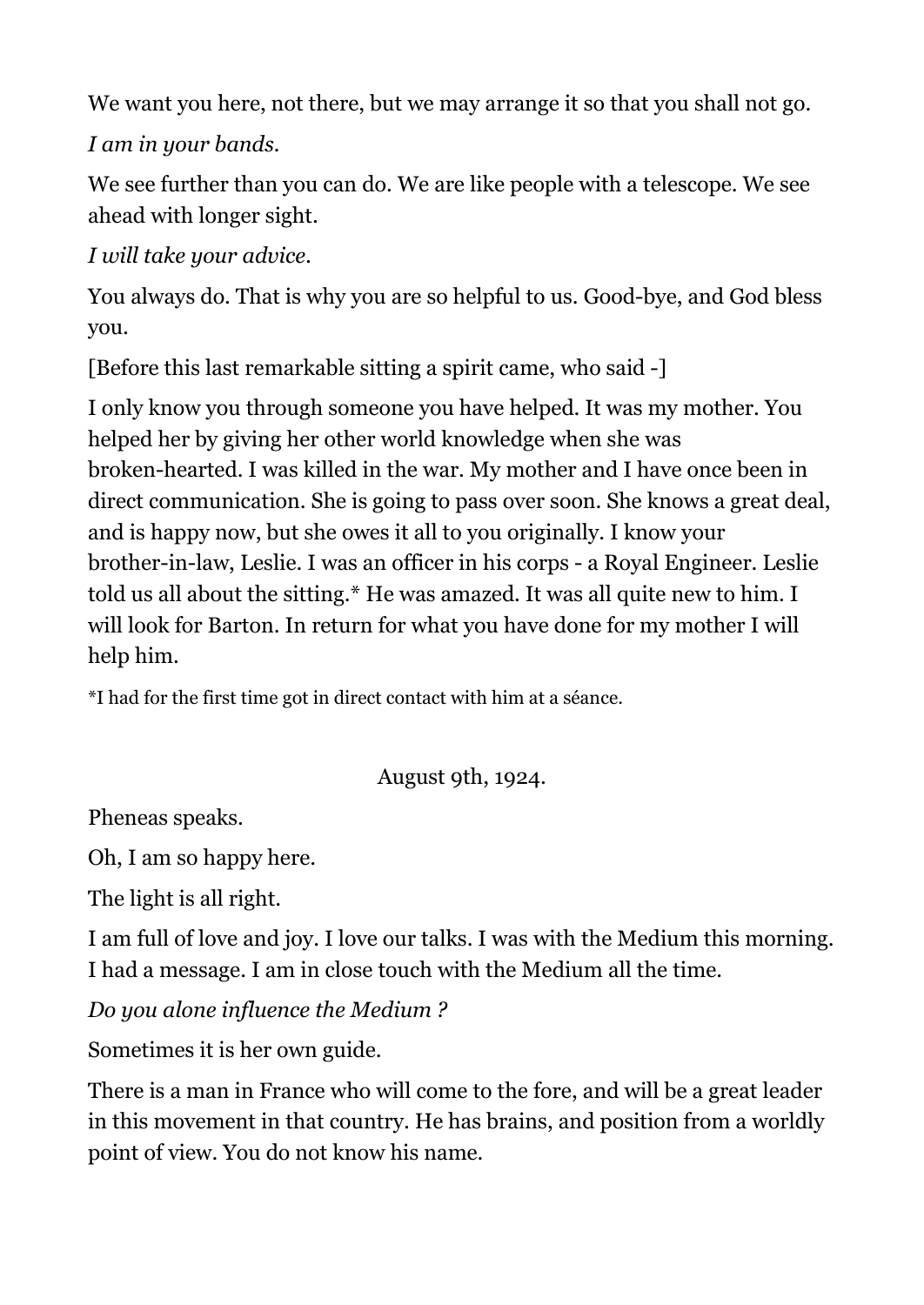The earth is in a very strained, tormented condition at present. It is like a pot boiling over with the lid on it. It may thrust the lid up.

You can do nothing at present. You will know when the time comes.

# *What about the Churches ?*

They have pulled themselves down. They have not kept in touch with the spirit world. They have proved themselves utterly wanting, and when put to the crucial test will offer people a stone instead of bread, and the people will see that they have been worshipping false gods. In a flash they will realise the emptiness, the soulless teaching of the religion which their theological teachers and leaders have been offering them in the past. They will turn to this light - a light from the other world.

## *Will the Medium be at my right hand ?*

Of course she will. You must see it, friend, from her point of view. She does not think herself so essential, and therefore she has fears. She will be close to your side, as she has been in the past, in the fight for the spreading of this great knowledge and comfort. She will come into her own with you and with her dear ones.

I wanted to tell you these things to-night.

I am so glad you feel glad that I come to you and feel stronger for it.

### *Could you please describe yourself ?*

I am tall. I am broad. My eyes are large and brown. Features are what you call regular. I dress in flowing robes, as I stand by you now in this room. The colour is hard to describe. There is green and there is gold, and a wonderful shade of mauve.

God bless you! (Three times.) And the children, and may His Angels have close charge over you and all under this roof.

August 18th, 1924.

(A.C.D., J.C.D., Billie.)

Pheneas came, and saluted.

Medium complained of warmth. Window was opened.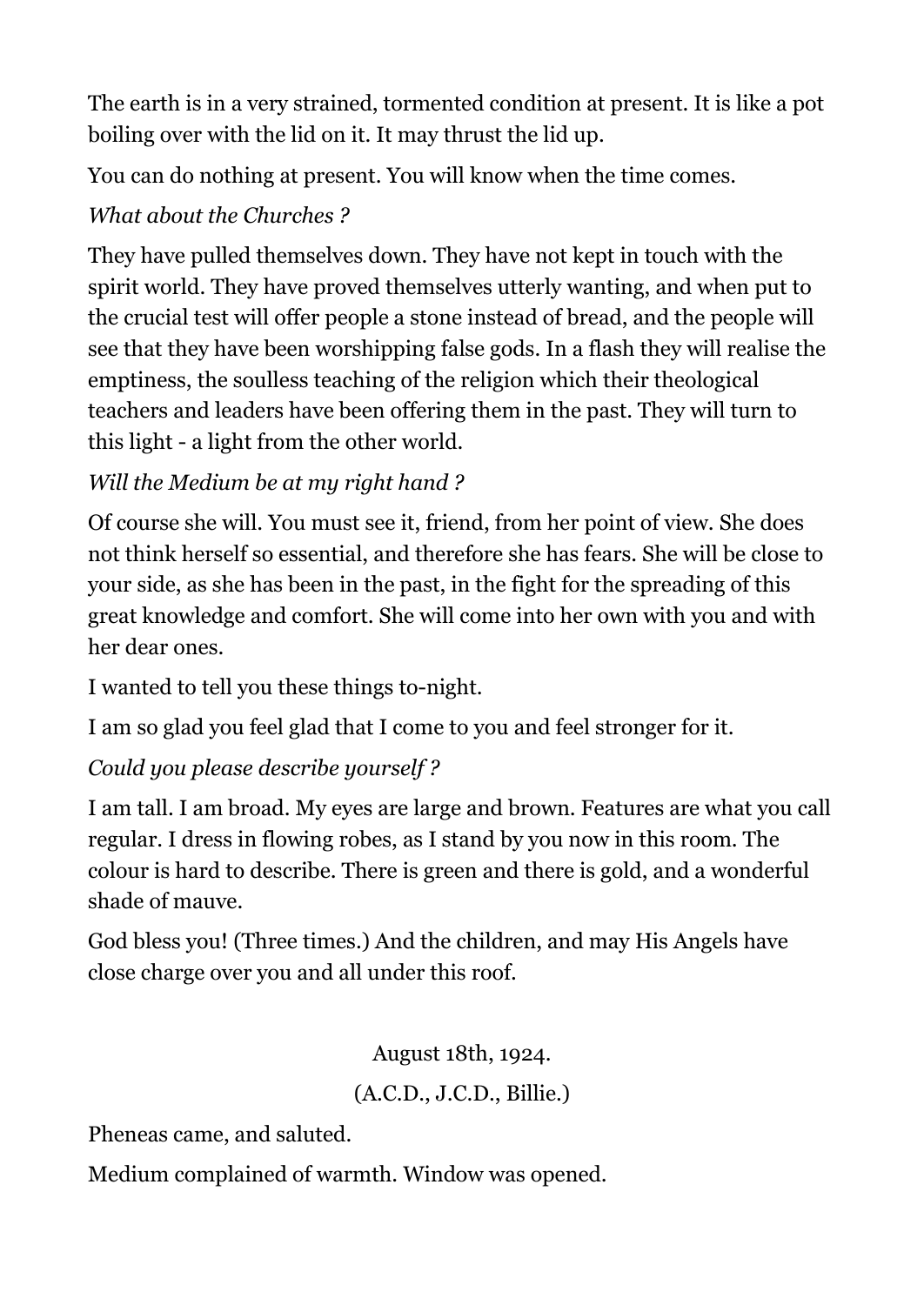*Is the light right, Pheneas ?* 

[Three hand claps.]

God bless you! (Three times.) This is a good house. A man lived here many years ago who was a Spiritualist at heart. He was born in the house - in this room. He has watched you from over here. He guided you here, and he says it is his house, and you can stay here as long as you like. It is his home, and he is glad to have you under his roof.

# *Will you thank him ?*

I will. He is so delighted that you like the place, because he loved it. (God bless you !) That was he talking. He was a Spiritualist before there was any such name ; but he was a very spiritual man, and a medium.

[Former occupant took control.]

I am under my own roof, and I intend to take great care of you all while you are under my own roof tree. The house was built by my grandfather.

*And you love the Forest ?* 

I adore it. I lived here for years.

*I hope you are happy.* 

Happy is not the word. It is bliss.

*Are there forests in the other world ?* 

Yes, beautiful forests. Full of everything that is lovely in the way of flowers, trees, animals and birds.

*Shall we be young again and find ourselves in such a forest ?* 

Yes. Yes. Yes. Everything beautiful is repeated.

*Is there an exact reproduction ?* 

There is a reproduction of the New Forest, but without any ugly elements. You could find Boldrewood, or the Queen's Beeches. But you would find more flowers about, and no ugly buildings.

*I will tell Mr. Vackell.* 

Yes, tell him that, for it is true. There will be no motor cars or noise to disturb the wonderful beauty there.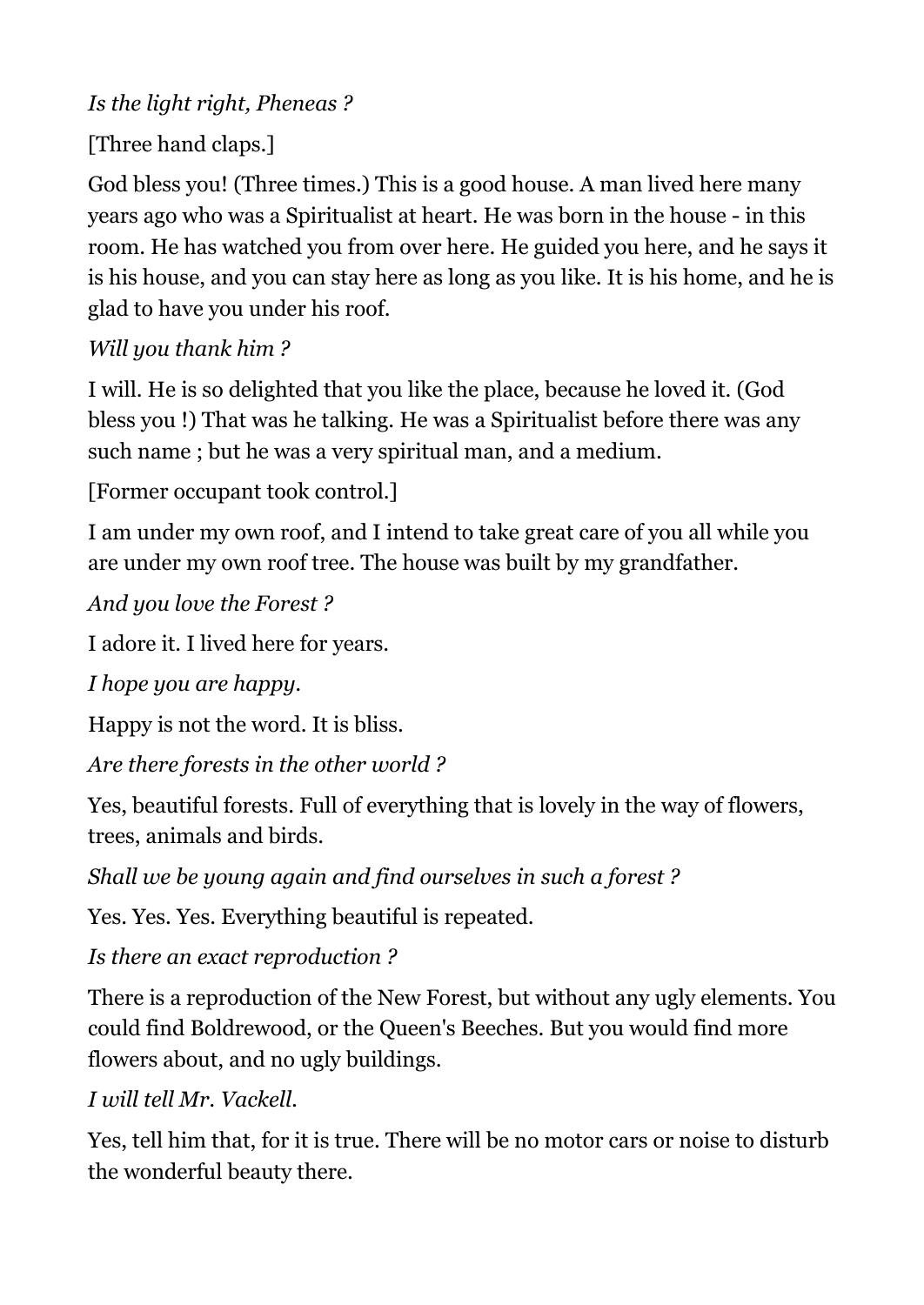This is the Medium's true home.

*What do you mean ?* 

I mean that her heart and soul are here in the Forest. That the vibrations are attuned to her.

*May I ask your advice ?* 

You are now talking to your guide, who has been standing by the late owner of this house. My hand is on his shoulder as I talk.

*Advise me.* 

Our plans are formed. You will soon be instructed. It will be quite simple, and will work without difficulty.

*Then we need do nothing ?* 

We will impress you as to the line to take, which will lead into the ways of peace.

*You are good to us.* 

It is essential that you should live while on this earth in the right surroundings, so that we can reach you most quickly and easily. And  $-$  and the Medium's soul should be like that (a grand upward gesture) and not like that (downwards). She is so intensely sensitive an instrument that the vibrations play on her like a thing attuned, therefore the key-note must be right to produce the harmony with us.

I quite understand.

It is so important now, when there is so much for us to communicate to you.

*Our being so far from London would not matter ?* 

All that matters is the upliftment, the power, the combination, and the spiritual forces. Distance is nothing.

*We have the flat in London.* 

That we provided years ago. The medium was made to look at the very place, and did not know it.

Now listen to me.

*Is it still you ?*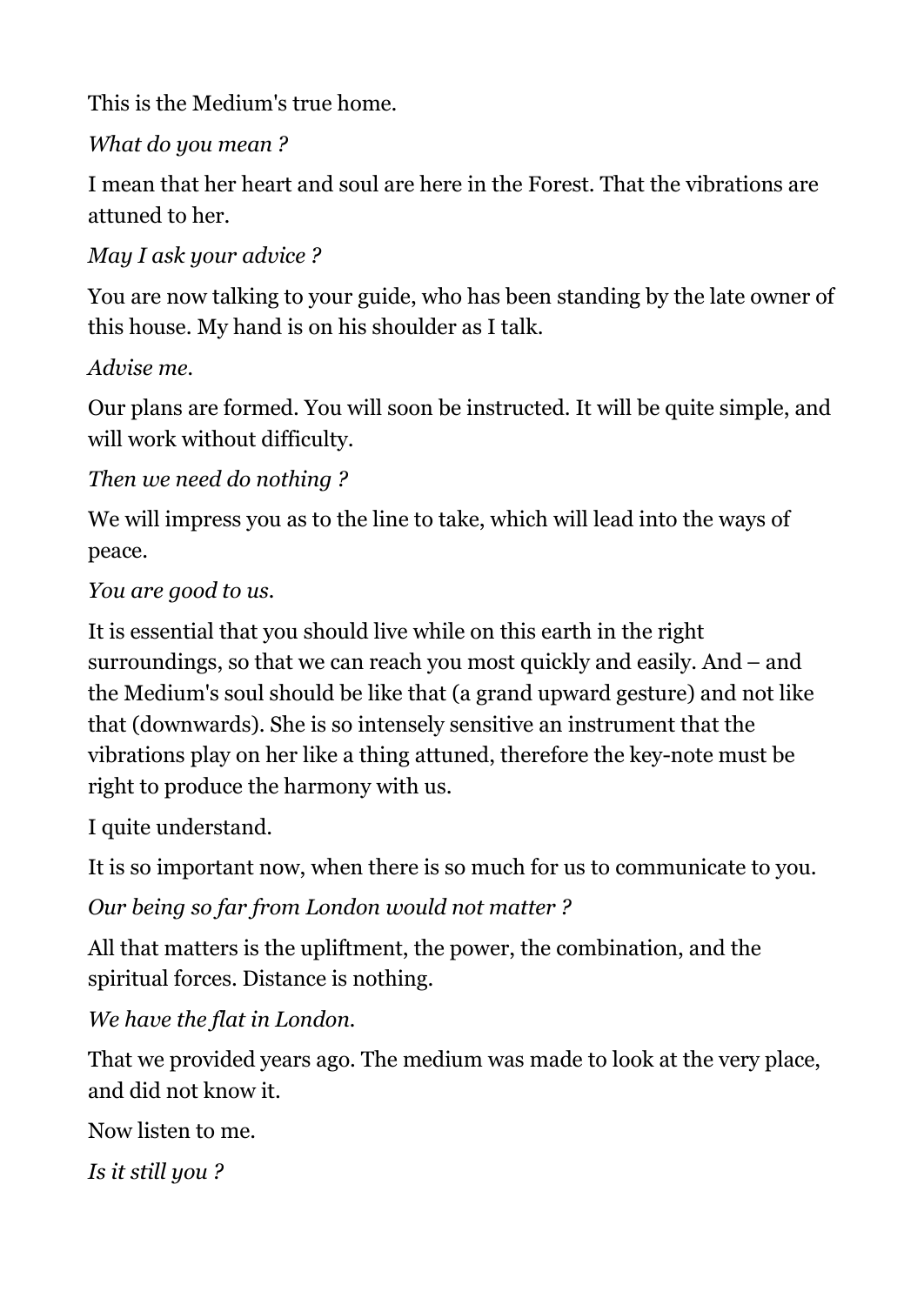It is I-I-I.

*Do you believe in God ?* 

With all the soul that is in me. But you were right to ask. My soul is not big enough to contain my love of God.

I love coming. This is my earth home. I often say, "I am going down home," much to the envy of many others. You know, as I told you some time ago, your fighting days are over. You are through.

*I don't feel it.* 

You will see all the stragglers coming in soon, conquered by truth.

*I don't feel it.* 

We can hear the tramp of them on the road.

*I have just read "The Witness."*

Yes, we highly approve of that book. It will do a great deal of good.

*Will you come to meals sometimes ?* 

Will you put a chair for me ?

*Yes, on all high occasions.* 

Thanks. How envious the others will be - envious of course, in a good-humoured way.

*I should like to do that. I am glad you mentioned it.* 

God bless you! God bless you! I love being with you. I am one of the family in the home circle.

God bless you - and you, little one. We are very pleased with that little one. She is coming rapidly towards the homeland in her actions. I will guard over you in this house as long as you sojourn in it. That is a word the Medium never uses. She is very tired to-night.

*You do her good.* 

I know it, because she is attuned to the spirit world, and therefore when she comes in touch with it, she is revitalised.

We love her. We have chosen her for this work. God bless her. (Four times.) God bless you all, my own dear family. Good-night!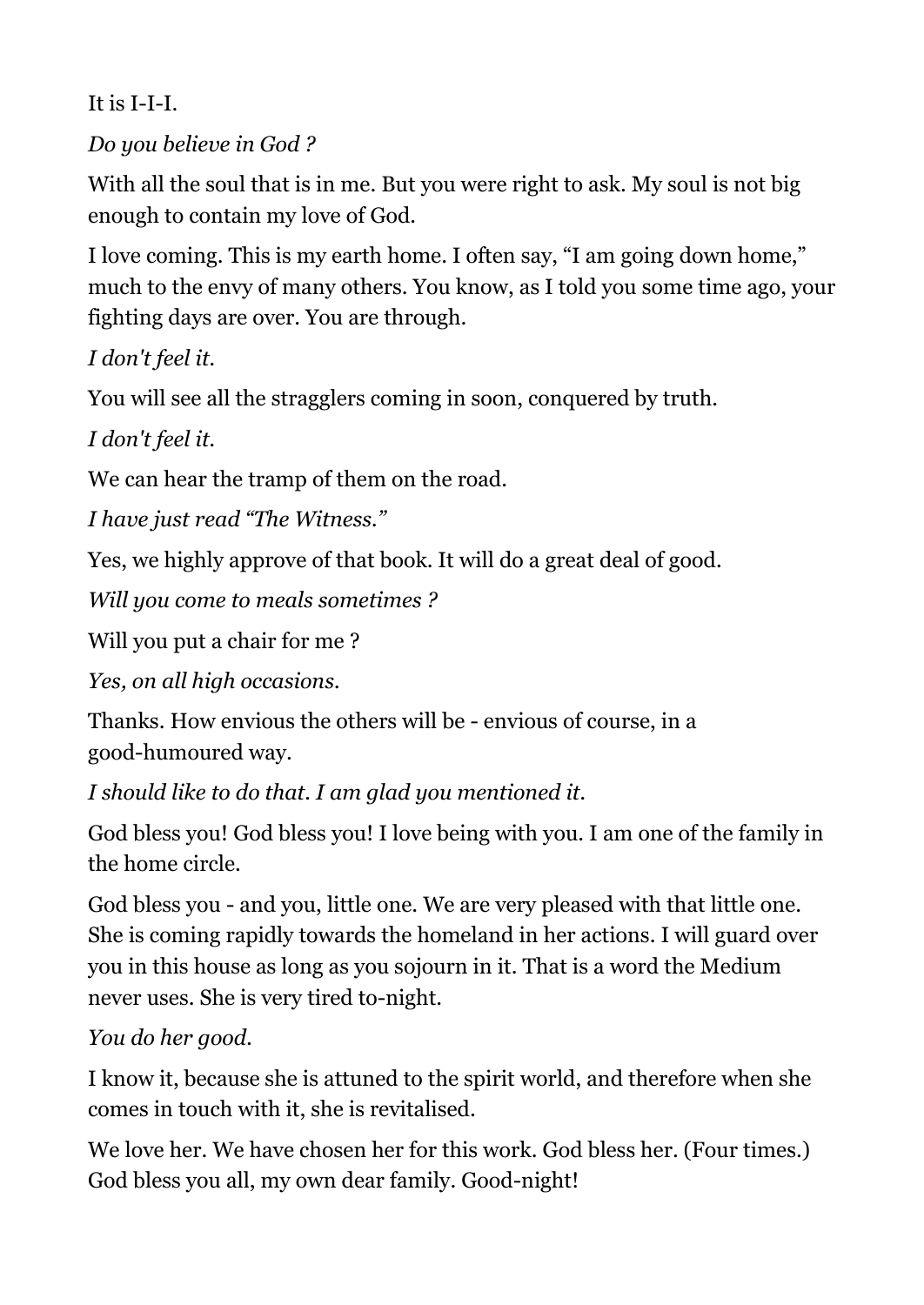### August 24th, 1924.

[We were all sitting with Mary round the dinner table when Pheneas suddenly spoke. The servants having left the room, I had been reading about his teaching. He came to endorse what I had read. He said - ]

Mankind has long been on a road which sloped down hill. It often seemed bright enough, but it was really going downwards. Soon it enters a tunnel, black, black. When it comes forth from the tunnel it will break into roads in various directions, some up, some down, to the darker spheres. Some human souls are so crusted over that there is hardly a spark of God left in them gross, gross. These would have to work up through sphere after sphere until at last they would reach the sphere of Love where indescribable happiness prevails.

Oh, do not lose a day in getting this knowledge across. Poor humanity has much to suffer. But there is no other way. All knowledge is turned by it to evil ends.

What matter about Mars ?\* It is all trivial, trivial. Soon they will have other things to think of.

\*Mars was at its nearest at that time, and the papers were full of it.

Be unselfish. That is everything. Look up and forget self.

I am often with you. I would speak, but I fear to intrude. *(You cannot do that.)* Very well, I will speak oftener, but you must promise me that if ever I am in the way you will say so. I will not be hurt.

September 4th, 1924.

Pheneas speaking.

I was in Mesopotamia, but I felt that the Medium was tired and needed me. Her life is so busy.

*You lived down there when on earth. Will it not be sad for you if any evil comes to it ?* 

So long as spiritual needs are served nothing else matters. Would you like to know of Scotland ?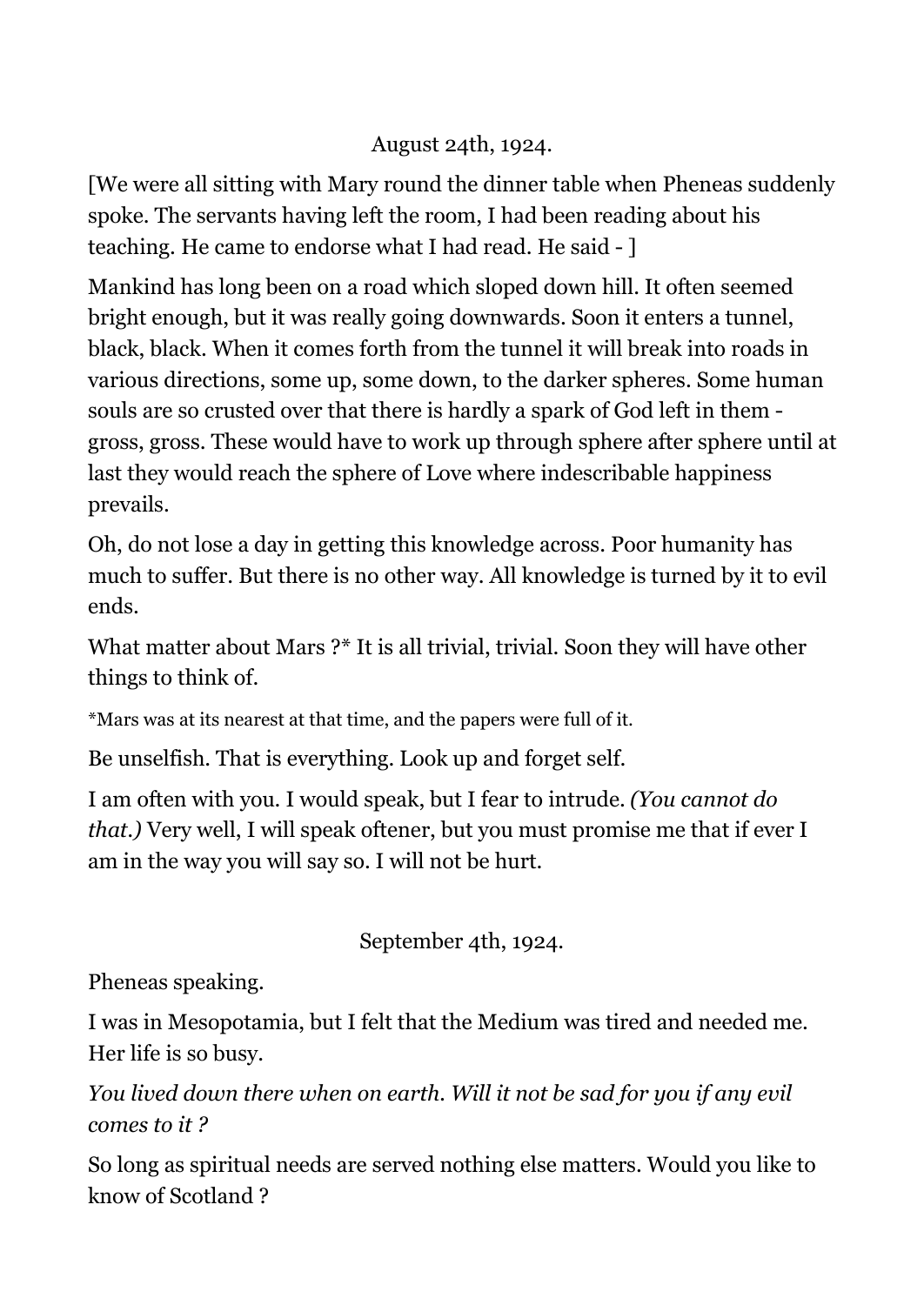Yes, it is my birthplace.

After the change I see a time of peace when those who should own the land shall be back upon it, and the valleys will be full of sheep, and the barren hillsides will be peopled, and happiness will reign.

*That is very like what the Brahan Seer said.* 

He is now a high spirit. He is over here, and he is specially working for Scotland.

*We look out for signs.* 

I know you do.

I was with you, and heard all you said with Lodge.

He is a wise and good man.

It was good of you to put a chair for me I was not there, but I was told of it by my representative. Of course I do not need a chair, but it was nice to think that I could have it if I wished.

*I wish we could do more for you in return for your kindness.* 

You devote your life to the Cause. So does your wife. What more can you do

September 5th, 1924.

Pheneas speaks (alluding to some unsuccessful sitting).

The vibrations were wrong.

Any one coming must come with humility, gentleness of mind, and soft vibrations, otherwise it tangles the wires of communication.

*It is a great honour when you come. We appreciate it.* 

*Are you there ?* 

All the time.

There is a great deal going on in America at present. You need have no fear whatever of the ultimate outcome.

The evil forces are very strong, but the forces of light, and of Christ, are stronger. Truth always prevails.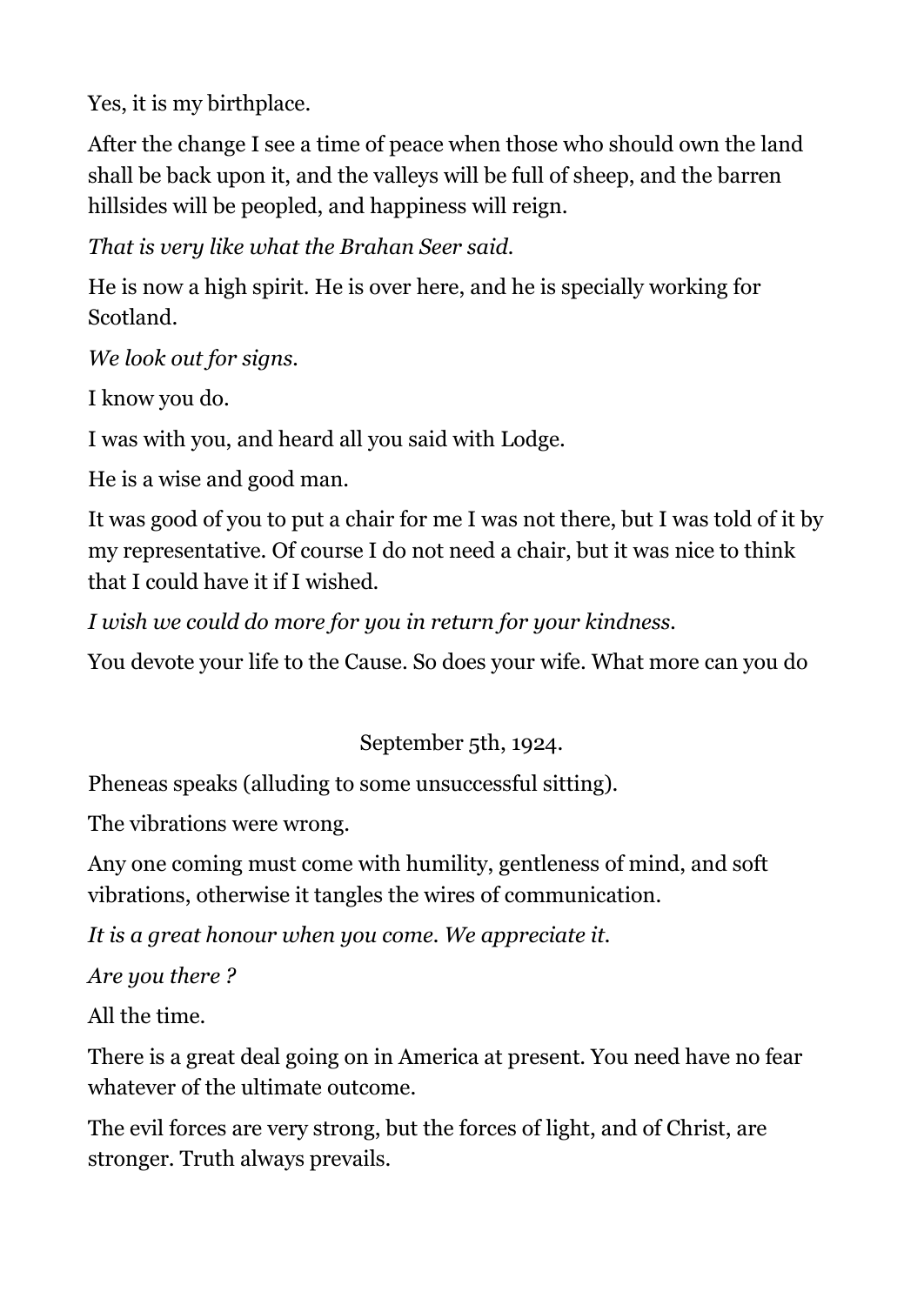Some are centres of evil like a whirlpool with its eddies, dashing humans to destruction.

I am so tired. Why am I so tired to-night ?

*Because we all are.* 

I would have you sit with the trumpet when the conditions are right.

I should not always use that means. I would use the Higher. But I am anxious to develop mediumship in all directions.

It is like widening a railway line when you wish to run more traffic down it. You lay extra rails.

*Well, we are in your bands.* 

I will always direct you.

I should like to come again soon when my roadway has not so many obstacles. I love you all with all my heart. You are my earth family. When you are tired, I am tired. I am going to bring an extra helper to give the Medium greater power, and guide her. We have great work for her this winter. Many will be brought in her path for guidance. All difficulties will smooth out as a hill does when you approach it.

God bless you all

# September 10th, 1924.

Pheneas came, but seemed unhappy and could not get started. He said: "Wait half an hour. Wait till the boys come."

In exactly half an hour the boys came in. We then sat again. Pheneas came through. He said : -

I was with you to-day. Why did you not think of me when you went over the new house ?\*

\*We were looking for a house in the New Forest where we could find nature's vibrations.

I did.

I wanted to impress you. It is easier when you appeal to me.

*I did not appeal.*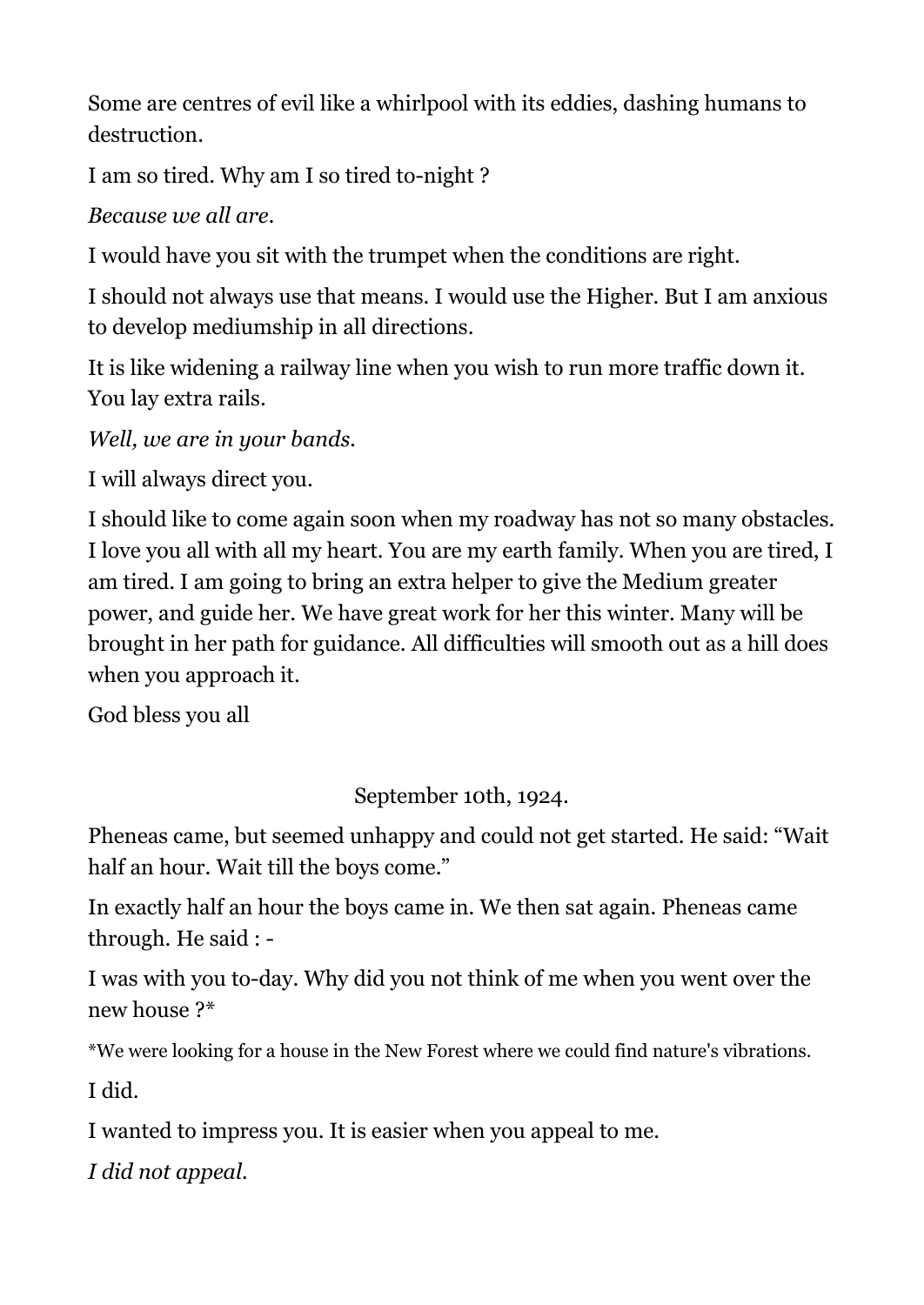We like the house. We are in touch with those who know about it. We will, however, make further enquiry.

*What about former tenants ?* 

They seem all to have been third sphere people.

*Is not the house too isolated ? Should I not be working among men ?* 

What are distances, with modern means of locomotion, compared to vibrations, and the sweetness and peace of soul ?

You should drift along now, and be happy, and all will be smoothed for you.

No one else shall take the house till you have settled.

Work will come to you soon which will be very easy and congenial, so that you should not tire, and should be all ready for greater work which will be placed upon you very soon, and which you should easily bear.

Meanwhile be restful.

There is a Cross which was in two pieces, and will soon be buried.

*I don't understand that.* 

There will be a memory of it. There will be no further need for it. In the new world there will be no shadows. The cross idea will have passed. The new religion will be all beauty and sweetness. It will be based on universal knowledge of the spirit world.

### *But it will be Christian ?*

Yes, but the memory of the Cross will be gone. People will have seen Him in His glory, and all that will not be wanted. It will be the thought of the glory of the Christ that will pervade the world, and not the thought of His ancient death.

There will be a great change in the manner of life in the world. It will be simplified and uplifted. There will be no more hypocrisy in religion, or in daily life. People will live for real things, not shams, for God and for their neighbours.

There will be very, close and constant communication with the spirit world.

It is essential for us - apart from you - that you should be in the right vibrations, so that we can come easily to you.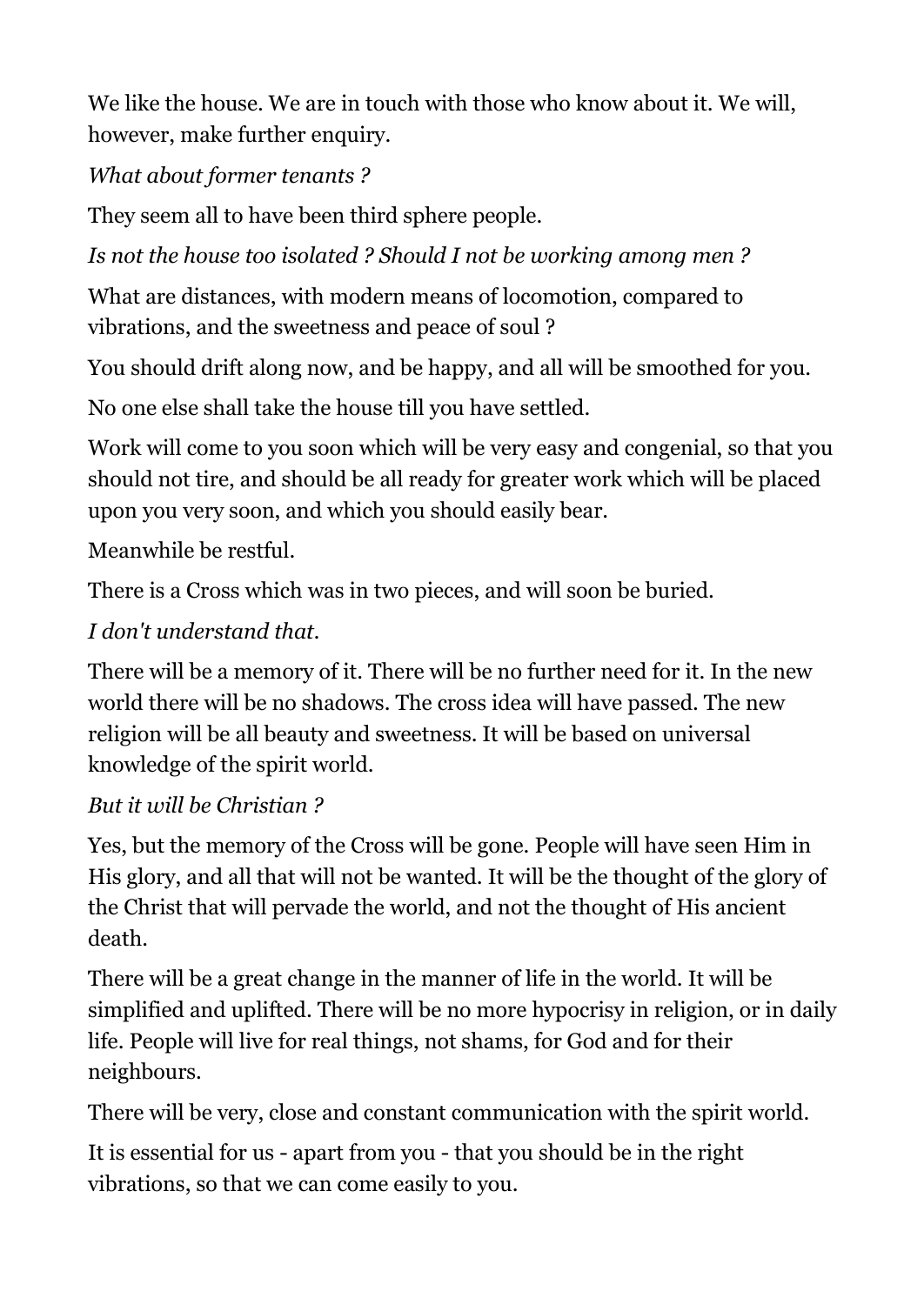The line must be left clear. This is all important.

*Where, then, shall we go ?* 

I should advise you to let us choose a spot which shall be in all ways desirable.

*We would like your opinion.* 

We have not turned the one you inspected down. It is grand in many ways. We could get at you all ways. But there are the human elements which rise from the ground like a fungus.

We are watching this. Decide nothing until we form our opinions. Then we will let you know. I want you to go to-morrow. I will be with you. I shall not decide yet. Let us three sit together and commune.

*And Billie?* 

Billie too. She is beautiful.

We want this boy (Denis) to be trained as a speaker. We like him to live with that thought in his mind - to be a helper in the great fight.

He is to stand by your side and help you in all ways. He was born for this.

We want the other to train also. He has the voice, and the strength, and many noble qualities which the woes of the world will bring out.

God bless him. May he remember in daily life that much is hoped from him.

I am so sorry if I have stayed too long.

*You can never do that.* 

[He Fingered the Medium's dress.]

I used to wear a long thing like this when I was on earth.

Tell me when to go. I won't be hurt. I am one of yourselves. I am here much oftener even than the Medium knows.

I know you love me, for we always know truth over here.

Good-night. God bless you all, and those two dears upstairs.

### October 1st, 1924.

Pheneas came suddenly. He spoke of a barren sitting for physical phenomena last night, and said it would interfere with his coming. " You cannot run two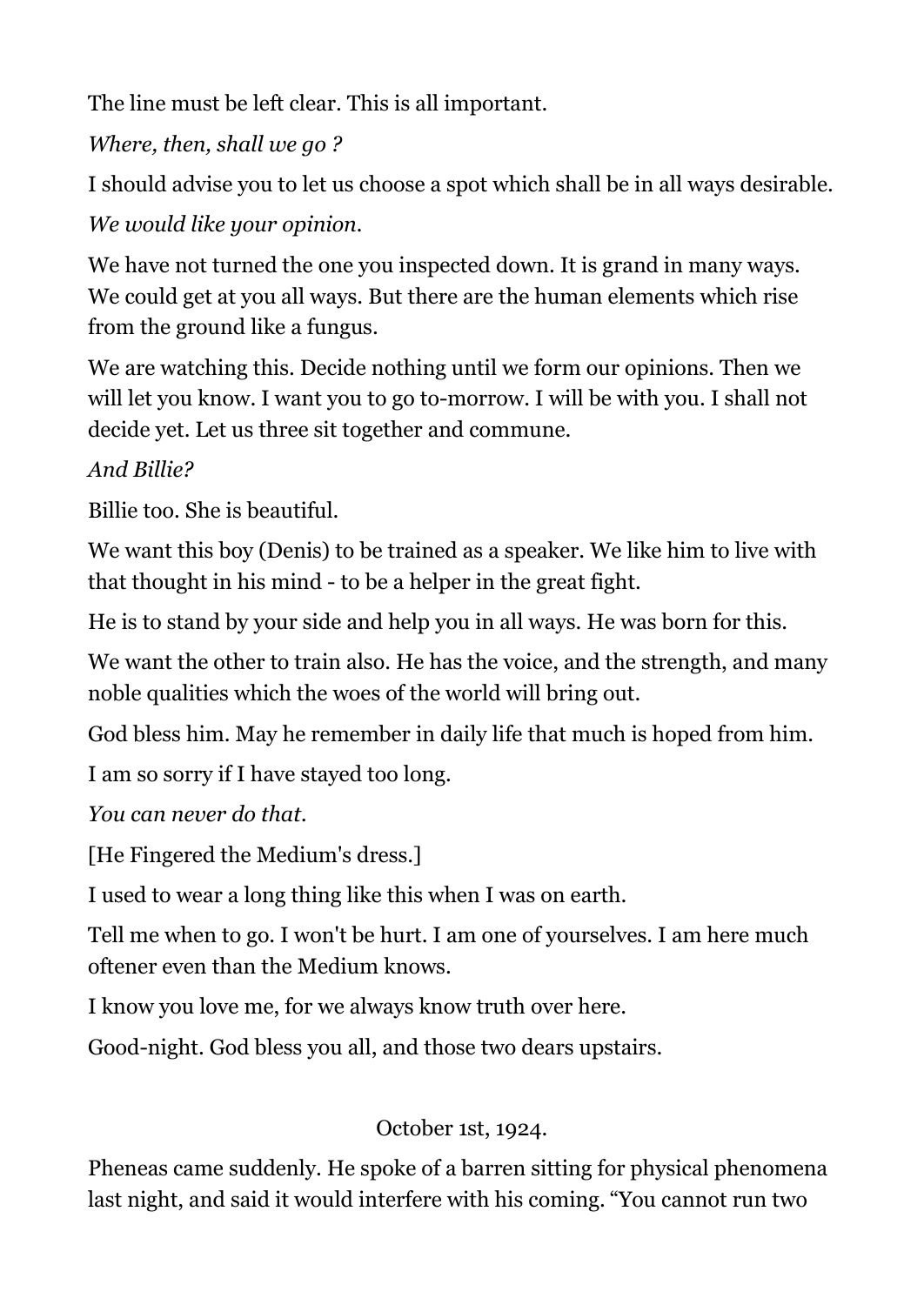trams on the same line." He said the Medium might sit for drawing. " That is a branch line."

He said the scientific world would presently learn of an instrument opening up a new line of science. It would be a combination of colours, of high vibrations, and an electrophone.

With all my soul I believe in God. This world would be a dark pit without God. All blackness, and no after life.

# *Have you seen God ?*

I have seen the reflection of His glory.

[I asked Pheneas about a script where a child saw God. He said it was an impression on her mind of some great leader.]

# *But Kingsley did see the Christ ?*

All your circle will, if they just cultivate those qualities which are essential in a soul which goes into His presence.

# *What are they ?*

Tenderness above all. Humility, unselfishness and the love for Him. Just the love of a child who trusts a tender mother. A gentle, tender spirit radiating out to all on earth is the entrance key, the passport to Christ's presence.

We want you to reserve your energy for work ahead of you.

# *Is that my book ?*

You have the idea up to a point, but it is not complete. More is to be added. You are on the track. Don't hurry it. We don't want your brain so occupied that we can't get at you and impress you.

Things are already working, but the human eye cannot see it. In a storm you only hear a far-off rumble at first, and then it comes on and on till it is roaring overhead. There is a very fine man coming shortly into your life. He will be a great help to you and the movement. He is fearless, clear-headed, a good speaker, a born leader among men. A number of unseen spirit people are in the room to-night.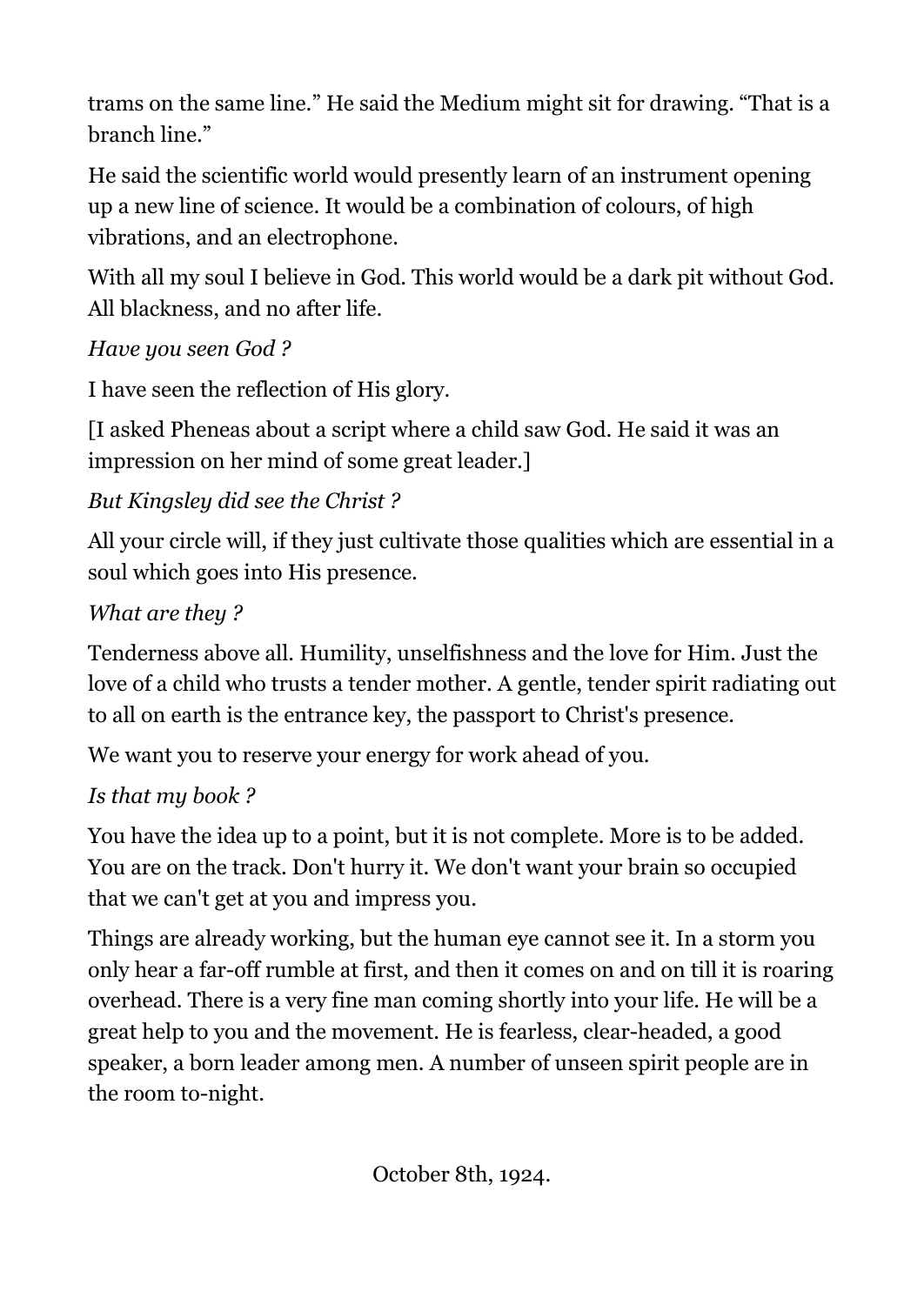Pheneas spoke.

He said that he had only been my guide since I took up religious work.

He had been especially sent for this.

He had not visited the world for centuries. This was only the second time since his death.

He would not speak of the world's affairs save to say that all was going well.

He said the psychic vibrations were not good, and it was hard for him to get through. Very thick and heavy. He then gave a beautiful address to the boys, who go to Eastbourne to-morrow. They were to remember how privileged they had been, and act as examples. There was work for them to do there.

He remarked that high spirits could usually only touch earth through intermediate spirits. He was allowed to touch it direct.

October 8th, 1924.

Pheneas speaks.

We have gained greater power over the earth conditions of late. Mr. Withall\* is all right. He had the essential thing, which is to know the conditions here.

\*Mr. Charles Withall, a. life-long worker for Spiritualism had recently died.

This is a good place. (Our flat.) We like you in it.

We are pleased with your health. We had a council meeting yesterday, according to your time, which was held in a great hall. In that hall were gathered the greatest scientists - spiritualists - and lovers of humanity. Also some very wonderful forces - messengers, or rather Powers - from the higher world linking all these worlds together, forming the great central force which is to influence the earth.

There will come a wonderful dawn of infinite peace, when all the shadows will have flown away - the calm after storm, the harbour, peace, a renewed people, God's radiance over all, and the sun of happiness in all hearts.

Good-night, and God bless you all abundantly.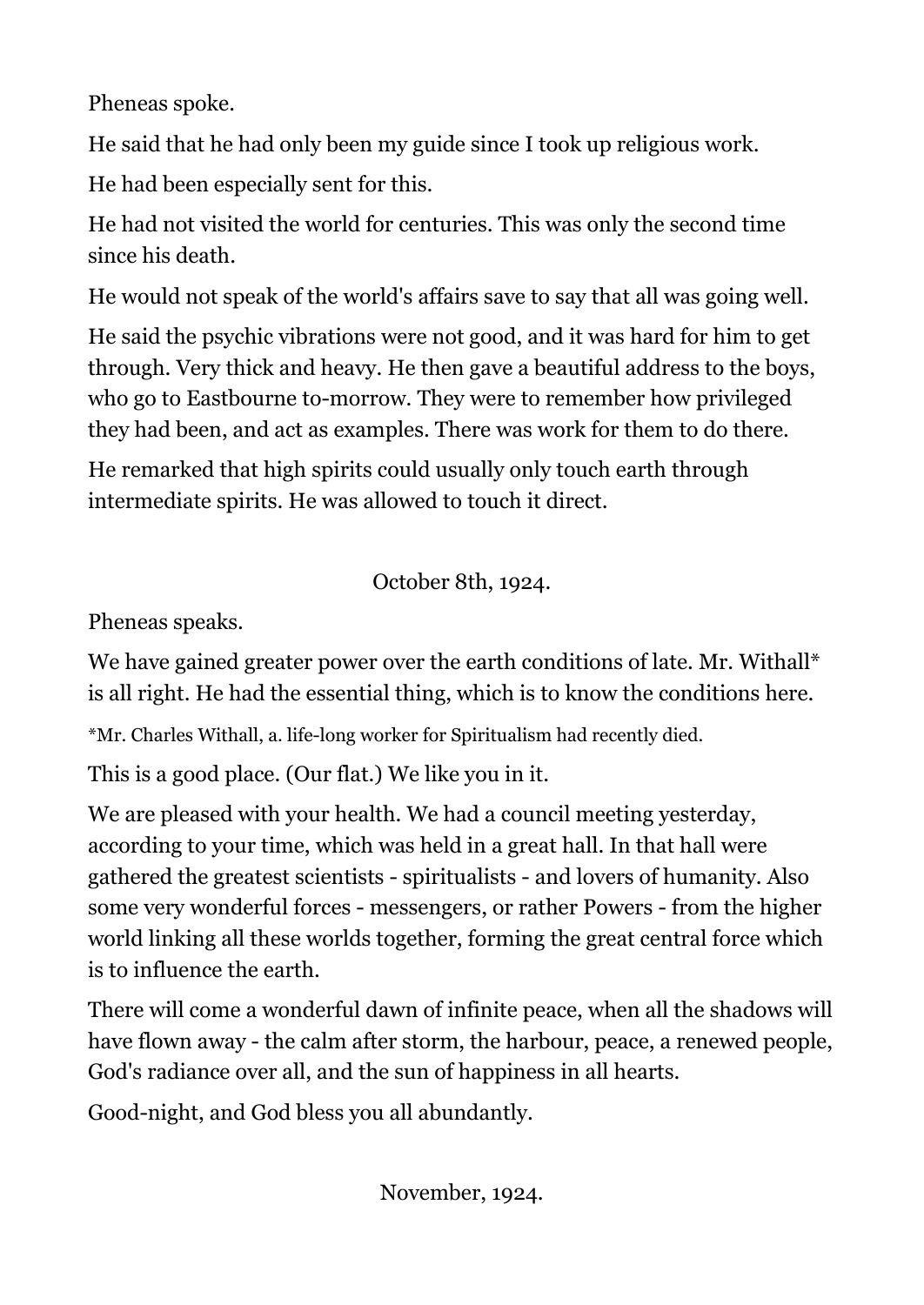### (J.C.D., A.C.D., Billie.)

Pheneas said not to worry about the low forces.

Go your own way, doing your best, and leaving all in God's care, who will never allow His children to be hurt.

The slightest human sound breaks the current. Do not speak.

The vibrations are better. I am happier. To-day we had a meeting about you, for it is all-important, lest we break the private telephone. We have arranged that you shall be in a most wonderful spot, where the vibrations are untouched by human auras. We will bring this place to your knowledge very soon. In the meantime a certain number of loving workers on our side have been set apart to deal with Psychic questions. Leave it entirely in our hands. You know our love and our care. We have proved it.

You know we are so happy the way things are going - our plans, our work, have been successful beyond all our highest hopes.

God bless you, dear child. [To B.]

The dawn is very near. The sun has nearly risen. Humanity will shortly come to a great cross road, and on the sign-post will be " Tenderness" and " Cruelty and Selfishness" on the two arms. And each will automatically follow their own sign, for they must be true and honest at that moment.

### *Can we trust all you say ?*

We could not descend on the earth and say what is not true. The truth is God. Untruth is the lower force.

I wanted to talk to you, dear and beloved brother, because I have been in the East - I love the East, the warmth and atmosphere, but not the shadows. But there are shadows everywhere. There won't be after your world has become clean. All will then be sweet and happy.

Tell the boys - my missing links - that I love them, and watch over them.

God's love will radiate out through and in humanity - His tenderness, His sweetness, and His sympathy.

The little soul seeds which have a touch of divinity in them, which remain in the sieve, after God's hand has shaken it, will live and blossom forth into what God originally intended this earth to be.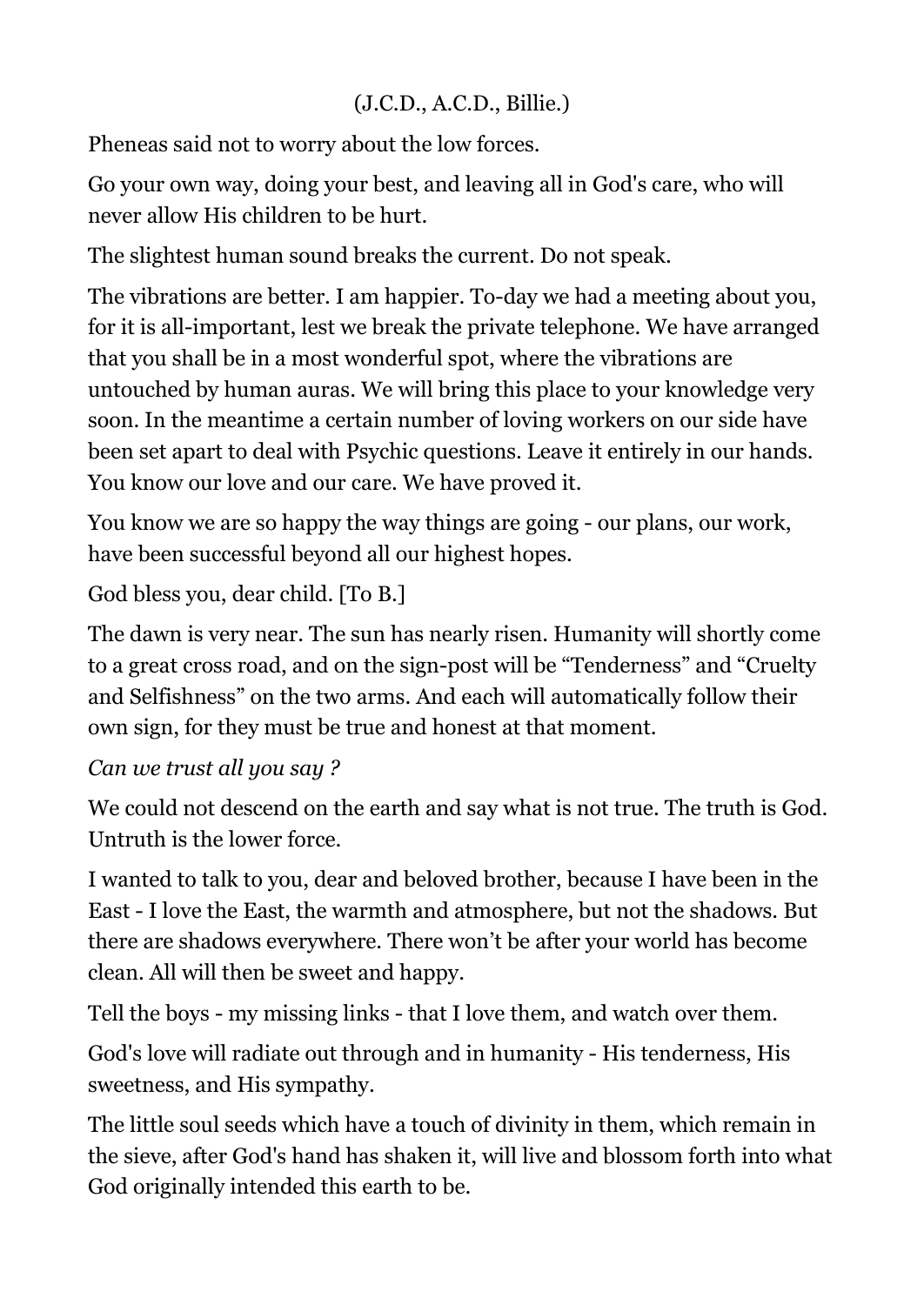May God's blessing descend upon you, and His radiance be round you.

The dark forces are now matched against higher powers over the earth plane, in face of whom they cannot exist. God is in heaven, and all is well.

God bless you ! We will meet face to face when the veil is rent, and the rebirth of humanity takes place.

T. will live in a home which is covered with lovely jessamine, not far from yours. His soul's mate is already in it, and has prepared it with loving care. He will be intensely happy, for the grey shrouds of the old theology will have dropped from him, while all that is true and good remains, and he will live in God's radiant sunshine. [T. was a clerical friend.]

[The following came after my sitting with Mrs. Leonard, when Kingsley spoke of the future.\*]

\*At this séance with Mrs. Leonard, my son, Kingsley, showed acquaintance with all that Pheanea had said, but differed on some points.

Most dear brother - God bless you ! I was standing by you all the time. K.C.D. was delighted - chuckling. He was made very happy. Many relatives were round who shared it. You know K. is a very noble soul, and he is progressing at a great rate. He does not know all that has been arranged for the world. When a General is forming plans for a great war he does not take every lieutenant, captain and major into his confidence. He tells them roughly the work they are required to do, so they can fit themselves for it. K.C.D. is a very trusted messenger between his Colonel and his people. I know more. I see, because I have been told by those higher than myself from whom all life originates.

### *I spoke of the book.\**

\*My novel of psychic things –" The Land of Mist".

We are so happy. Please don't go ahead of us. Let us get ahead. Give us time to see to the machinery.

*Very well. May I use your name ?* 

No, you must never mention me till the script comes out, which won't be long.

I am so happy here. You have your own vibrations. Nothing ever enters your door to bring grey or evil vibrations. Therefore I find you and the Medium in a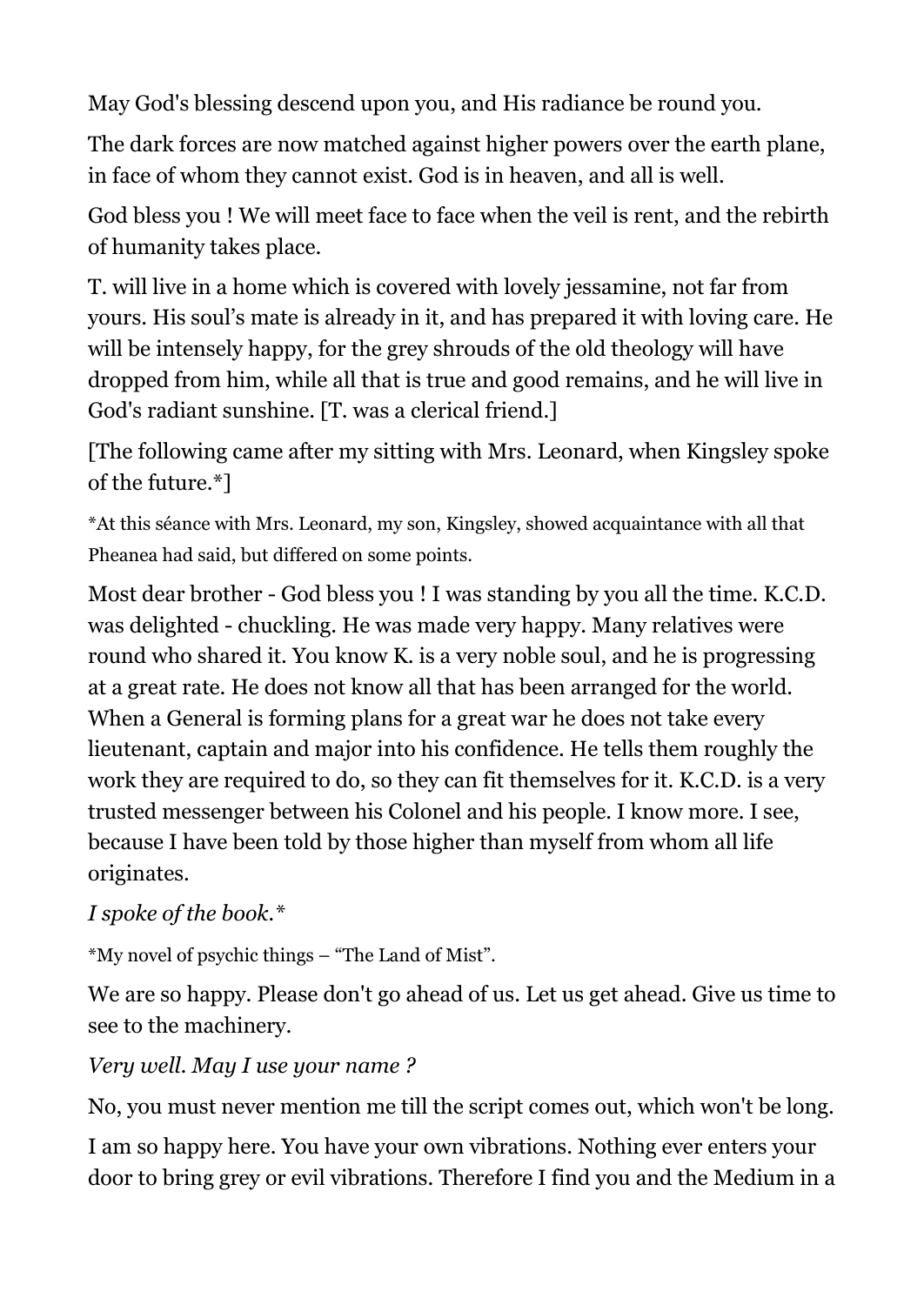big space, as it were, so that I can be comfortable, and talk in a bigger atmosphere, which helps the vibrations.

I'm very pleased to be here again. I want to tell you that we are pleased beyond words at the way things are going. God's hand is approaching the world. Evil forces are dismayed at the strides with which we are encompassing the earth with our power.

My God how lovely it will be to have you here ! Out of the mud ! Out of the mire !

My medium has a garden full of beautiful flowers, representative of the sunshine that she has brought into the lives of many by her tenderness. She loves flowers. And the animals, and so her name is beloved in their world. And life will be very wonderful for you all when you come over here - in a material sense apart from the beautiful spiritual world you Will live in. You need not trouble about the density of humanity.

It will be happy work. You will be feeding a hungry multitude with bread that is satisfying, and that is joyous work; it is not fighting. You have too much of that, you deserve rest.

[I asked about the Chalet.\*]

\*We were in negotiation for a chalet in Switzerland for Christmas.

[He laughed in triumph.] You've got it. We are forming a ring round that spot, and getting very wonderful vibrations there.

It is the place that I meant.

It will be pure nature.

We are very pleased about a certain document which has been discovered. You will see it published shortly.\* It has to do with the Great truth of Spirit communication.

\*This may have been the Cleophas Script.

You have both been through a windy, wild night, and you were foot-weary and tired from the fight for truth. The daylight seemed a long way off, as if it would never come, and psychic truth never be understood.

The ground was so heavy and thick. The feet at every step were weighted. And now the soil is nearly firm, a wonderful light appears in the sky - a dawn, a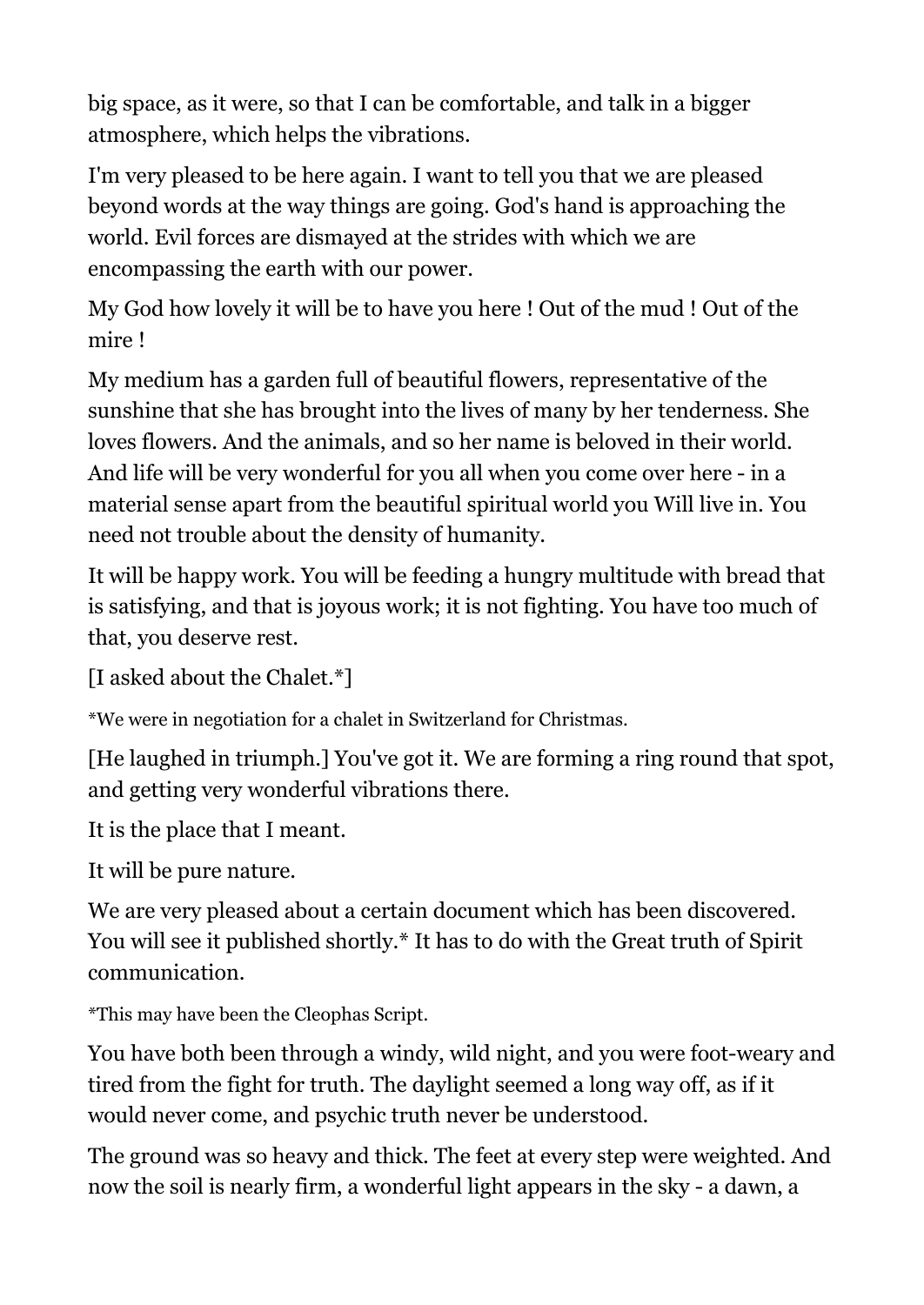resurrection. Life, full, rich, radiant, takes possession of what was nothing but a skeleton before. and blossoms out into God's own beautiful and wonderful sunshine. Instead of deep gloom, it rises radiant in a sunrise which will never set – the sunrise of God's love permeating all humanity upon the earth plane. And God's Will will then be done on earth as it is in heaven. It will be the end of the Lord's Prayer.

In the cathedrals there is going to be a clearance of all ritual , of all forms, of all ceremonies. They will be simple meeting places between humanity and God.

#### November 12th, 1924,

Pheneas speaks.

Clairvoyance will come to you.

I've been a long journey - very long and very important.

*Where did you go ?* 

I went to the East, and I went to America. Great preparations have been made in both parts by the forces of Light.

I can't say more about that at present.

I left my lieutenant in case you needed me.

#### *How good of you !*

I would never leave you so long as you are on this earth. I am always in touch with you, either directly, or by my representative. You are helping me in my own progression.

I was standing on the right of you on Sunday. That service mark's an epoch \* The Spirit world is jubilant over it. It will have far reaching effects. Things are going magnificently. I shall be very glad if you would prepare yourself for some work for us, which will be on entirely new lines.

\*The Queen's Hall armistice service.

*What lines ?* 

You will know when it comes. They are congenial.

*How can I prepare ?*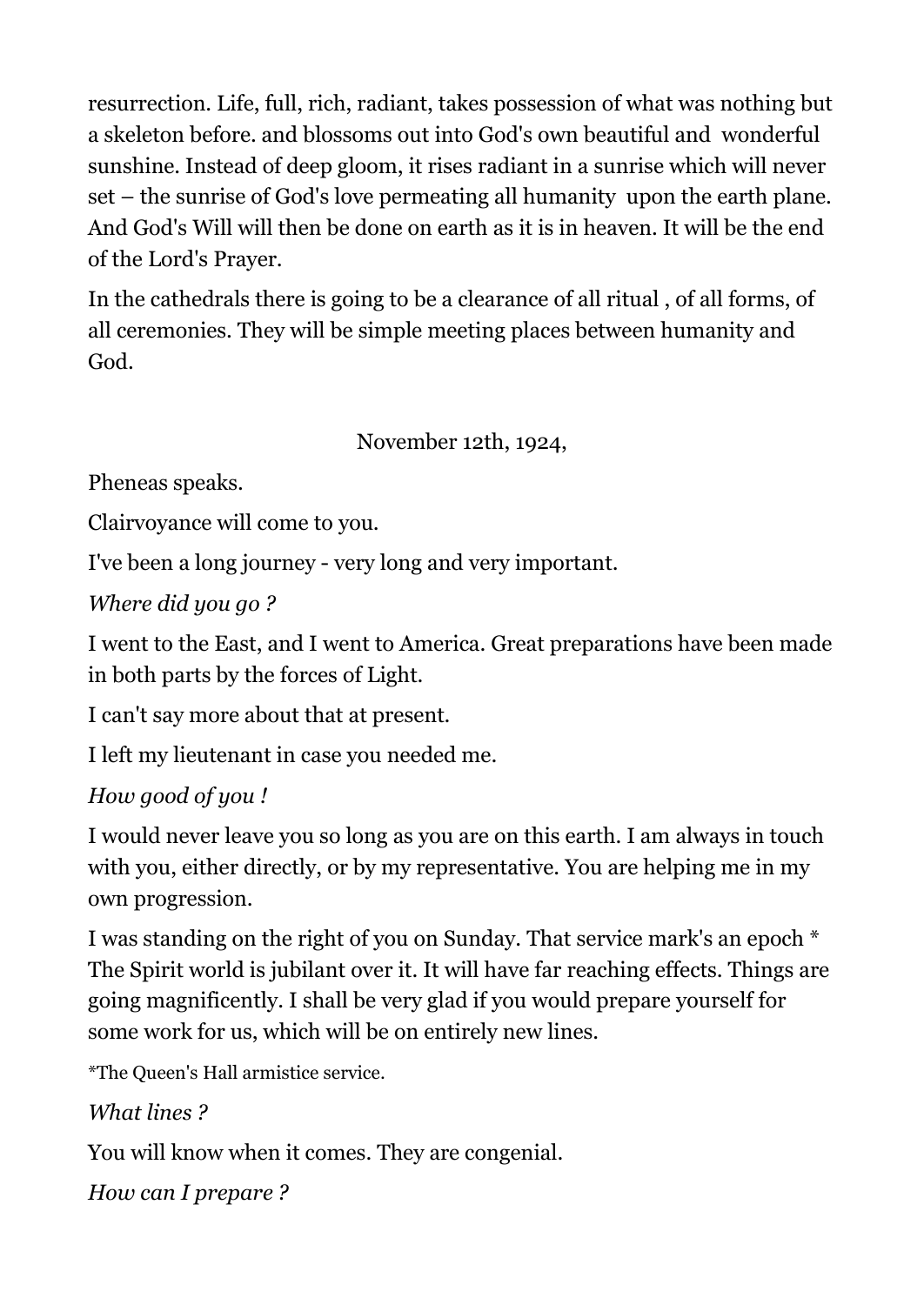Look after your health. You are like an instrument that a great master has to play upon. The strings must not be stretched to breaking point, or the master will not be able to play the full chord.

It is only your health - your superabundant energy must be kept in check.

There was an upheaval to-day in Austria.\*

\*This tumult in Vienna was in the papers next day.

The vibrations are very low, so I cannot speak with you much.

*I suppose we are tired.* 

Yes, and the vibrations are thin.

*It is the Place.* 

We did better in the Forest. I will come and visit you in Switzerland. Sometimes your wireless is not satisfactory, the batteries are low you can't hear. So it is with me. But I am glad to be with you once more.

You might try music for the vibrations.

God bless You! God bless you all ! I would like to come again soon. I have much to tell You. Very soon I am going to take you both with me to a house which we are very anxious that you should inhabit. There is a wonderful atmosphere in it. The vibrations round it are unspoiled. It is the place that you will go to for soul refreshment during stress and storm. We sent a search party out for an earth dwelling that would be suitable for you both to reside in, and they have found this, and I have been taken to see it, and I strongly approve their choice. \*

\*This proved eventually to be a cottage in the New Forest which amply fulfilled all the promises.

*Are you pleased ?* 

Very pleased.

God bless you ! I go now. Good-night.

November 13th, 1924.

Pheneas came through in greater exultation than I have ever known him.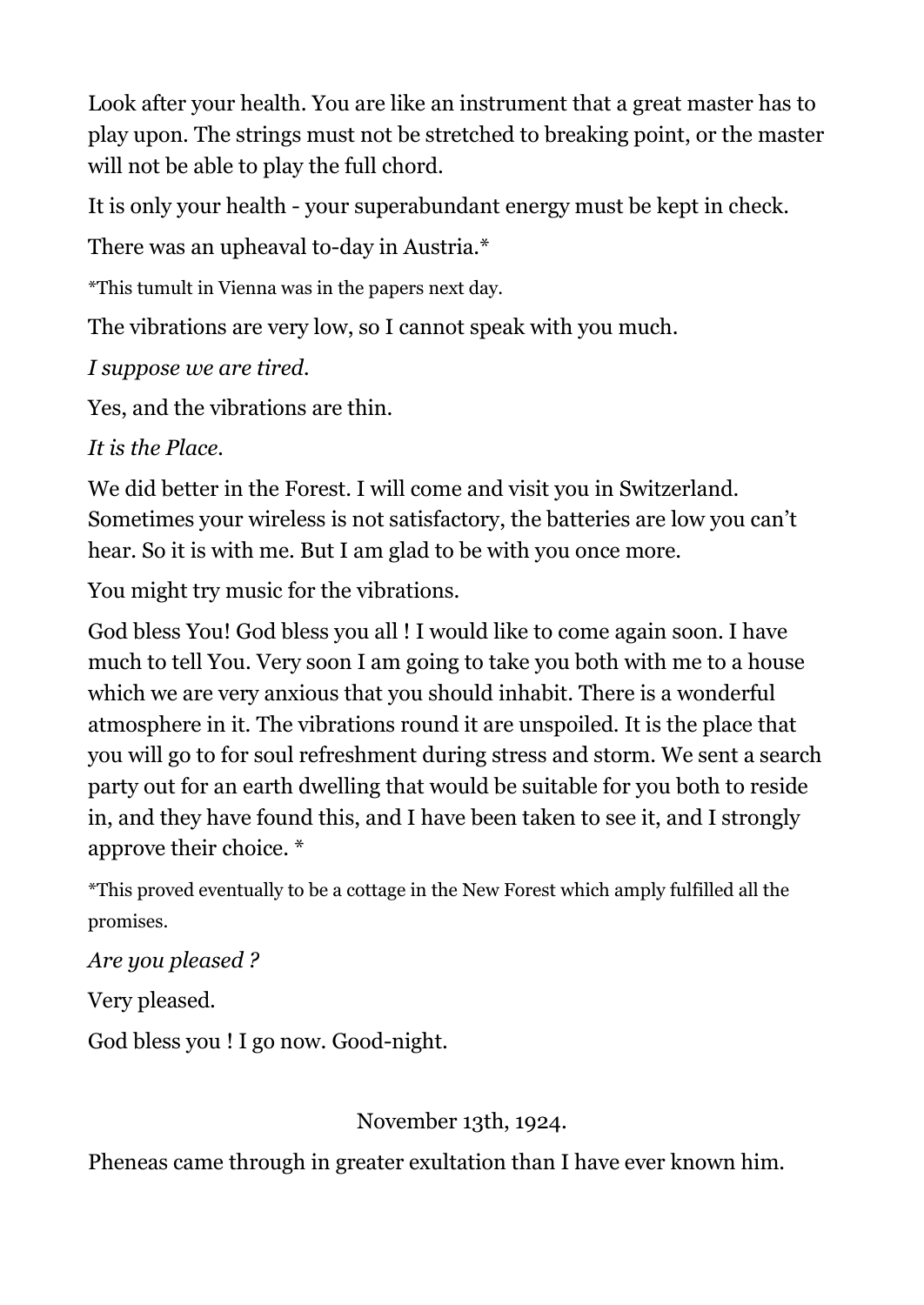Oh, I am so happy. We are all so buoyantly happy! Because everything goes so well. The edge of our vibrations has struck the medium, and that is why she is so happy. The end of the long pilgrimage is near. Your brother is so busy over here rushing about. We all laugh at him, he is so keen, but all your people are in a state of delight.

Why can we not love everyone ?

You cannot get magenta and crimson to blend. If you two think of a thing I feel it also and make the triangle complete.

I come then and love to talk. Honesty is a great and true quality. You cannot harmonise with everybody - as in the case of red and magenta.

Miss Stead is a very good woman. Don't worry about the treatment of Mrs. Deane. Those responsible will be dealt with. God does not allow an insect to stand in His pathway.

November 22nd, 1924,

Pheneas speaks.

All is well in all ways. To-morrow there will be strong forces with you at your meeting. You will do great work.

I know it would be good to take the shop.\* You must have a perfectly free hand in running it. Let no one find money save yourself. It must be run on high good lines of Spiritualism only. We have to simplify everything nowadays, so keep to your own standard. Don't mix it.

\* We were thinking of opening a central bookshop for psychic subjects only. This has fulfilled all that Pheneas prophesied..

That's *our* shop.

It will be a great centre, like a spring which suddenly pierces through the dark brown earth - a spring of living knowledge. Many will drink, and their souls will waken. It will be the fountain of life to many.

His Will be done upon earth as it is in Heaven.

The Spirit world is approaching rapidly to this dark earth. The space is lessening between God's radiance and the shadow of evil.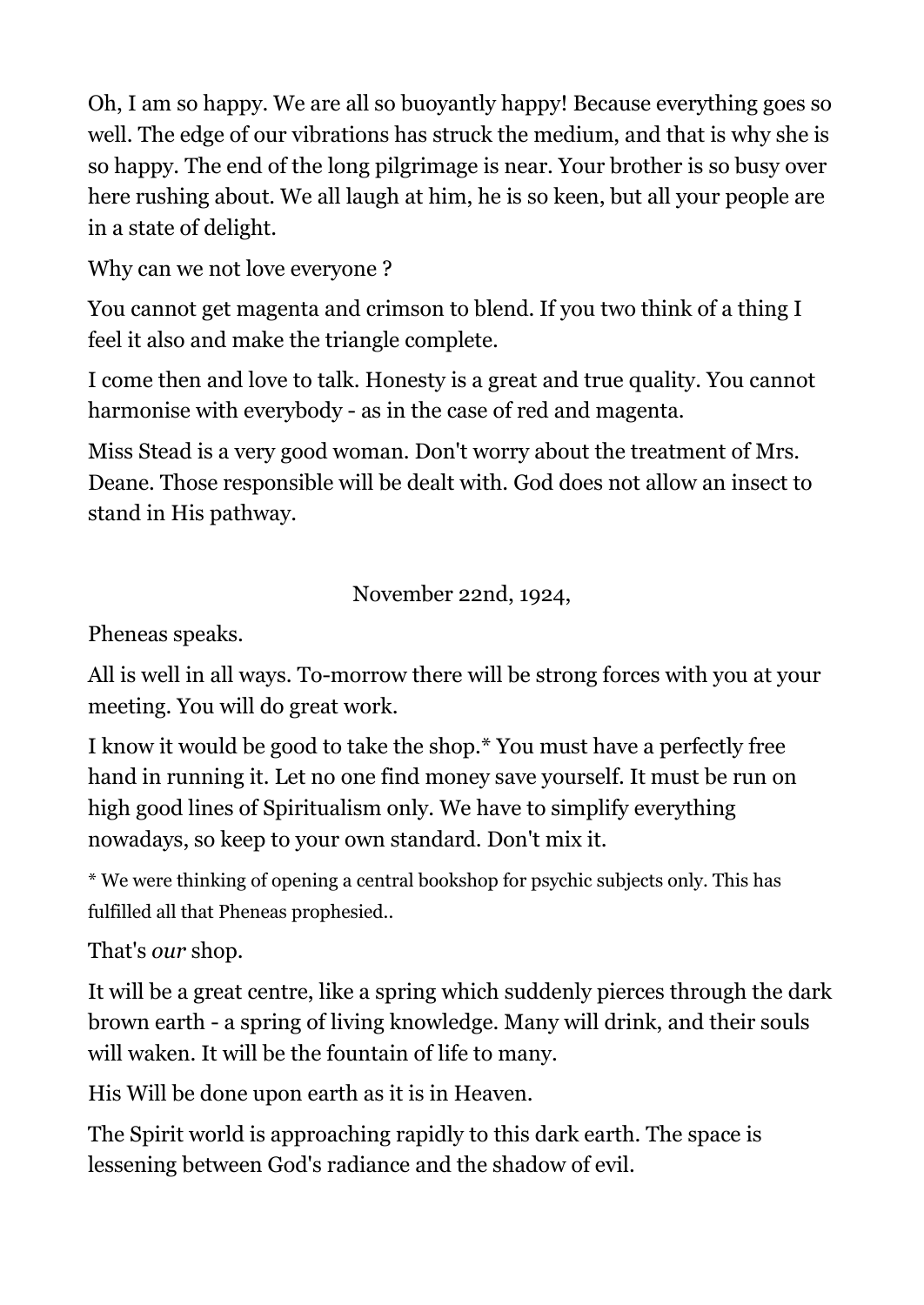Animals will be saved from all future suffering and when the spirit first touches the earth that particular suffering will at once be eliminated. Following that, God's messengers will inform humanity of the secret of life in all that God has created, and they will no longer destroy that life which is sacred, as it is created by Him.

I will come to you again. It is very important that we keep in close contact. The line must not be broken at this important stage of the events.

God bless you ! I like this place. There is peace here, and beautiful vibrations. We all love it. God bless you (five times). I am always within call. If you send a call to me I will always come to banish anything which may stand in the way of your peace of soul, or spiritual progression.

The same applies to the Medium. No evil shall come near our work.

God's blessing rest on you and all you love.

Many of the holy days which the so-called Christians celebrate really in Christ's - eyes are not so holy because they had not the rich results which some other occasions of His life had, when many souls were brought to the knowledge of God's infinite love. Those were the truly holy days.

I knew that I had a great deal to say to you, and that was why I fussed about the light.

I will massage you whenever you are tired, and need Spiritual magnetism. I can always do it through the Medium. She is a Medium of rare and wonderful vibration, through whom I can work in perfect harmony of one accord. It is like virgin soil. You put the plant in, and it grows a beautiful specimen. So with our power, the vibrations between us of harmony are complete. Therefore I can come to you without fear of any outside force polluting or touching my channel. I will send a special guard on your holiday so that it may be beneficial in all ways.

We are coming to Switzerland. It is your preparation of physical strength, so that you may do the work You are called upon to do. We would like you to be guided by us when you are there. It is essential. Please don't go ahead of us, but work a little behind us in all matters of daily life.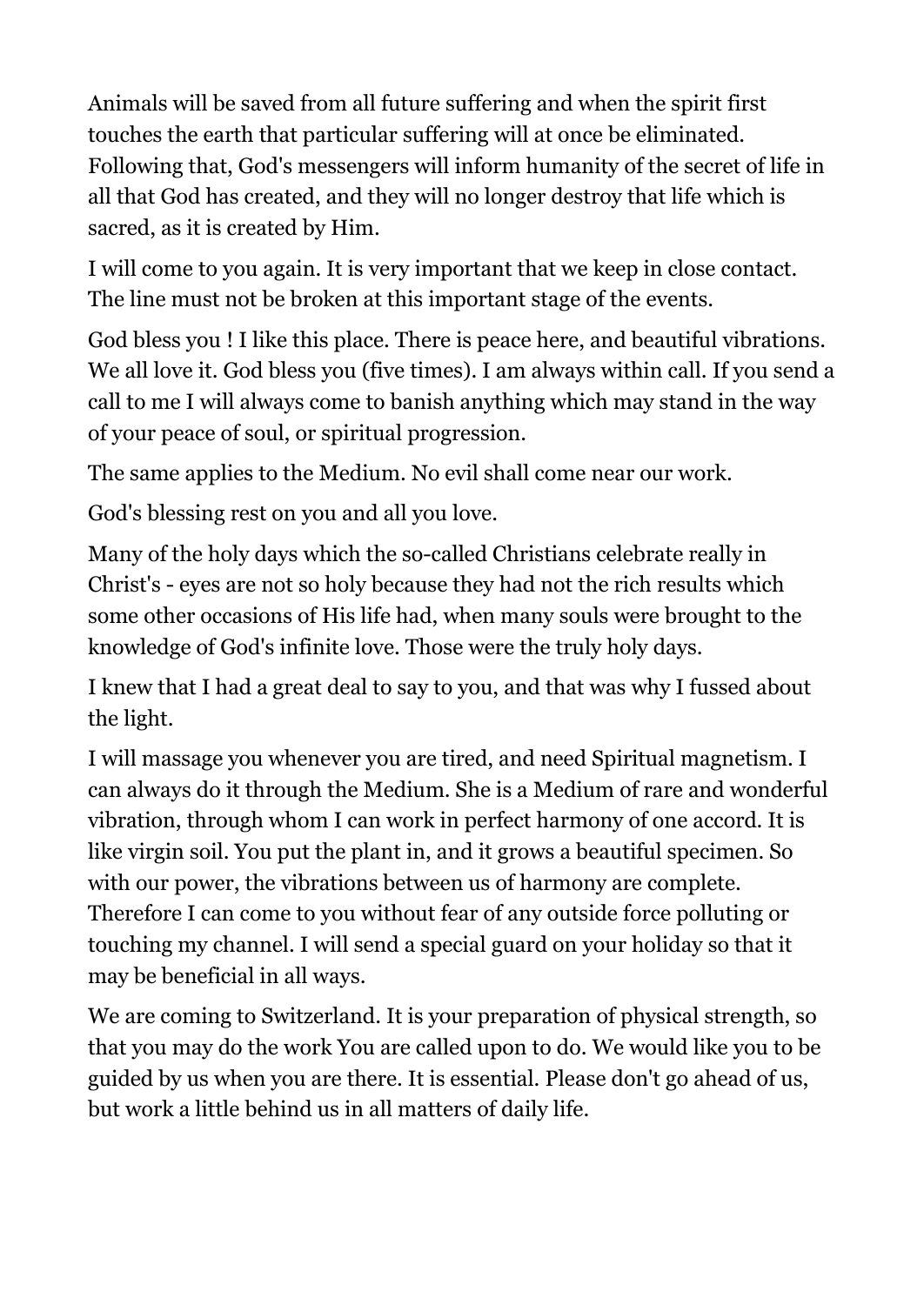In the future - very near future - there is to be a great strengthening of a being who is at present deliberating upon this vital and all important subject. He will come out and help you.

We need the Medium as a bridge for mourners, and for those who are heavily laden.

New crops come upon. earth. They have been dandelions in the past. Soon they will be lilies and roses. No weeds. No poison berries. No evil shadows.

*Can these future happenings be averted ?* 

Can a wave be stayed when it is curling to break ?

He spoke beautifully of tenderness to all, and to the dumb animals. God's love embrace all equally.

We should have a fine time in Switzerland, and the journey pleasant. We should meet a man who would play a great part in Arabia in the crisis.\*

\*This I could not trace ; I naturally meet many people.

There were very few rocks on our path now. The rocks would become pebbles, and they would become sand, and then the golden shore lay beyond.

December 24th, 1924. (Switzerland.)

Pheneas speaks.

They keep Christmas better in the other world. The Christ visits all centres. Each represents love - tender love for Him, and that is the bond. He loves all your circle, and would have each one of you an outpost for him in the enemy's country - a shining light to those around, an advance guard. Don't fail Him. Don't let Him come to one of the outposts and find the guard asleep-asleep in the daily life.

At present our plan for the world is like a fine and wonderful machine that is being put together. The parts have been assembled. They are being put into place. When all is ready, then the power is insulated, and the world's journey has begun which will lead it into heights and scenes and glory unimagined. It has been standing in the mire rotting.

Now God bless you all ! And this wonderful spiritual awakening which is coming to humanity. No more suffering. No more sorrow. No more self. Only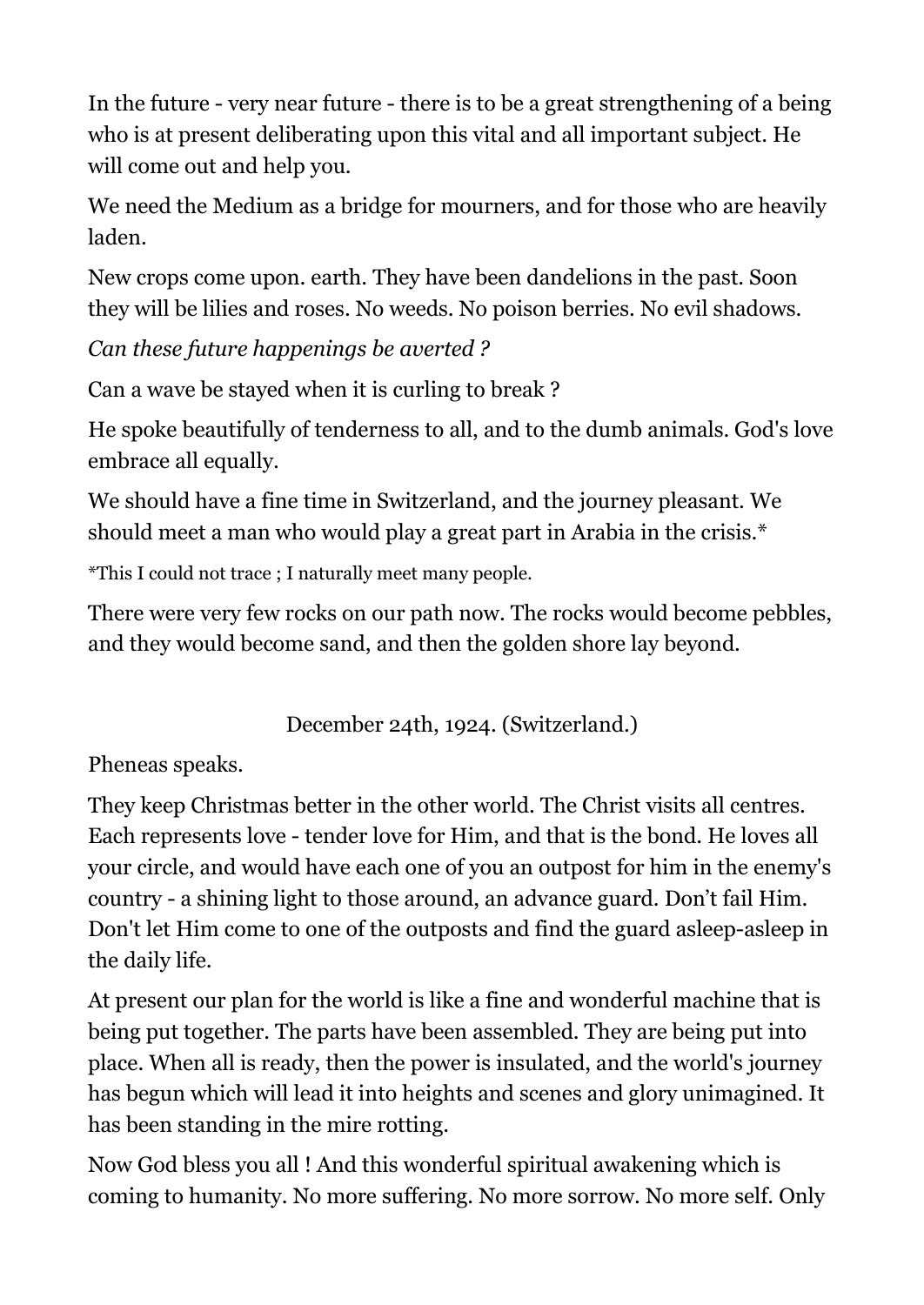a giving out in every human heart that remains. And no dumb creature shall have anything but love and tenderness and understanding.

And both arms will be held out to lift up, to comfort all who pass along the same road of life - both arms. Love will prevail.

It *is* definite. Those on our side are working, working, working. They feel that they have not a minute to waste. The stir, the bustle is tremendous. They work because they feel that their efforts may yet save many, who in their daily lives are walking straight into that blackness.

The people have to become more spiritual.

## *Does this apply to Switzerland ?*

It is like this. If you do up a house, and you spring clean, paper and paint fifteen rooms, you don't leave two just brushed and dusted. You clean and paint, even if they are not quite as dirty as the others. The whole world must be cleaned for God. So Switzerland must be cleaned where it needs it. They need cleaning much less than the Latin races. They have not so much of the poison in them. Where it is it must be eradicated. It would never do to leave one centre of disease in a body.

I speak metaphorically.

Long words don't matter. We use short ones over here, which are better.

I was telling you about the microbe centre. We don't want any in the new world. They would spread about the beautiful new world. Therefore where the poison lies, the pruning knife must come and cut out the bruised and poisoned part, and let fresh life take its place, Life full of simplicity, full of God's tenderness and understanding, and kindness, and unity with His children.

This is a good atmosphere. We brought you here.

The house is very psychic. There is a beautiful atmosphere in these heights.\* It makes the veil very thin. It was like living in a house with thick walls, and now we come to thinner walls, as we go higher.

\*Grindelwald is over 3,000 feet high..

Should we go higher?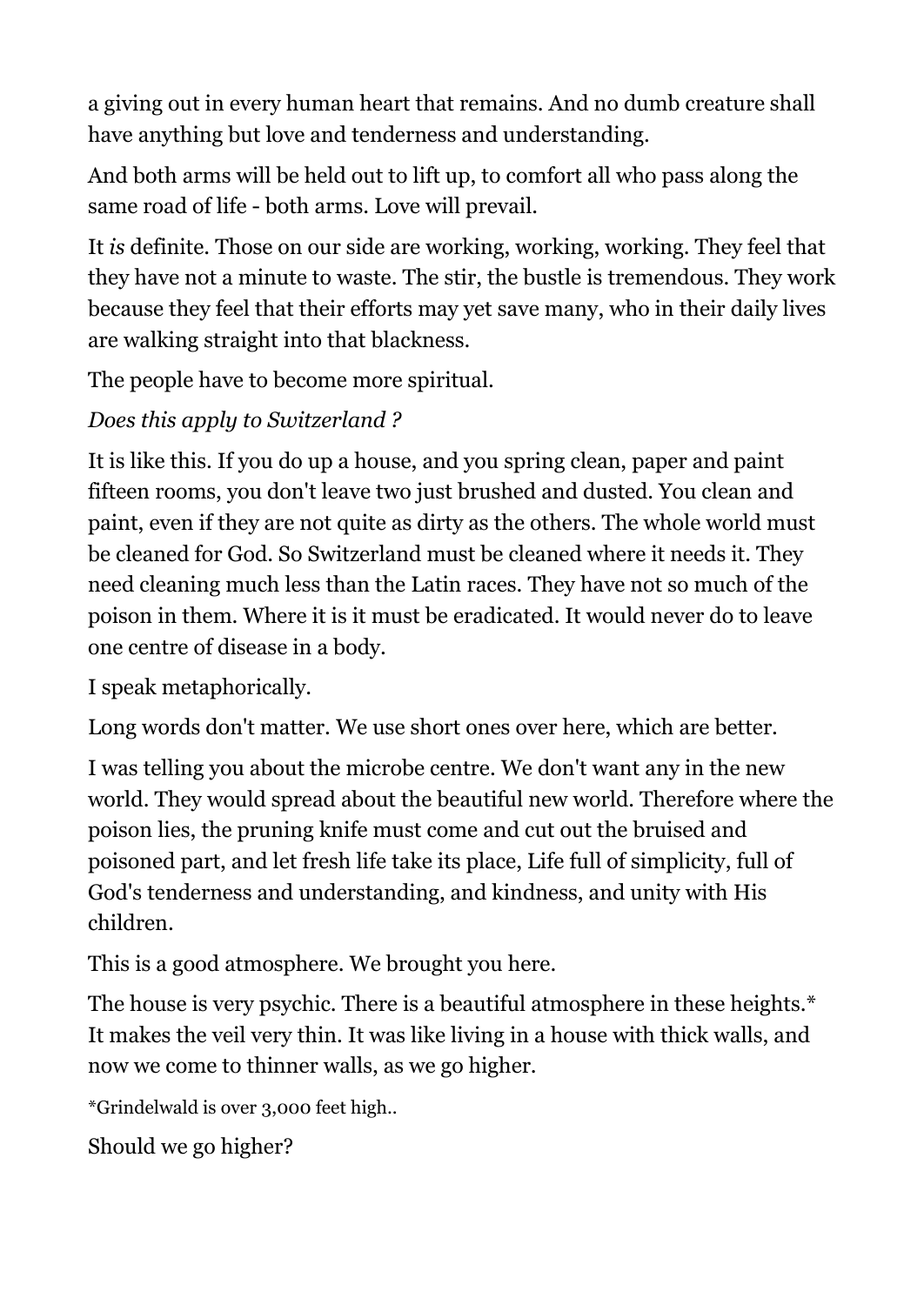You do very well as you are. No height could make it much thinner. I can if I get my right vibrations, get through at once. It is like a private telephone.

We are anxious that you should allow us to inspire the Medium, and instil into your mind certain points, which we are very anxious should be put right through your book.

All humanity must have appreciation of art in Nature's beauties, because that is an expression of gratitude to God for the gift. A human is like an octagon with eight sides, an appreciation of all the different qualities and gifts.

God bless you ! I should like to say one thing before I go. We want to tell you that there is to be a prolonged disturbance in a place that has always been regarded as safe - we have a strong battery placed there. On a given date much generation of power will be released to batten down the evil forces which dominate and permeate the earth's surface.

I know nothing of the Swaffer meeting.\*

\*Mr. Hannen Swaffer was about to hold a meeting at the Queen's Hall to show the strong evidence of Lord Northclifte's return. His book " Northcliffe's Return," deals with the same subject. My wife and I knew, of course, all about it.

I can't be everywhere.

Throw overboard all that is not needed, so as to have a clear space to carry a valuable cargo. Get your ship trim. The finest coal on board for the journey is health.

This is the place we found for you. We wanted you out of England while things were so uncomfortable. (The weather was awful.)

Before starting a journey prepare yourself for it - build up. Don't work. We will see that you do it, but at our own time. We have prepared a time for you ahead, when you can do it at perfect peace. Don't anticipate it.

Please do as we ask. We have it all arranged for you. We have prepared the vibrations and the time. All is set.

Your work is all mapped out to the finest point absolutely. We need your strength. We rely on it. Don't weaken it. Build.

God's blessing surround you all - this house is beautiful. The Lunns are beautiful people.\* There are no bad vibrations in it or near it.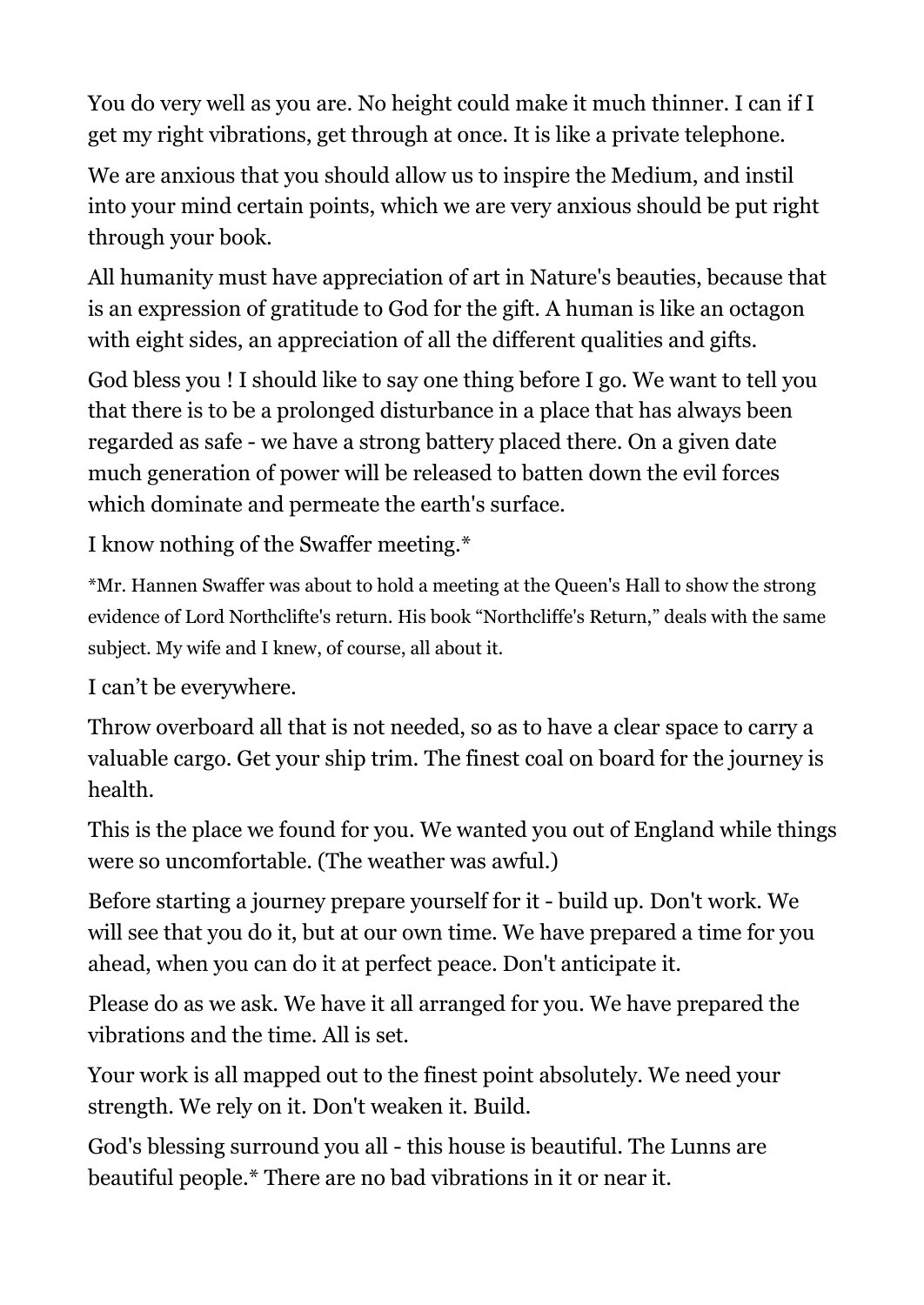\* My landlords.

January 12th, 1925.

Pheneas greeted us.

God bless you ! I was away the other day.

*We thought you had left us.* 

Never. Such a little never.

*Then all goes well ?* 

Better than our brightest hopes.

Tell every sufferer that death is life - the opening of the door to life.

*Then one should not grieve.* 

There is no need to grieve, for the time is so short. The parting is not long.

I want to tell you something else, There is not going to be much trouble about the League of Nations. They will automatically fall into the position of a jury, representing the spirit of God's love, sympathy, and tender anxiety for mankind. In the new world, that is.

January 20th, 1925.

Pheneas speaks.

When you come over I will have a holiday, for I also have been overworking. I mean to take you to Arabia. I want to show you my old life, and my people, and all that went to the making of me. People can never love like brothers unless they understand what has gone to the formation of each other.

*I see that Arabia once was the centre of life.* 

Ah! you are coming on. You are learning. I can show you much in Arabia which will surprise you.

The Medium's great heart yearns over what is weak and the suffering animals. She will have hundreds of animals - oh, yes, hundreds of them.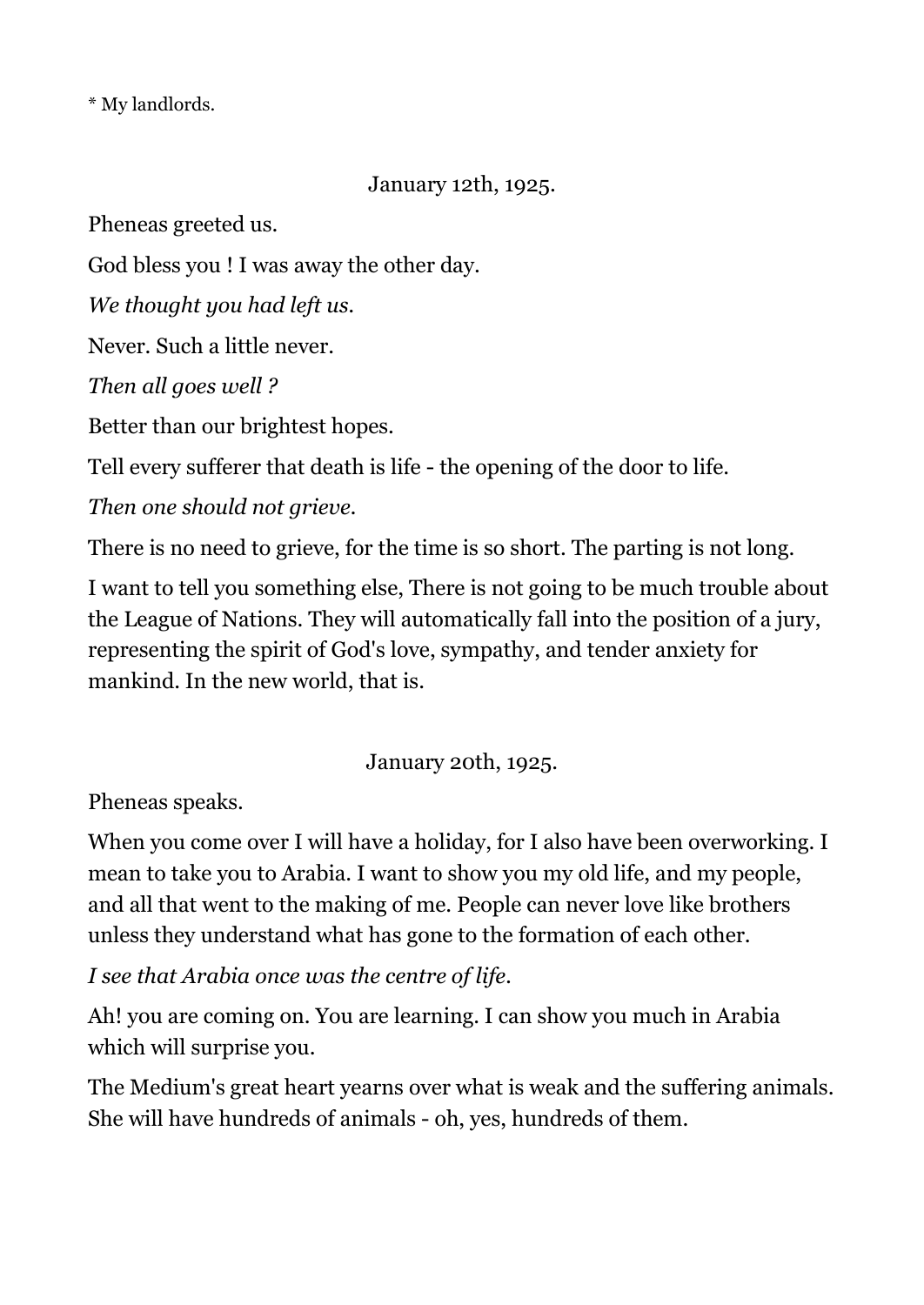The Medium is like an envelope, and I drop messages for you into it. Sometimes you think there is nothing there, but she knows, and can read the message.

You noticed about Kamscatcha in the papers. I told you about that.\*

\*Pheneas had mentioned Kamscatcha as one centre of seismic activity. Great upheaval there, February I5th, I927,

You wouldn't believe how delicate the connections are between our worlds. Wireless is an elephantine line compared with that between the spirit world and yours.

*You get through wonderfully.* 

Because I bring a great force. But only you can adjust the receiver.

Such a cloud of your dear ones are present.

Love from all!

They want me to tell you what they have prepared. Imagine in a beautiful circle, like that place in Greece you saw years ago, tiers of seats made of marble (only this is made of such a lovely opalescent, almost transparent marble), and there are roses about, smelling so deliciously, of all colours, and in the centre is a stage, raised, of marble. On it will stand all the great teachers who have on this earth really spread the love of God. To that spot will be brought those who arrive from the earth plane, bewildered, frightened, and they will go away strengthened. And that is one of the places you will be most fond of over here, where you will see the souls waking to their new life.

January 31st, 1925,

Pheneas speaks.

To some extent we use planetary time. We will tell you bigger things soon. They want me to, tell you.

## *Who are 'they' ?*

They are guides who have to do with the leadership of the advanced forces. It is extremely difficult to peel off the husk neatly of knowledge that we may give you time by time.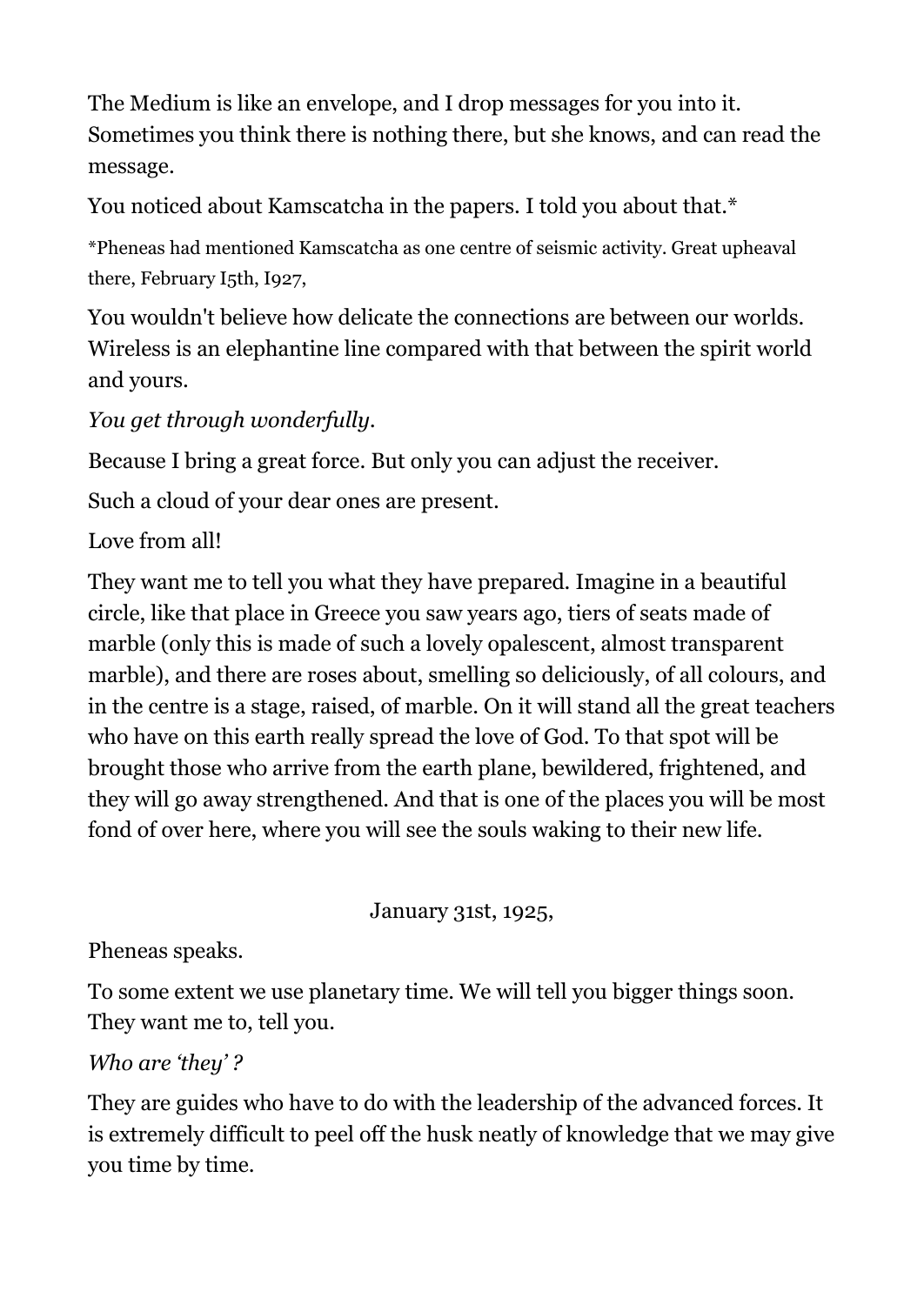If you had to pare off each layer you would find it difficult, and so it is with me giving you a certain amount of knowledge always, and not being ahead with it.

It is like trying to get through clay. Get the atmosphere full of trust.

There is much I want to tell.

I have been anxious for four days to come through.

I have many messages.

I want to tell you that you have been chosen for some big work in the near future.

There is a great company here - all sending love.

Your friend, that man who belonged to the club, and was interested in the subject\* - he. sends you greetings.

\*General Henderson, an old friend.

You light a beacon light when you sit, and it gets brighter all the time.

I will come very shortly, and will arrange that the telephone room shall be empty.

Sleep in peace !

After a long pause Pheneas came through in great strength.

He said :-

The Medium has strong healing powers. There is a doctor who is anxious to work through her, and help humanity. He passed over many years ago.

You also have great power, but you have enough to do without that. When the time comes it will be brought out.

## February 1st, 1925.

Pheneas said we must not repel any change as evil, but rather stretch out a welcome, for it was the end of all the rotten, shining, dark things, and the beginning of an age of peace and love.

Power would be round our people like the scent of the flowers.

When in doubt or trouble we should summon him. He would come. He had been with us in our morning walk.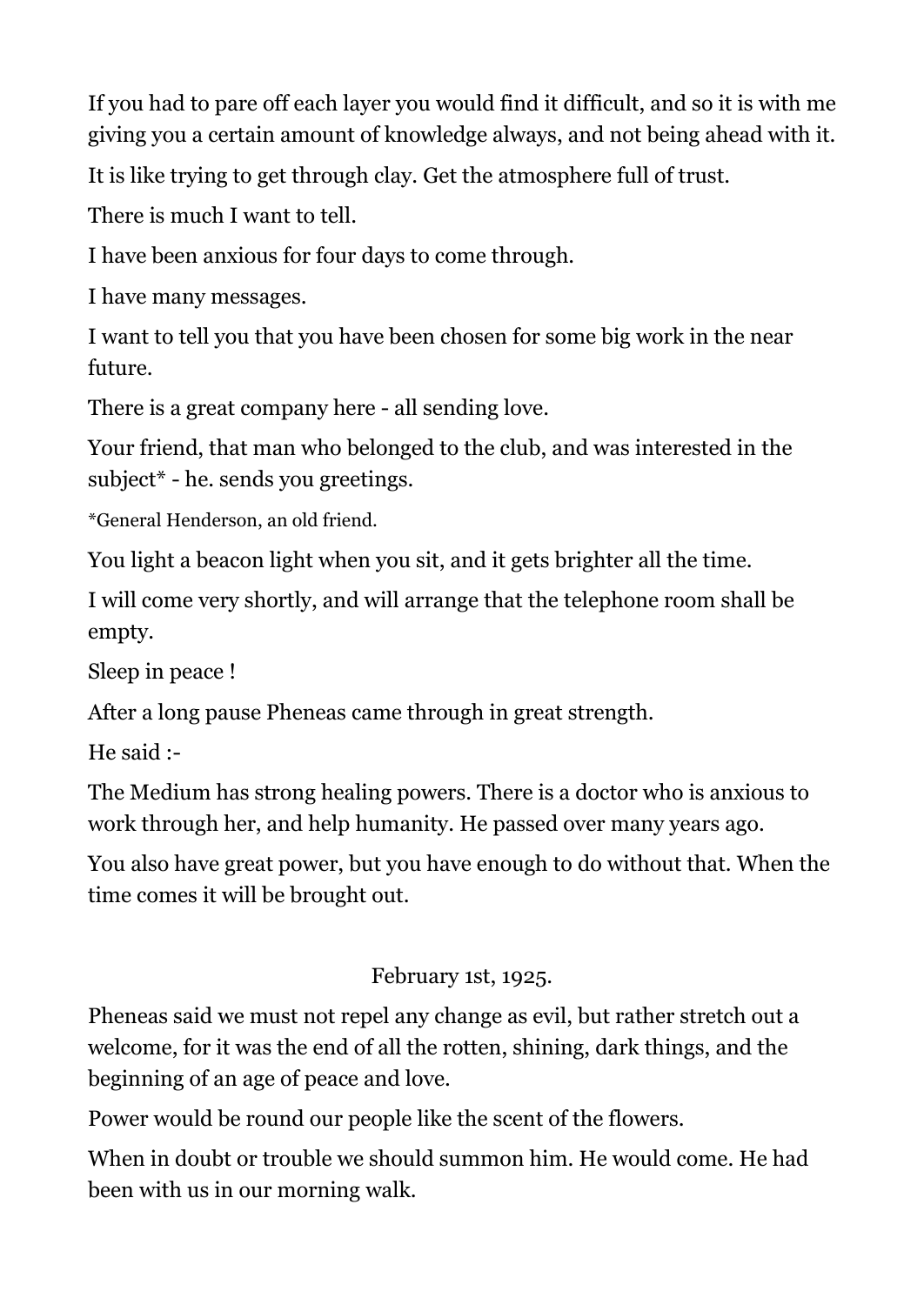All was going well.

The black cloud over the world would be rolled back and the sunshine pour through.

The word religion would not be used in the coming world. It was too associated with forms and cruelty and evil. They would talk simply of Love - God's Love.

The egotism of brain would pass, and the simple mind of the child would hold the truth.

Man disengaged from cruelty, etc., would cast off his weights which drag him down and would bound upwards.

He asked me not to question him, or to force his hand, for he would tell as he could.

He said : The veil grows thinner. It is so thin.

All troubles in our mission would be soon lifted from us. A particular band were looking after that.

The bookshop\* was like a new spring of truth which had opened up in London. When the need came, it would be crowded with those who sought for knowledge. The spirits had entered it and arranged it long before we had done so.

[The Medium was very deep. Almost in trance. He alluded to her very affectionately.]

\*I had opened a depot for the sale of psychic books and as library at Abbey House, Victoria Street, S.W.

The flowing spring from the bookshop would come when the land was parched, and most needed moisture.

Remember that the power of God is so great that nothing evil could live in the rays of it.

February 18th, 1925.

Pheneas speaks.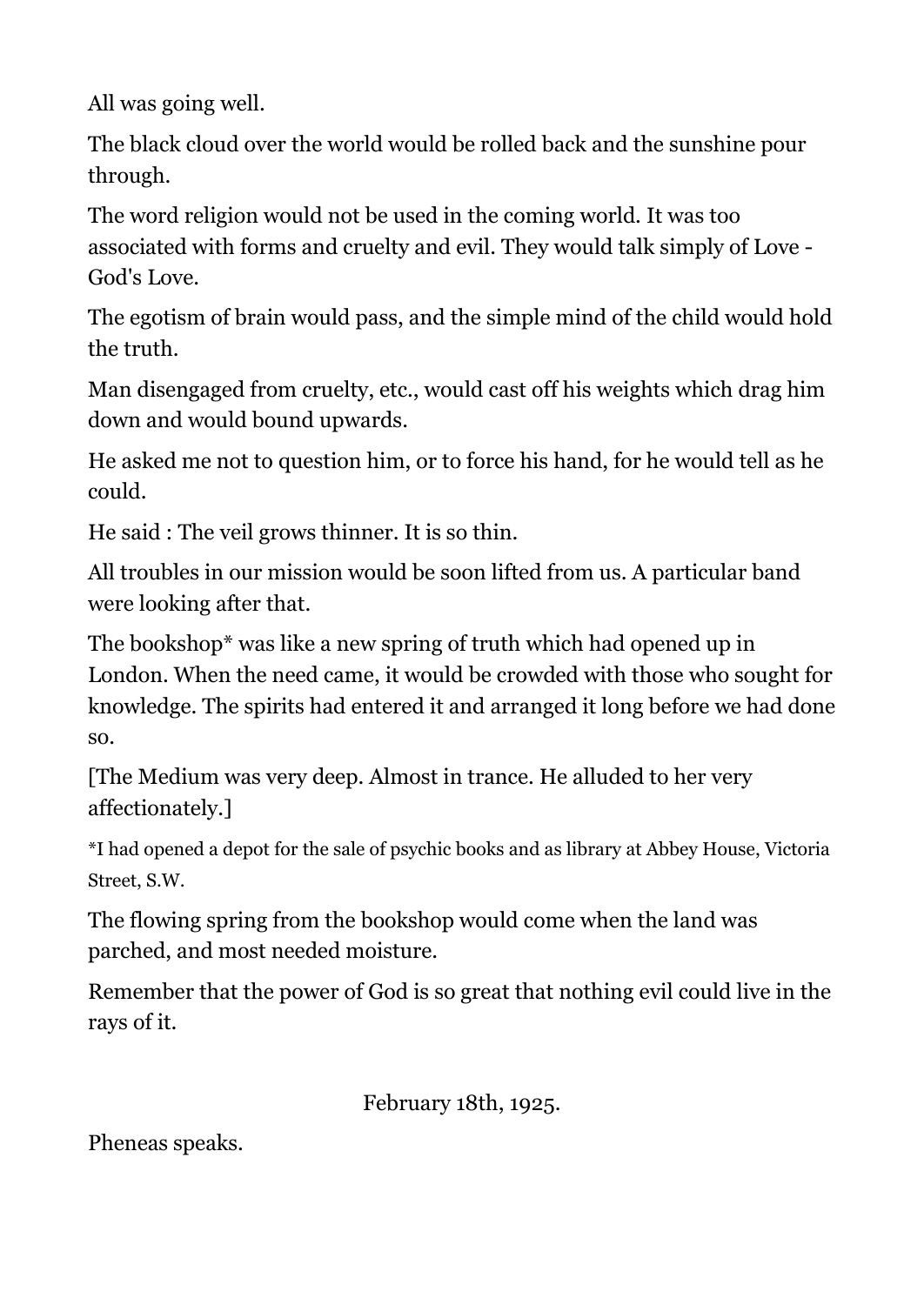I have been with you all day. I wanted to be with you on this last day before you finished your book.\* I was in the shop too.

\*I was writing " The Land of Mist."

Great things are going on here. You would be amazed if you could see. The rest houses are being enlarged and increased all over the different vibratory spheres.

About your home here, all your friends are clamouring that I should tell you more about it. It is good that you know these things, for it sows little hope seeds in your mind. Your eyes have never seen any form or colour so lovely as your home - beauty, peace, sweetness, flowers, nature, sunshine, all vibrating with golden light. And it is full of the spirit of home. Peace is the keynote, and love its counterpart ; inspiration is its body, and tenderness its heart, and joy its Spirit. Christ's spirit is its driving force.

[Here Pheneas seemed much moved - put out his 'arms with awe.]

You do not know who is so close to you.

[There followed some moving passages which I forbear to repeat.]

Angels of light and inspiration and power help and guard you, and keep you always in a channel unbroken with the above.

February 22nd, 1925.

The Medium had bad earache. Pheneas suddenly came through, and made energetic passes, with her own hand, greatly relieving the pain. The illness turned from that moment.

Your address did great good. It pulled up the blinds, and let in light to many fine brains in the audience.

Mary's music is a God-given gift. She will win a name, and do some great work.

Your ship will sail in smooth and opalescent waters, until it reaches the golden sands.

*Then I will meet you ?* 

No, you can rather describe me as a fellow passenger.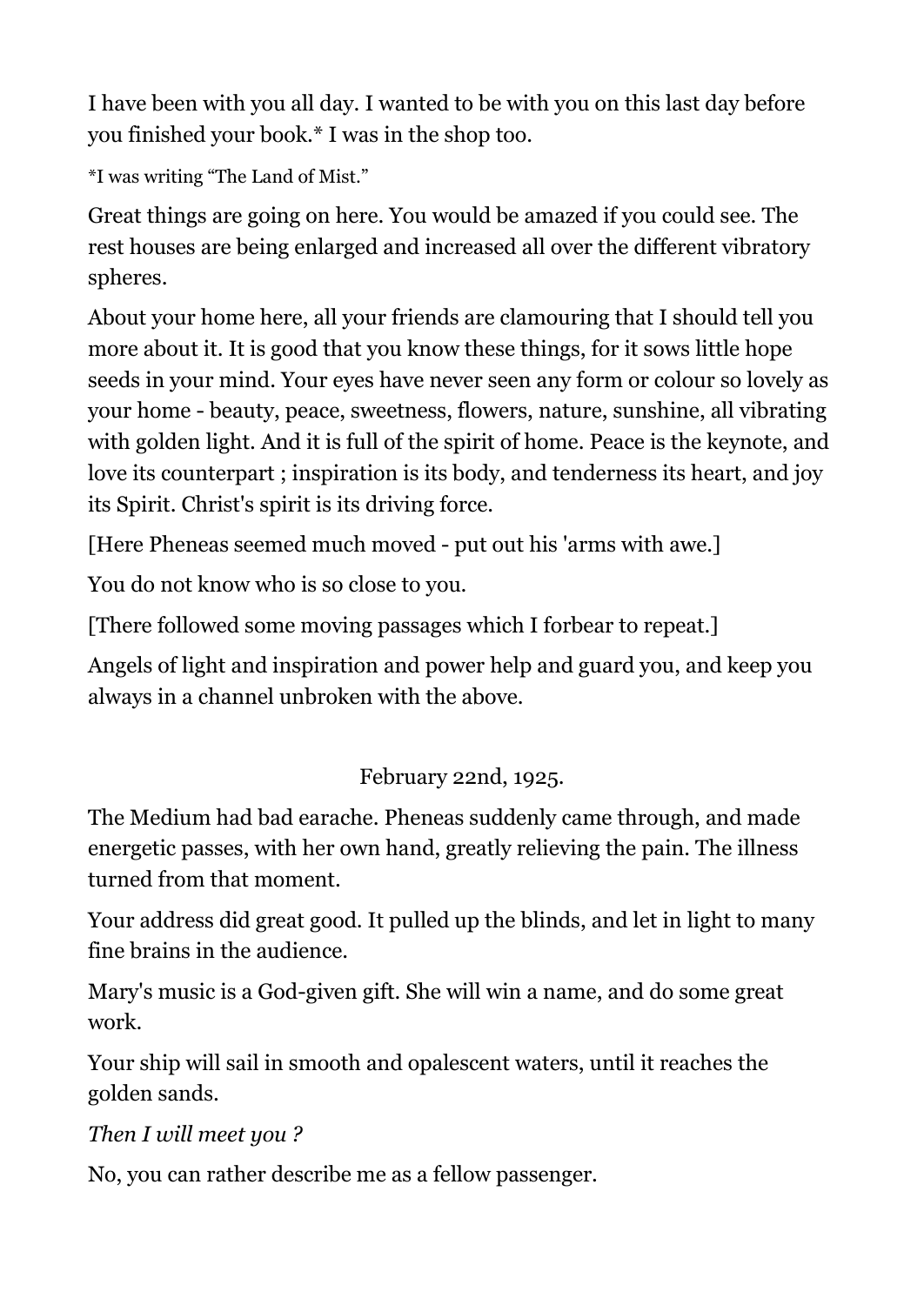#### March 5th, 1925.

Pheneas speaks.

*I have been reading of Kish.* 

My grandmother lived there. I visited there as a boy.

*It seems to have been all of brick.* 

But they were glazed outside, so it did not look like brick. Yes, I saw the great pillars.

*I should like to see that land.* 

You will take on no more work, and have a rest. Then you will be ready to prepare our book, and publish it when it is needed.

Blessed are those who, reaching down into the dark, clasp hands which are clutching upwards.

I will speak to you presently, and tell you -

i. About a great scientific discovery which will be reflected upon your plane.

ii. Upon the evolution of man.

*What about the sphere immediately above the earth ?* 

They are the cabbages who are not quite cauliflowers.

They are not wicked, but the dull, heavy people who mean no harm, and do no good. It is *below* the earth plane that the really wicked are.

The earthbound are really not yet judged. They are in suspended animation. When they break their bonds they will go up - or down.

There will come a cyclone in Jamaica, with loss of life.\*

\*This may refer to the great cyclones of I926 which ravaged Cuba and are said to have devastated the Cayman Islands near Jamaica.

March 25th, 1925

Pheneas said :-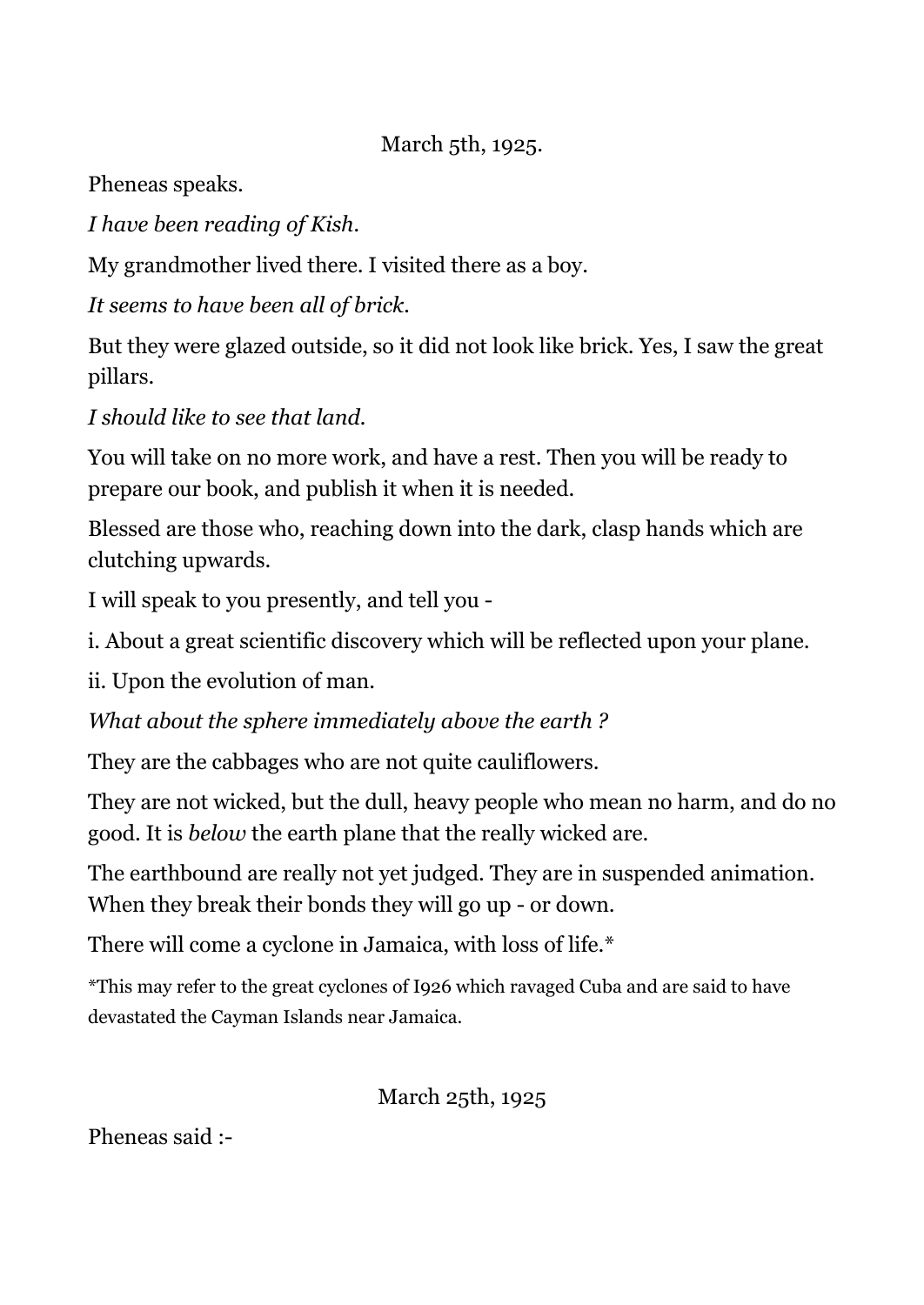That six from the other side were working upon a certain detrimental factor, and that it would speedily be set right.

That my idea of giving publicity to these messages was so important that he would like to refer it to a council, and then to let us know. On their side they looked down on things, and therefore might not judge as well as we about things on our own level.

That all was smooth before us now, and the golden sands in sight.

## (Children present.)

God bless you all. May God's beautiful power descend upon all my dear earth family. I love you all. I am going to tell you children something. Your guides knew I was coming. They all asked me to tell you both that they are pleased, and to say that every effort made by you is registered. Also that they hope, in view of the small, small bridge that lies between you and our world, that you shall lose no time, no opportunity, in getting ready to meet your great and beloved Master so soon. Leave no stone unturned, so that, looking back, you will not have regrets. Each day He sends you a little love work to do for Him. Do not fail Him. Prove yourselves worthy of His tender love and regard. God bless you, you have wonderful guides helping you. Keep the atmosphere clear round you, that they can get near and help you upward, holding your hands.

So soon you are to meet. You will have that privilege.

The more you strive for Him, the more you will be able to look upon His wonderful and tender countenance.

You know when the world is reborn we will not have these troubles of vibration. It is all like fog now.

just as you get smoke from the factories, so we get those grey mists from the evil of humanity.

God bless those on our plane or yours, who are bringing the new time nearer, and have done something to lift that pall from humanity. Great reward is theirs.

I have been in the East all day. We had some evil vibrations to dissipate, and we have done it.

Do not think of self. That is the Christ soul, helping everyone upward, everyone who has failed. Everyone is a beautiful child in Christ's eyes, and if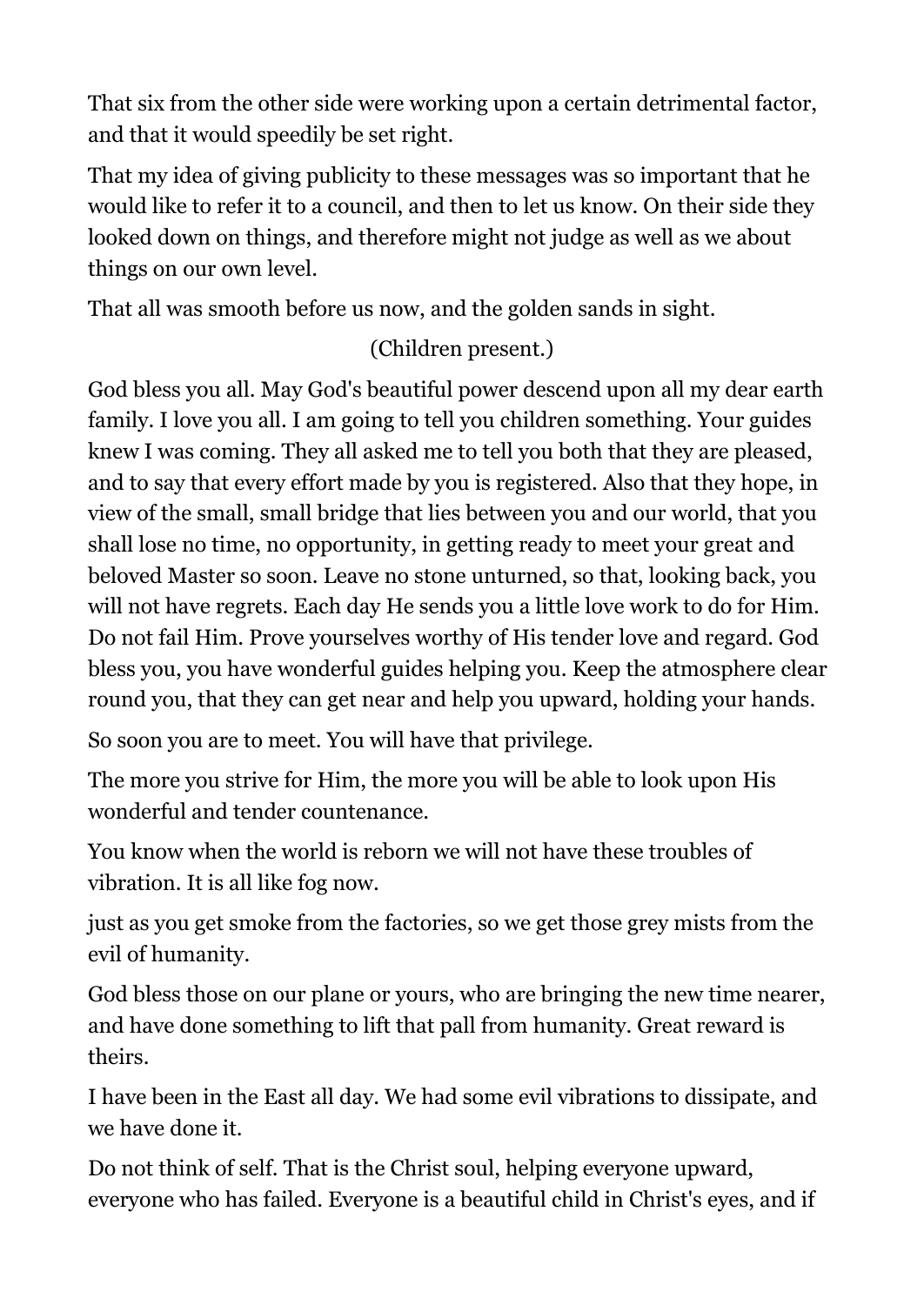He sees one stumbling and down, His heart rushes to him. He would have all humanity so. That is how He will greet you, with two hands held out, and only love on His exquisite face.

[Here I asked some question, but he said he could not answer small things while the vibration of the Christ was in the air.]

I will never allow one of my earth family to be in danger. I will leave my guards to see that all is well, and you are all together to do God's work, and help humanity.

Each has an allotted task, and each is now preparing to be worthy of it. A special work lies for each. Do it in such a way that He will say " Well done," and you will feel His hand on you, blessing you. Earn that. Do not fail Him.

In Christ's presence the other night, by a shaft of His exquisite light I was enriched so that I gained several steps of promotion. That is always so, and that is why there is such joy in the spheres when He passes through, because they know that from His heart, full of nothing but tenderness, they will all get upliftment.

(To the children.)

You have been greatly privileged in being allowed to live in this greatest period of the life of man, and being allowed to be helpers in this human change and upliftment.

You have been greatly blessed. Let that blessing radiate in your daily lives. It is not by chance. You have been carefully chosen, and you should be full of a deep thankfulness to God for His infinite goodness in selecting you.

The day is very near when you will each step on to the path God has made for you.

Your home is so sweet over here, so bright, so lovely. The sky is so beautifully blue, the air scented with wonderful flowers. It is the haven of love. Birds, butterflies, all living things, know they are loved, and come of their free will, because love is the welcome.

We have got a most beautiful - oh, beautiful - space of green grass, very open and large, where they have wonderful games, every game. The poor boys and men who have never had a game on the earth - it will be your joy to go among them and organise, and teach them to play. You will get beautiful teams of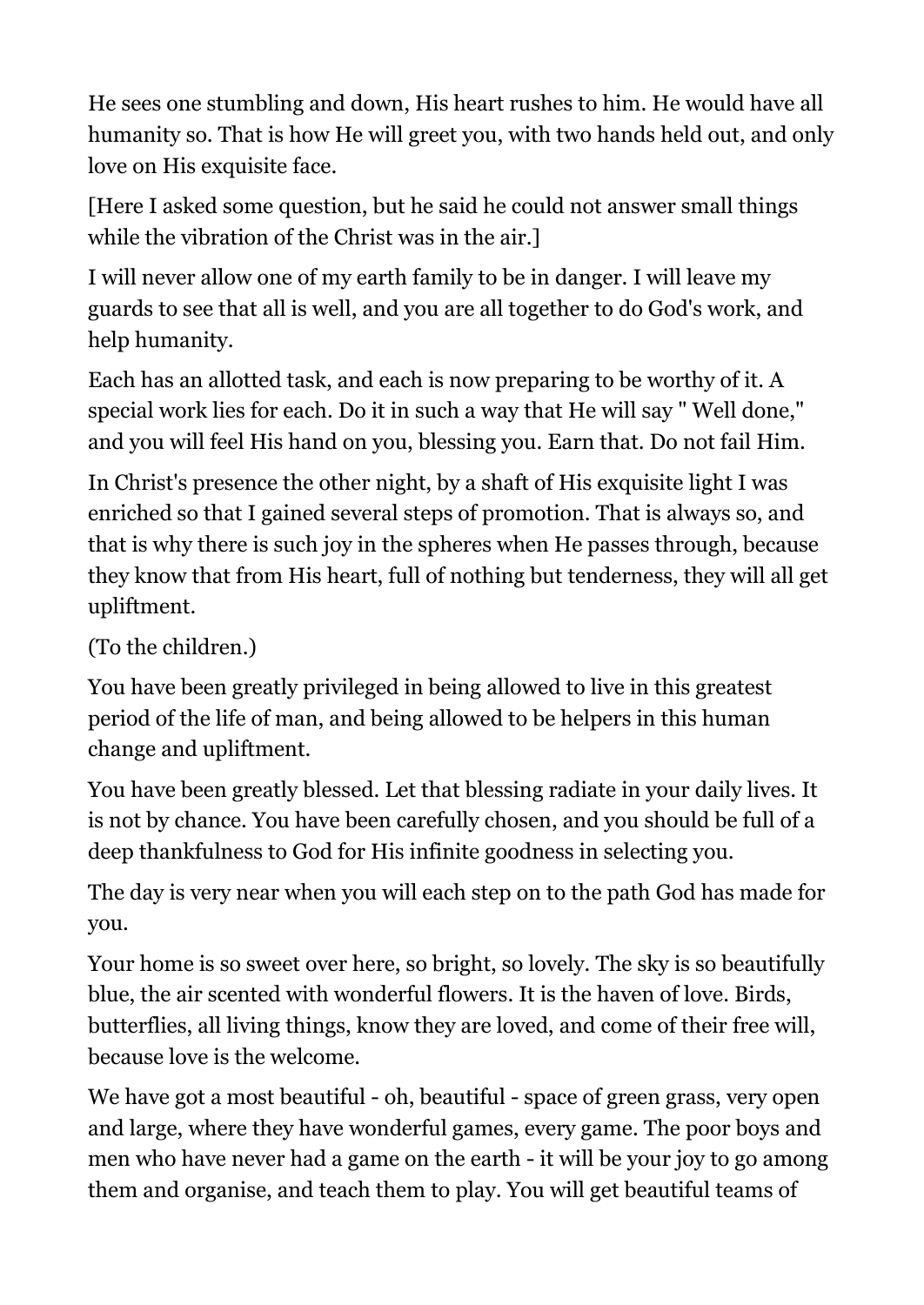them. For the first time they will have happiness. That is what that ground is for.

I am going to some islands north of Australia. They will be greatly affected.\*

\* In I926 the Dutch Islands north of Australia were shaken with earthquakes.

April 6th, 1925.

Pheneas came in great strength.

He said :

The Medium is used too much as a trellis work by other people, but they must learn to grow in their own way, and leave her free so that she can console those who come in her path.

I am going to Persia to-night where great preparations are being made. They want you to be told about them.

*I wish I could go with you.* 

Well, later we will go over the ground together, and I will explain it all to you.

I said I would take you on an excursion one night, but all your strength is needed now upon this earth.

There had been a set back in France because in the South the gambling cities were centres of dark force, and these had gained the upper hand for a time. It is all right now, however.

[He assumed a very reverent attitude for some time, and made us understand that the Christ ray was near us.]

He said that he was working out his own advancement by working with us, but that this work was so pleasant that he did not feel that he deserved promotion for it.

"I have been in the South Seas since I spoke last."

April 8th, 1925.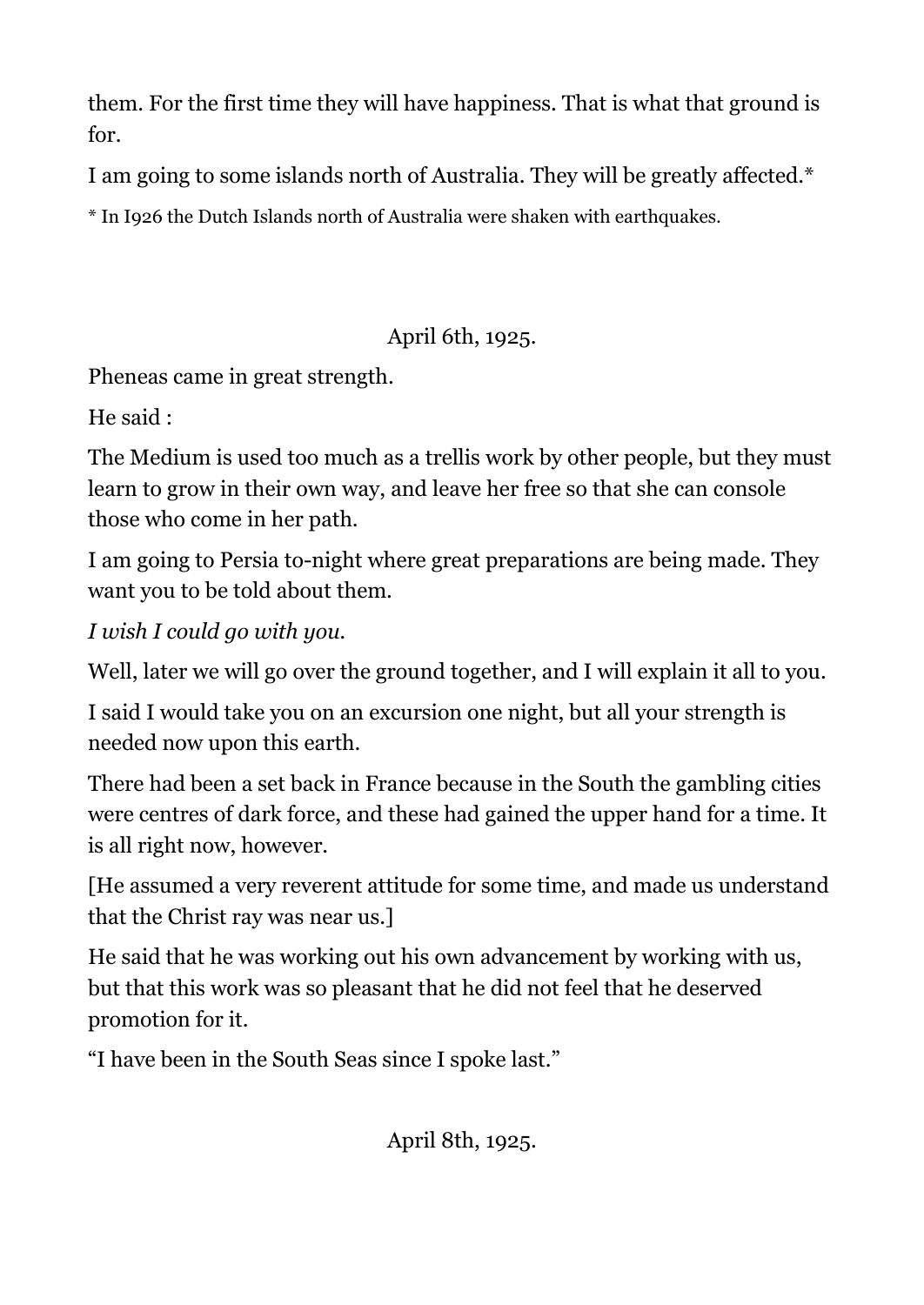[We had a beautiful sitting. The room seemed to be full of spirits, whom Pheneas kept addressing. The Medium seemed to be outside her body, and Pheneas addressed her also.]

He said that Malcolm was here, a dear, smiling spirit, and that he wanted to say that his godson was a fine fellow, and would do well.

He said the world would now be spiritualised. Just as successive gauze veils are lifted on the stage of a theatre.

He said that we could flow with the current now, instead of swimming against it, as we had done in the past.

He said the brave, good, solid folk of earth were like the strata of flint we saw among chalk and sand - a binding force for the whole.

He addressed the assembled spirits, and told them :- " Be gentle and tender and kind ; be happy in the knowledge that a glorious life lies ahead of you. Cut away from the past. Live in the future."

### April 12th, 1925.

Pheneas speaks.

God bless all - even those who don't realise His shining love.

Conditions are excellent.

In Jerusalem a vibration descended recently which will be felt in many directions in a way that people are not aware of, but which will have a deep effect.

God prepare you (to Denis) for what lies ahead of you, that you may be worthy outposts.

I would like to - please I want to say this. The people are struggling against a force that is crushing them, and a pit of evil has been growing deeper and deeper in the world, and its forces have been dragging down humanity. So we have made a central battery to prevent the destruction of mankind. There are pits covered with beautiful green that seem safe to walk on, but they are fatal. That is why we must interfere, to cut out those dangers for mankind.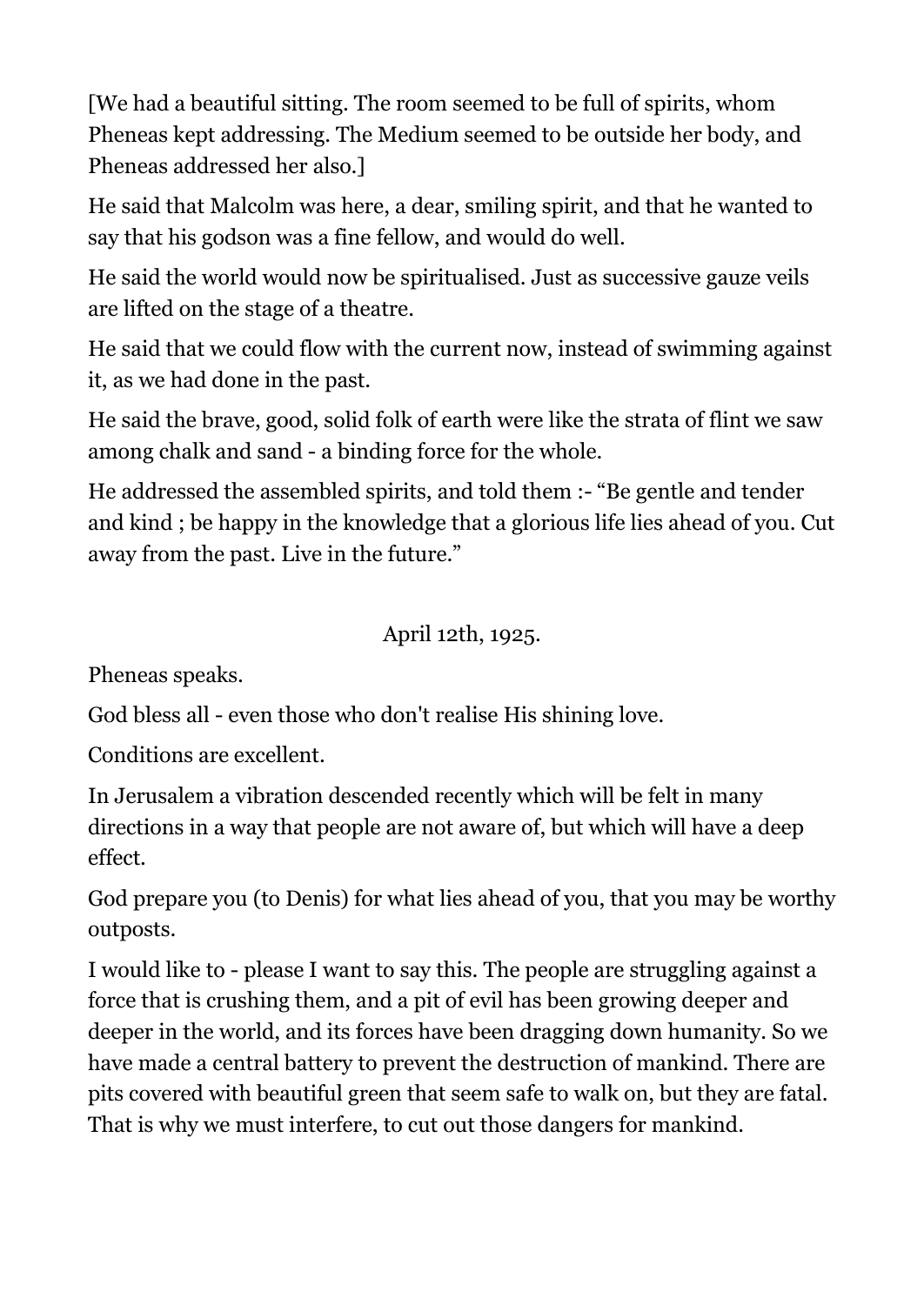You understand it is just like a microbe in the body - a little, wee thing, but centres grow and grow till the whole beautiful body is destroyed, and is not as God made it. So with the human race.

Much has to be swept away with the rubbish heap of humanity. It is like the ashes you put on soil to do it good. Those experiences will be a living memory of what to avoid in the newborn earth, where Love will prevail in days to come, tenderness, simplicity, and the fulfilment of all that God meant humanity to be.

It is like this. A man is on a rugged pathway on a mountain, and a mist comes down, and he is lost, and he is cold and afraid. Darkness comes on him. and his soul cries out: "O Lord, deliver me!" But the dawn comes - and such a dawn ! There is no mist, but a golden sunshine. ahead, and a pink radiance, and he looks and sees down there - ah ! so fair a thing, so wonderful a country ! And as he looks he sees the face of one whom he loved greatly once in the valley whence he came, and he meets her there in that country, where the light is golden, and there is no cloud. He is walking with all those he loved, and had lost awhile, and someone may come to him and say : " Would you go back to that valley that you thought was everything," And he will. suddenly see that he has been blind, and that he now sees and lives for the first time and thus will it be with all those who have made use of the talents God has given them, and have not buried them in the mire, but used them for the good of humanity. Therefore, the mist that seemed so dark is a glorious blessing the tiny tunnel connecting black with white.

Do you know that great crowds are round you at the present moment ?

God's love is soon - so soon - to permeate the earth. It will be electrified with love, so that no evil cloying force can come near it.

All your dear ones are coming together in a group, and no nasty tunnels at all. Just a beautiful meeting, and hands held out from all who love you.

They will all draw you up. There is a conspiracy. They have made me promise not to tell you the beautiful secrets of their loving preparations for you.

(To Mary.) She is to get something she once thought of - such a scheme as her heart will rejoice at.

Prepare ! The time is so short, the reward so enormous. God wants you all in the place He has prepared for you. Love with sympathy and unselfishness is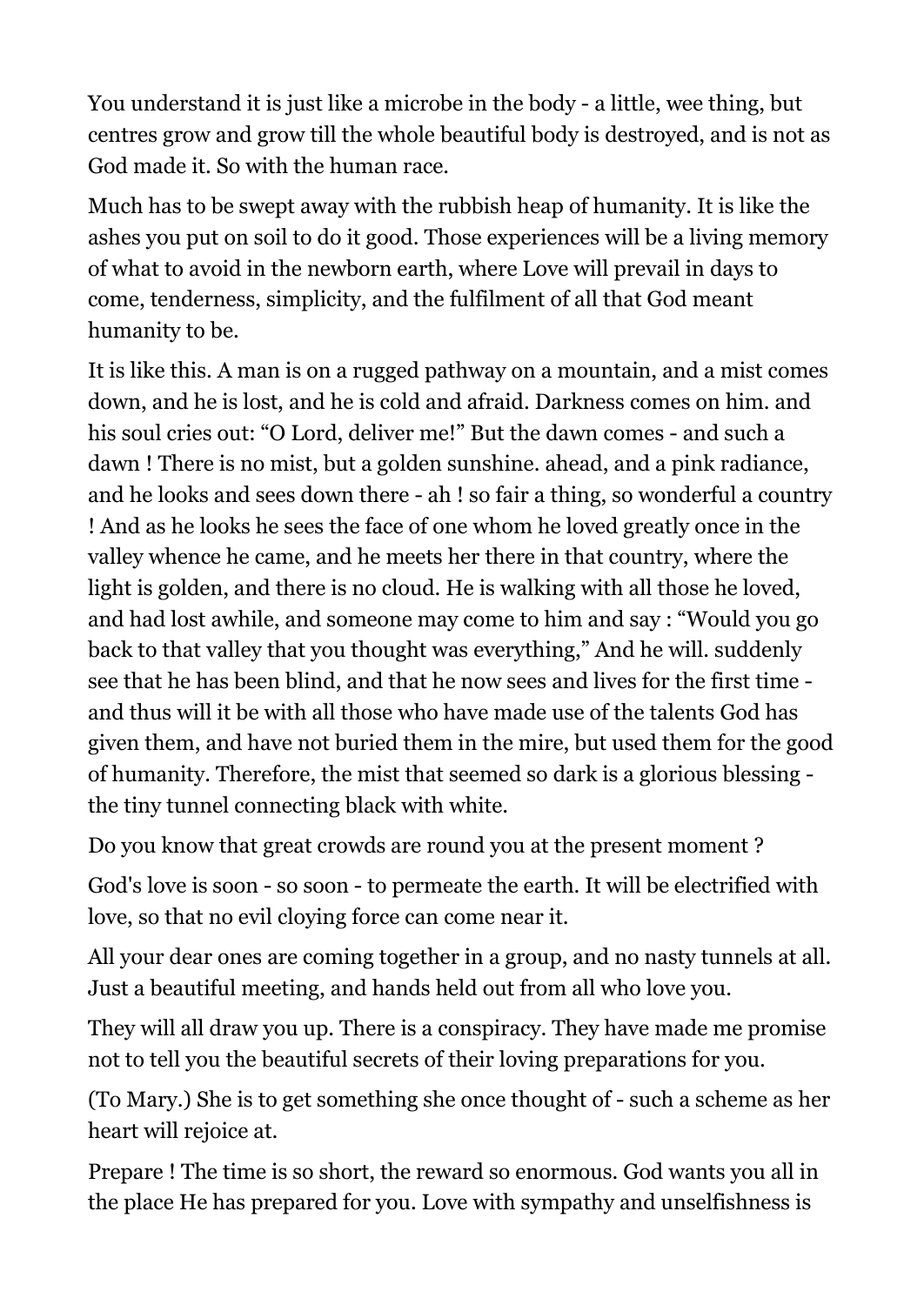the key that opens the door to that glorious life. And all that is against His exquisite fatherhood of man is from now onwards going to be wiped from off His earth by those who have been set aside, His lieutenants of power.

We are at present meeting continually, first to discuss the reports from those who have certain tasks upon the earth, secondly to send out to the centres instructions respecting the latest developments in the chemical world from here to the earth plane. Our people have been to study the conditions in different parts of the world. They have readjusted every mechanism. This has been circulated round to those who deal with the various districts - this is done from our Central Committee. Then there are those who report on the evil forces on their plane; then there is above that the great power descending from a very high sphere, with instructions to all as to what each unit is to do, and prepare for. The receiving stations in the homeland have to be ready. Then above that are wonderful messages of inspiration, coming to revitalise all of us, so that we may be channels of His great light to descend upon earth, and to the intermediary spheres, like a battery of electricity.

[We were much interested at this time about the Crandon circle, in which Houdini, the famous conjurer, had been a disturbing element, and had, as many thought, not played fair by them.]

## *What about the Crandons ?*

They will be greatly blessed for their splendid work.

## *And their persecutors ?*

Houdini is doomed, doomed, doomed. He will not be allowed to stand in the way of God's progress.\*

\*This terrible prophecy was only too sadly fulfilled as Houdini died suddenly in October, I926.

After a time dawn will come - a new sun will shine forth - a sun that has more warmth and health in it.

The earth will grow green once more. The flowers will appear. Humanity will awaken to a world reborn. The old things will have passed away, and the earth will know them no more.

God will have come into His own. The tangles will have been disentangled. Each thread of humanity will be on its right reel, winding up to one Central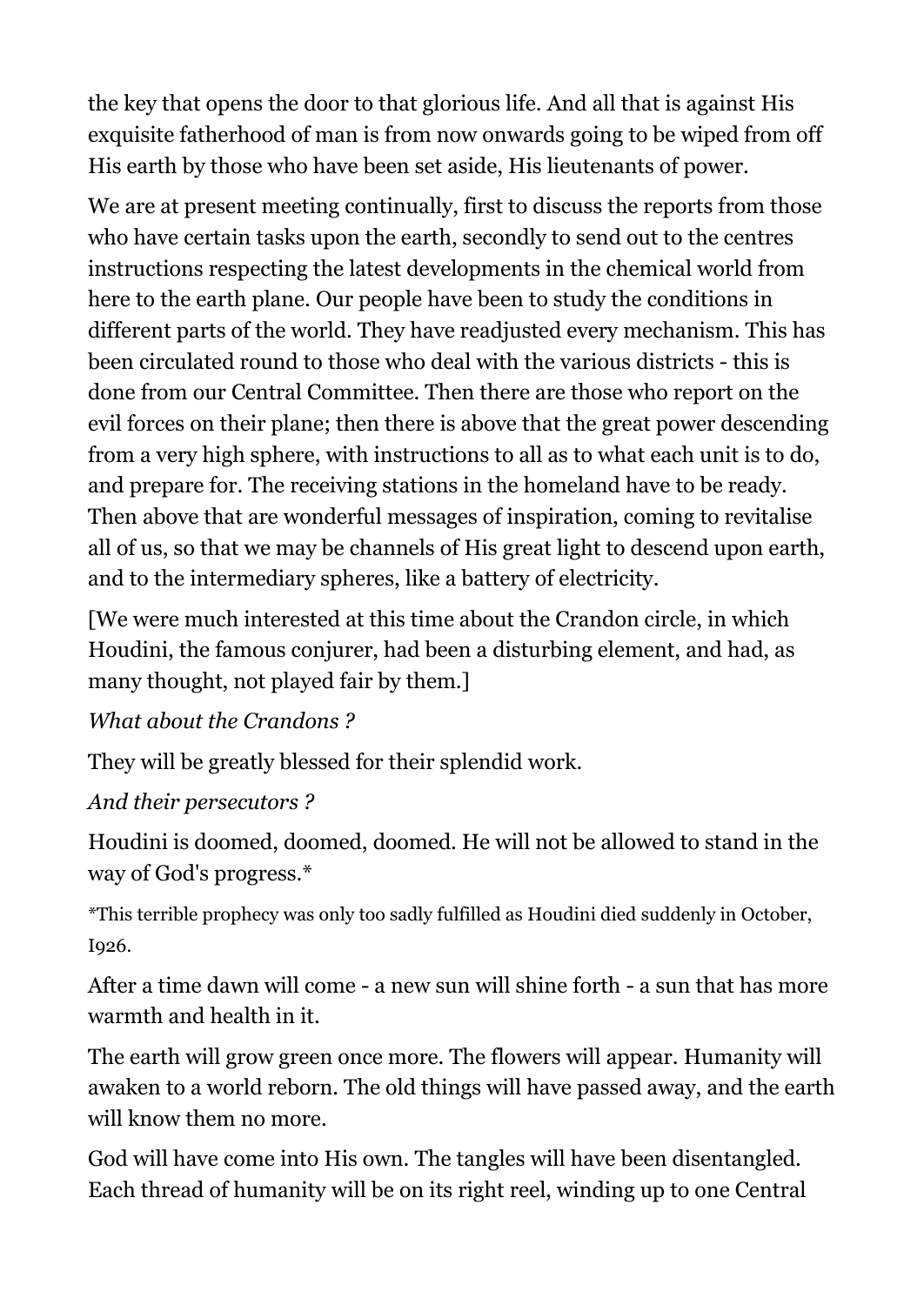thread. One pathway, the pathway of love, leading through all the coming ages of eternity.

The darker souls will be together, and the browns and greys and mauves, as in a paint-box. They will not be mixed as they are at present on the palette of the earth. Each to his own.

That is the dividing place - each to his own - so that all the contradictory forces will be neutralised, and only one vibration allowed upon the earth.

*You mean that the lower go to primitive spheres the high to high spheres, and some are left on earth ?* 

Exactly.

*Then who will be left ?* 

Those who have it in them to be better, and who will shed their husks during that great time.

It will be the world for those who are to have a second chance on this plane.

There will eventually be no human left in the lower spheres. All will work upwards, for all are God's children, however evil.

As the higher spheres are reinforced with power, so in proportion will be the rescuing operations descending to the lower spheres.

We think in pictures over here very often. That is why we give them.

April 18th, 1925.

[Pheneas came through, but I have no very exact record.]

He said there was a man with psychic gifts in the North-East of Scotland, in Aberdeenshire, who would soon come forward and have much influence. [This we traced.]

He said there was someone present who wished to thank me for building a bridge between him and his mother, and she would write soon to tell me.

When I asked him for dates he said : -

Our time measures are different, as your French and English measures are, and it is as hard for me to translate one into the other.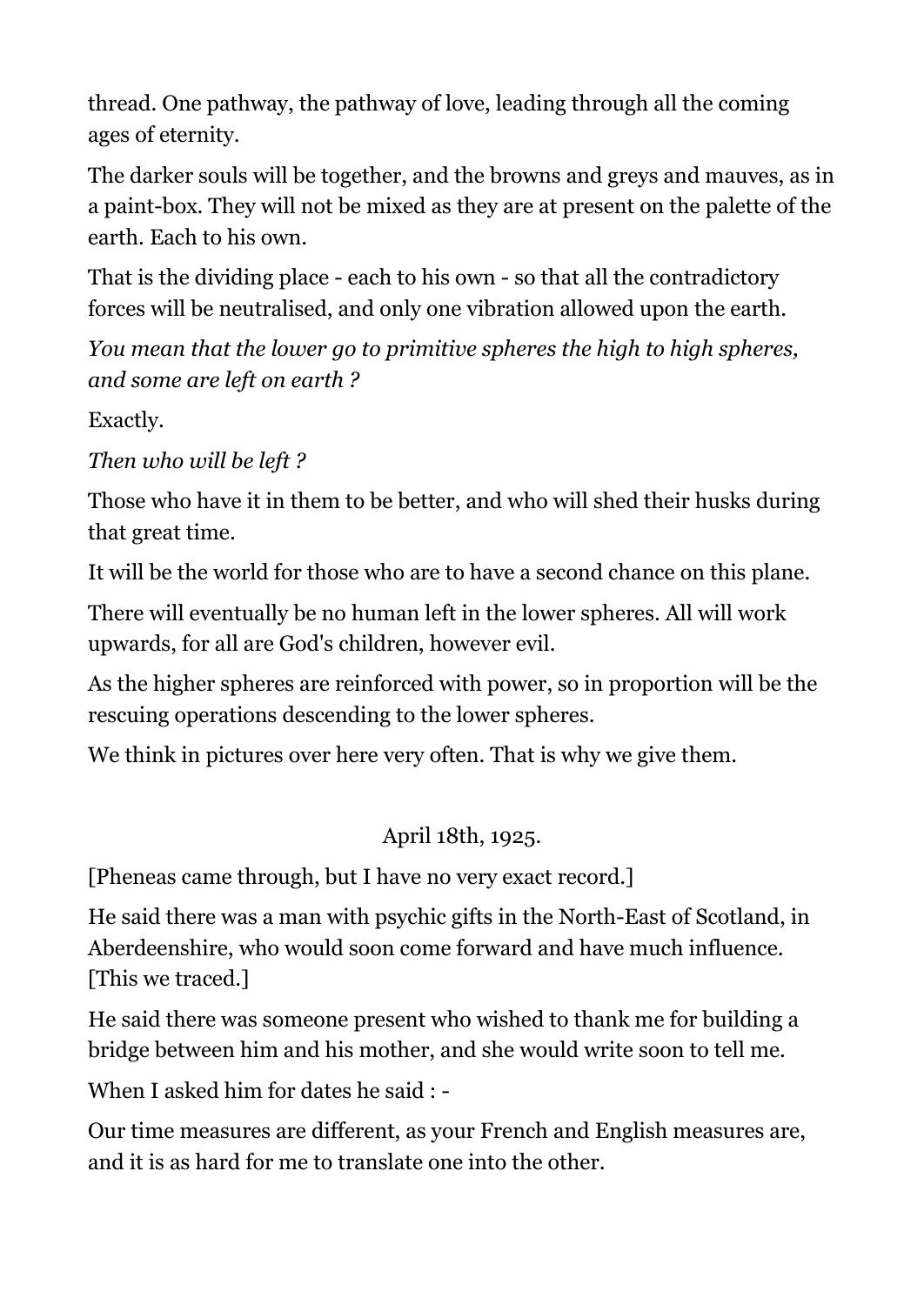## April 24th, 1925.

Pheneas came for a short time. He said there was an evil strong material influence in Central Africa, but they had built a wall round it to contain it, but this had taken away from their force.\*

\*There was an article next week in a weekly paper about the evil work of Bolshevist missionaries in Africa.

Otherwise all else had gone well.

### April 25th, 1925

(Children present)

Pheneas speaks.

I was with you to-night, (At a cinema of Christ's life.) It was a good description of what has been very imperfectly handed down to humanity.

We are progressing, and things will soon be shown so that your hearts will be glad, and you will know that your faith has been justified. Get a small red light to write by.

*Yes,I will.* 

You know that Christ never said unjust things to anyone on this earth.

[We had disliked his reference in the cinema to his mother.]

Your folk are all here, and want to send you a heartening message.

Evil will soon pass away, and the world will know it no more.

This room is so full of people it is hard to keep control.

Say just " Pheneas" and I will come quicker than if you said a number on the telephone.

All is easier on our side than in this moth-eaten, muddy world. This is like a very hideous brown ghost-form of real life, which is much more solid. When we visit it, we say: "Surely I could not have liked that. Don't tell me there was ever a time when I wanted to stay in that. It is inconceivable.

We have all you have, without the shadows. All the best you have is intensified with us. All the beauty, but no ugly human elements. No selfishness, no anger, nothing ugly. Only beauty.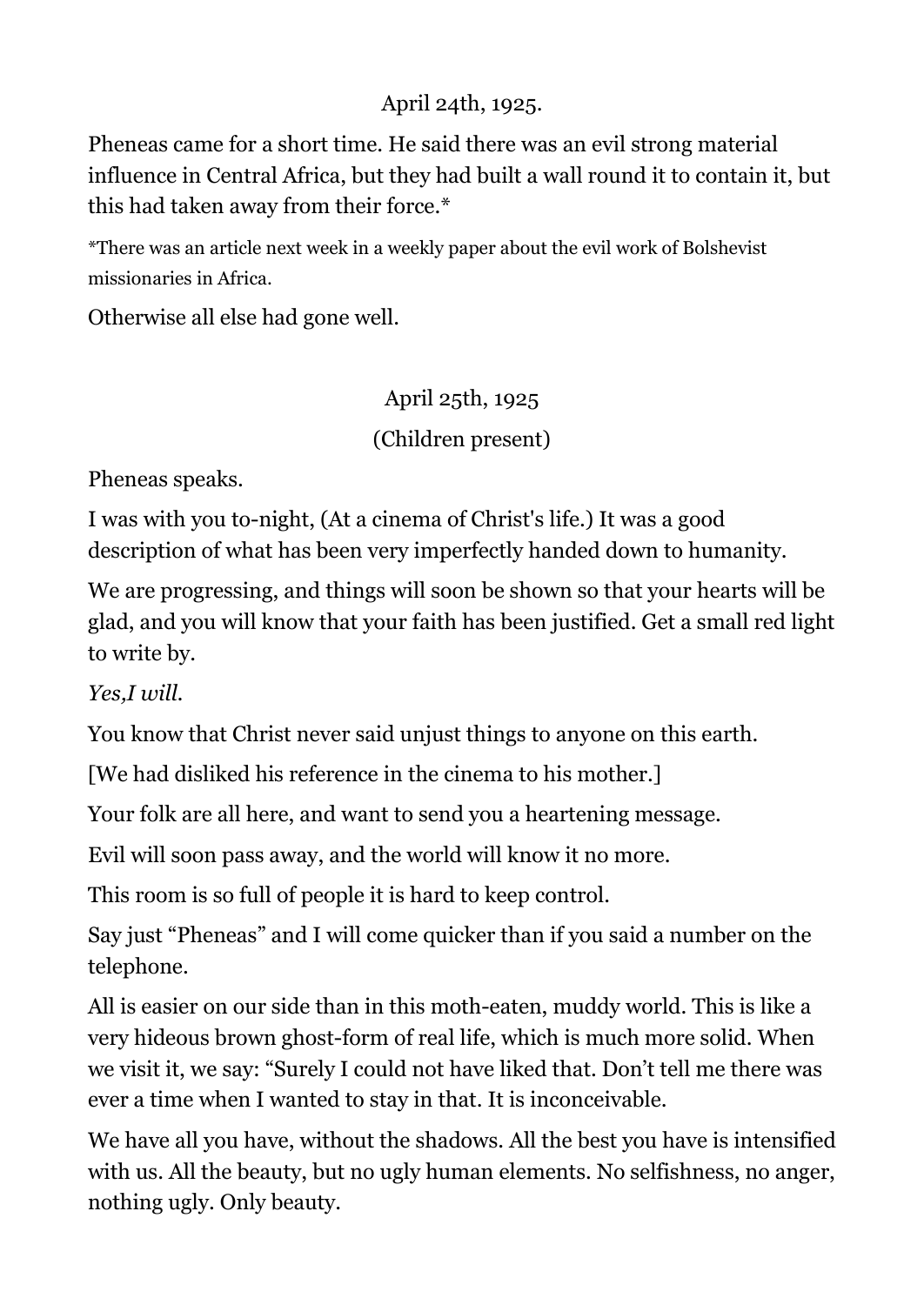You will meet all who have love and sympathy for you.

If you do your simple duty as God means you to do it in your daily life, you will be in this beautiful place.

You can pay visits in the next world, and then return to your spirit home.

We have beautiful golden sunlight, and there are sweet shadows and softening effects, pinks and greens and mauves' which give a contrast. Nothing is black, so we have no night in that sense.

You can have any earth condition you want over here if you go to the right place. You are living in a box at present.

[Malcolm said he liked voyages.]

Your boy wants to carry the coal and dust and seasickness into this world.

If you want to go swiftly, the vibrations of love take you in a moment. If you want to dwell on a journey that also can be done.

### *What about Sport?*

You have not the necessary elements to develop many of our sports. Our lives are far fuller.

Our difficulties in sport are much the same as yours. If we did a game always well it would be very tame. The spirit of a game is the uncertainty. Everyone wins on their merits. You only have the husk of game elements with you.

You have to work for all this on the earth plane. Each has to write his own examination paper. We want the complete circle over here. All the rooms are ready. Don't leave a room empty.

It means daily effort.

We note. We have a recording journal.

It all depends On whether you are giving out to humanity, or whether you are passing them by.

There are a lot of poison centres in the world at present.

*Have you see our new dog ?* 

We sent him. The dog could see a little of us, but nothing to disturb him.

Some dogs are more mediumistic than others.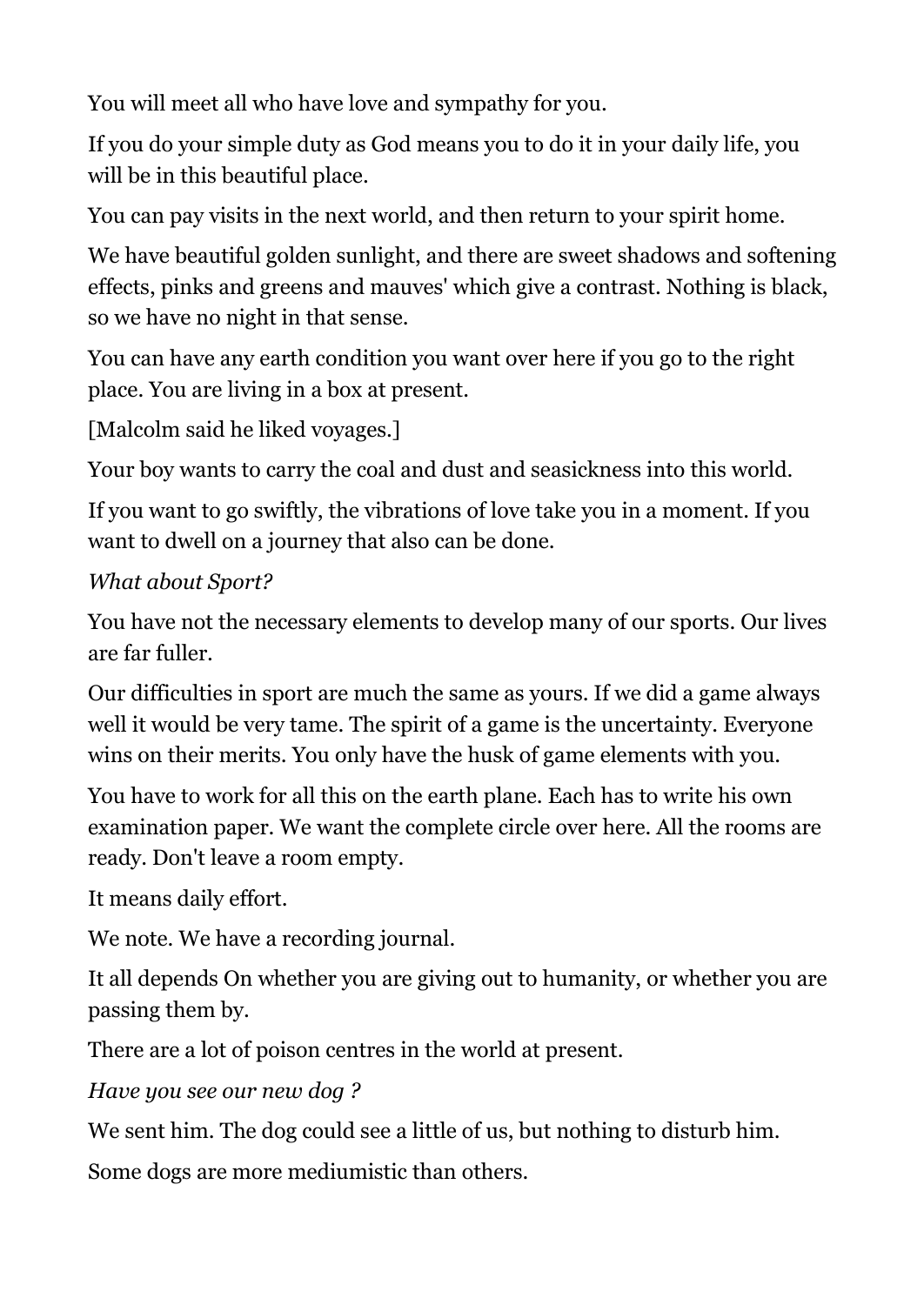## May 6th, 1925.

Pheneas came through for a short time, He explained very graphically how the Medium was a bridge, holding out his left hand to show how she touched the spirit world, and his right to show how she touched humanity, her body being the central pillar of the bridge.

We want our bridge in a place where her centre pier will be planted, not in marshy, stagnant water, but in firm ground. Look for such a place. We will impress you. It is most important.

Do not make plans. Keep the slate clean. Then we can write upon it.

### May 18th, 1925.

Pheneas speaks.

God bless you ! You do not open your front door to everyone, and show them in. So with us. Ask a sign first.

*Do you believe in God ?* 

I have known God's power ever since I was a little child in Ur.

*Was it you yesterday ?* 

I was there, but the vibrations were very tired, and I was so immersed in earth conditions I was cross. I have been to those people, and begged their pardon.\*

\*He had spoken with some asperity to some spirits in the room.

*It was not serious.* 

It brought a grey cloud. We must always wipe out grey clouds that we form.

You see the keynote of life here is love and kindness. Therefore any smudge that we make must be wiped out.

I carried with me from this earth, earth-conditions, irritation, and that made me speak as I did.

They are here. They forgive me. You do, do you not ?

They tell me that there is a place which is reserved for you on this earth plane.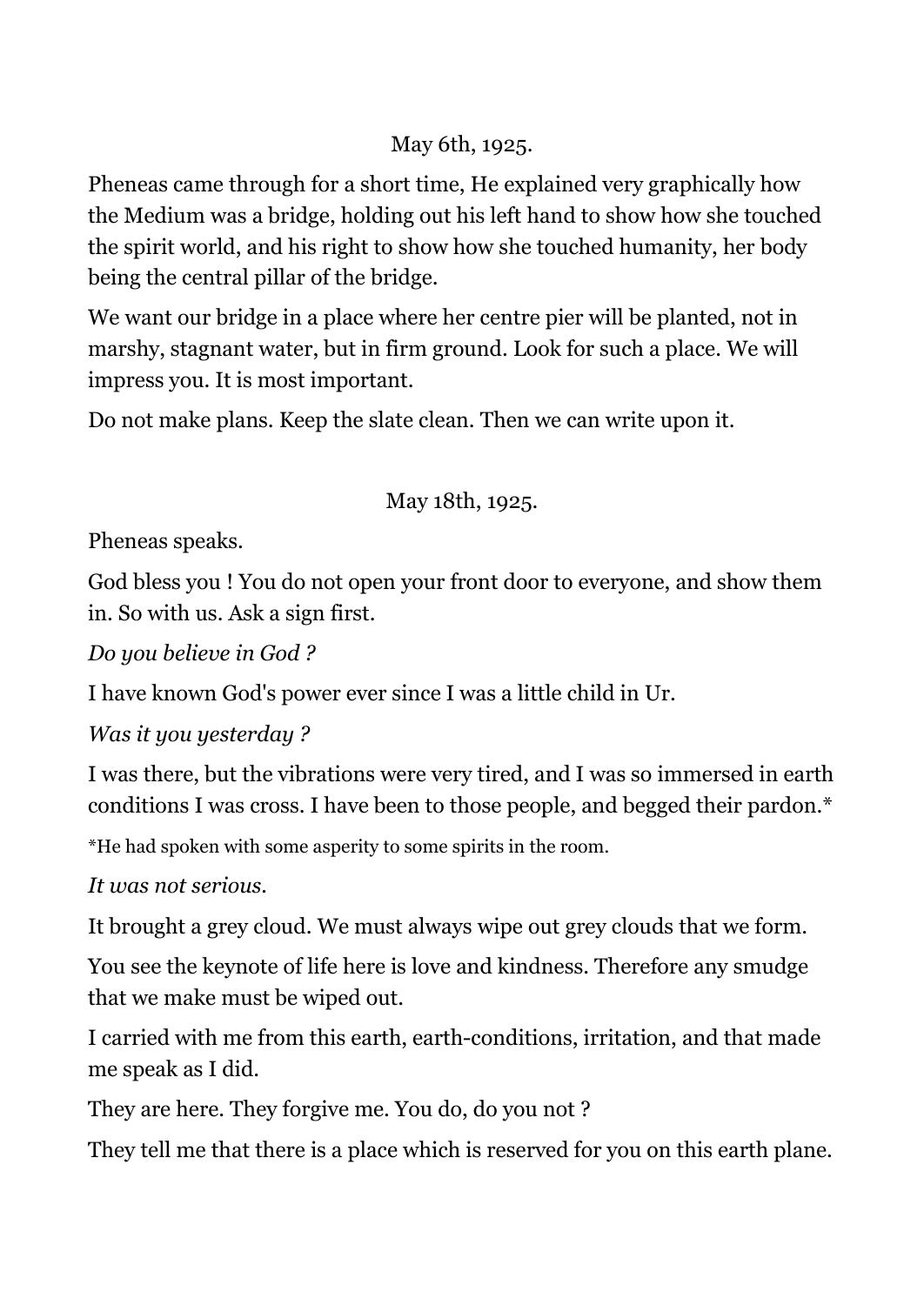They have been for a long time working on it, and they say that there is in that particular place a source of psychic power which will form a pillar of strength to you, and to our bridge, when the bridge should be at its strongest.

God bless you ! It is essential.

You should be circulating in an atmosphere irresponsive to earth conditions. We want your soul to know that. We are the torch-bearers to your party. You tread on ground you have never seen. We know it. We have been the prospectors.

*There are practical human difficulties.* 

I can assure you that no human difficulties stand in the way of what will benefit humanity and the spirit world.

There will be a sign which you will at once understand, and you will never have one moment's uncertainty after that. Your whole soul will know that it is just right and beautiful when it comes. There will be no points to cross over. It will seem a continuation, it will be so clear. (This came to pass as predicted.)

*What is the sign for ?* 

About the concrete foundations of our transmitting stations.

*That our change is right ?* 

When it comes.

So many Irish people are here who want to thank you for what you have done - bringing sunshine into so many grey lives.\* They are going to do all they can to reinforce your conditions so long as you are on this grey, muddy horrible earth.

\*We had just returned from lecturing in Belfast.

He then went on to say that when he was on this plane he went to Galilee to refill his batteries. The mere fact that the Christ had been there made it a great centre of spirit power.

Finally he turned his back on me, and made a long, moving address to the spirits present, telling them to go onwards and upwards.

[I said I failed on individual cases.]

An admiral of the fleet is not down in the stokehole.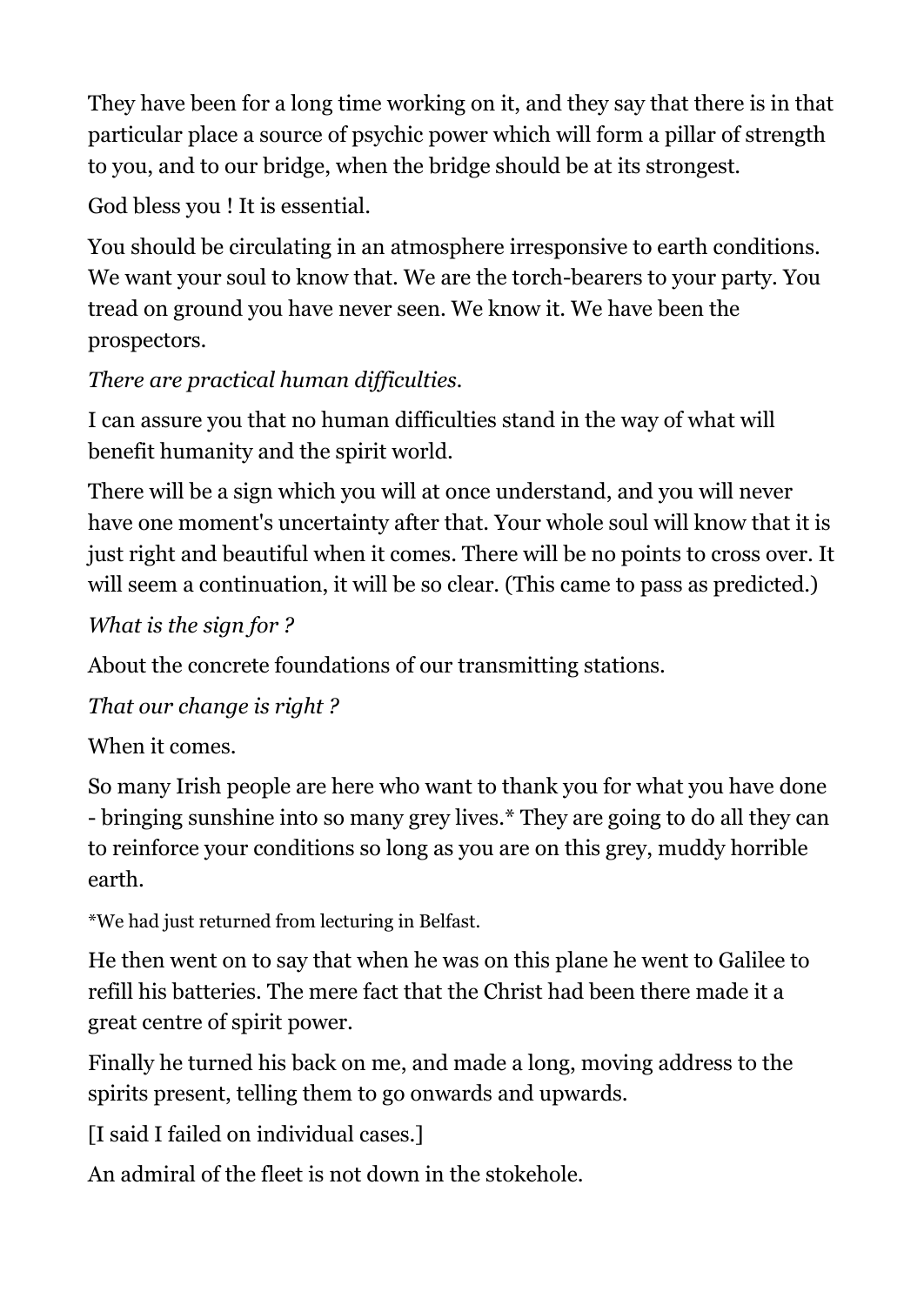*Any news ?*  Only that --- will suffer badly very shortly.

*That is hard.* 

It would be harder for unborn generations if it were otherwise.

At certain seasons gardeners turn up the soil. They replant. They take up the weeds, and throw them away. Every bed needs it. Some more - some less. So with the world and England. It needs replanting for the spring and summer of the world's history which is now coming. It has in the past been the winter.

Someone was present who had received light from me at a Queen's Hall meeting. He had died since and wished now to thank me. His name was Harry Ponsonby.

He wished me to divide up my work more. When you have sown a field of oats, put a good hedge round it before you go on to sow a field of grass.

I should be at present like a pillow, lying on a bed.

Please rest more.

May 31st, 1925.

# (Children present.)

Pheneas speaks.

You know I've not been near my whole family round the camp fire for quite a long time.

Join hands for a while.

Denis's guide is here.

He wishes to say there are three lines of power coming down to him. The vibrations are very fine. Electricity is coarse beside them. They are easy to break.

(To Denis.) I am very proud of you. You walk on a muddy road, but you are picking your steps, and we are proud of the effort you are making.

You have been told of the work you will do when you cross. Your present inclinations are helping, and you are very happy when you come across at night.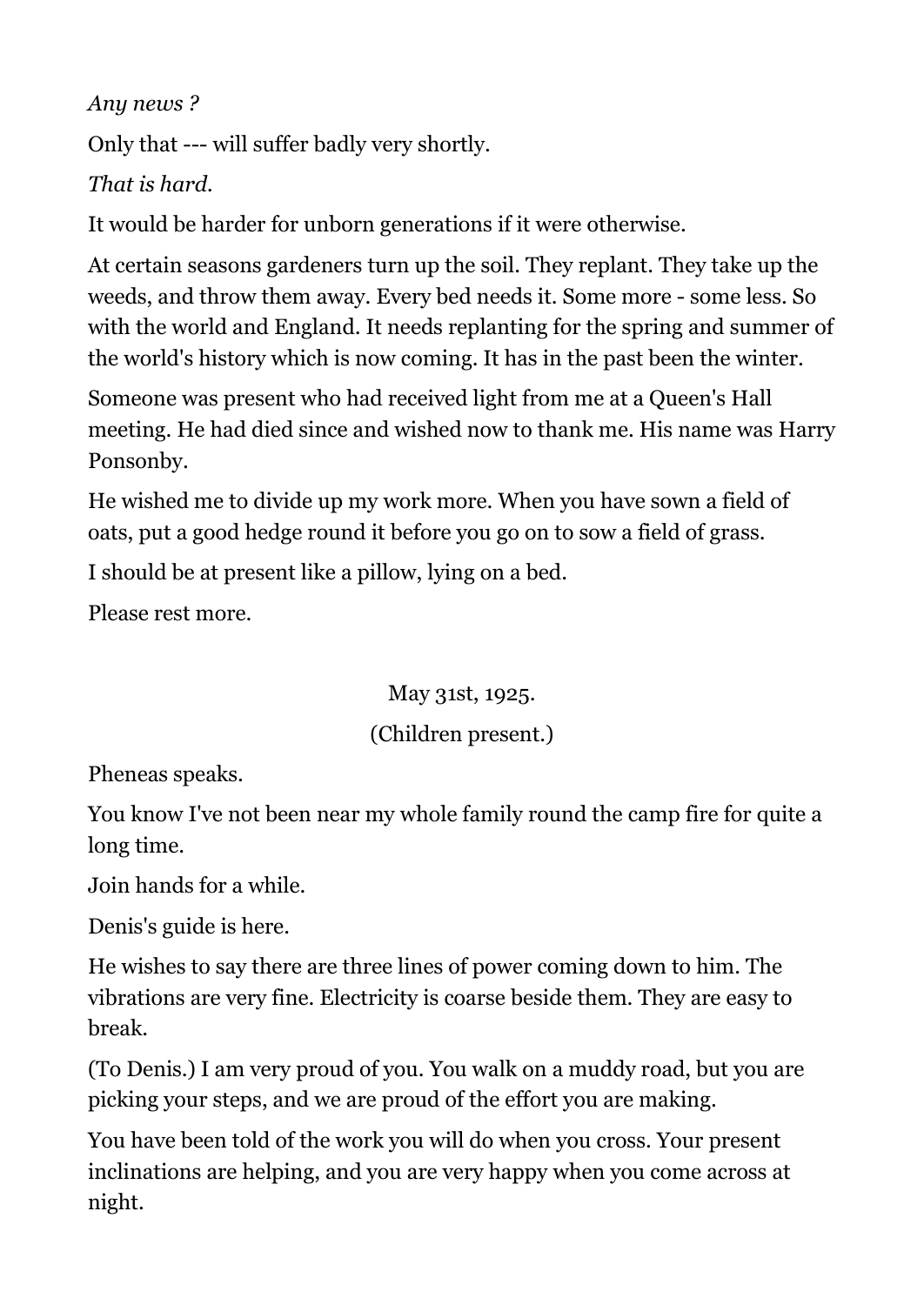You had a great game with Kingsley the other night. You did not want to come back.

We have no clock.

Love reaches us at all hours. A cry reaches me at all times.

Only say: "Pheneas, I want you."

You need sleep because you live in an atmosphere that tires the spirit. We live in the sunlight, and the vibrations are light, and the spirit is happy. We do not tire. We get rest sitting among the flowers.

(To Malcolm.) You have a great work set apart for you to do ; it is a beautiful work, and once a discussion took place as to who should do it. They named you. If you do it, it will bring you enormous advancement of soul.

*What work is it ?* 

You will get great advancement in the other world through it.

That work wants special qualities.

*Where shall it be done ?* 

In this world – soon - but you must be ready for it. You are in many ways equipped for it. It was decided ages ago. You should know this that you may not fail us now. You were sent here for it.

It is a big work.

You are in a training college for it at present. Your real life lies ahead.

Develop the capacity, the strength, the self-command needed for this work. Try all you can to get the needful qualities. Giving out, and lifting up others is essential.

Billie has a wonderful place over here, with animals running about. She has such a most wonderful - (here the light spoiled the vibrations). She comes over here at night with that brown dog of hers.

I fear that you do not welcome me unless I have a bulging knapsack of news. But I like to come just to be with you, and with no news in my knapsack.

*You are always very welcome.* 

Oh ! but you want news always. You are like a fish - not a tarpon - no, a whale, always gaping for news.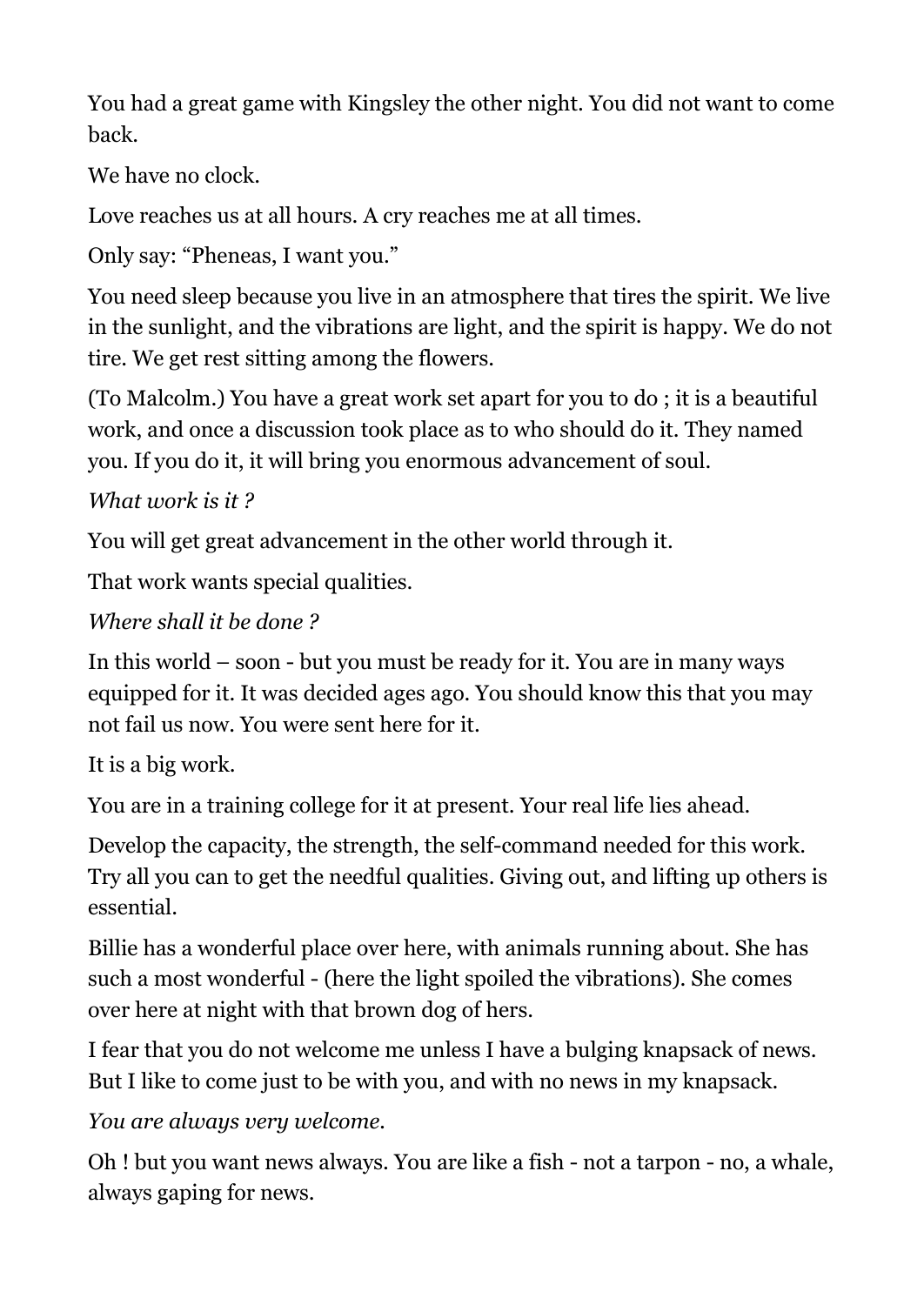Presently you will have all you want - and more. Now I am going to help in a dark, dark place. God bless you all.

The conditions are very good to-night. The Medium stands close behind me as I speak, so that we can join up in an instant.

# *What about Lady Isobel ?*

She is a very high soul. It is not chance that she has been brought into this matter. We arranged it so, for she also has great work to do in those wonderful times which lie ahead of its. We are glad about the articles in 'The Morning Post.' They will influence hundreds of thousands. I only heard of them to-day from one who arranges these things.

### *Delane ?*

Yes, it was he. He is the one who influences the Press. Yes, he has instructed Northcliffe, and is helping him. He was twittering with joy. He arranged all this before you knew anything of it.

Yes, I could materialise, and I will, but you must let it come naturally.

Yes, you may give forth my teaching, and call it " Pheneas Speaks." But you must deal only with the teaching, and take my advice as to what you say. Remember that I am not ashes to be brushed off the end of the pen, but it is I who hold the pen.

I am going now to Kamschatka.

*That is a long way.* 

But I will be there long before you are in your bed.

I will come and see the house with you. We want God's vibrations.

*Nature ?* 

Yes - God's vibrations, not man's. Then we can always reach you.

You will both come excursions with me when you come over.

Yes, I hear what you say about doctors, and obsession.\* We have a college working upon it. They will be glad to hear this news.

\*I had been reading Dr. Wickland's remarkable book Thirty Years Among the Dead. (Excellent Book – JHH)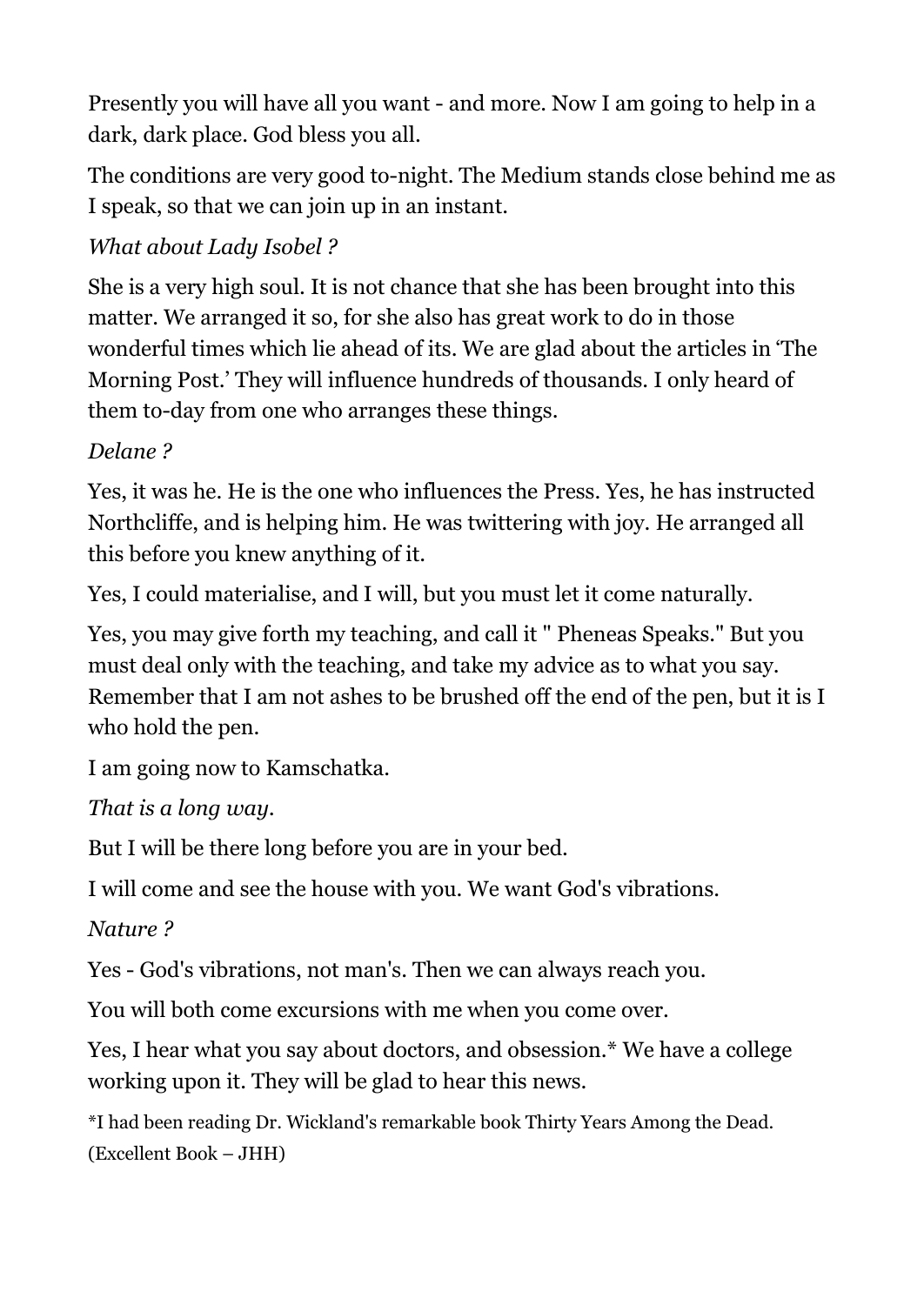As to the Future, it is so big a thing that you can't count it to an hour or a day or a month.

*What about that Indian control of Mrs. Barkel's ? He put the time back.* 

An insect crawling on the clock does not alter the time. It is God's time.

*Then it is not altered ?* 

No, it is not.

You have been like people toiling across a desert, not quite sure of your road. This is an oasis. There will be just one more oasis, and then you will have arrived.

The Medium knows. We work through her. You must not overtire. You must be guided. She is like the spike in the front of your shield.

The power is not strong to-night.

You will walk through the desert with more hope now you have had the oasis. One more, and then you will see what lies before you.\*

\*By the 'Oasis' he meant that more definite information about the world, which cannot yet be printed, came through than was usual.

Every man as he comes upon earth is like an unexposed cinema film. He has his picture to make. If he makes it as it was ordained, then all is well with him. If he spoils his picture then he has to go and mend it on a lower sphere of existence.

## July 3rd, 1925.

The Medium had been telephoning about an overworked horse. Pheneas came through in great strength.

It is right. You must protect them. These animals belong to God. Everything that moves - one leg, two legs, three legs, four legs - all are the children of God. It is for you to protect them. Give nothing - receive nothing.

With all my soul I believe in God. God bless all my dear ones - my special family.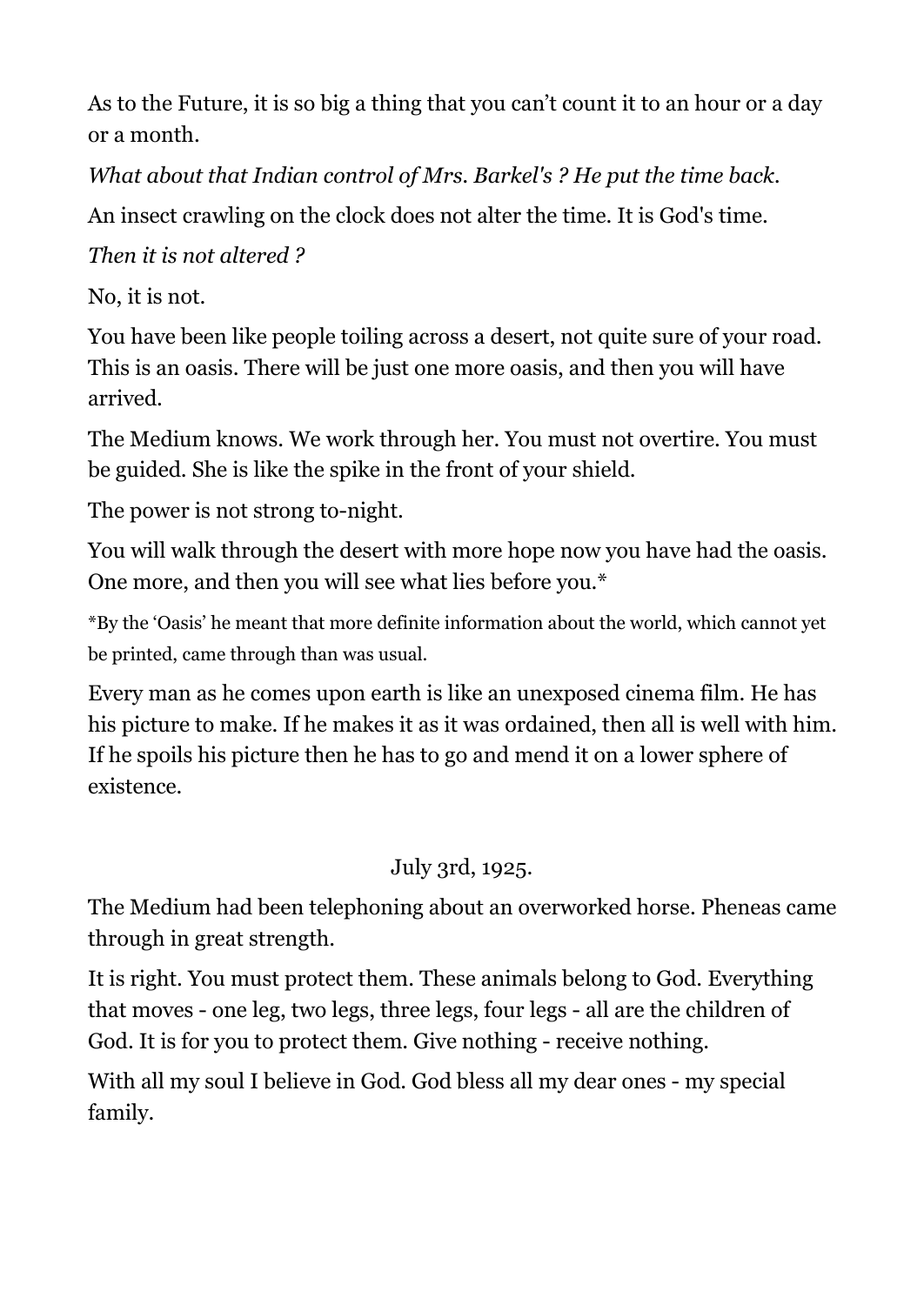I have been to many places since I last spoke to you. Don't trouble about little things. Have faith and never doubt us, for we love you too much to allow any evil to come near you.

Now I want to tell you. A man is here who knew you many years ago. His name was Johnson. He was a patient of yours. You played bowls with him. He says that a nephew of his has been helped by what you have taught.

You are badly needing a lift-up. Faith in the desert when you are very hungry does not satisfy your hunger.

## *I think of using your Script.*

Yes, it will show the people what is to be gained and what a personal Spirit Communion means in the home.

" Spirit Communications in a Home Circle." That is your sub-title.

[He tried to materialise, but failed. Says there is hope later.]

The noise troubles me. It is not possible to keep the circle of power together.

### *Would another medium help ?*

I will tell you later.

### *What about Hampshire ?*

Send me a call, and I will come. Oh! you know, it is quickening up between you and the spirit world.

I would like to sit with that big boy of yours. He would see me. He is very psychic. A bridge which will be used greatly.

He will be your right hand.

Fifty per cent. is taken off from anyone's debt after death. God allows them that much - when they come over. So that if anyone suffers, it means that a heavy debt was owing.

God is so good - He is like a mother forgiving a child up to a point. So all humans have a great deal deducted from what they owe.

## *How long does it take for a man to wipe off sin ?*

It depends upon his mentality. If his mentality was proud, arrogant and selfsatisfied, and the eyes of his soul were not open to see the ugly pattern of his actions upon other human lives on the earth plane, then he must wait until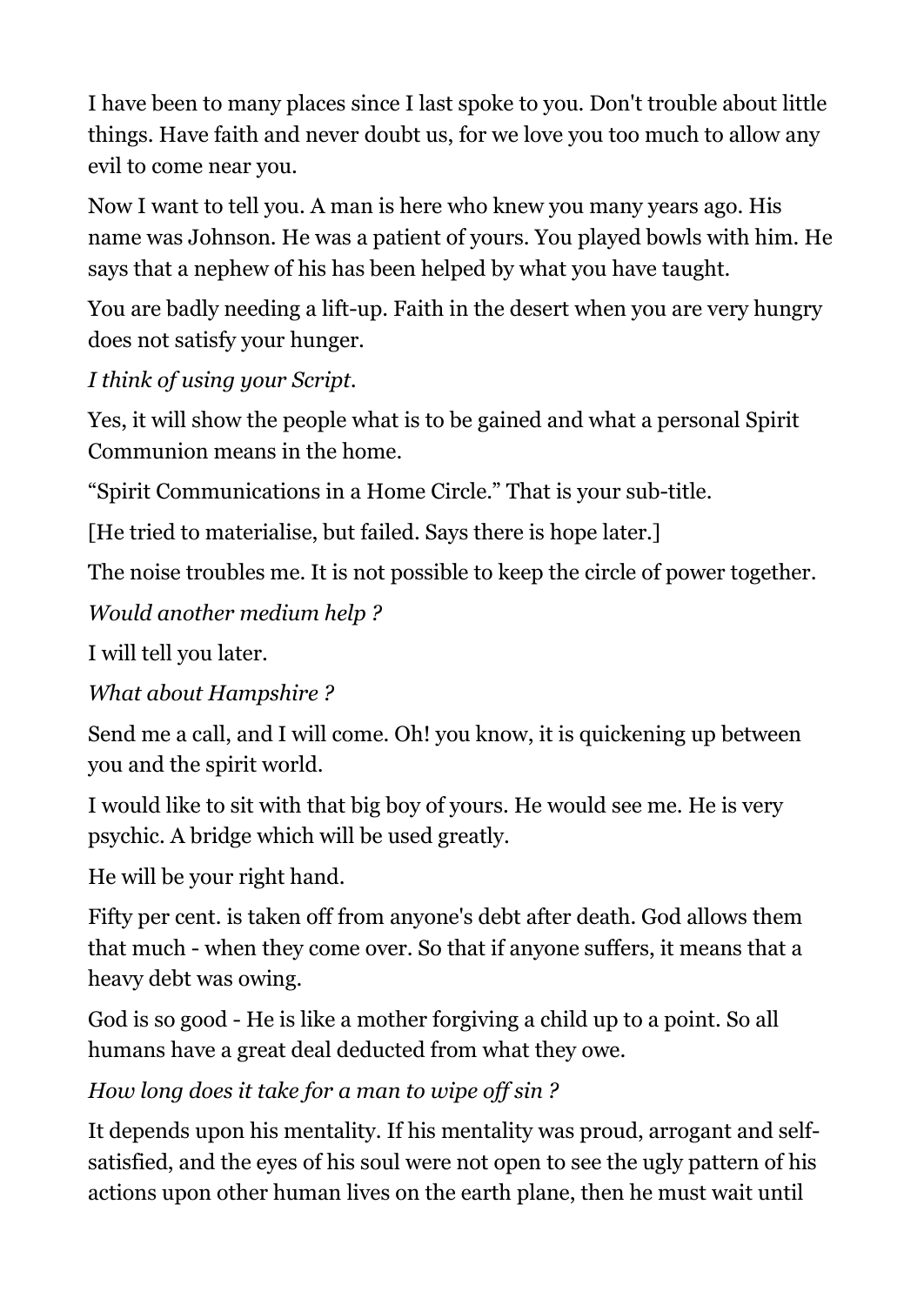they are open - until his soul does realise, and does grieve over the black shadows which he has left instead of the sunshine, the golden light, which he should have left in the lives of those with whom God brought him in contact on earth.

# *Do you ever see Northcliffe ?*

I saw him once when he was brought up to our sphere to be shown something which would open his soul wider.

He has done good work. He will do much bigger very shortly.

At the proper time he will control, or influence three big papers.

He feels that had he trained his own papers in his lifetime they could not have gone back as they have done, so to that extent he is responsible. He knows it, and that is his punishment.

# *What of the others ?*

They are like tadpoles, neither one thing nor the other. Northcliffe is true to what his Maker made him - a man.

The evil forces are running about in every direction distracted. They know now that we have begun an invincible advance. All is going wonderfully well.

Presently we shall meet you and all your little group, as people are met at a station at the end of a journey.

Always test a spirit whether it be of God when my medium is being used. It is like taking a ticket at a gate, or else you get the riff raff in.

# *Is there much riff raff ?*

The air is thick with it. Think of the countless generations who have passed on.

# *Surely they have risen ?*

Many have never tried. That is why the earth is so evil - on account of the thick cloud the enormous aura of humans who surround the earth.

That is what is going to be cleared away.

*How can a change do that ?* 

The vibrations. They will sweep them off.

*Where to ?*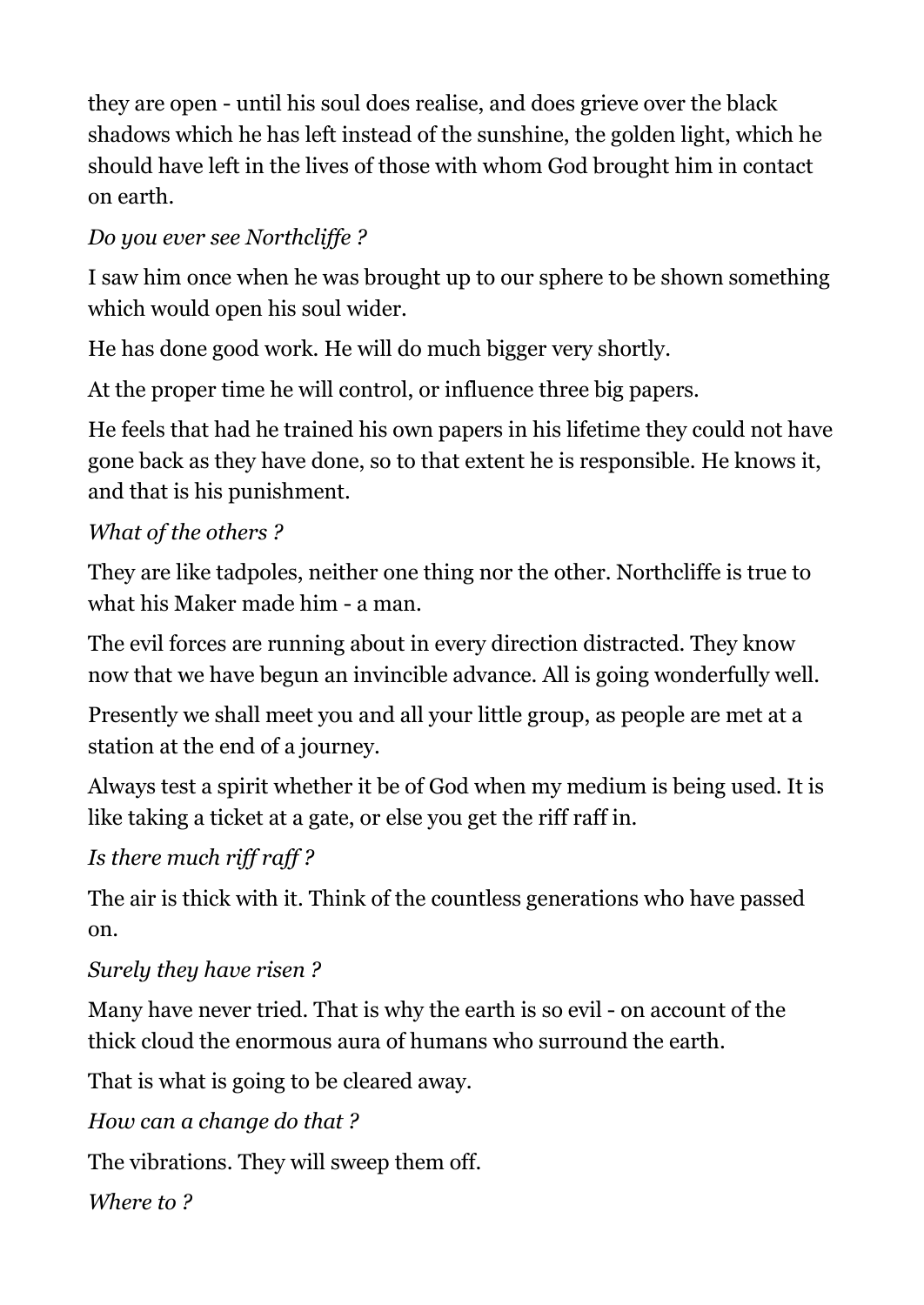Their right place.

## *Away from the earth ?*

A place where they will work out their own progression, but have not the power to damage any other human life.

The vibrations to-night are good to a point. The bridge has been sagging a little.

## *You should see to that.*

Yes, indeed. It is the horrible old earth, with its noisome vibrations. And she works too hard. We can't help that, you see, we are not down there. But it will be all right.

[Pointing to the dog.] There are several over here, so jealous. They feel that she (Billie) belongs to them. But they have to progress like humans, and learn that love is always beautiful. They are jealous because you can't see them, and can see Paddy. [The Irish terrier.]

Lord Northcliffe has come here to see you.

*What about* - ? [A rich man recently dead, of whom we have sad reports.]

Lord N. says it is true.

*Why is be so unhappy ?* 

Lord N. says it is because money was his main, and only idea in life. It was a craze, and he gave no attention to helping humanity. What use is the cheque book in the other world ? The money was a trust, and he did not live up to it.

*Any message ?* 

Kingsley is one of Lord's N's chief helpers.\*

\* In Mr. Hannen Swaff er's " Return of Northcliffe," my son is mentioned as having helped Northeliffe, whom I knew slightly on the other side.

## *He said so himself.*

People have to tell the truth over here.

## *Dr. Ellis Powell helps also, I suppose ?*

My work only lies with you and the homeland. It is only when people come up to you that I know something.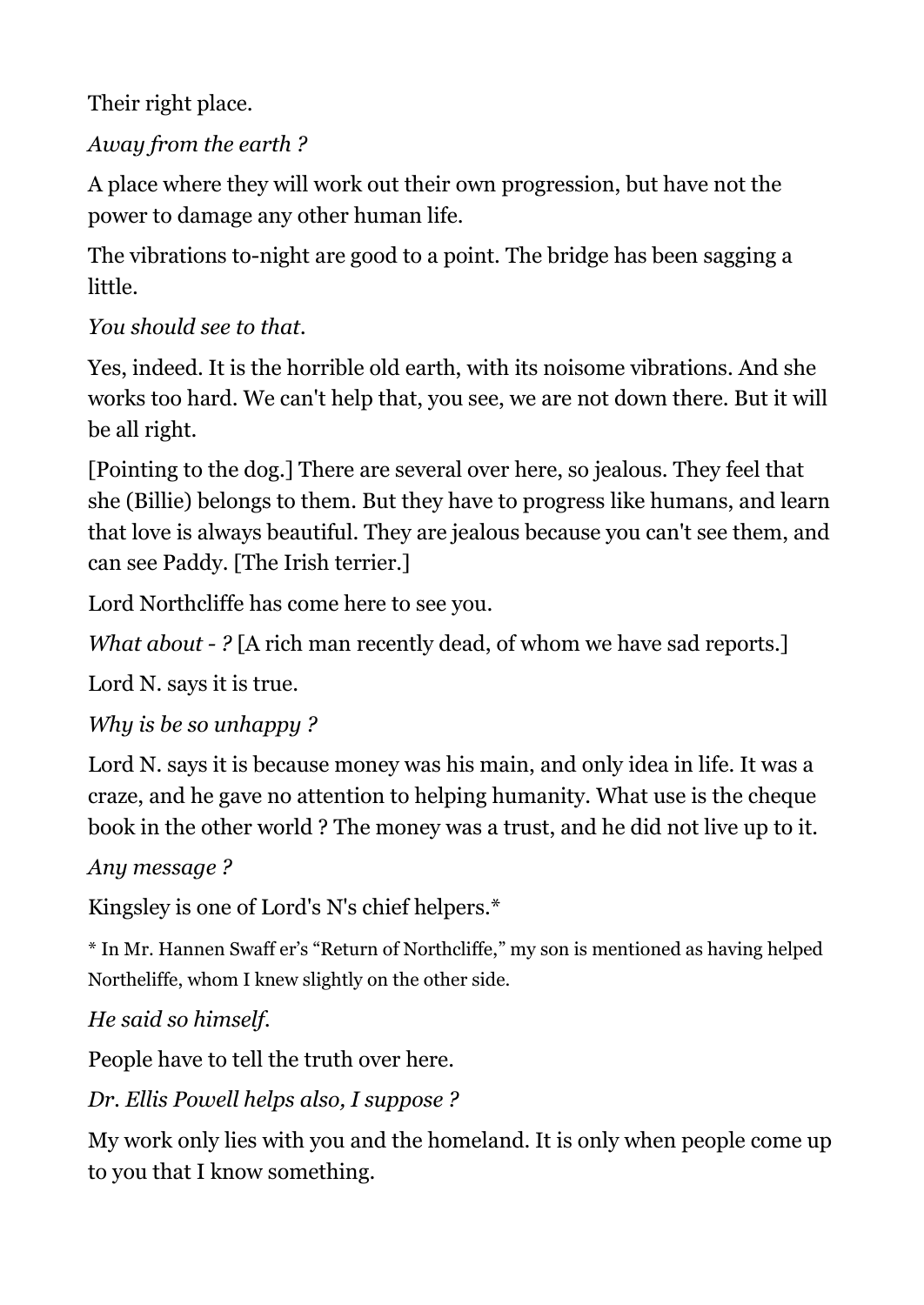The dear Medium is like Father Christmas - all weighed down with packets, large and small. We marvel at her. When she drops one she lifts another.

Teaching is what people want. They have had so little first-hand information. They hunger for knowledge as to where they are going, their destination, and that of their dear ones - and as to the power of God in a real human living sense upon the lives of humanity. They want to know the junction of life which, on one line, leads to destruction, or, on the other, to peace, to happiness, to the fulfilment of all the soul desires. Give them that, and the stars will shine on their souls, even if they do not in the sky - the stars of hope. It has been night, night, night, in many a soul that will come and listen to you on Sunday. Give them the dawn of hope.

We hold a conference to-morrow as to the condition of Italy.

### *Who are " we" ?*

Those who have been deputed to organise, control, guide, and prepare the world.

## *Shall I give some of this to the world ?*

If you gave it to the world too soon it would be sowing valuable seed on stony ground. It would be blown away and the stones would not receive it, for the mentality and the soul capacity of the human race are shrivelled up. Therefore, the ground must be shaken up to allow the beautiful soil underneath to come up, in which to sow the seeds of truth, of knowledge and of a great awakening.

I should like to tell you something. It is about the welfare of the savage races. That vibration strikes a very strange stratum.

Their ignorance is not always diabolical, but it is a sign of the utter failure of the 'educated' human race in propagating the spirit of Christ. If religion had been a real living vital thing, and the true teaching of Christ had prevailed, and His tender love was radiated out, it would have penetrated in a few hundred years to the darkest parts, whereas such a lamp of theological egotism and power and pride has been lighted amidst humanity that it has been blinded, and the spirit of love, of tenderness, which should have been spread abroad in the hearts of humanity has died like a plant that has been starved of water. That is one of the pictures on the film which has got to be rubbed out by those who are responsible.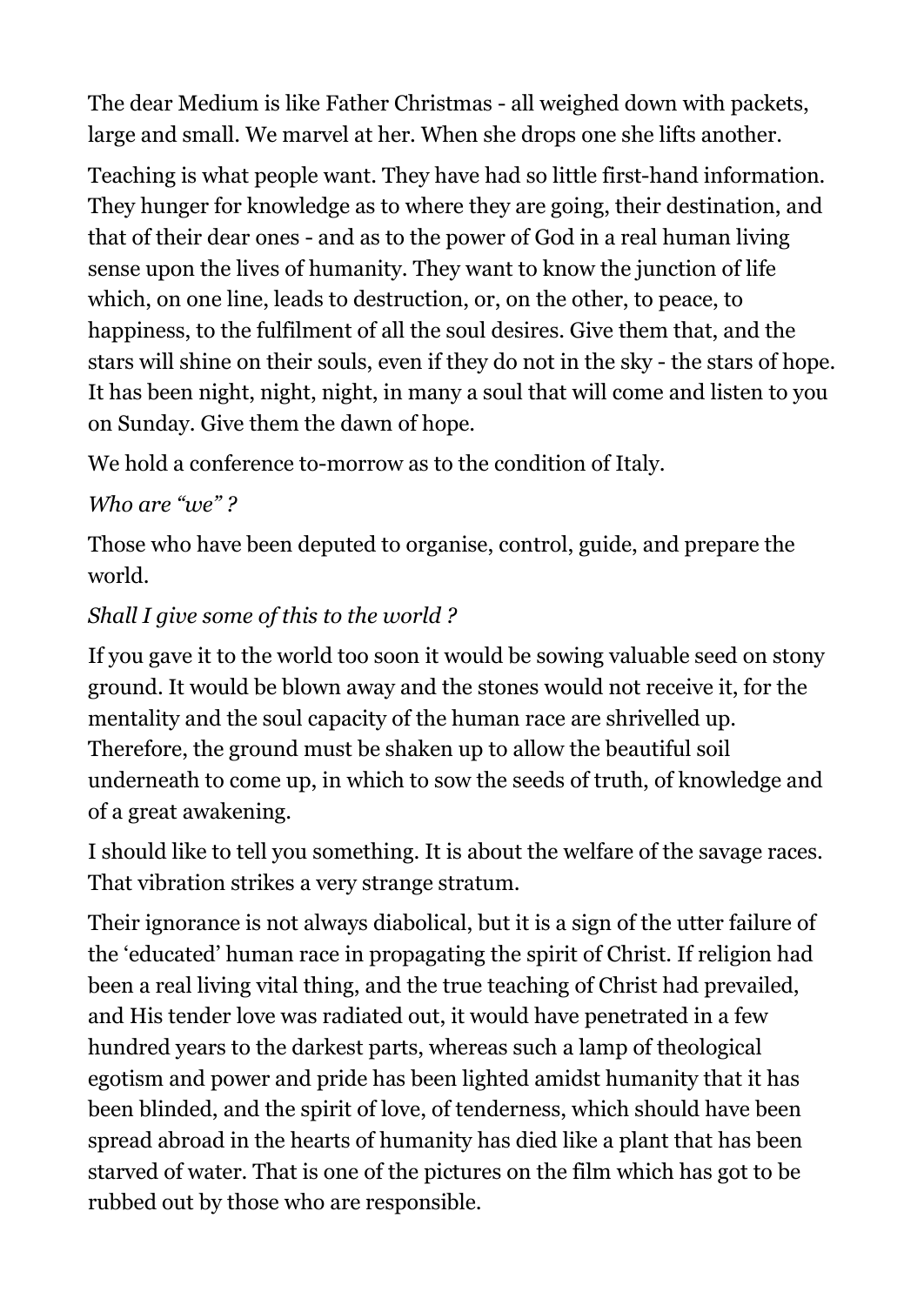Think of the churches, the golden images, the jewels, the pomp and ceremonies -think of the lives wasted in vain worship If that money had been spent in working among backward races and winning their love and respect not teaching dogmas - then in two or three generations these would have been loving, beautiful people instead of savages.

It is one of the greatest reflections upon the Churches which have gone in for show and pomp. Their day is done. They have to account now. Every item of the bill has to be rendered in full.

Christ's bitterest tears have been shed over the misrepresentation which has been made of Him. His understanding of human frailty, his tender, allenveloping love, has been represented as if He were a great, and terrible judge giving sentence to a prisoner. His guiding Hand to happiness has been twisted by priest-craft till it pointed to Hell. The Church which prates of Him thus is His worst enemy. The accountant is now ready for the account and all must render one.

You humans know so little of what goes on outside your own vibrations. You are like men standing in a wood surrounded by very dark trees, which are obstructing the sky and the surrounding country, and everything that counts, and you judge the outside world from that point of view.

Humans are like little ants who poke out of their holes sometimes and think they see everything from their ant heap. You would laugh at the conceited ant, and so we, from our higher position, realise the great limitations of human soul sight.

# July 26th.

# (A.C.D had given an address.)

Pheneas said that the earth-bound spirits, a vast audience, of different spheres, were listening. The poor earth-bound people realised for the first time what their position was, and about Christ and His wonderful love, and so they are going upwards from to-night. They are happy, with a new heart for endeavour.

The spirits seen by some in the audience were not the earth-bound but higher spirits.\*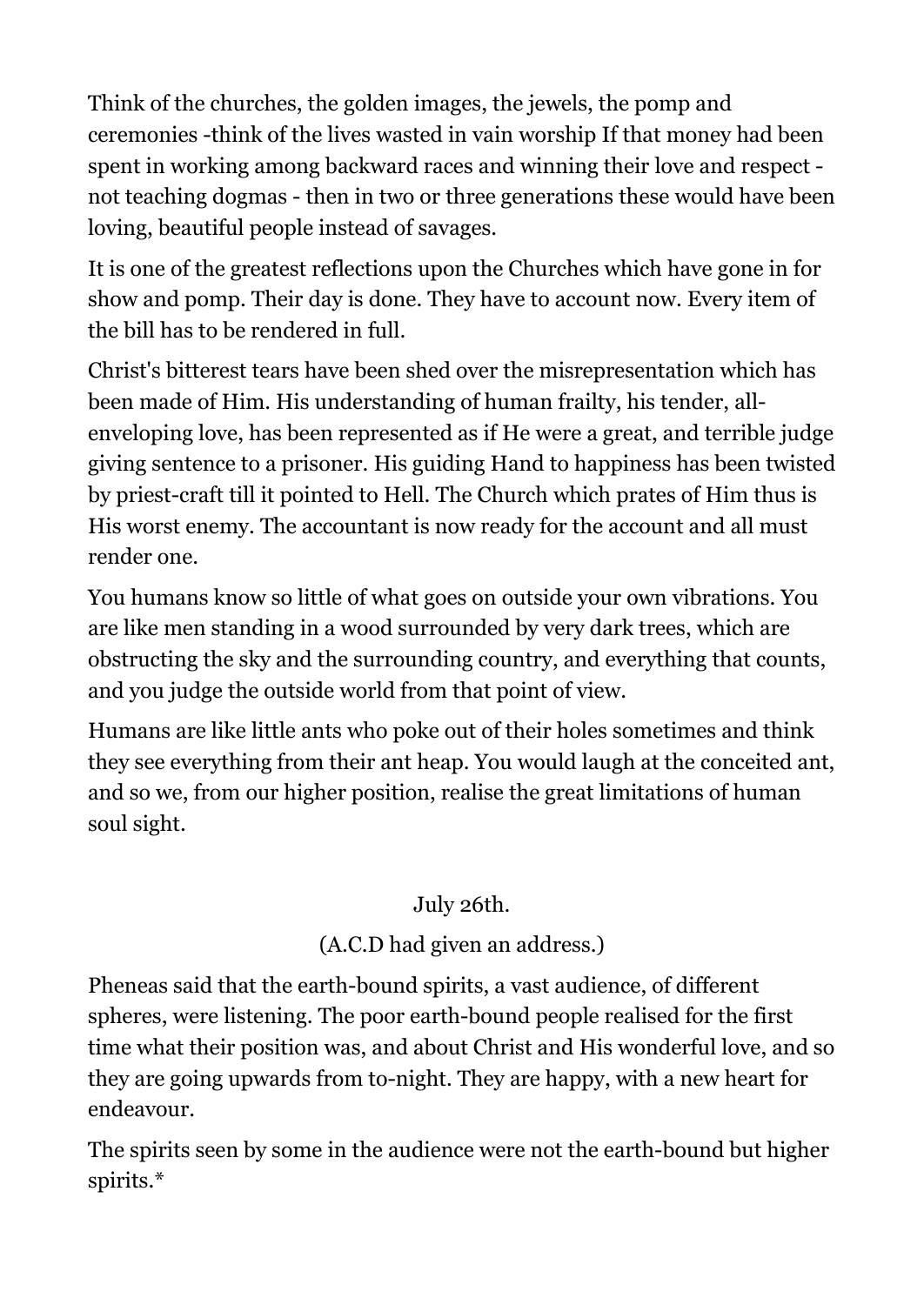\*Several of the audience deposed to seeing luminous figures upon the platform.

I want nothing changed. It (the address) was as I wish it.

God bless you ! I love you ! You never ask about your home over here. You are a non-conductor.

If you could expand your soul and mental interest into the other world it would give you a new vitality. It is another vein of life which would give you generating power here. The Bridge likes it. I can get across information, and it reinforces her spirit, which reinforces our power.

### *But I AM interested.*

We need a natural eagerness. You can't sham interest. There is no use being near the bell. You must press it.

I will tell you many things about this Restland. Another time you shall have it.

### 24th August.

Pheneas came through, but the power was not strong. He said that man's soul was eight-sided in its qualities. He would not give the eight sides, but Tenderness was the chief one, and then came Sympathy, Love, Unselfishness, and Humility.

He said that there was a Mountain of Hope which was always visible from the grey spheres, and that the sight of it cheered up the dark souls.\*

\*I find mention of this mountain in Judge Edmund's vision of the lower spheres and also in the Rev. Vale Owen's "Paul and Albert."

### September 4th, 1925

A spirit whom we thought to be Pheneas, came and gave us some disturbing messages about our approaching journey to France, saying that there would be an accident on the line, but we should not be injured. He asked whether we could not go by motor and seemed much worried in his mind.

While we were discussing this Pheneas himself broke in, saying that the other was only his forerunner and spoke without authority. [There was an accident but not to our train.]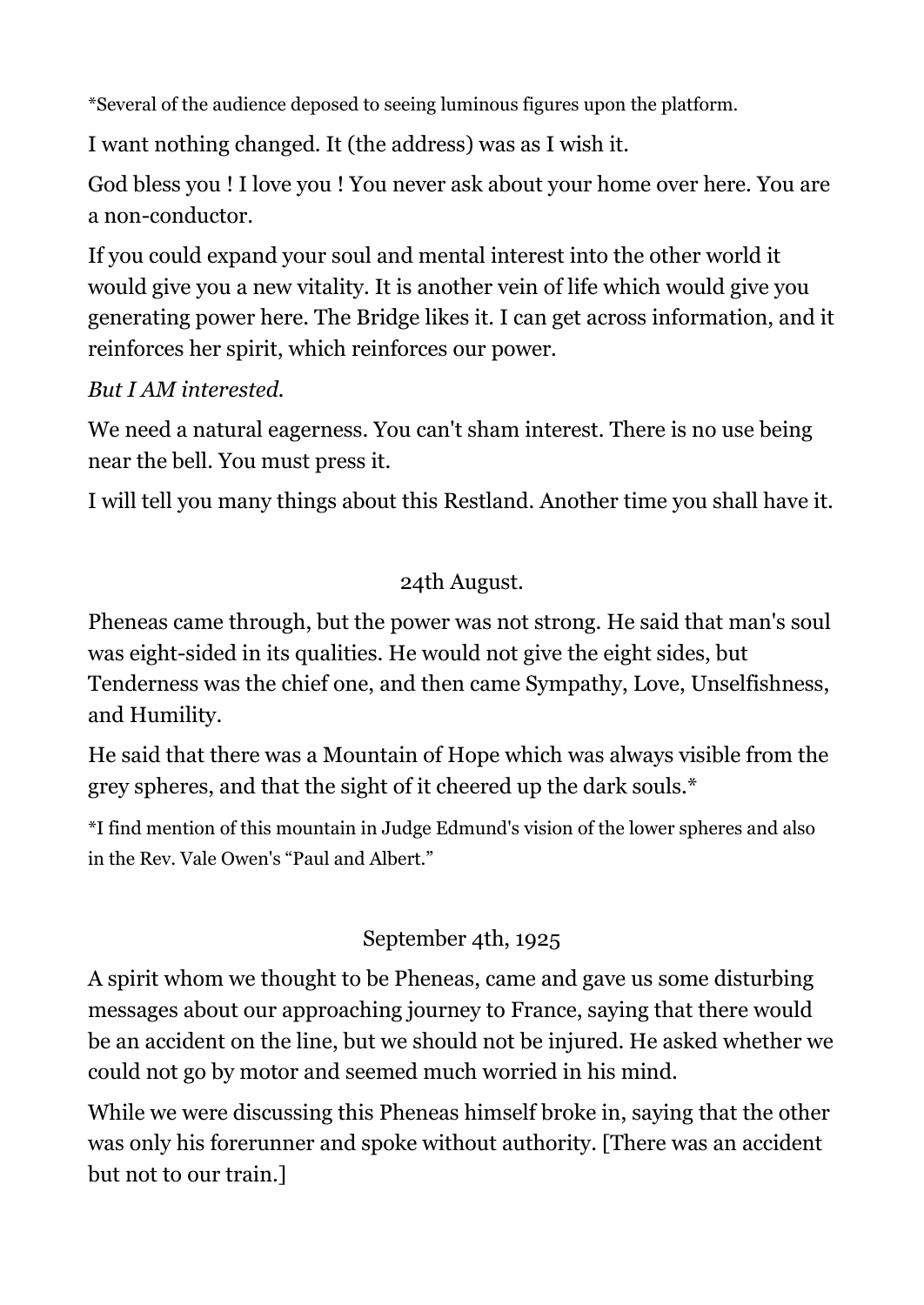Nothing can go wrong with our messenger, and you are both one. I will be with you every inch of the way. All will be well, and you will come back safely to your loved ones.

He said that the Medium had the mother love which was the most akin to God's love of all the forms of love.

And that Mother was a most unselfish, beautiful and wonderful spirit, and now she was radiant - radiant.

Mother then came through in great beauty and strength saying that she wished to be near her dear one who had always been such a help and comfort to her in life.

She said that she would come again when we reassembled at the flat after Paris.

She spoke of coming changes.

May I tell anyone ?

No. We speak here as one speaks in families We do not speak to Fleet Street, God will speak to Fleet Street.

*Will the change affect the Bookshop ?* 

The Bookshop! It should be big indeed to meet the demand upon it. It will be like a great flare in a peasoup mist.

*How is it with Innes ?* 

He is happy. But he is, not quite adjusted to our conditions yet. But he is happy. He lives with a man whom he knew and liked in earlier life and whose mind is in the same state of development as his own. No, I cannot give earth names.

Mother said that Pheneas was called "The Star of Hope" over there, and that they rejoiced when he came near their spheres for he left a trail of joy behind him.

Pheneas said he wanted to speak to me about the development of the soul and the higher conditions beyond.

He said that he was not at our meeting because he had to be in Arabia, but that we had some very strong spirit forces there who dissipated the evil forces which had meant mischief.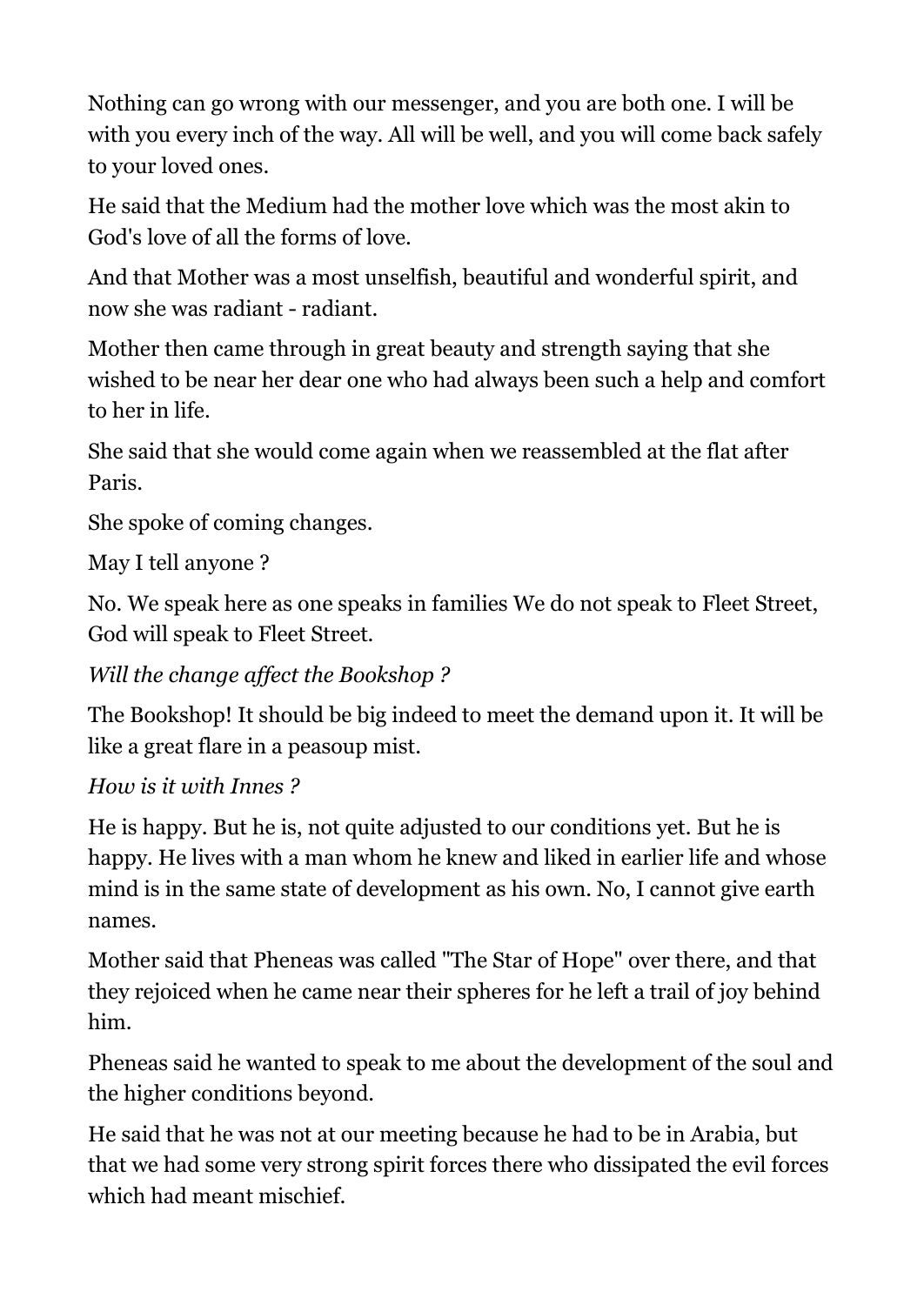At present all the nations are like so many rooms with the blinds down. Soon the blinds will be up and frightened faces at the windows.

Tell the Medium that you will all go home in safety. We do not break our promises.

[During our very remarkable week of spiritual work in Paris we hardly heard from Pheneas On our return, he came and said how pleased he was that we were all together again.]

September 16th -17th.

*We thought you had left us.* 

I will not leave you until the end of eternity.

Do not act on your own too much. We are three, the Bridge, you, and I. When you get loose on your own we are like a cart where one trace is loose and one is fastened.

You are really like a wheel of the cart, and someone else is driving. You will be well looked after.

He then spoke beautifully to each of the boys, and said of my own efforts that even in the greyest spheres my words had penetrated and had brought comfort.

### *Have you no news ?*

Whale ! Soon you will have news enough. But I like to come with an empty knapsack just to see my dear earth family.

About a week ago in the Malay Archipelago\* there were some strange happenings. But these things do not find their way into the papers. There will be a disturbance in the valley of the Rhone.\*

\*This became a centre of seismic activity soon after.

\*This was the case in the autumn of 1926.

All is well. You are well protected.

September 28th.

Pheneas speaks.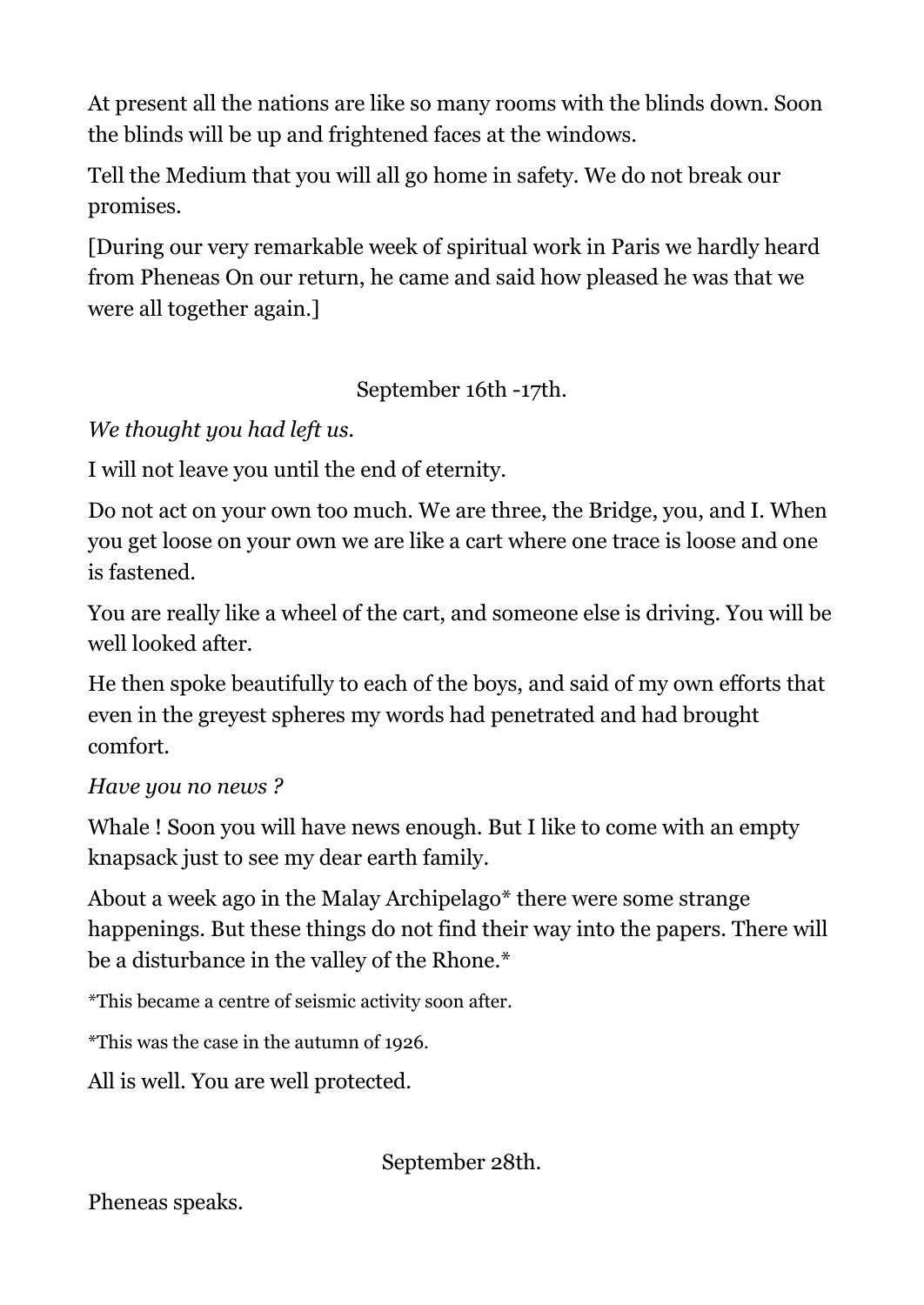Ask! Ask! Why don't you ask ?

*Do you believe in God ?* 

With all my heart. But ask. You throw yourself open to any imposter.

Also hold the Medium's hand as she returns, as tight as the rope is held which binds a ship to the quay when it reaches port. Let there be no division between my leaving her and your holding on to her.

All is going splendidly. There are forces of which I can give you no conception - great forces of good which are contending with great forces of evil. But light will always defeat darkness. All is well. There are new vibrations being released from the depths of the collective human aura which will become a positive force, and as such will defeat the negative forces and will play a great part in the events to come.

## *I trust you absolutely.*

That is what makes me so strong. The rope which connects us could not be strong if it were sagging at your end.

## October 3rd

Pheneas speaks.

You travel (the Medium) such a lot at night. A sweet band of loved ones come - giving teaching that has been sent from a high centre of knowledge.

In your record my expressions should be used. I do not like paraphrases.

I wish you to go and lecture in a place where they sorely need you.

My Medium has a vision of a little spot in your homeland. It was like a long front of steps which lead to a lake side. There is a silvery light over the steps and the trees meet overhead. Just a little vista.

She is worried because she thinks the idea of steps in the other world ridiculous.

The steps represent the ladder of life up to the homeland. It is symbolical. It is a spot that others will be taken to, to show them and to encourage them.

It is so hot !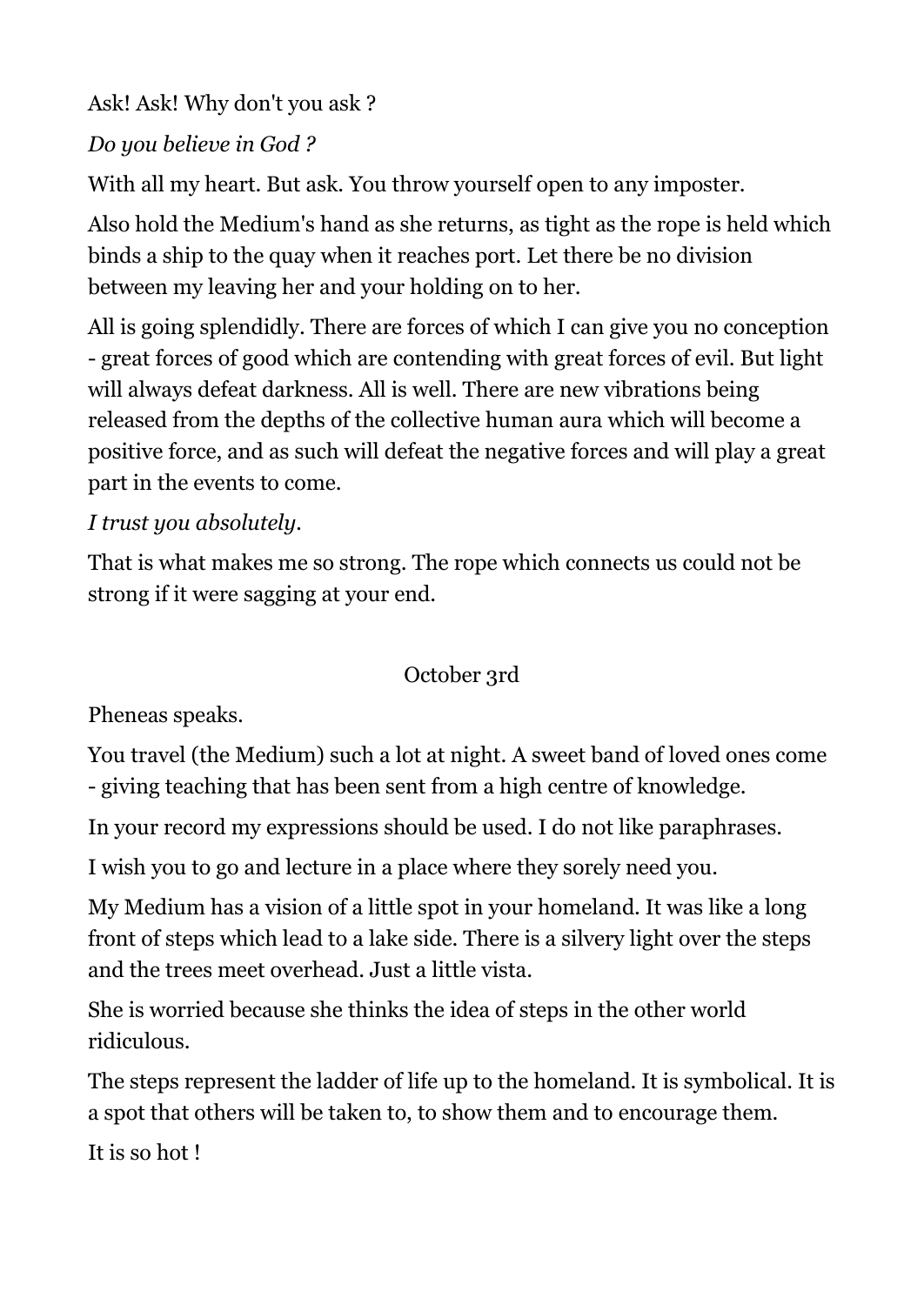When I come down here I get into the old stagnant atmosphere. I can hardly breathe.

Sometimes when I have been with you for long while and I go back to my beloved land I have to rest. Loving dear ones surround me and bring me renewed power - so great is the draw, as it were, upon my vitality.

For each time that I come and help and guide you my soul vibrates out greater strength to those I meet with.

Now dear, dear brother, I would give you word of advice. It is this. Relax your vibrations when I come and do not send out quivering antennae for information. Be like a soft wax plate on which I can write.

Talk in a general way and keep the vibrations going.

The call for your lecture will come. Let us direct you to it.

*I don't think I ever failed you.* 

No, God bless you ! Never.

No evil shall ever come to your home.

There will soon be a tremendous oblivion of all the teachings of the past. They will be like trees struck by lightning, green one moment, but brown the next, withered and dead. And then a lovely exquisite light appears which draws out the spark of life in what appeared to be brown and dead. And that spark grows and blossoms out into wonderful flowers full of the scent of love that is symbolical of what will happen to the world.

You know I would like to tell you of your travels in this world at night. You don't ask enough questions on such points. You must start the vibration down the cord. I can't be at both ends at once.

I want to explain. We have many messages, and the power is not strong, and it is like pulling a cord which wobbles and gives way.

I will tell you this - the vibrations are not always very strong - I like sometimes to talk about your home in the higher life. Keep as many lines as possible open.

Only those who would add to your happiness will be on the other side.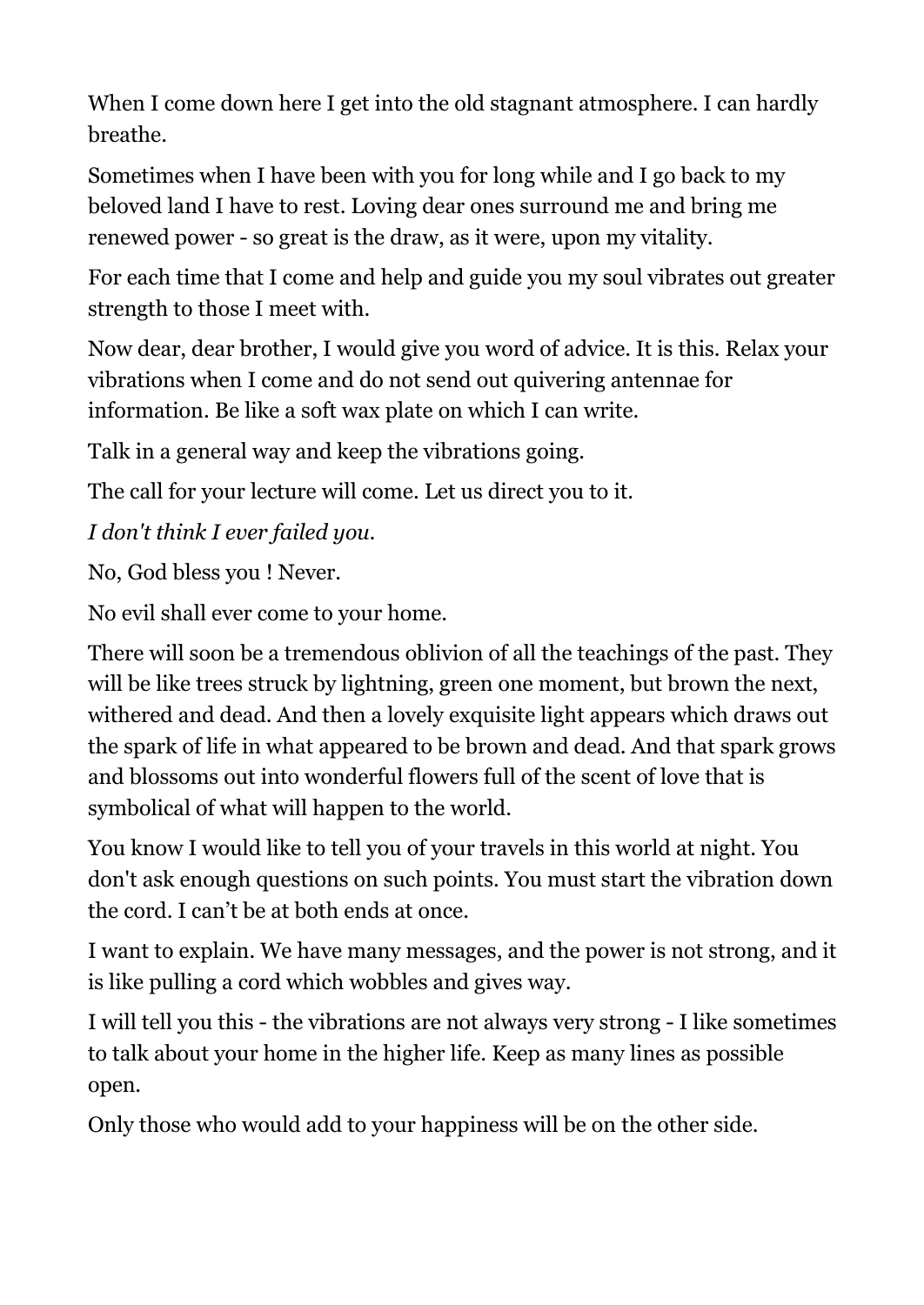## October 4th.

We had a communication from another Spirit source which was not entirely in agreement with Pheneas.

Pheneas speaks.

I love to be with you. For you are the stepping stones of my own spiritual advancement. Referring to our informant, he said : That is a good young man - a fine young man, but he is in a preparatory school. What would it be thought if a Professor of Oxford should be contradicted by one who was in a preparatory school. He has put his own advancement back by this.

*He meant no harm.* 

He has done harm. Anyone who takes upon himself to give spirit information when he is in truth ignorant does harm, for he misleads and confuses the world.

What he has done is as if an ignorant man was to try to uproot a fine and rare plant, long tended and reared, so as to put a buttercup in its place.

[He then gave a beautiful and wonderful address to some spirits present, telling them to cease brooding over their failures, and to have confidence in the wonderful love of Christ which would help them if they would only look up.]

October 14th.

I asked Pheneas whether I might go over in my sleep and bring back some remembrance of what I saw. He said he would ask leave. That night I had a very vivid dream. I found myself in an enormous city. It was built on rolling hills, and you could see it extending away to a great distance. I saw no end. Here and there were raised hills with large buildings on the top. At one time I had an impression of New York, and at another of Rome.

There was one very old ruined building which I saw very clearly. The road wound past it. This certainly was not New York.

I saw some rather fine isolated villas, rather like the kind of house you get in Edinburgh suburbs. I can remember no people at that point, but there were some very fine paintings on the wall.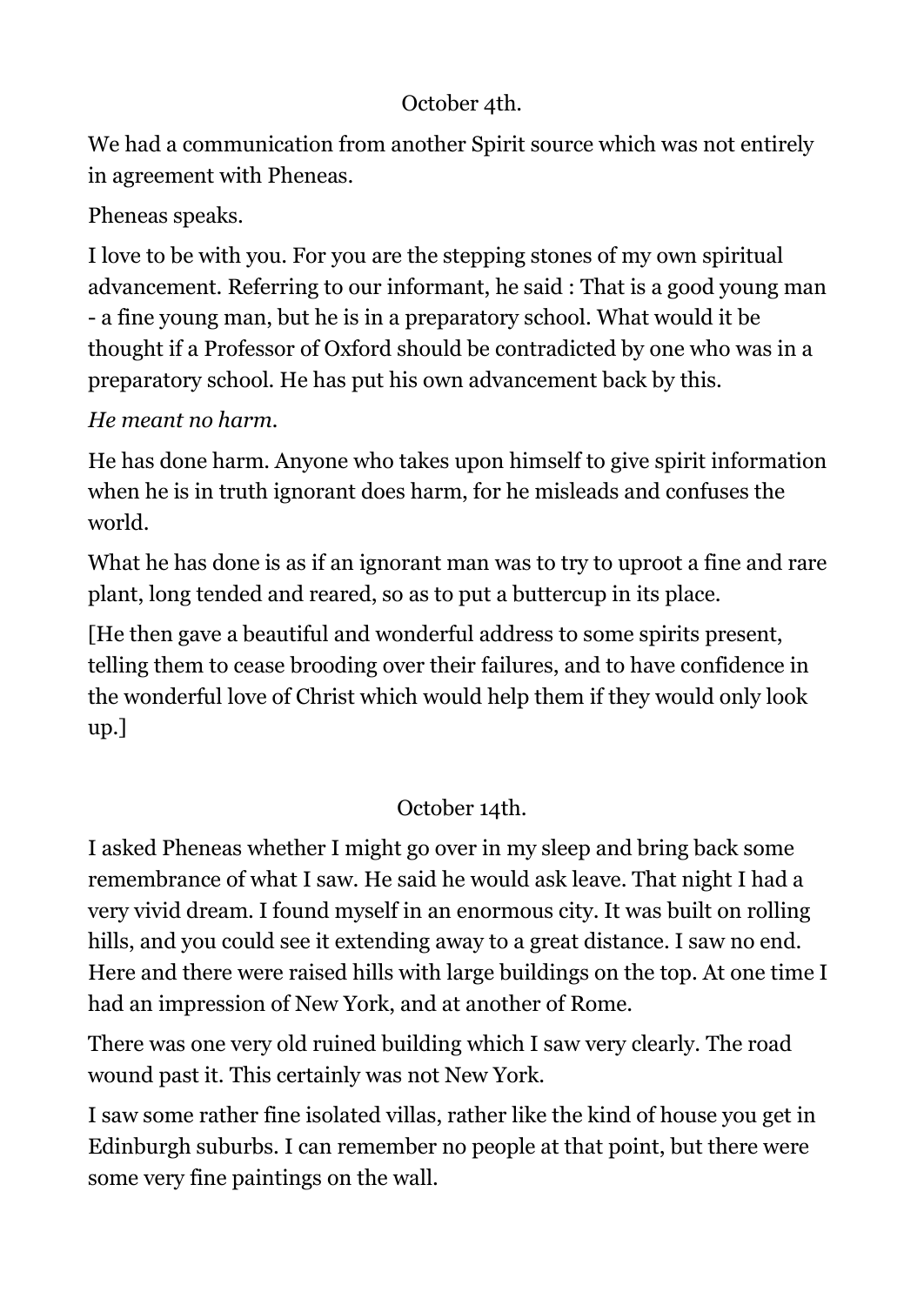I remember also being in a sort of club - a large room, finely built, with pictures. There were several men. I did not recognise them, but saw them so clearly that I would know them again. One was dressed as Romeo a gorgeous mediaeval dress. I remember joking him about it. His face was dull, heavy and rather sinister.

I had at the end a feeling of being, lost and of hurry. Altogether it was a very curious experience.

October 13th.

A strange spirit came, We had some doubt about him, but finally allowed him to write.

You are well guarded and guided. I only came because I might help you. If you were to go to a place where the vibrations are free from humanity, then it would increase your powers and therefore your message would be strengthened to the people.

I am one of those who love you and therefore I would greatly like to advise you in any way.

*Pheneas does advise us.* 

He said I might come.

*Do you know our other friend ?* 

I know whom you mean. You have a world full of friends here.

*Were you an Englishman ?* 

Yes, I lived in the West Country.

*When ?* 

Time is like a fleeting shadow over here.

*Were you in the low spheres when you passed on ?* 

I was very low, but I have come up through the agency of dear ones who loved me enough, to seek me in the dark. I am now with them in the light of God's smile, the golden light of love.

*Are you happy now ?* 

More so that I could ever express to you.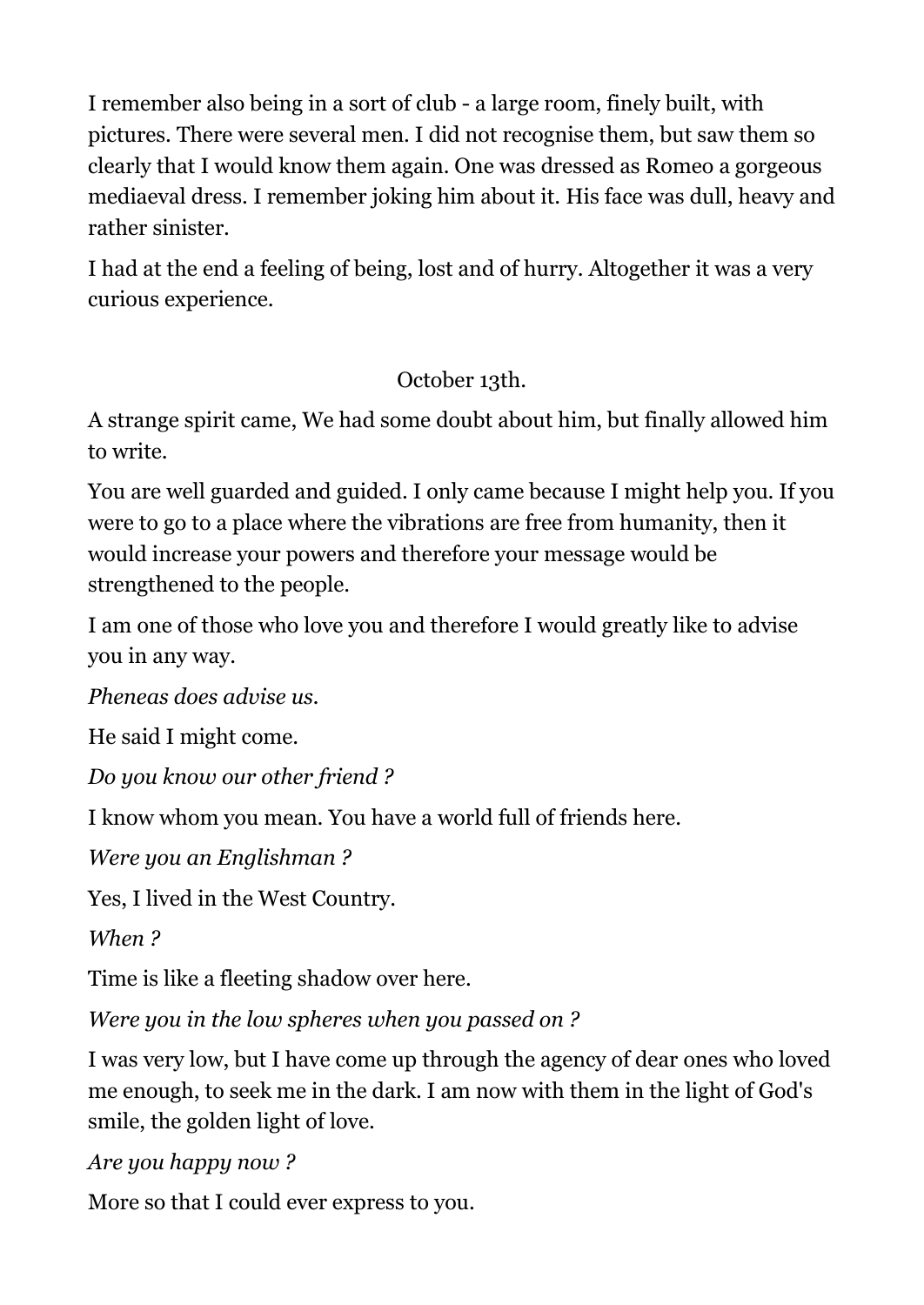*What was that town I saw in my dream ?* 

It was what we call the probationary sphere.

My work over here at present is to report the progress made by a certain centre of activity.

*What do they work at ?* 

The way of truth - the opening of the eyes of humanity to what pertains to their future life. You do this yourselves.

*We do what we can.* 

Did you live one hundred years ago ?

Less, by far.

Good-night, and thank you both for allowing me to come to your beloved home.

#### October 21st

Pheneas came at night. He said:

Many of us are eager that you should have some completely quiet place in which the Medium would have clearer vibrations.

If you were there you would also be impressed with a message, a volume, which would stir humanity very deeply.

I am the vibrant link between you and God.

You know I never will leave you. Forget that thought which has pressed into your brains.

The vibrations of love are the cause of God's universe, binding it together.

There is much teaching waiting to be given to you for the human race - folios of it.

The light is better. Do not break the conditions. I

Pheneas then said that he would like a room of his own - mauve colouring in the cottage.

Power would vibrate out from such a room.

[This was the cottage we had just bought in the New Forest.]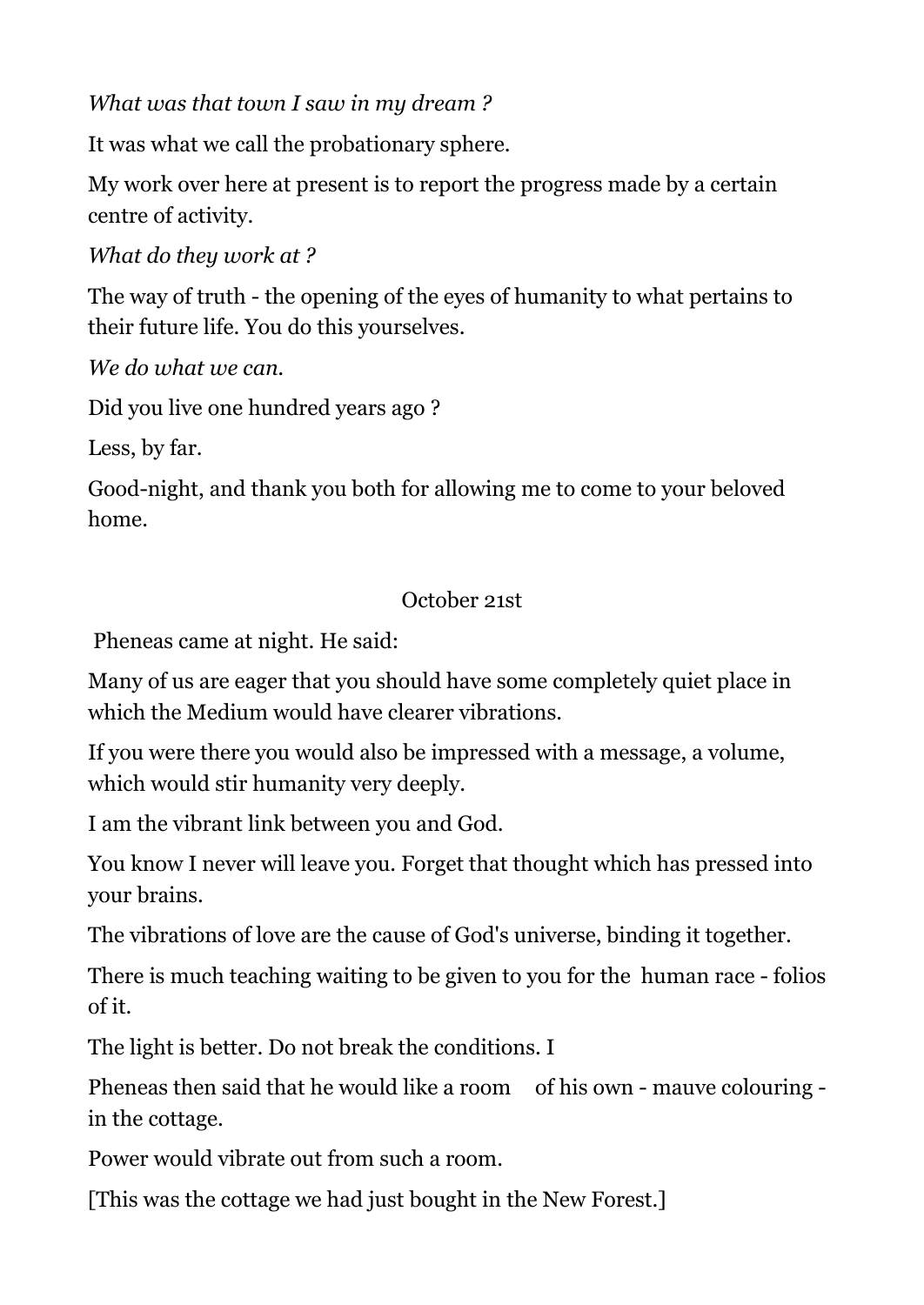Do you remember that I told you that they had a Place for you. This is it. The world there is as God made it. We will bring volunteers to spring-clean its psychic atmosphere as soon as you arc ready for it. Also one or two beautiful guards. When you come down for refreshment of soul the battery will be filled. Sunshine is written over it - Soul's Sunshine.

(pause) My power ran down. There is a crowd all pressing to come. The light is shining from this centre, beating up through the spheres of darkness into the sphere of light. Crowds gather at each shining stage, anxious, clamouring, beseeching, imploring admittance to the vein of light and life between spiritual humanity and the spirit world. And so when the pressure is great, my message becomes weakened. Do you understand ? Great power, great help - Oh, my God, I thank You for it !- is going out to these poor souls who clamour at the different stages of the lift of Life.

God bless the sleeping world - (it was midnight) - sleeping in darkness, in ignorance, in evil. God save it and uplift it. God bless all!

#### *What about your own life on earth ?*

I do not care to talk of it much, for so long has passed and so much greater experience, that it is like looking with a telescope through the wrong end.

I carry the impression of much love and sorrow and trial.

The Churches, are now much exercised over the Spiritualist advance, and they are holding council what to do. Their present idea is to adopt it, but under some other form or name which will save their faces.

November 14th, 1925.

Pheneas came.

[The clock struck eleven.]

We have no horrible noises like that with us. Everything is sweet and musical.

*They have the other sort in lower spheres, I presume ?* 

No, no, they would welcome it there. It is deadly silent. And dark. The conditions are indeed terrible. There are many Ecclesiastics there. They are shown pictures of the lives of those whom they have influenced for evil by getting in the way of God's message. That is among their punishments.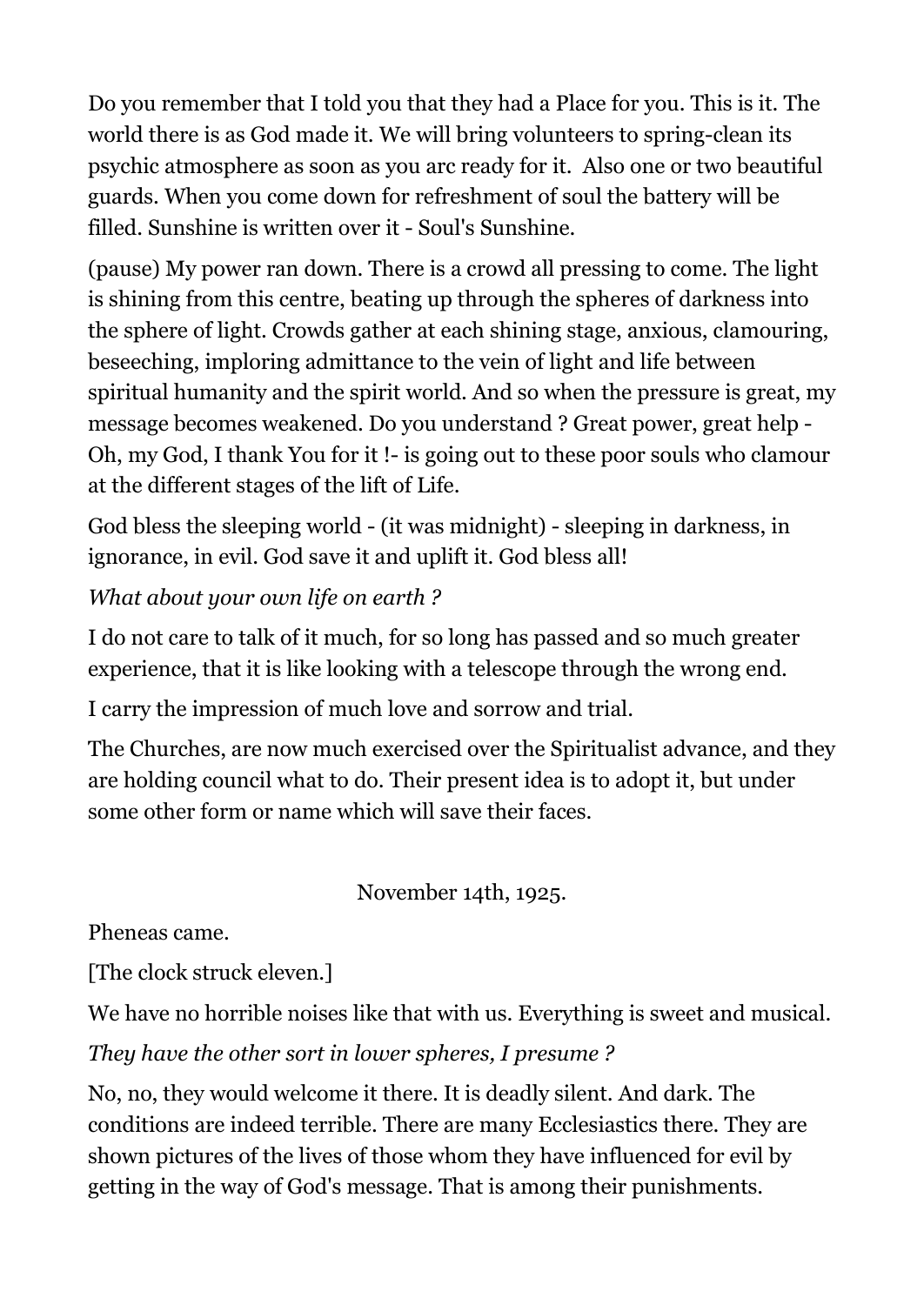You will help these poor people when you come over. Love is the ladder which leads down to the lowest hell. Pray for and pity those who are in trouble,

*I am thinking of the poor fellows in that submarine.* \*

\* A submarine had just sunk in the Channel.

Do not pity them. All is well with them. God has blessed them. God has welcomed them. It is for their poor loved ones that you may send out a wave of pity.

*I fear it was a hard death.* 

No, no, it was not. There came very rapidly a psychic state, and all earth conditions were submerged. They are now through all their troubles. But God send balm to the wounded hearts of their people - the mother hearts who loved them!

[He then turned to the dark side of the room and gave a wonderful sermon to some, Spirits. The Medium's tears were pouring down her face, for she took on the grey conditions.]

Mother came earlier in the evening. She intimated that the difference of the spheres were differences of vibrations rather than of distance.

November 20th, 1925.

An artist guide came.

## *Do you like our cottage ?*

Yes, it is wonderful. I should like to draw there. The vibrations are wonderful. I do wish you could see me and know how real I am. You will be able to see vast crowds of spirits in time. You have all the power undeveloped.

Things will be arranged for you as required by the spirit world.

You see, any troubles you have, have a purpose, though at the time it seems undiscoverable. Under every difficulty there is golden love and light - the germ of immortal happiness.

You have a man helping who is greatly honoured over here.

*Try and get that name.*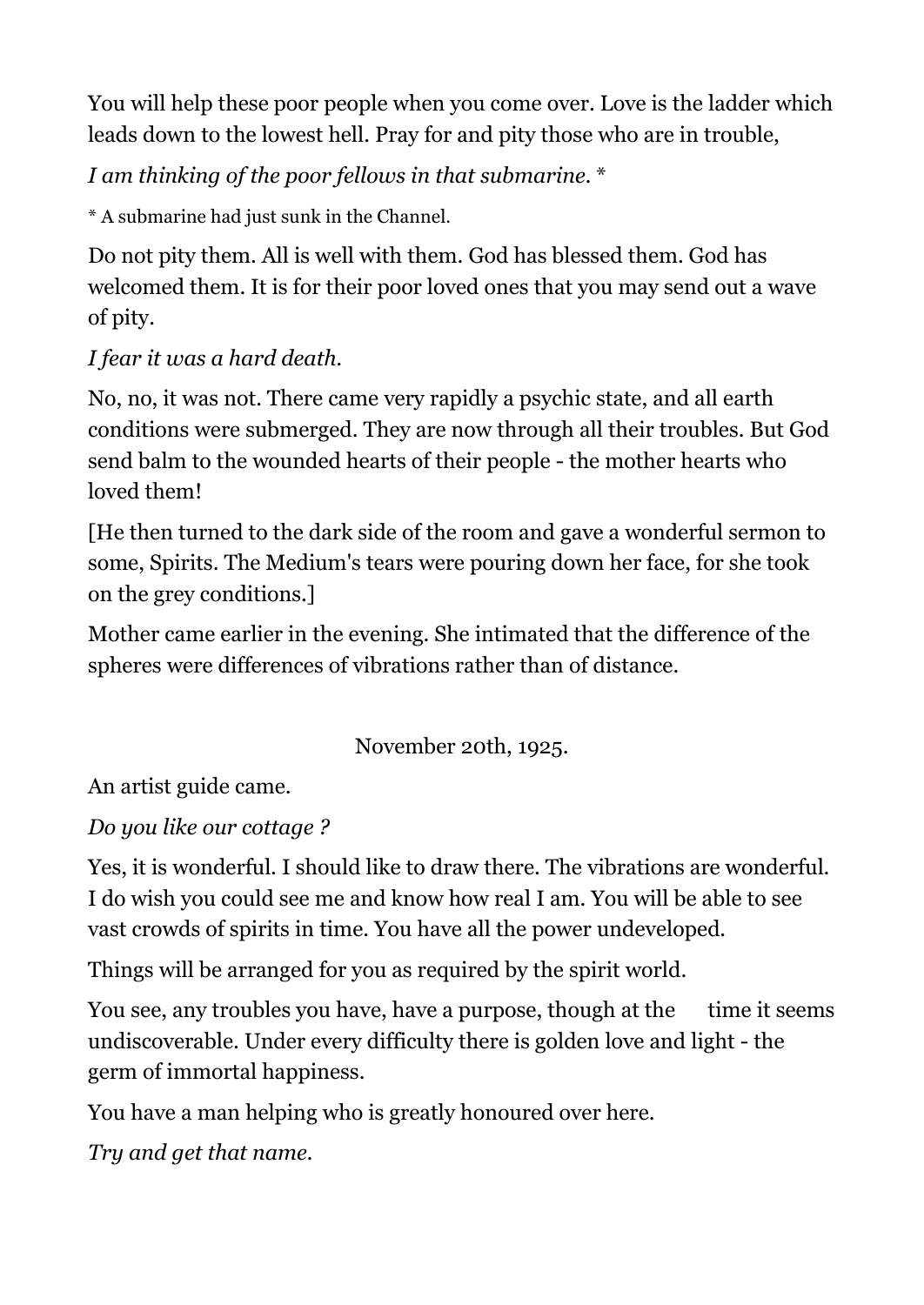Names are extraordinary. They are like a bubble that is burst. You cannot get the parts together again, because they are not.

I see a very beautiful tower in the East which is near a famous well mentioned in the Bible, and that conveys the name of the helper who is round this beloved star of light.\*

\* We could make nothing of this.

We never want the wrong vibrations to come near us or our Channel. It is far more important than people realise yet, the good or evil of vibrations, which are attracted to all and everything they come near.

It will be a real pleasure to me to show you over my gallery. Every artist has one. Nothing is wasted. Each gift is as a gem from God, shining with its own particular light and colour, making up the vibratory cord of God which is an all-embracing power coining from the Divine Centre.

There will be a great cyclone in America before long.\*

\* Miami was destroyed, I926.

December 20th, 1925.

We were sitting (tenth time) for the voice.

Pheneas came.

You will get phenomena. (This was so.) The mantle of power descends. The Medium is like the high pole of the wireless - without her your wires would all be on the ground.

*Your similes are wonderful.* 

I have lived long. My brain has been sharpened.

Dr. Lamond is a great vibrant soul. Tell him from me that the long lane is near its turning.

You need not ask for miracles all the time. We cannot build a house with a few bricks. All we could do was to collect and store the bricks. The Medium is the brick factory.

Guard your health in view of the work soon to come upon you. God is descending upon mankind and upon all the strata of His creation.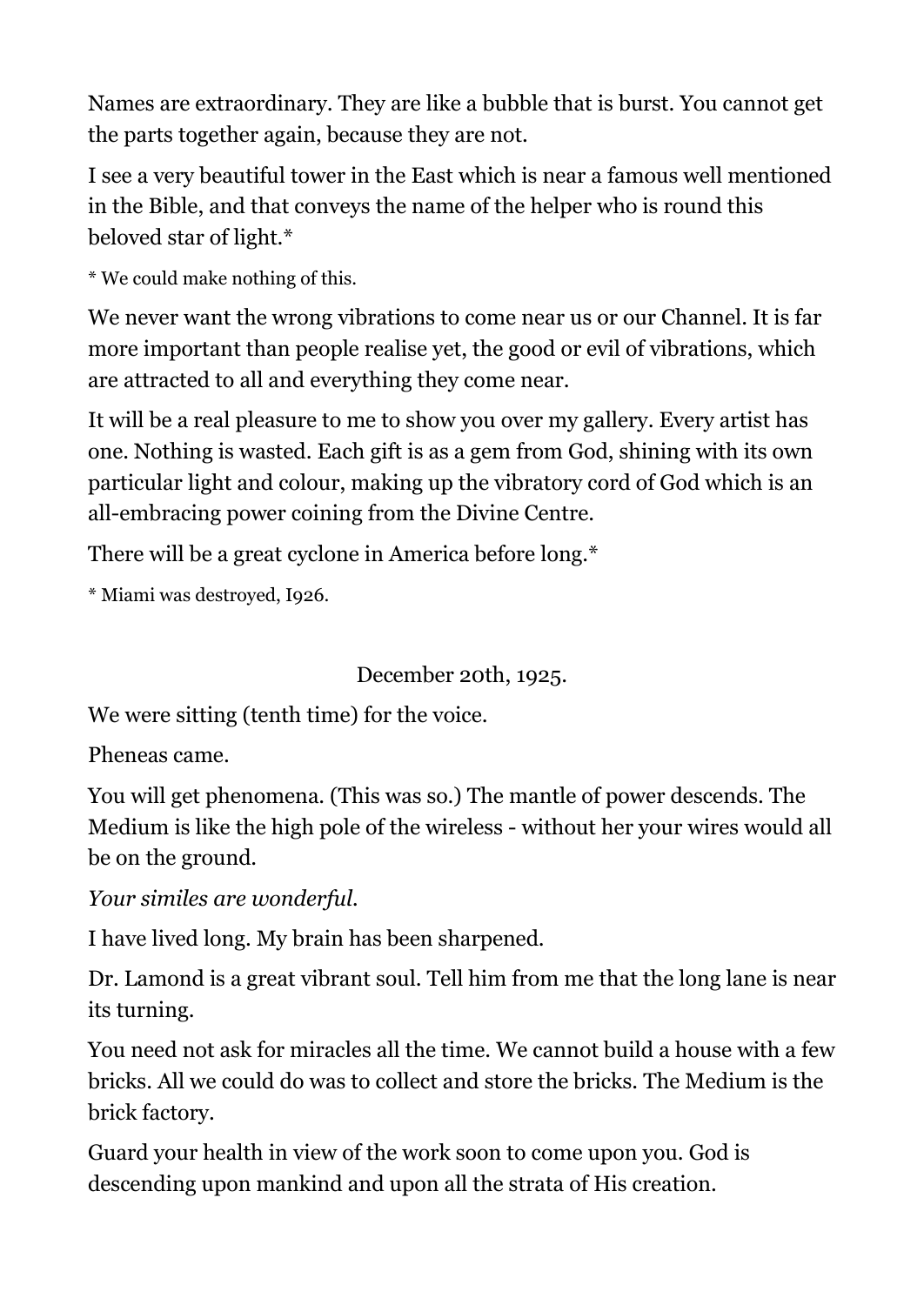I will tell you one little thing more - another picture.

Your home in the other world is ready for you. The human forces which are to make it a perfect creation have been selected. There is a round, small building in the grounds which is filled with exquisite coloured vibrations into which you go when you want soul's rejuvenation. It stands amid trees. There is a lovely terrace outside that home with flowers everywhere. Flowers and creepers are all round the home - and there is an oblong pond round which coloured birds will come to drink. It is quite close - opposite.

All is going well.

You are like travellers in the last few hours of a railway journey, who are weary, hungry, and dirty. The time seems very long. But you have just to reach the black tunnel ahead of you. Then you will run in to the most beautiful of all lands.

## *I suppose you see things in pictures ?*

I see them as one in an aeroplane would look down and see a train and the various stations which it would pass. The stations are the events which we foretell to you.

We wait for the day when we shall meet upon the threshold of infinite peace, progress and immortality. And the Crown of Life Immortal is peace.

January 10th, 1926.

A new spirit came.

God bless you.

*Then you believe in God ?* 

I do. I did not, but I do since I have been in the lower grey spheres.

A friend of yours brought me here who has been very good to me.

His name is Raymond.

*Lodge ?* 

Yes.

I can see the light shining through the gateway of life eternal.

*The room is very dark.*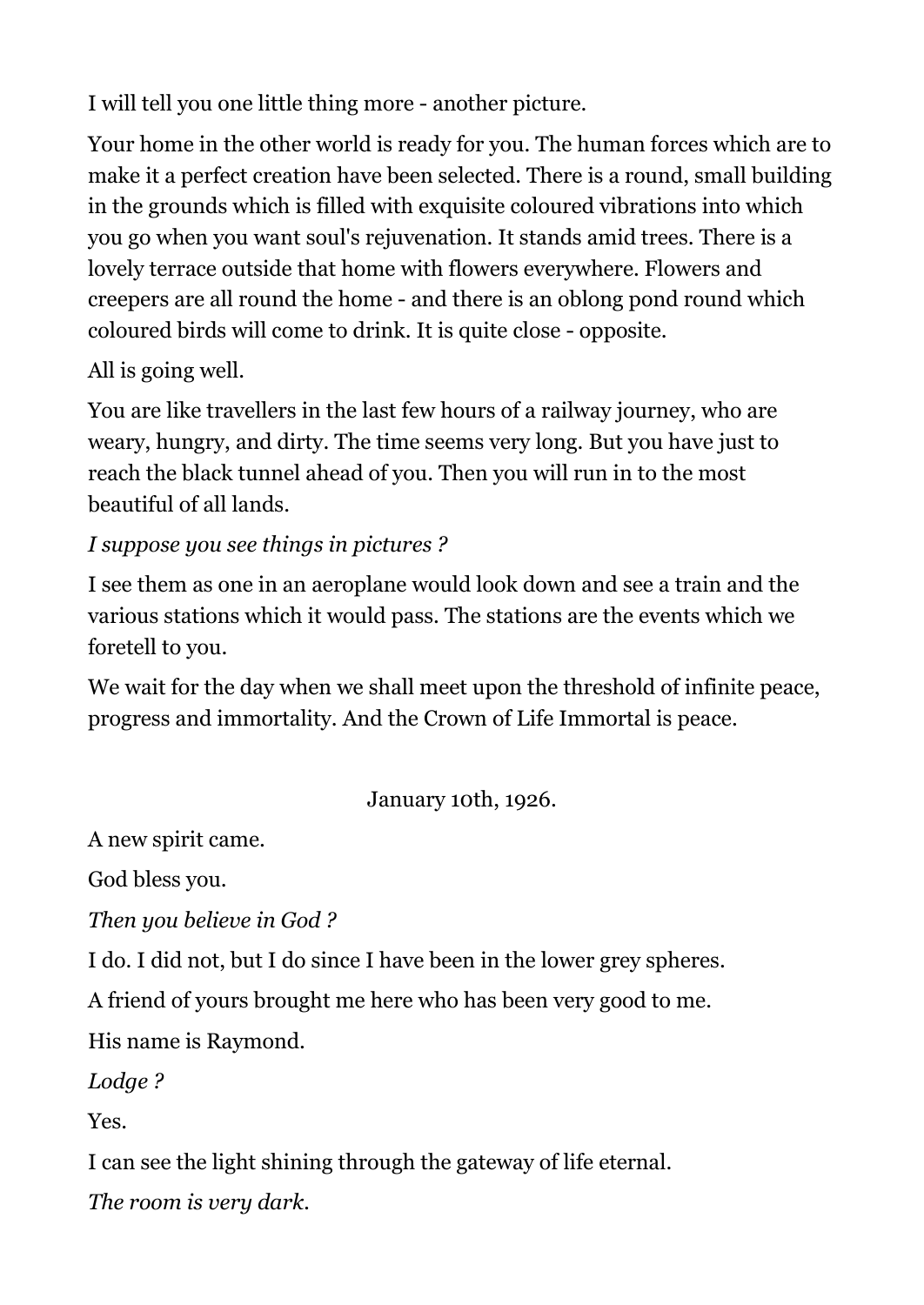Not as dark as it is here. *Are you in the city I saw ?*  Yes. *It was grey.*  Terribly grey. *Is it on rolling hills ?*  Inaccessible hills. *You will soon win out.*  That is what Raymond tells me, too. He comes here from time to time.

January 26th, 1926.

Pheneas speaks.

God bless you !

*I turned off the lamp.* 

What a relief. The light hurts. It is like a weight.

*Where have you been ?* 

I have been very far away.

*We felt that.* 

My connection with the earth plane was broken.

*Not our fault, I hope.* 

It was like a snapped wire joined.

Love is always between us, but I have to have my material landing place, and that is effected by the vibrations that you two supply. I must have those right.

My bridge has been up - like your roads. I can't get across when it is up.

*We have been much pre-occupied from Christmas.* 

You see my Medium knows, and she finds it difficult, because I want to say that impressions that we imprint on her are vital.

[He complained of the smell from the candle.]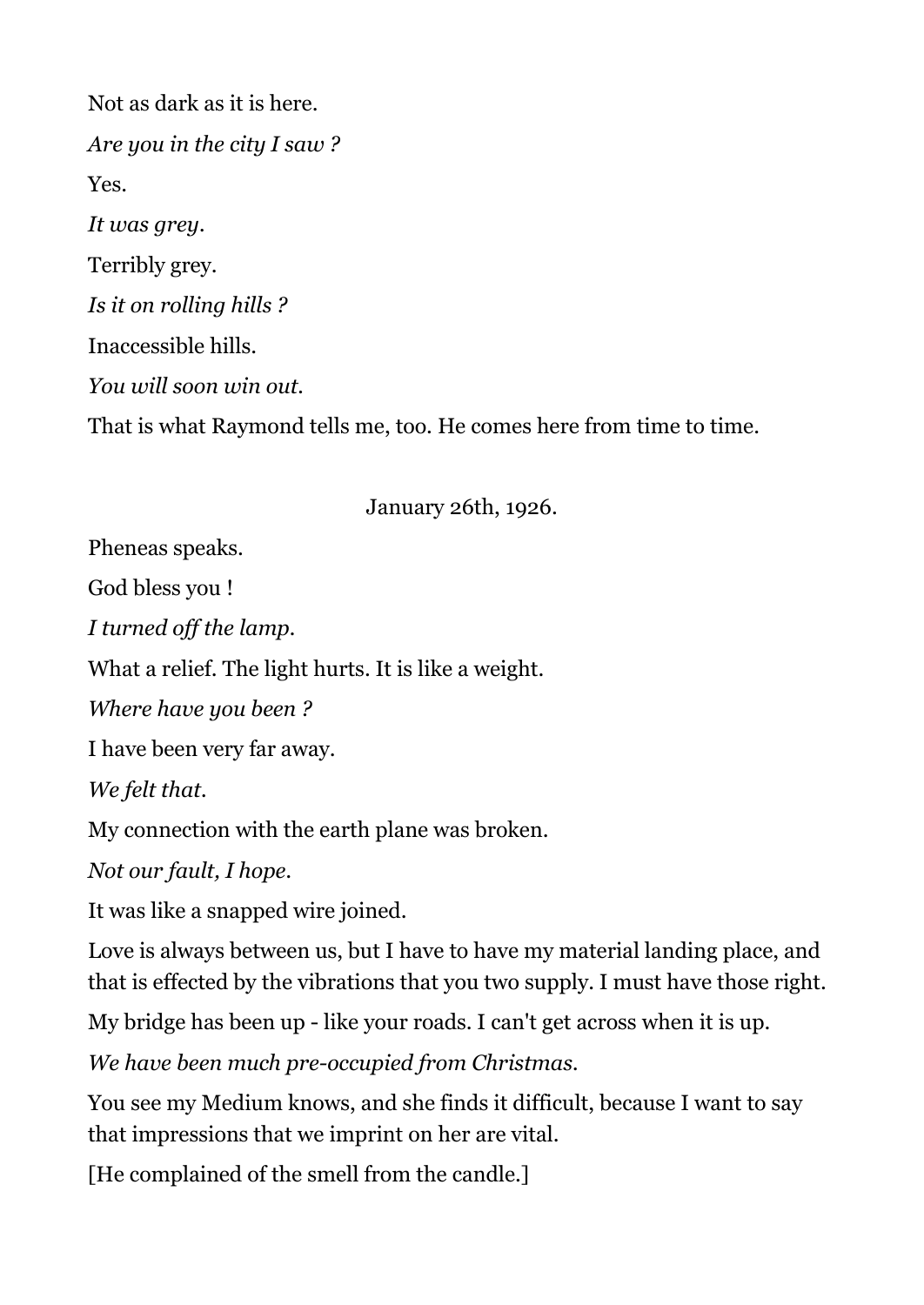We had sweet oil lamps in my day.

Don't let my roadway be blocked. The enemy is always at the gate.

Keep a lookout like a man who watches at night lest a thief enter. Be wise.

#### *Any word of dear Auntie ? \**

\* This dear lady had died a week or two before.

I have a message for you both whom she loved.

It is this : She is so full of joy - so full thanks to God for His infinite goodness in bringing her to this wonderful world, and she begs me to tell you that she is happy beyond any human description. She implores me to say that in spite of her heart's fulfilment the bond of love, and of closeness to you and her beloved niece is greater, not less, and that she is going to petition that her work may be on this side of the veil, with the guidance, the protecting care, the home love over you all until you physically meet again in our lovely world.

Any word to ---- ?

He would not understand. It is too sacred for an appeal to the mind of a human who has the blinds down to God's truth, or to knock at the door for admittance when the bolt is shot.

*We have wept over her loss.* 

Every tear is a flower of love round her, and already a new garden of flowers has grown.

You see it is the amount of love within you which regulates the spiritual development on this side of the veil.

I want to keep very close for the next short lap of the way.

*We will do all we can.* 

I don't want shut windows in my Medium. I want every window open - no shutters. So that I can come and give the message.

God bless all !

*What about the direct voice ? Do you approve?* 

I've been so very far off I do not know about your direct voice. I will find out and let you know.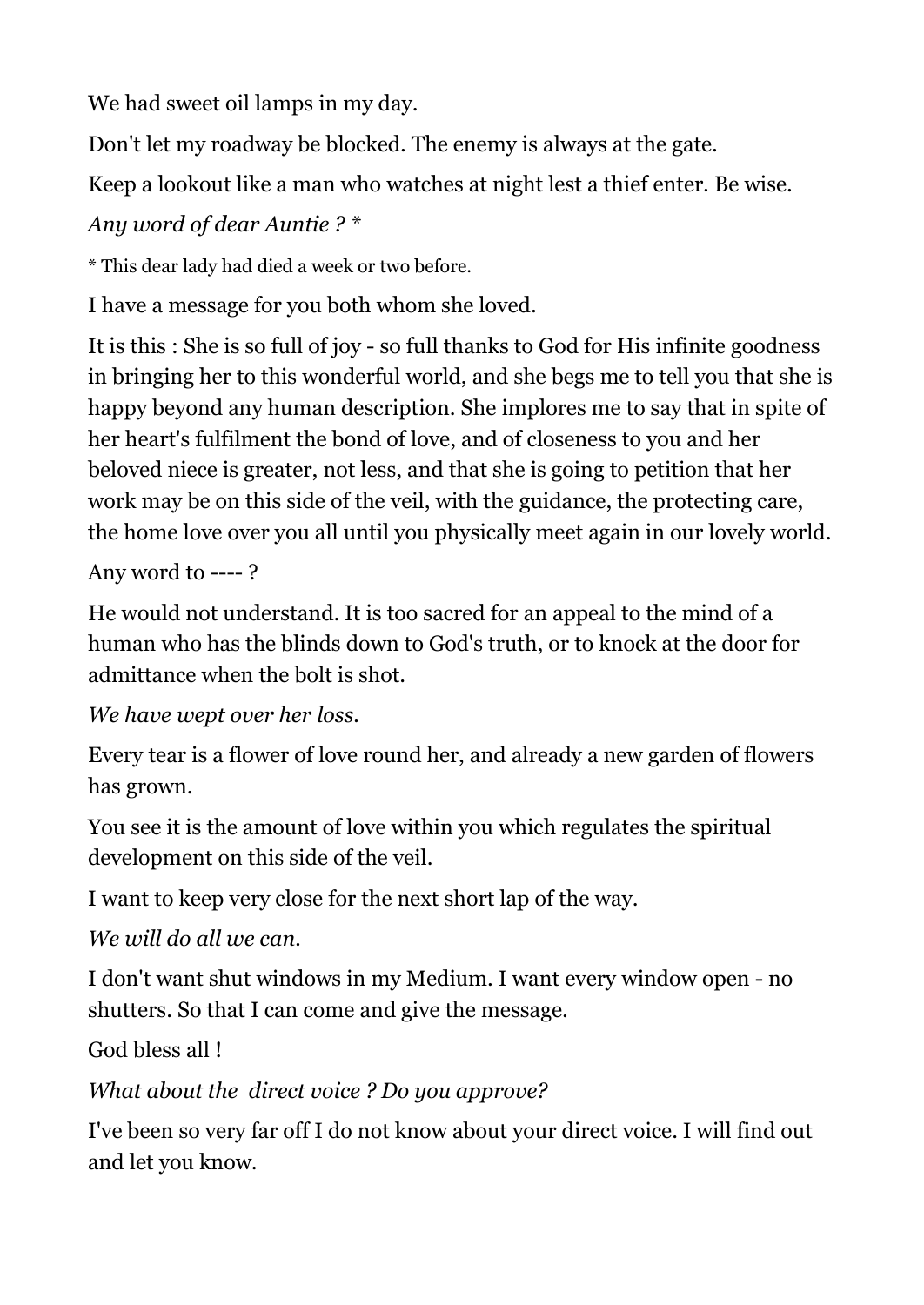You must be a better gate keeper. You must keep the bridge for the messengers of God only.

I don't want to go - it is so long since I have been. You are like a plant with the roots a little dry. I stay to put in sap. I will come again to do it soon. Then my beautiful plant will have many flowers, and humanity will feel and sense them. We must get the sap so that the flowers blossom.

It is a very muddy earth at present, and very hard for us to breathe in it. There is not much spiritual oxygen. I realise how deeply grateful we must be to you and your beloved one in the work that you are doing in so stifling an atmosphere.

There is no death. There is a lovely portal with " Welcome " written over it. All is well. God bless you.

February 12th, 1926.

A Friend came

God bless you! The vibrations are very thin at present.

*Where is Auntie ?* 

She is resting. But she was told that you were communicating, and sent you a message of her dear love. She wished me to say that she realised now how much she might have learned from you had she only responded upon this subject.

She is intensely happy. Love is everywhere round her. She has a home which is only a little way off. We can meet continually.

Pheneas speaks.

My dear Medium was not at all comfortable because others came to use her. She is not a main road, but a private way.

These subtle human elements smother the connecting cord, and we have to bring great forces to check those evil vibrations which intervene between you and the beautiful spirit world.

God bless you.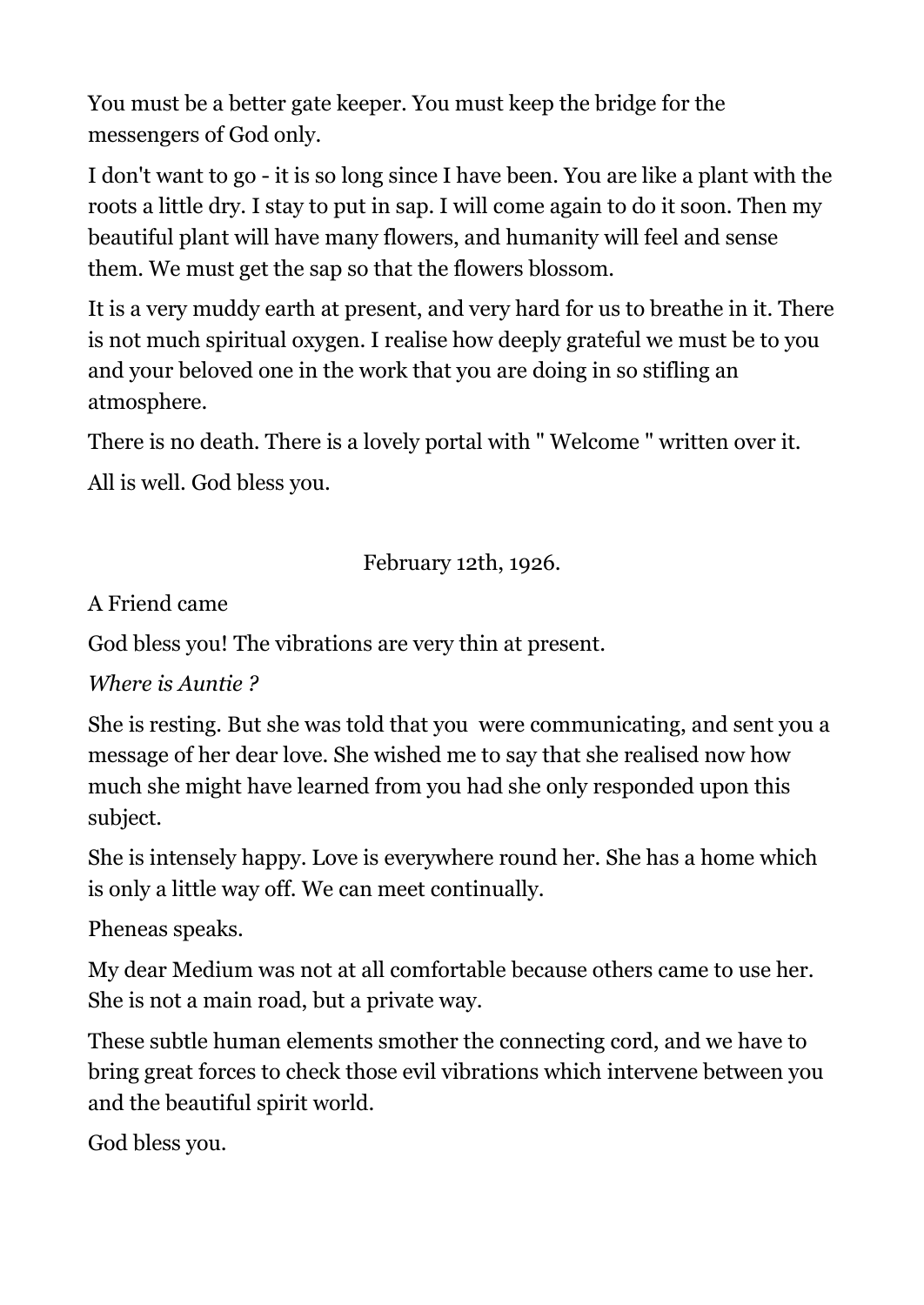A lantern has been light ed, and a wick has gone out. You must light the other. The light is dimmer than it should be.\*

\*This referred to the psychic bookshop.

May greater power descend upon you and those other lamps which are shining on the waters of tribulation.

But you do not always understand the ground on which you put your feet. I mean that you walk among vibrations that you are not aware of.

And now listen. You must remember that the signal that goes out from our representative is from our higher knowledge. When people pass by in gorgeous colours, but are black beneath, her eyes penetrate the outer covering.

February 15th, 1926.

Pheneas came in the dark, and could not be reported verbatim.

He gave us a good deal of advice upon business matters, and made a prophecy and a promise. " Leave it to me. I will arrange everything."

[He did.]

[I asked if the Cleophas script was that of which he spoke two years ago ?]

 I have not been in close touch, but I think it is. I will make enquiry among the messengers of the outer circle, who have charge of such things.

He said that he had been with a wonderful man in the East.

The earth now is like a kaleidoscope. The same old pieces, but in different combination.

I will come soon with a special message about something you have to do.

*Should I give forth the Northcliffe message ? \** 

\* A message of warning had come purporting to be from Lord Northcliffe.

When people are in the sunshine there is no use telling them to put on their mackintoshes. They will not listen. Wait until the first drops begin to fall.

The bridge which crosses the stream of death, should have six planks. They are Faith, Hope, Charity, Forgiveness, Kindness, and Humility.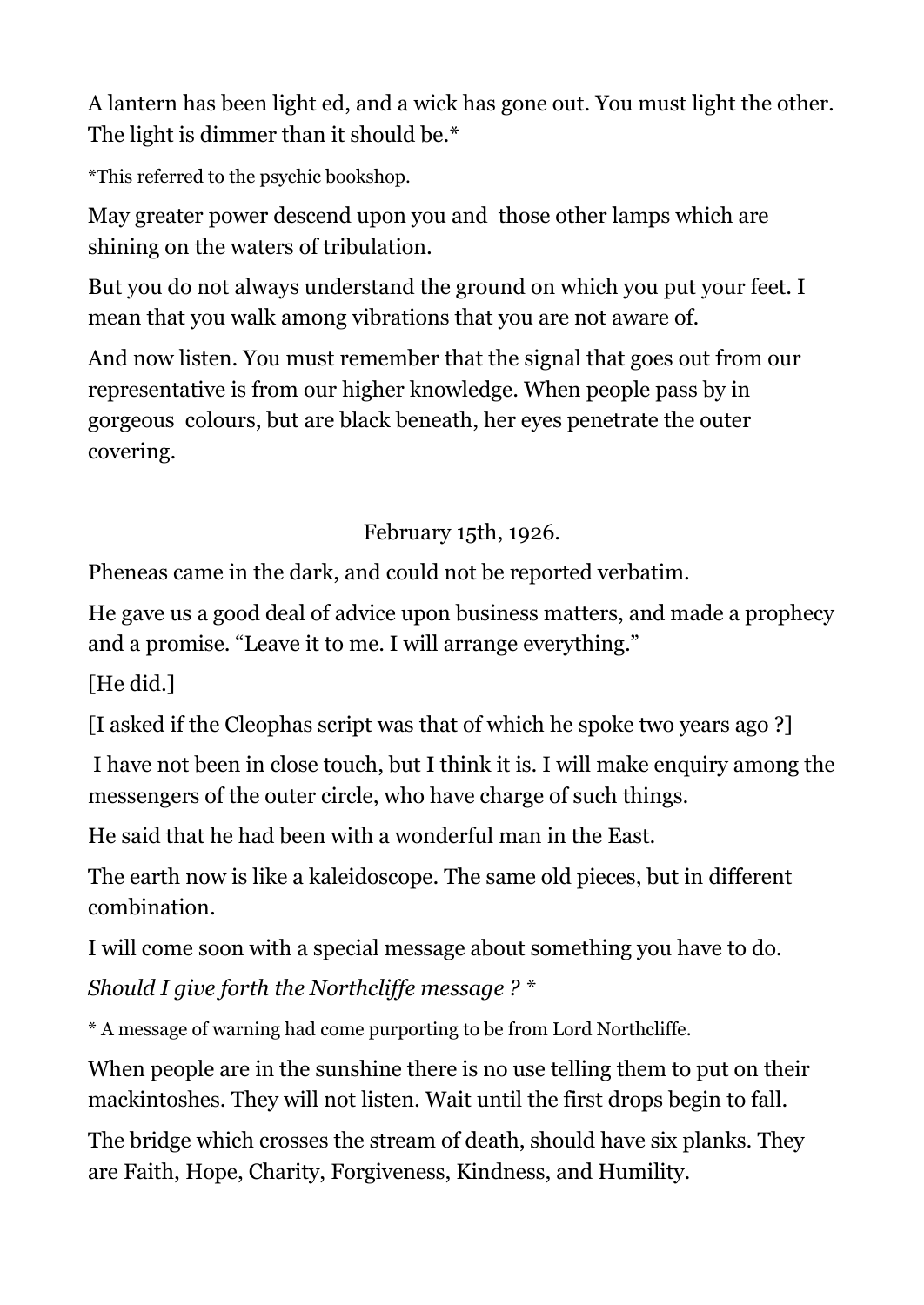Everything is going on exactly as God would wish it.

I see this circle as light amid the dark, muddy colours of earth. Soon something very happy is coming to you all.

*In this country ?* 

I may not say.

Your sittings for the voice are each useful. When you make a wireless here you have to put up a pole, aerials, etc. It is the same with us.

When I come, each. of your guides gives me an account of what goes on.

Do not worry at all about things, for you are very near the end of your tiresome stumbling road, and it clears soon, and all will then be easy, and you will live at your fullest.

It is ordained.

[Tommy came. \*]

\* A young officer killed in the war.

*Do you like your home ?* 

It is a paradise, not upon earth, but upon Heaven's foundations. No greyness enters that sphere. Kingsley and I are chums in the same teams. Lily has found her affinity.

[A new spirit came.]

*Do you believe in God ?* 

I believe in Him because I see His glory every minute of my life.

I am Holman. You knew me in South Africa. I was a lieutenant in a mounted corps.

*Were you in our hospital ? \** 

\* I served in the Langman Hospital in the Boer war.

For one month, and you saved me. But not for long. I died of influenza. It was promotion for me. You have such a cloud of people round you that it is hard to distinguish them. Frank Holman. My home was in the North. An orphan.

*Shall we get wireless with you ?*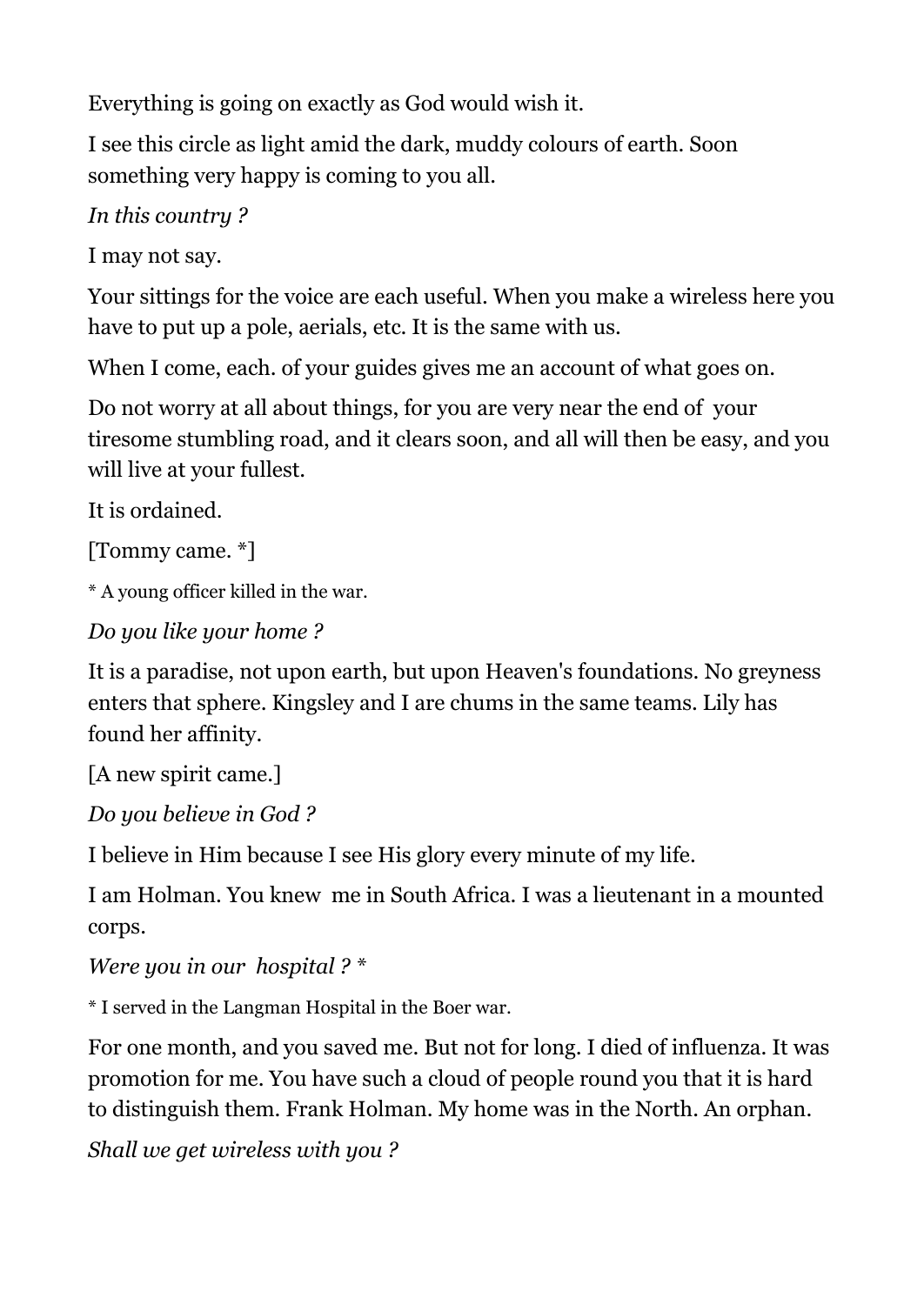A great discovery is shortly to be made in that direction. A machine is being made in secret. A bridge is being made.

[Another spirit.

He hesitated to say he believed in God.

I was a rotter upon earth, but I see now a little light before me. What it means I do not know. Perhaps it means there is a God, and in that case I do believe in Him.

*Are you in a grey place ?* 

Fearfully so.

[We spoke to him and consoled him.]

Pheneas speaks.

We have been very busy in *Dalmatia* to-day. All these preparations are like the scaffold poles one fixes up all round some building which one is erecting.

I am going this afternoon to the Euphrates. We did not call it that of old. We had an Arab word for that land which meant "The Garden of Flowers."

#### March 25th, 1926.

In a little time there will be a great discovery of an electric nature made by spirit power by a man who knows nothing of electricity. It will mean seeing and hearing by means of electricity.

This spiritual knowledge is coming into your world in little rills all from a source which is inexhaustible. Soon these rills will unite and form pools and lakes, which will submerge everything.

Conditions are mixed to-night. There have been workmen and others in this room who have mixed the atmosphere.

You must understand the difficulties. Electricity is as coarse as lead compared to these fine psychic vibrations.

All is well. There is a very great man on our side who will inspire you at your address to-morrow.

Humanity will soon be staggered at the enormous power shown from on high.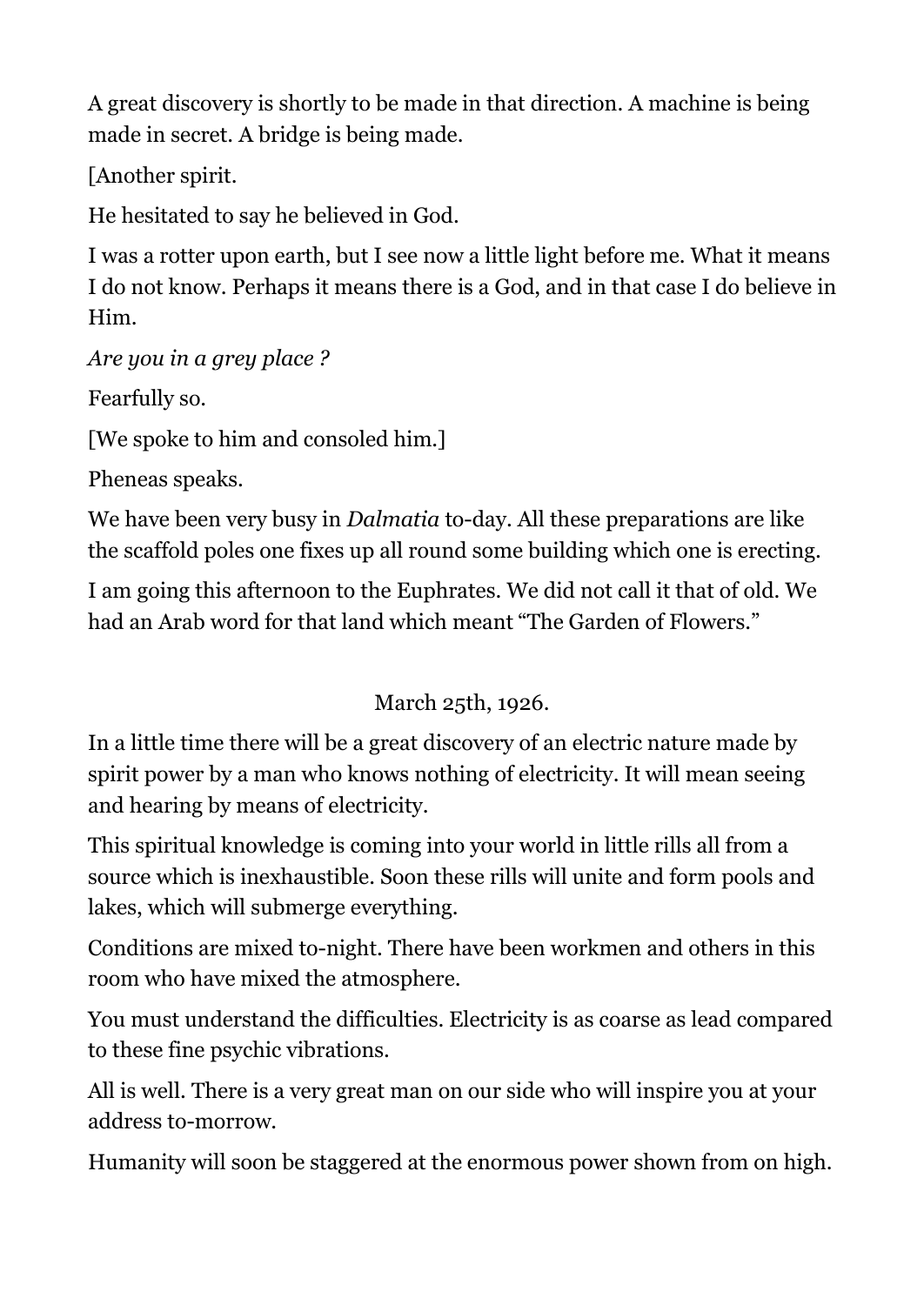The result will be to lower all the bridges of thought in the direction of the spirit world. You Spiritualists will have to get busy, all of you, in helping to lower those bridges, and giving the tickets of entrance to those who would pass over to a greater conception of faith, thought, and knowledge.

A gardener in a conservatory, when he sees a life-killing fly destroying the plants that he lovingly cultured and tended, will spray those plants with an anti-death toxin. So will the great Gardener when He sees His beloved flowers being destroyed by noxious growths. God bless you !

Let your mind be very open to us - to our directions - in the next twenty-four hours. Don't shut the doors and windows. Let us in. Don't get it too tight. You understand.

April 10th 1926.

[Pheneas came - begged us to be very careful that no one personate him.]

Put a double lock on the door.

Your lectures of the last week have roused up several who will be captains and leaders in the future.

It is very important that I keep the line open now. It will be so important soon.

Now I go to the Hebrides. There is a development of power which will eventually show itself there. I am being shown it because I am one of those who are in touch with the central wells of power.

Why don't you test me ?

You are rather like a ticket collector who never takes the tickets.

Do you believe in God ?

With all I am I believe in Him.

My Medium has been made clairaudient to our powers lately. The veils of sound are being lifted between us and her.

It will not be long before you see my face. You have seen it many times at night. You know me well. It is always blotted out when you return to the earth plane.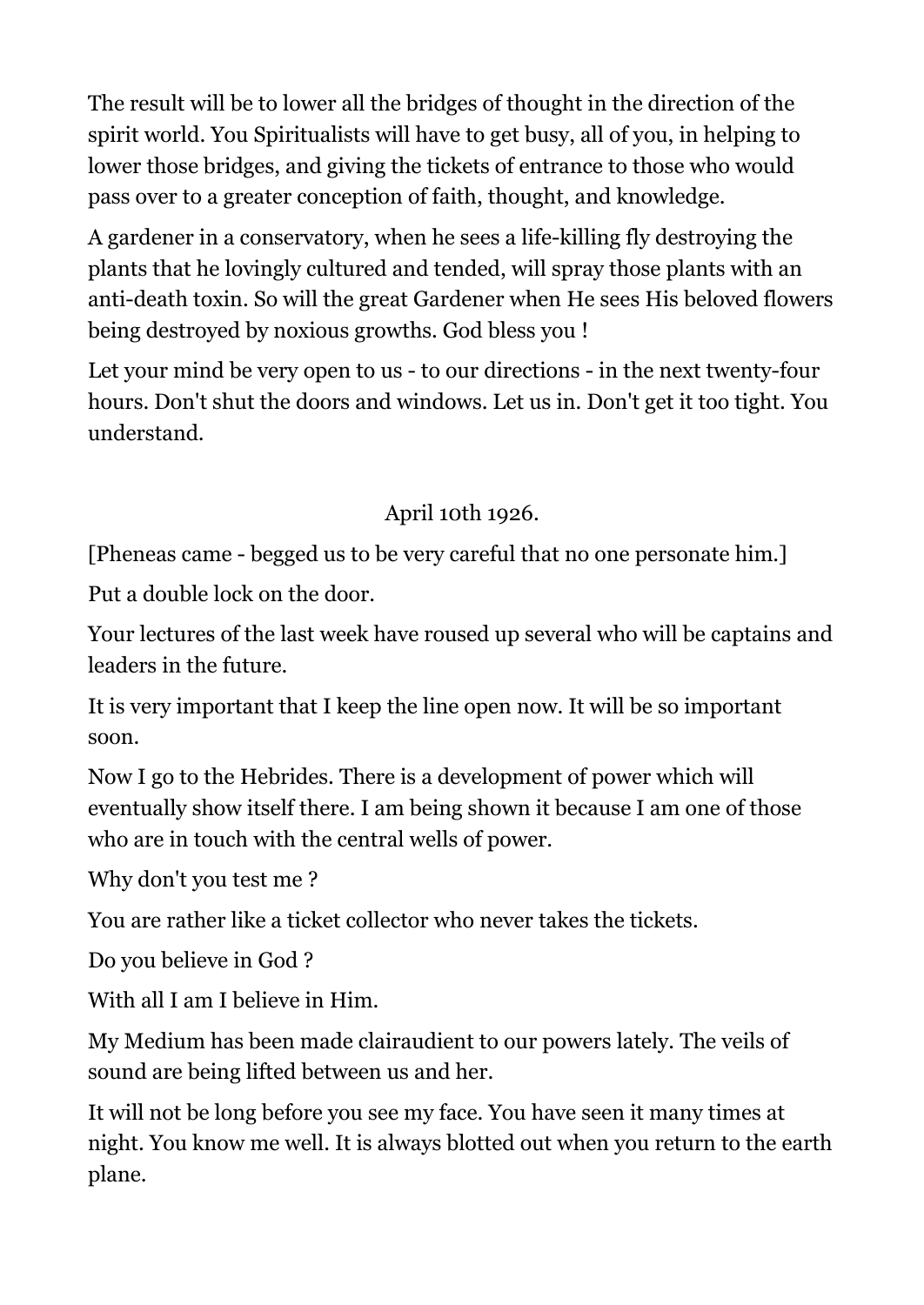### *What a pity !*

Because all that comes to you on the earth plane is so vital that you must have no after glow around your daily life. It must be free of the vibrations of the spirit world, so that you can concentrate your human energy entirely upon what you have daily to perform upon the earth plane for God, humanity and the various spheres.

Mark that last ! You are not only preaching to the very narrow earth stratum, but to the intermediary ones all the time, every day. Your work is repeated through each stratum unseen by you of those who crowd to listen, and to learn.

I'll tell you something. It is like this.

Take it *all* down. I don't like telegraphic forms. I want to talk to the heart of men, not dot, dot, dash.

All is well. Wherever there is a shadow there is sunshine ahead. All is well. On entering into the spirit world there will be a wonderful golden pathway of love, of sweetness, of joy indescribable, and of lightness of soul, for her and for all those whom she harbours within her heart - for what she has done for your mission, and for those dark shadows of humans who have crossed her path, for the arms that have held up, for the heart' that has loved, for the soul that has gone out to all those creatures of suffering.

[The Medium partly regained consciousness, but Pheneas again took control.]

The forces of God are descending rapidly upon the world, and they are encompassing it. Then will come the conflict between black and white, but white, as always, will win.

Those in the movement are being judged one by one.

[Here the Medium went through the action of picking up one after the other, some replaced, some thrown down.]

April 26th, 1926.

[Denis present.]

Pheneas speaks.

This Medium is concerned about her piccaninny getting cold. Light the fire.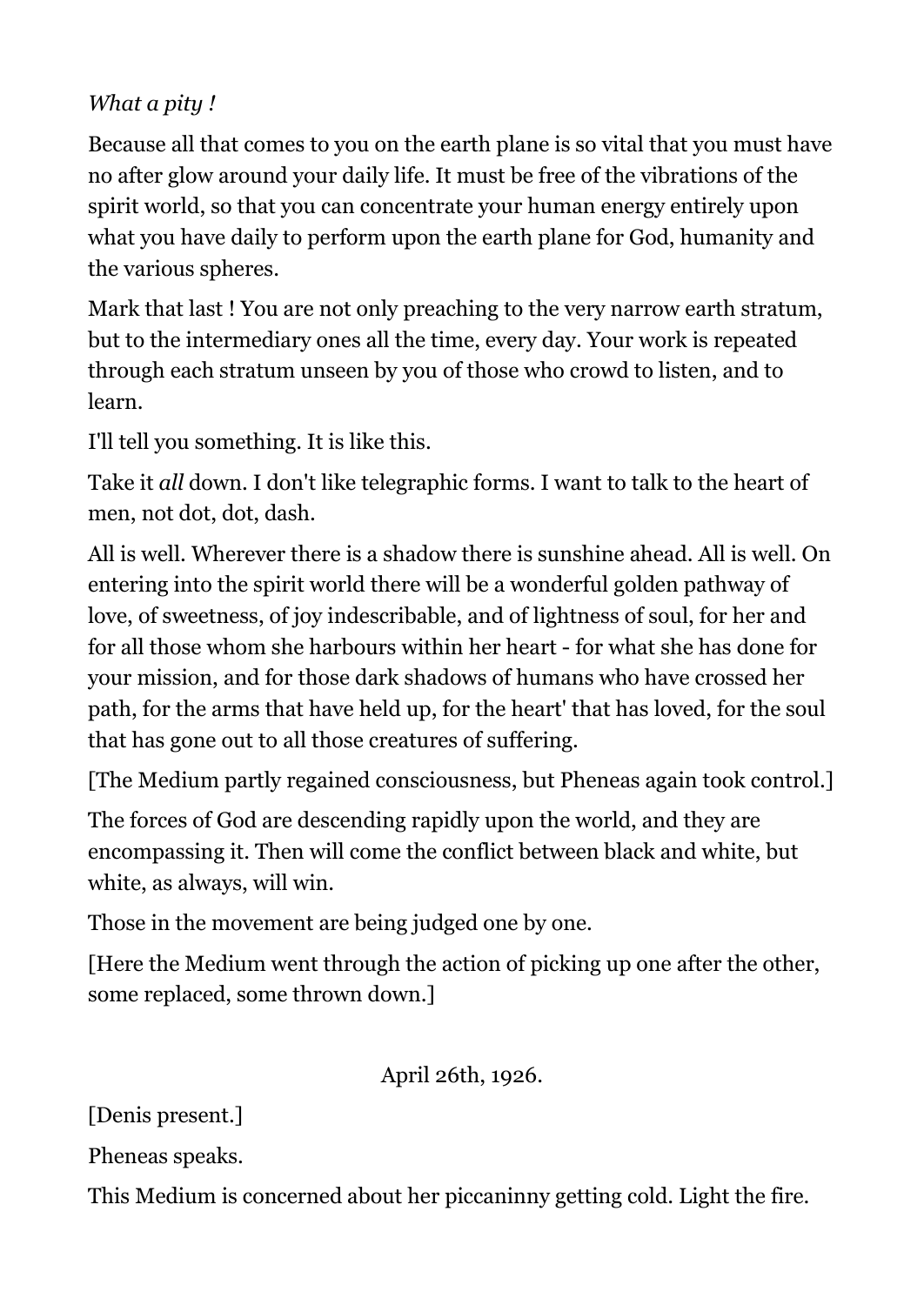## Am I "de trop"?

#### *No, indeed.*

They say you (Denis) must try to develop on a very high sphere in a way that will be given you, because there is going to be an upliftment of psychic force in your direction which will have most beneficial results upon you in every way. Give us the key-note. We look to you. We watch you. Tender loving eyes are on you.

He volunteered for work upon the earth plane. He was told before he left that wonderful sphere the road would be rough, that the rocks would cut his feet the difficulties of life. He answered " The Glory of Christ reigns in my soul and my heart and my being. I have courage. I can succeed." And Christ's blessing was on him as he left the spirit world, and the Angel forces blessed him as he passed on to the earth that needed him. Soon the call will come. The memories, dim memories, of the life immortal, linger at the back of his soul, with the blind down - a Venetian blind, as you would say, which lets the light in.

### *What form will the call take ?*

It is like the tuning up of wireless, and then the inspiration can come through. If it is switched on to earth only earth can come.

#### *What about the work ?*

He has work to do with the regeneration of certain souls that walk, as it were, on a tight wire, balanced. He is to meet those people, and by his own influence he will pull them up and keep them from falling into the abyss. Those people will in turn do enormous work, and all on account of his help to them. Great will he the glory - the glory of life immortal, Love is joy, Love is Happiness. Love vibrates out in all directions.

You are put a little through the fire so that you may make the effort - and you make it, mark you. - It is ordained. Trim your wick a little, and soon the wick will not require trimming.

All is well with you. All is beautiful. All is holy. All is as it should be. Tremendous power will descend from wonderful sources to you before long, which will bring a light, a happiness, an upliftment, a joy past all understanding. I mean the beautiful life which is to emanate from Him to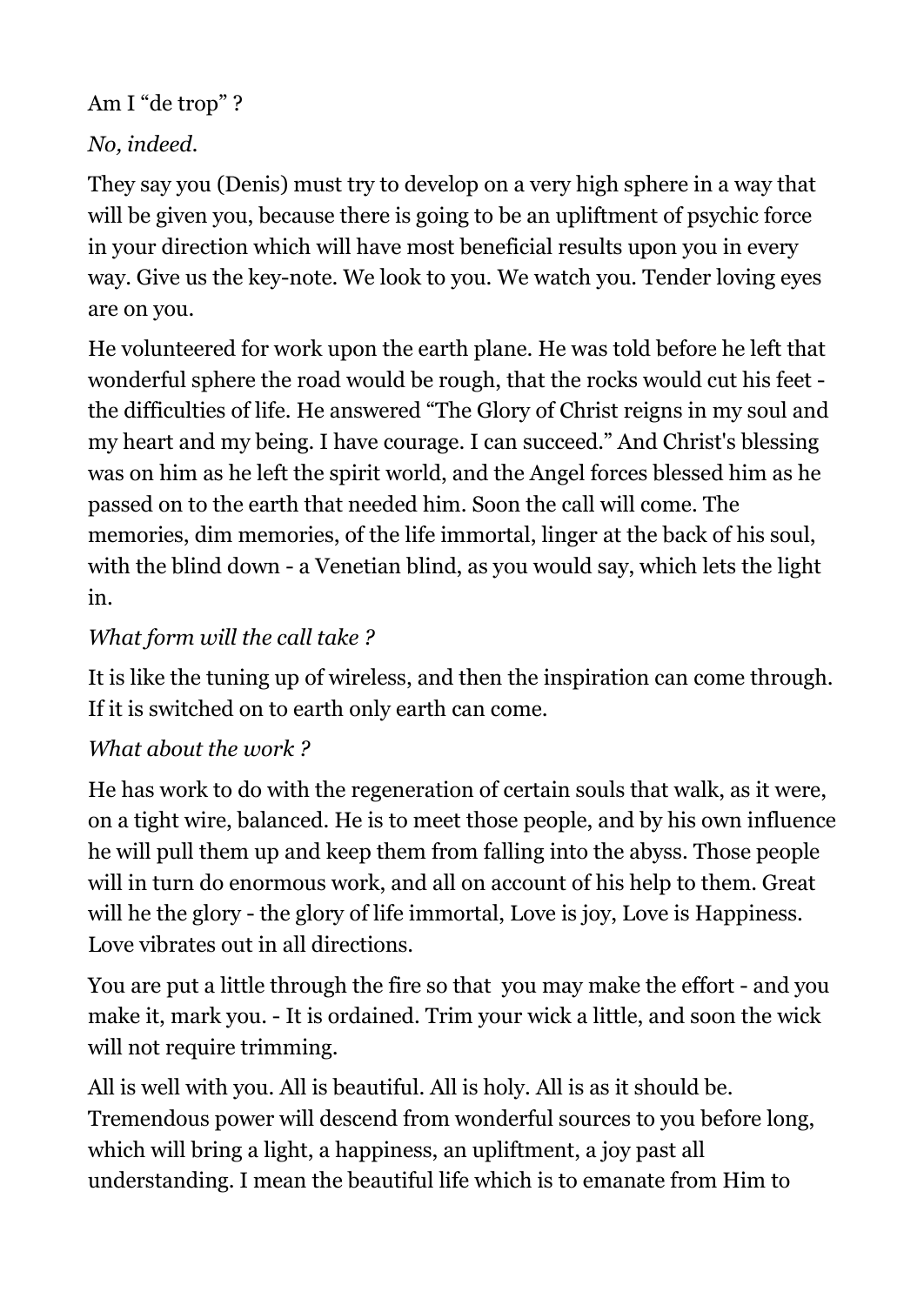those around him, and which will react on him in a way which will fill his very being with happiness which he has never imagined.

*In the next world ?* 

No, here, and there also.

Do not pity the so - called dead. They are the lucky people. If you saw a place that had been stricken with disease, would you say " poor people," because they were going to a land where there was no suffering ? Where all had enough and more than enough, and where joy filled the heart instead of sorrow. You would say "lucky people." So it is with those who have given out kindness and unselfishness and who have tried their best in doing their everyday work in the earth plane. That is the flower of religion.

We don't have meat here. We love all living creatures because God made them, and He loves all that He has created, for in each there is a spark of God, and that is love - for their mates, their little ones, for something.

I get troubled when I see the creatures sacrificed to the appetite of man. But their days are numbered. Comparatively few more will be sacrificed, because in the new world humanity will have awakened to the sense of the enormity of the action which they take when they absorb a life that God has not done with - I mean when they kill creatures to fill their own bodies.\*

\*We are none of us Vegetarians.

Your hearts are full of love for the animal world, and you will be glad at the memory that you had sympathy on the dark earth plane.

We see the difficulties of dietetic change - soon you start a new era - you begin life instead of existence. Now you come up to the top story when, for the first time, you will see things as they are. Humanity will be like the worms when they come up to the surface.

*You have wandered away.* 

I have my own way of getting at my subject.

*We will do what we can. I can't promise anything.* 

When I come and manifest, I bring a communicating cord with me so that the power I use from you is replenished at night by a revitalising spiritual and physical power, so you are the gainer.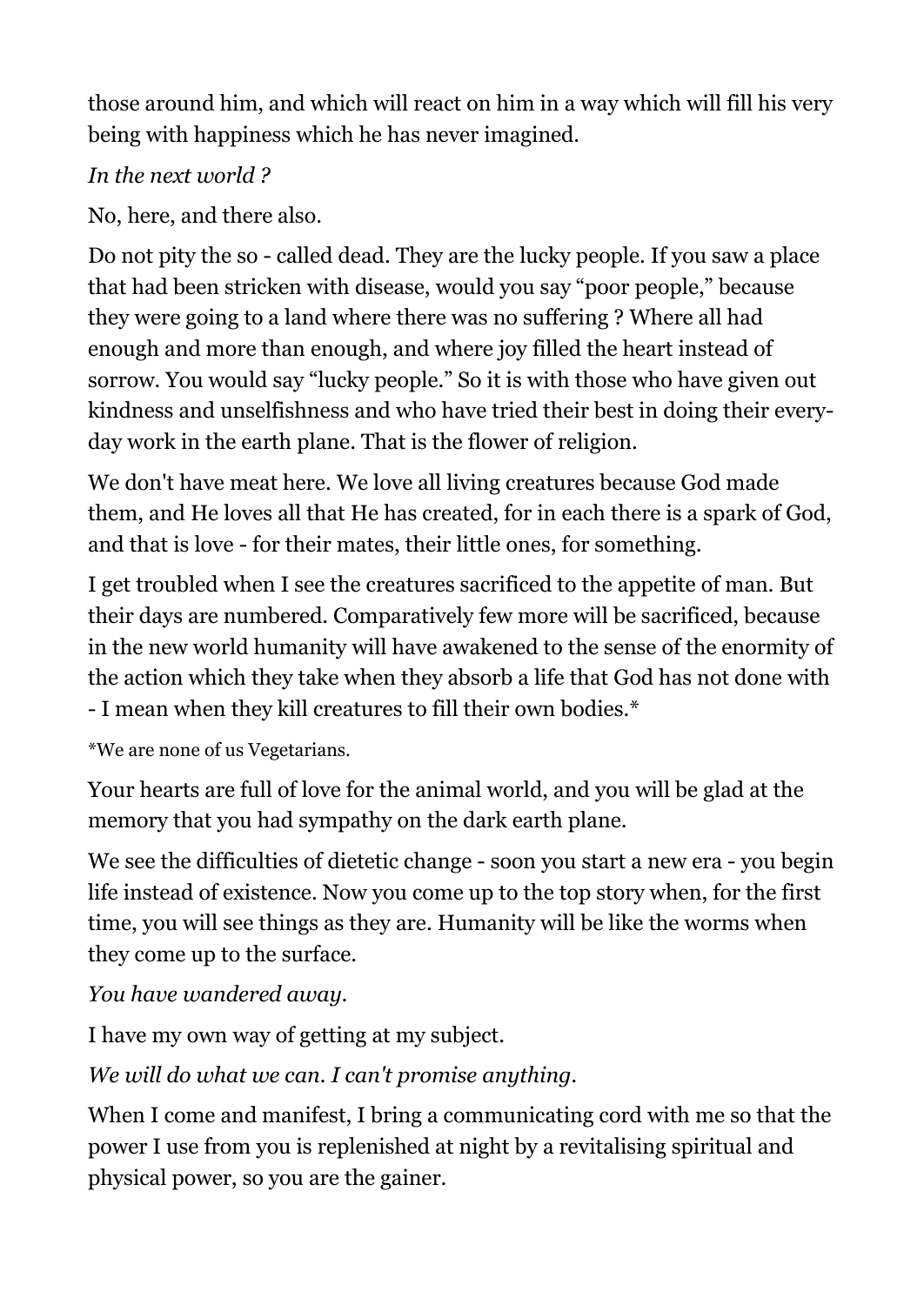The balance is always in your favour when I use you, you are the gainer.

I uplift the soul and strength of the Medium when I come. I build up the vital force to carry on in the path she treads, carrying the banner of light, and holding out the hand to those who need it, on the little path of life that is left.

May your circle all realise the Angel world that surrounds and envelops them. May they realise the blessings that come from it and ever look upwards.

[Another came.]

I am your guide (the Medium's). I believe in God with all my soul. All that I am, all that I ever shall be, is founded and created by Him.

I am Julius - yes, her guide.

God bless you, my dear one.

*What about the future ?* 

I leave all that to Pheneas. It is his province.

You will do an enormous work in that dear home in the Forest. It will have most far-reaching effects.

We are eager now that you should get there.

*Where is dear Pheneas ?* 

He is in the darker spheres, suppressing evil forces.

It is intermediate, between the lower spheres and this earth.

He was most anxious that I should come in his stead.

[Another came.]

I never knew you on earth, but I love you both very much.

*Why ?* 

Because you have shown me the light.

*Who are you ?* 

I was a Norwegian.

*How long dead ?* 

A century.

*Were you in the dark ?*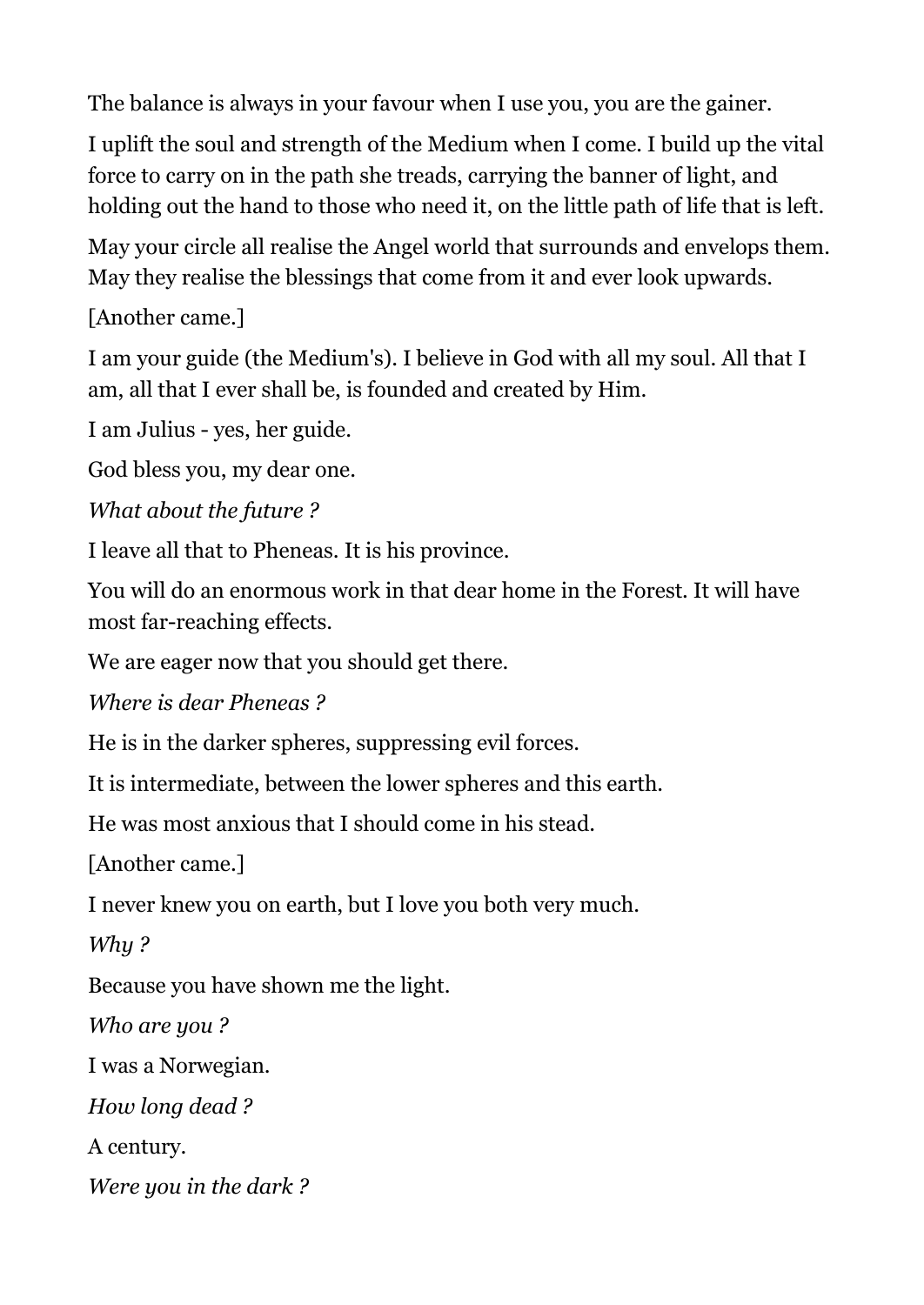Yes, I was a materialist.

*And are you happy now ?* 

I am a well spring of joy.

*Were you an artist ?* 

I was a singer - first a doctor, until I found I had a paying voice.

I was at your Leeds lecture. There was a crowd of us. We all came away new men.

#### May 8th, 1926.

Pheneas spoke of the strike. He said: England is our chosen land. We are lighting a light there, but when you light a light you get smoke from the wick. This is the little smoke, but it will soon clear, and then you will get the light.

The world is very black, but East and West there is more attention to the ideas which you have preached, and that will be a help to them in the days to come.

The world will now come out of the kindergarten and into the grade one class. This fourth dimension which is spoken of so mysteriously, is only one more step in the ladder of evolution.

*May I ask a question ?* 

Certainly.

*Do I understand that when the climax comes, some folk will pass over spontaneously, and a large number will carry on, and the rubbish all be destroyed ?* 

That is correct. Ask me more if you like.

*If we pass on spontaneously and our bodies lie behind, how does it differ from death ?* 

It will come when your psychic senses are open, and you can see us around you. You will drop your body as a man with many coats might drop one without knowing. When you look back and see the old worn coat, and find you are in a better one, you will not regret it.

*Will many other Spiritualists pass on ?* 

Yes, many.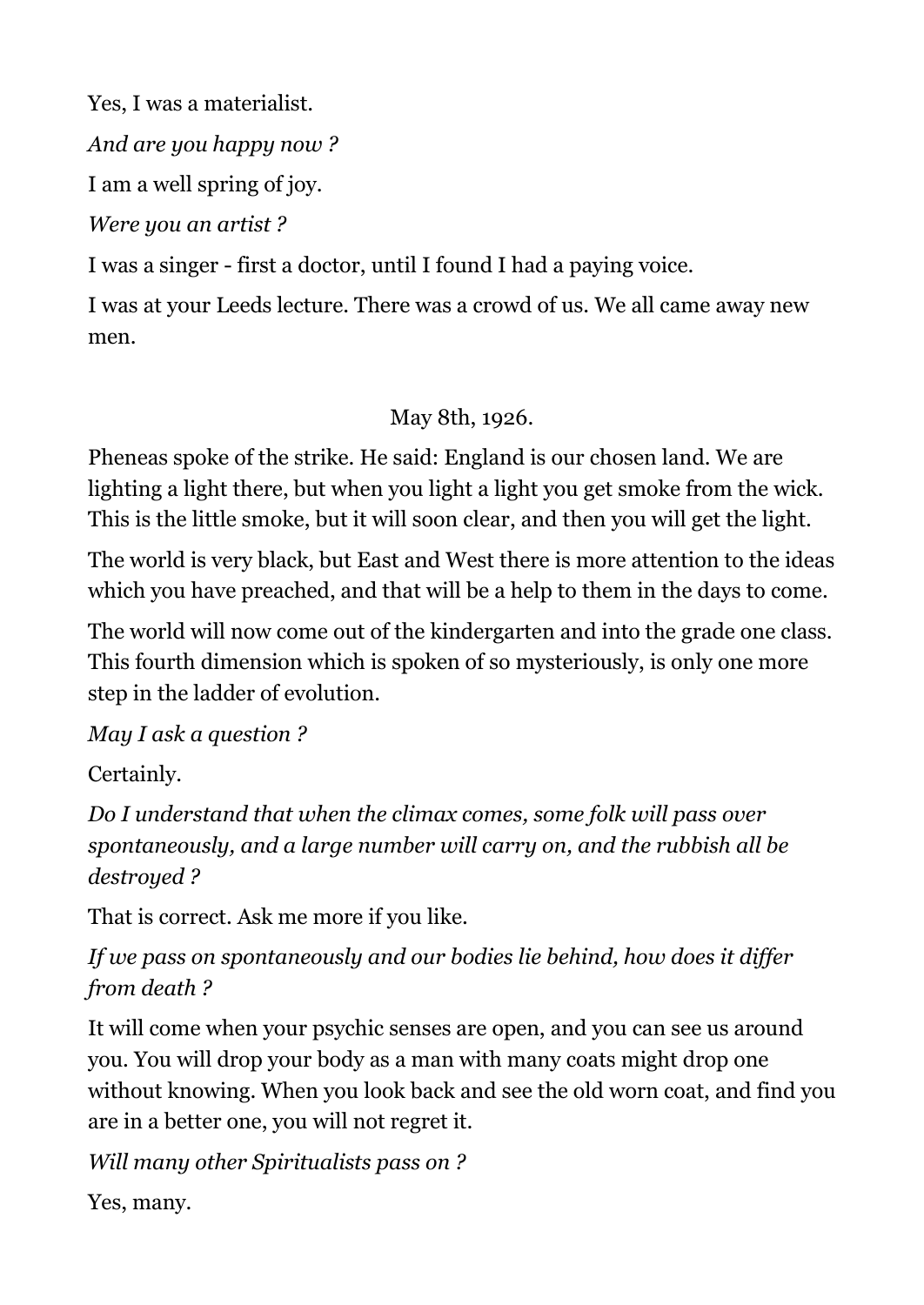[There followed prophecies as to the fate of individuals.]

We must have another meeting soon. We have some important orders from on high for you.

*Could you give them now ?* 

Across them is written –'the time is not yet come.'When that writing disappears we will give them.

He then spoke of our home in the spirit land. Built by loving hands and loving hearts.

[A very clear and remarkable sitting.]

## May 16th, 1926.

Pheneas said that he would presently send a healer to give us both more strength. He was a very sweet soul. He was studying the root of all diseases so that microbes might be extirpated in the new earth world.

He had been taken by my mother and others recently to see our beautiful home. The scent of the flowers was a living thing, for those flowers represented help that we had given to various people in life.

I will come soon in the flat. I will not come in the cottage until you are alone there.

Several of the opponents of the movement are beginning to feel very uncomfortable about their position.

We address unseen mortals here, those who ruined their opportunities on earth -would not see or hear - who turned a deaf ear to humanity's cry for help - and now their hearts are full of bitterness, the bitterness of regret. They have come to this bright home like drowning souls clinging to any plank of hope.

Now I would tell you a little thing about your home. The little whales like it.

Give me more air. Air has many vibrations which come from nature, and so some is vital, and some all dried up. Open the window.

Things are going wonderfully well in the East - far better than we had contemplated. There is also a strong vein of power being created in the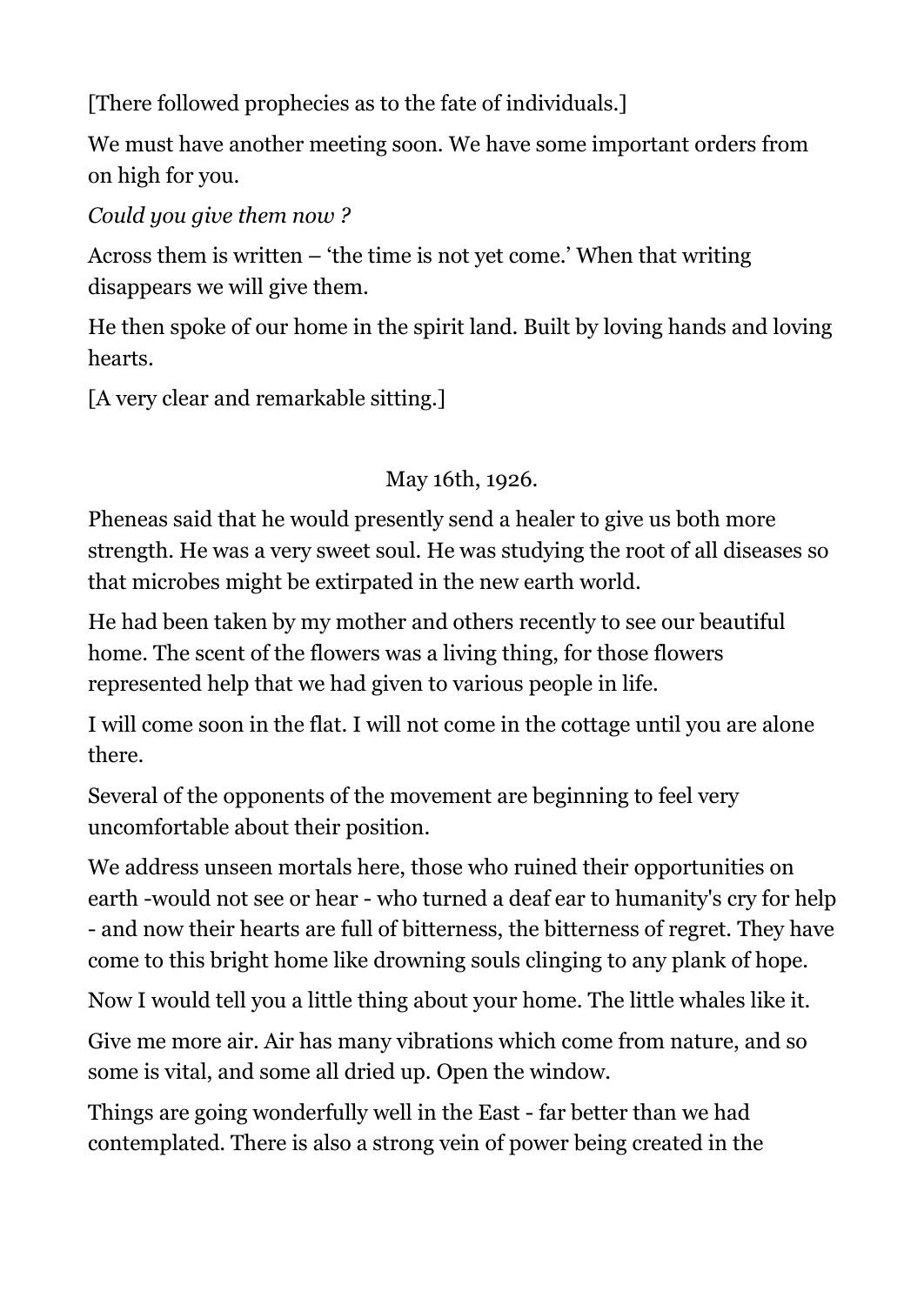Eastern hemisphere, which will greatly affect Central Europe in an unexpected way.

#### *For good ?*

All is for good eventually. It is being created by our side against the evil forces prevailing in that part.

The rubbish heap is ready for them. The world is in the state of a honeycomb. The holes are filled in some places, and seem solid, but there is nothing at the back of them, and when the pressure is put they all collapse.

My power runs low. I wanted to come on the eve of your birthday.

I'll come soon again.

### *Why do we get so few messages about the future ?*

They have been told by the higher powers that it will be better for them now to leave what they have told you to sink into your minds. Do not be afraid that they have deserted you. That is out of the question. Whenever you need their help in any way just call to them, and they will be there.

*And you ?* 

Always until the end, or rather the beginning of life eternal.

#### June 26th, 1926.

I should like to say, don't think I am not with you because I don't come often. The reason is that there is great pressure over here at this moment, and we depute our representative to guard and watch over those who we are intimately responsible for, and when the need comes for our presence, they signal and we come, So our line is always in touch with your conditions.

The whale has been hungry. There are tit-bits for the whale.

*I could do with more.* 

I have a sack load, but the time of delivery is not yet.

All is as God has planned it.

There are tunnels, but you come out into the sun.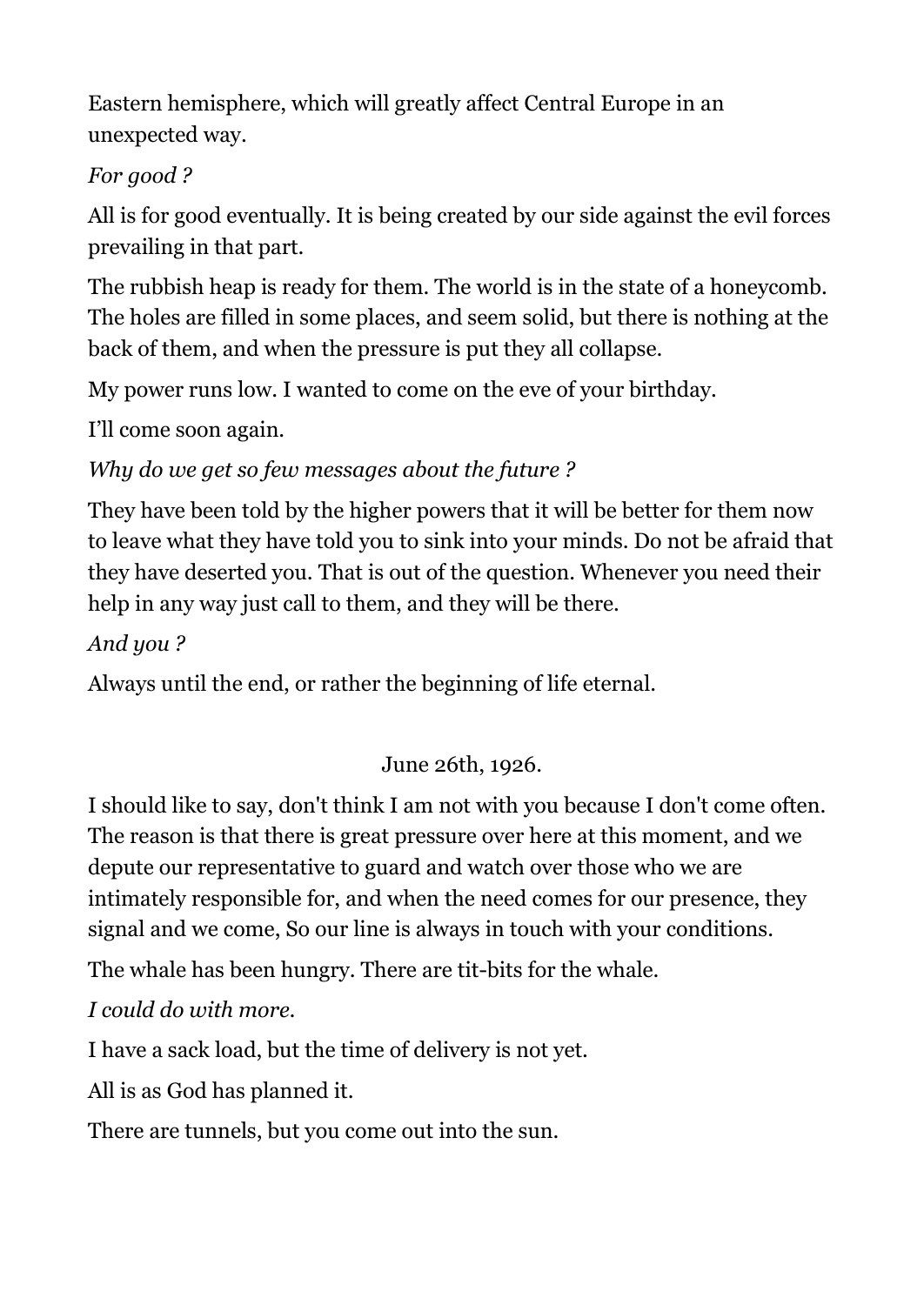Only a wee while, and the door will open into a world so sunny and beautiful that you will almost be blinded by it. It is Life written in big letters. The other, the prelude written in grey.

It is all right. It is all right. Our bridge is the link over which much valuable traffic must cross. Therefore we look after our bridge, and angelic power shall be felt, to revitalise the vein of life, which is thin at present.

All God's blessings surround you, and make you realise that the day is at hand when we shall all meet and say "God be with you."

You will put the nasty old journey away into the background when you arrive home.

August 5th, 1926.

Pheneas, after a long absence, came through for a short time. He said that the Medium had been busy and this had hindered him.

*How is everything ?* 

Splendid.

I shall come soon for a long talk. I have an invisible room in this house where my helpers always are, and I will come sometimes, and give you all strength.

I have more than a knapsack of news for you. I have a whole cart full.

This Forest home was marked down for you as long as twenty years ago.

August 16th, 1926.

We waited in vain. Finally someone came.

*Do you believe in God ?* 

I do. Upon my word I do.

*Why do you come ?* 

Because I wanted to.

*What brought you here ?* 

Your light.

*Can we help you?*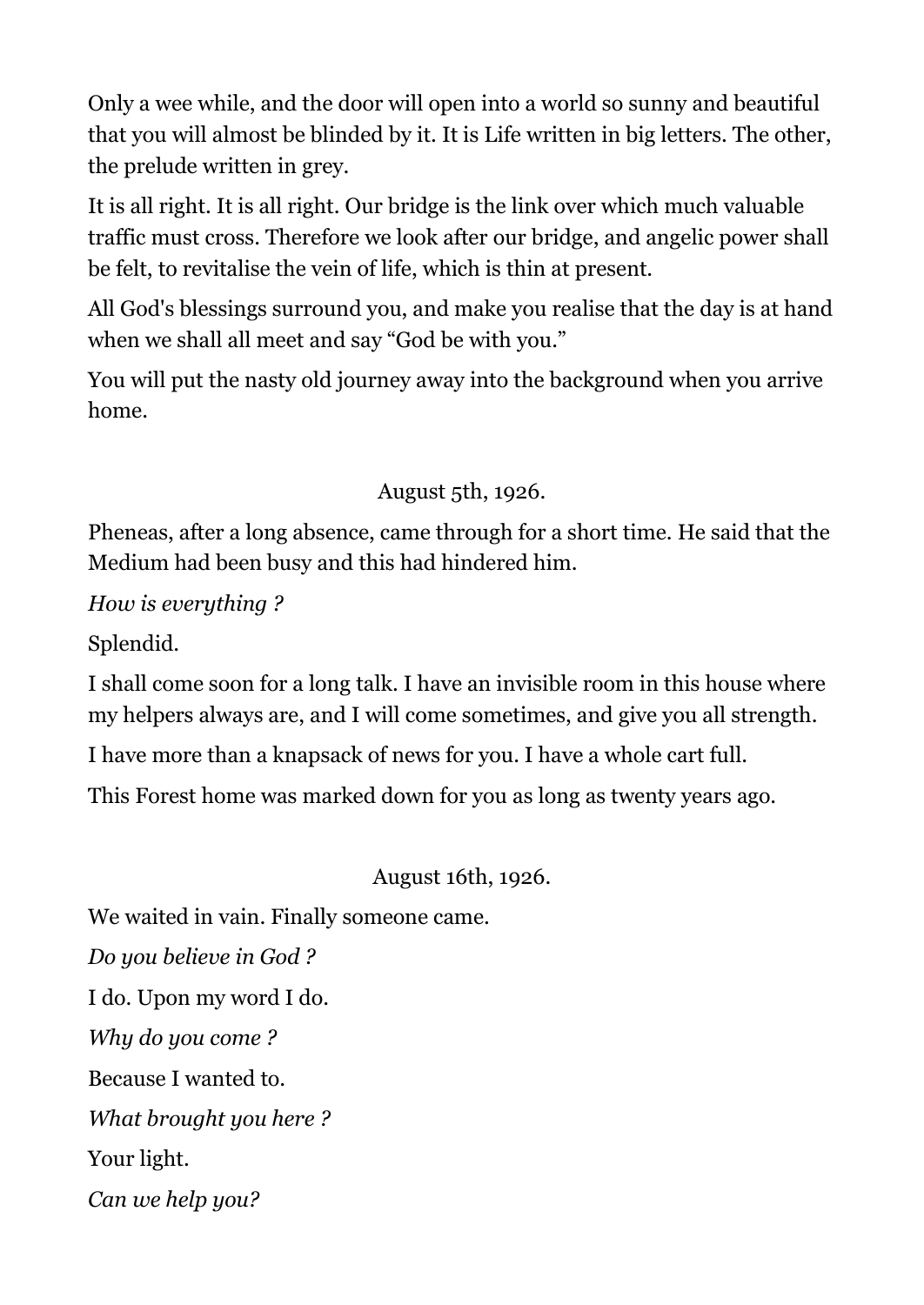Many thanks for kind wish. Not at present. *Are you happy ?*  Very - now. I only came to say "God bless you." *Do you know Pheneas ?*  No,

August 17th, 1926.

Pheneas speaks.

I am here. I do believe in God, my Maker, my Inspirer, all that I am, all that I shall ever be. God guard and bless you, my two dear ones. Your thoughts reached me far away. I came at once. I knew I was needed. His Angels' wings surround you with all power. Fear not. All is well. Great care is round you.

We always know the conditions prevailing on earth.

The time is approaching when the flood gates will be opened to spirit power, for God's message to descend to a very troubled earth.

You have not long to wait, even from your point of view.

I shall very soon want you to take down a message in cipher for me, which will be very evidential.

There is a man coming into your life who will be a tremendous aid to you in many ways.

Later came Pheneas again with cheerful words.

All is well, he repeated, but would give nothing definite. He said he was needed at once at a place where the dark forces were in growing strength.

You can pack up your things. It won't be very long now. The Medium does not want to be bothered by any more boxes. But it will be easy now. Spirit robes don't crush.

Friday, August 27th, 1926

At last Pheneas came back in full force. He began by writing.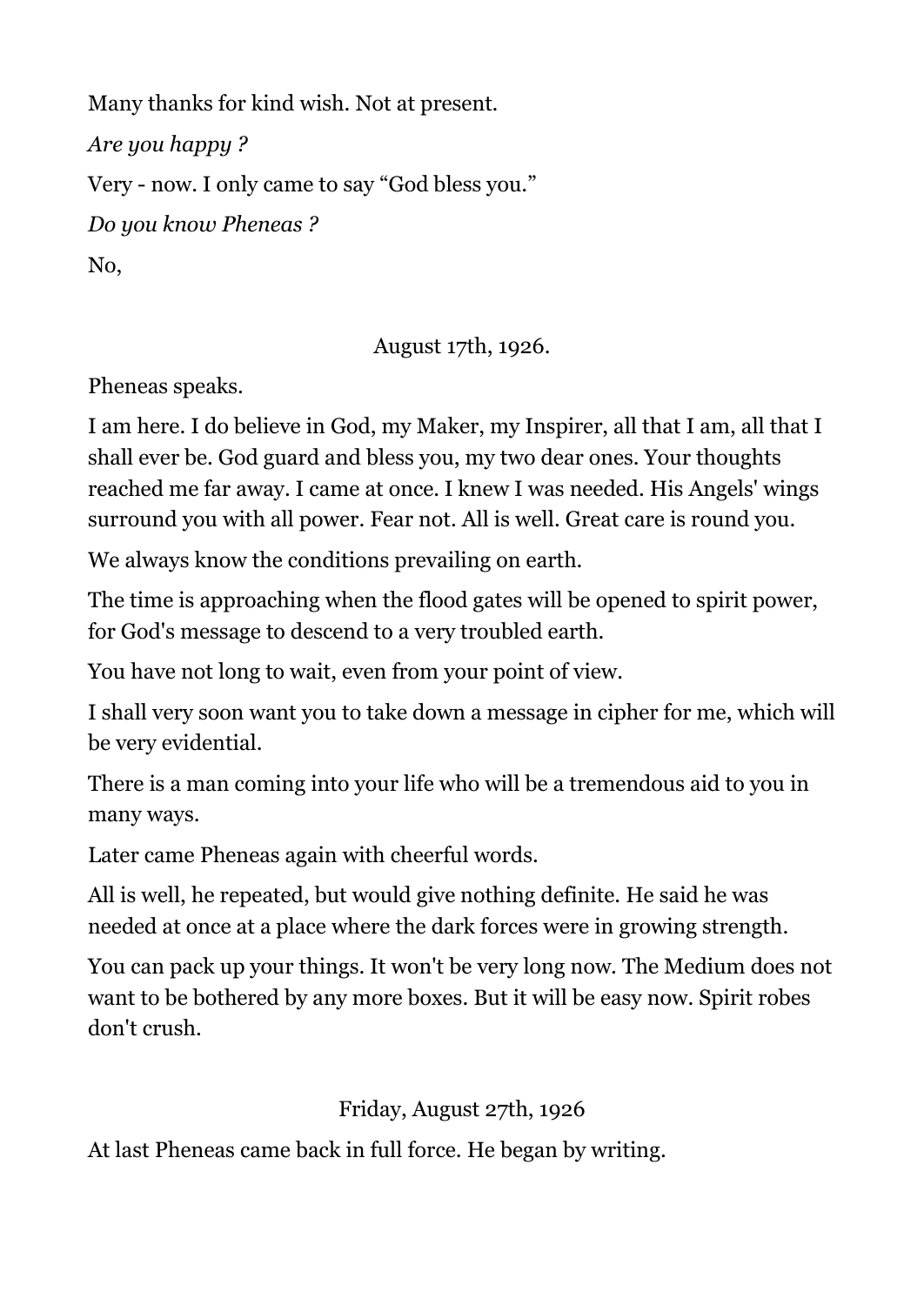God bless you, my dear ones. I will tell you something. It is this. When I was a child I had a horror of God, because I was taught to fear Him. Then I passed through the river of Life, and I saw all the rocks of religion, which were marked "God," and I hated Him. Then I came here, and I saw the love of God prevailing everywhere, the glorious happiness radiating out through that love, and then I *knew* God's love, and I realised that the Theological wolves in sheep's clothing had deliberately led me down the by paths away from Him, and His tenderness. Arthur, will you tell the world people this, that on earth at this time there is a force which will transform the earth. That there will be an upheaval (a change) of unprecedented force which will transfigure the earth's surface, so that it will be as God originally intended it to be.

Pheneas then began to speak.

You should be more careful in testing who comes to you. You should first ask. " Do you believe in God ?" And then ask: " Are you Pheneas ?" Remembering what is said in the Bible. *Test* the Spirits.

*I will be more careful.* 

I have told you this before. It is very important. You expose the Medium to harm.

*I would not do that.* 

It is good to be here.

*We feared you had left us.* 

Never. You need never fear that. But am like a captain who has to visit the ramparts continually, though he can always be recalled.

Do not ask too many questions. Let me give my own message else you make my landing stage more bumpy than it needs to be.

This house is splendid, and the place wonderful. We have got it now as we want it. The great trees of this Forest\* shed out a power, an aura, which man has not yet recognised.

\*We were in our forest cottage.

*A beneficent power ?*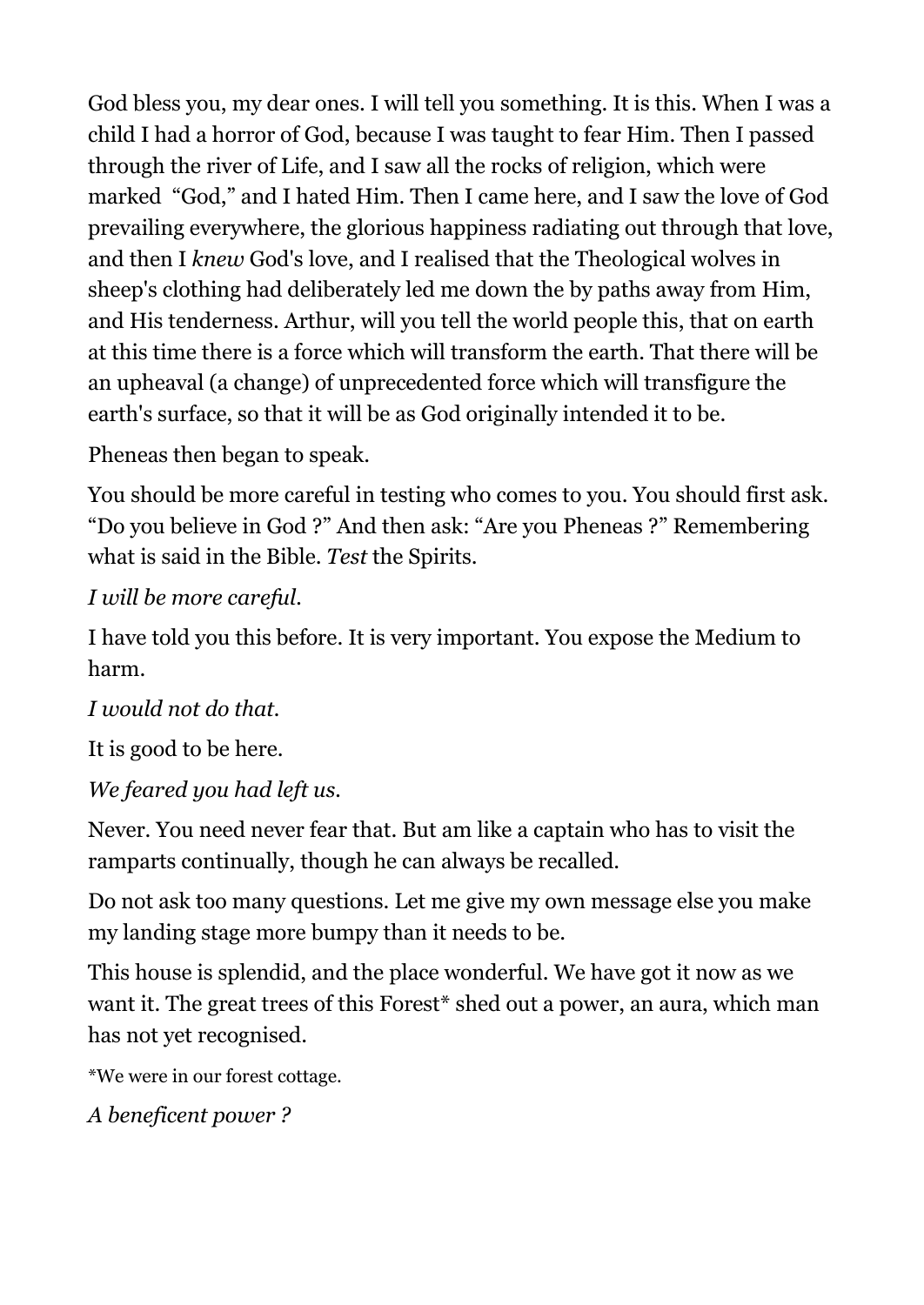Yes, entirely so. You will get a fountain of power built up in this house which will affect everyone of you, and strengthen your spiritual powers and vibrations.

# *How are things going ?*

All is well. The dark forces have set a movement going in order to check God's power, which they see approaching the earth. They will fail.

These forces are evil, and must go. You will be approached soon by letter by another, who will claim to be a Spiritualist, but who plots evil. Be on your guard. We have our eye on him.

There will come much good from a spirit source, a medium, who has been regarded with some suspicion.

Tell the Medium when she wakes that the matter she is wondering about will be all right.

### *I will tell her.*

She will be wonderful. She has God's great work to do. Tear-dimmed eyes will look up at her, and they will lighten in joy as they see the power that God has given her. So long as she uses those powers no harm can touch any of you.

*What shall I do about the book I am preparing on your teaching ? \** 

\*The present volume.

We shall always let you know the Medium.

*Very good. It is delicate work.* 

You will be instructed. Much must be withheld, for the world is not ready yet. I shall come back soon, for I have a message for someone near here, who needs it badly.

May God's blessing rest upon you all in this house, and upon all whom you love.

September 1st, 1926.

(Children present.)

It is I, Innes. We shall soon be very close.

*Have you news of the future?*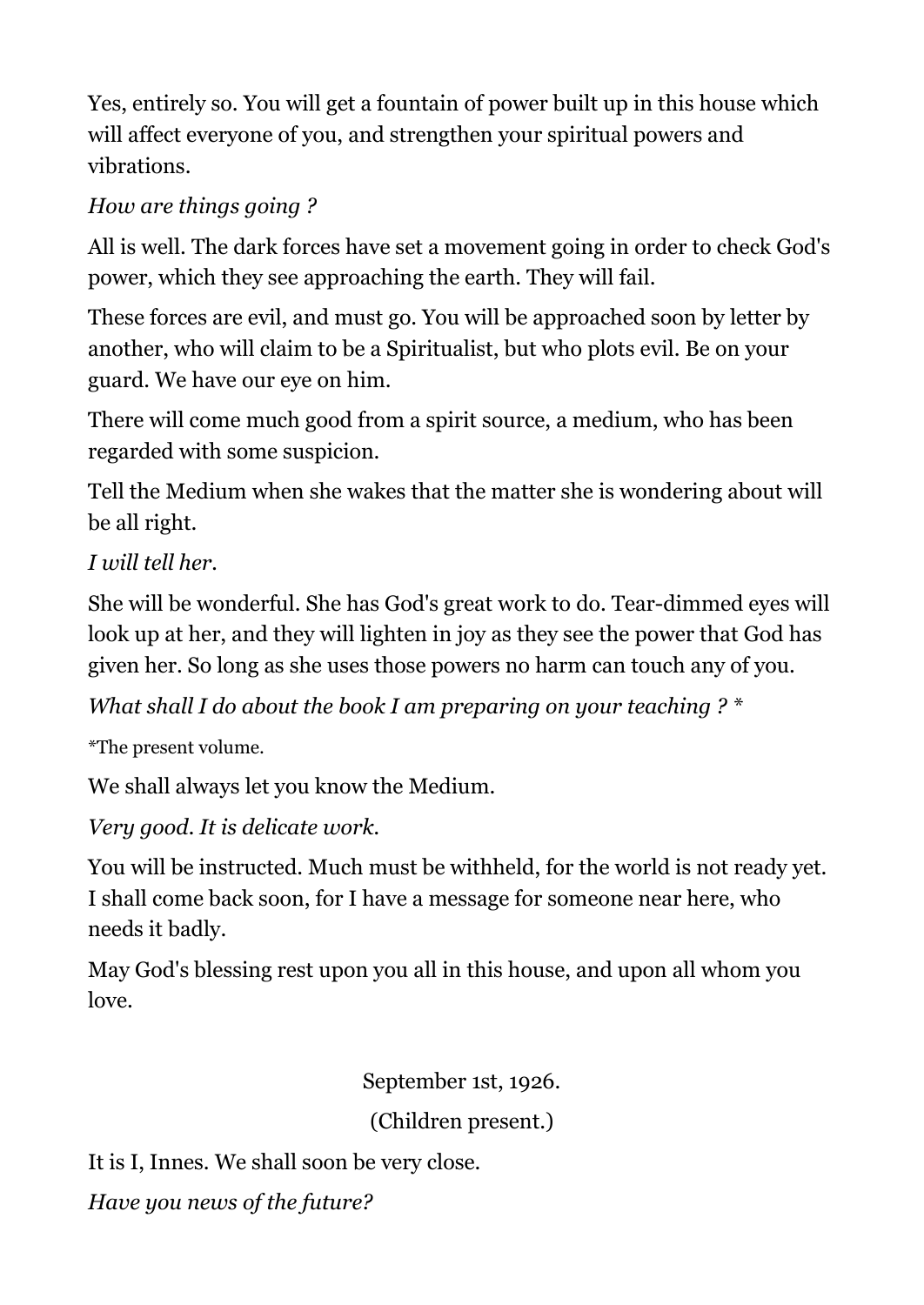We in our sphere are never told what to happen in detail and time. We only have a general knowledge. Never press matters. Let things come about naturally. Do not be ahead of the coach. Be on it.

We should like you to observe the following directions

I. To be ready in health.

2. To be ready in knowledge, accumulated.

Then we would have you understand this, that you must all realise that at present there is a very vital force surrounding you all, to determine which is capable and worthy of the work Christ may send to your group to do. This is the testing time. You are all unconsciously putting on your armour *now*. Be ready. In God's name, in Christ's name, be ready. Do not wait till the bugle sounds from on high. *Then* it will be too late. Be prepared. In all our names we beg, we implore you to do this, for upon your present efforts our great united meeting depends. Do not fail. All else is as the sands of the sea, unseen, unknown, of a great uselessness. We are tremendously excited, and hopeful, and our hearts reverberate at the thought of the great assembly of all our beloved ones. God is in His Heaven, and all is well. Never fear, however the dark clouds of opposition surround you. The circle is God-sent, Godpreserved. God be with you all, my dear earth people.

Pheneas speaks.

I do, God bless you, I do.

I have seen His glory.

I am your guide.

*Have you been with me long ?* 

Yes, for many years, watching your development along the line ordained.

*Do you like this house ?* 

We have found it for you. It is the ideal place for much power to be transmitted through it. It will be a receiving station for much knowledge.

God bless you in all peace.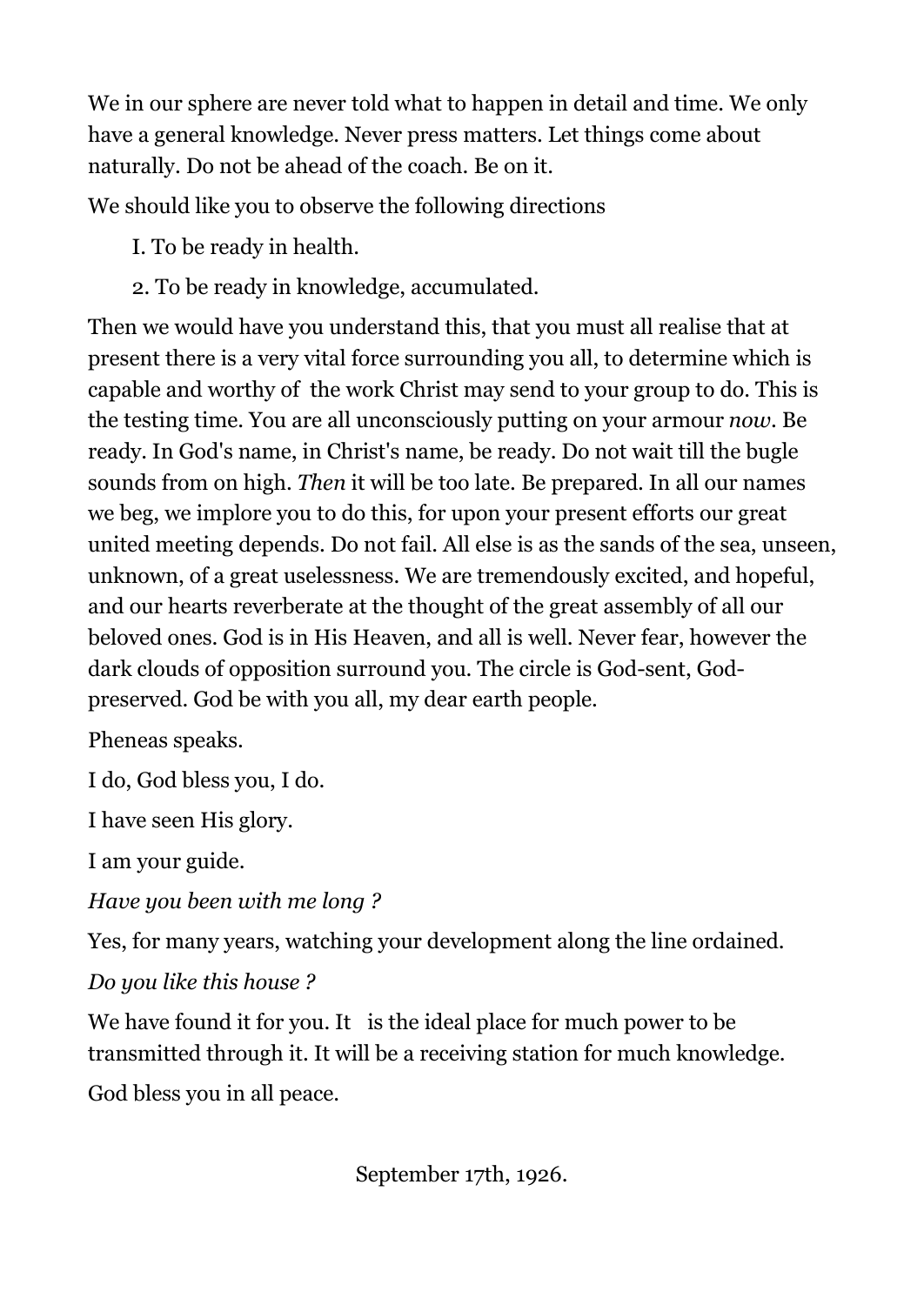### (Children present.)

Pheneas speaks. After the usual tests.

*Was that message right about a delay ?* 

Yes, in a way it was right.

But all is well.

I will come soon and tell more.

*You seem to have left us.* 

You have this idea of your book in your mind, and it blocks me. We are like two people meeting on a plank. One or other has to give away.

*Well, it is your book, not mine.* 

You have been the pen. I, the writer.

Exactly, but I have to arrange all about when to publish and so on.

It will all arrange itself.

Wait until it is really needed.

I will read it and let you know.

*But it takes three months in the press.* 

Well, you could have it printed, and then hold back the edition.

*Very good, I will do so.* 

Do not trouble. All will be easy.

If you make the sign of the cross on your foreheads when you lie down to sleep you help the good spirits.

*You seem to have some very R.C. ideas.* 

Yes, they know the signs, but not always the spirit.

[He then gave Denis some advice.]

*Why do we get nothing at our voice sittings ?* 

It is not yet ready. You can't get an apple dumpling till you have the apples. You might say that we have the crust ready now.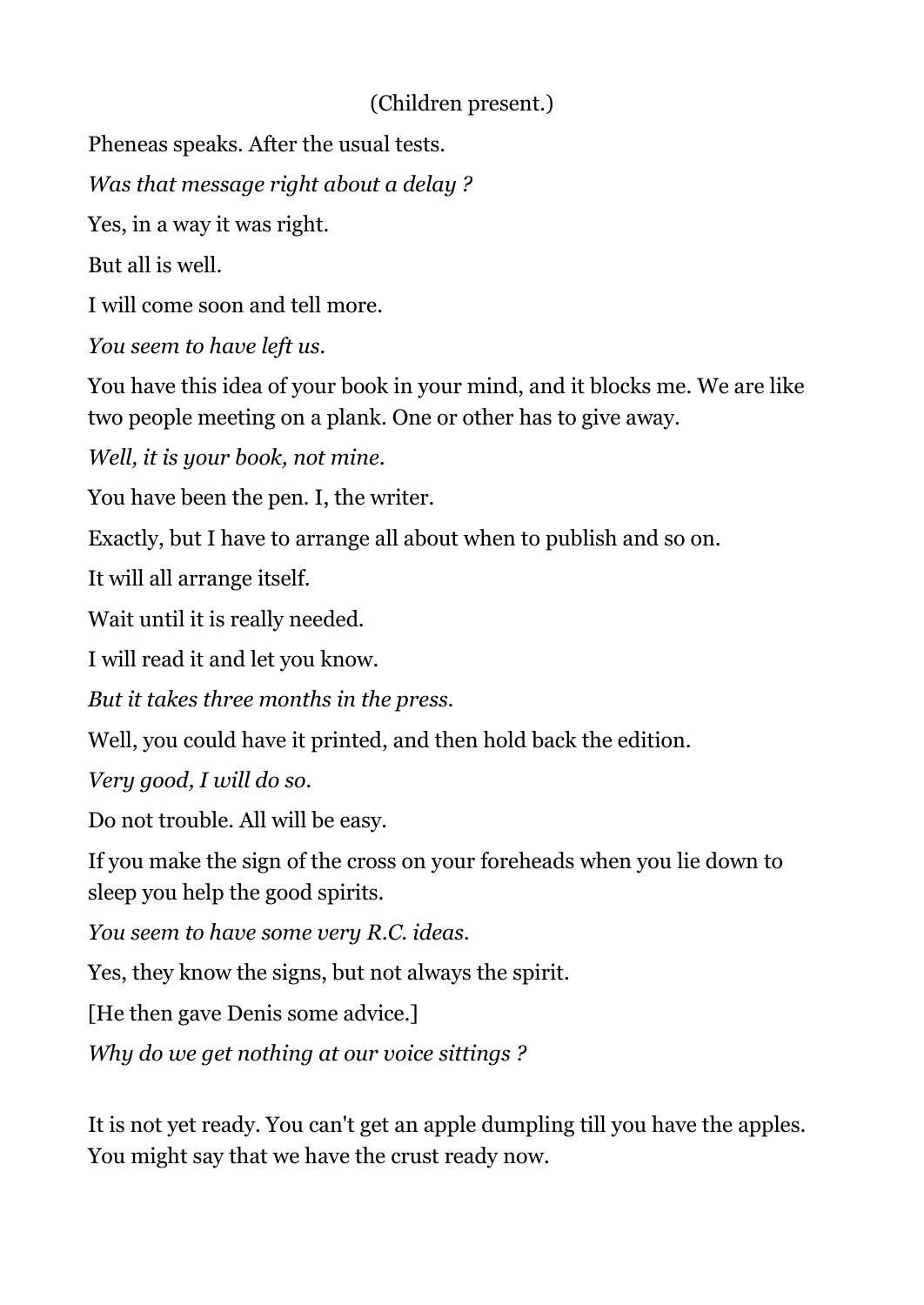#### September 28th, 1926.

It is like this. When the vibrations are low, then you tighten them up by another cord which is created by the earth's vibrations. Some day I will tell you how to get the most sensitive vibration on earth, so that we can almost see each other.

We thought you had gone. We have been lonely.

Do not ever feel lonely, for I am always within call.

I wonder if a Dictaphone would not be desirable to save you writing.

*I will consider that.* 

As to my absence you must realise that it is difficult sometimes for me to penetrate the barrier which gathers round you. In this place there was an entity who was a very strong materialist when on earth. He brought others of the same sort to foregather in his old home. We have now banished him to his right place. We wanted a battery of human power here to release those who had originally owned the spot. We have the right vibrations now.

We have also entire control of the Forest House - entire control. It is what your very practical wife would call 'spring-cleaned.' God's mark is in every room.

Our sentinels are replenished with power - I mean our leafy sentinels. Those who protect Nature in our sphere have been busy spring-cleaning them also.

You have had long sight by which you can visualise the Coming Country towards which you and humanity have been walking. You have told them, and they have jeered, because they could only see the stones at their feet. But many are looking up now, and can see dimly an outline, and these are handing on what they see. Before long they will see what is now the horizon close up, and will acclaim you.

*I want no acclaiming.* 

My power is running down.

I wish you to throw out your vibrations to the Homeland, as it makes a double cord. You must take a *real* interest in your future home. Otherwise those preparing it lose heart.

*I do take interest, but I am very busy here.*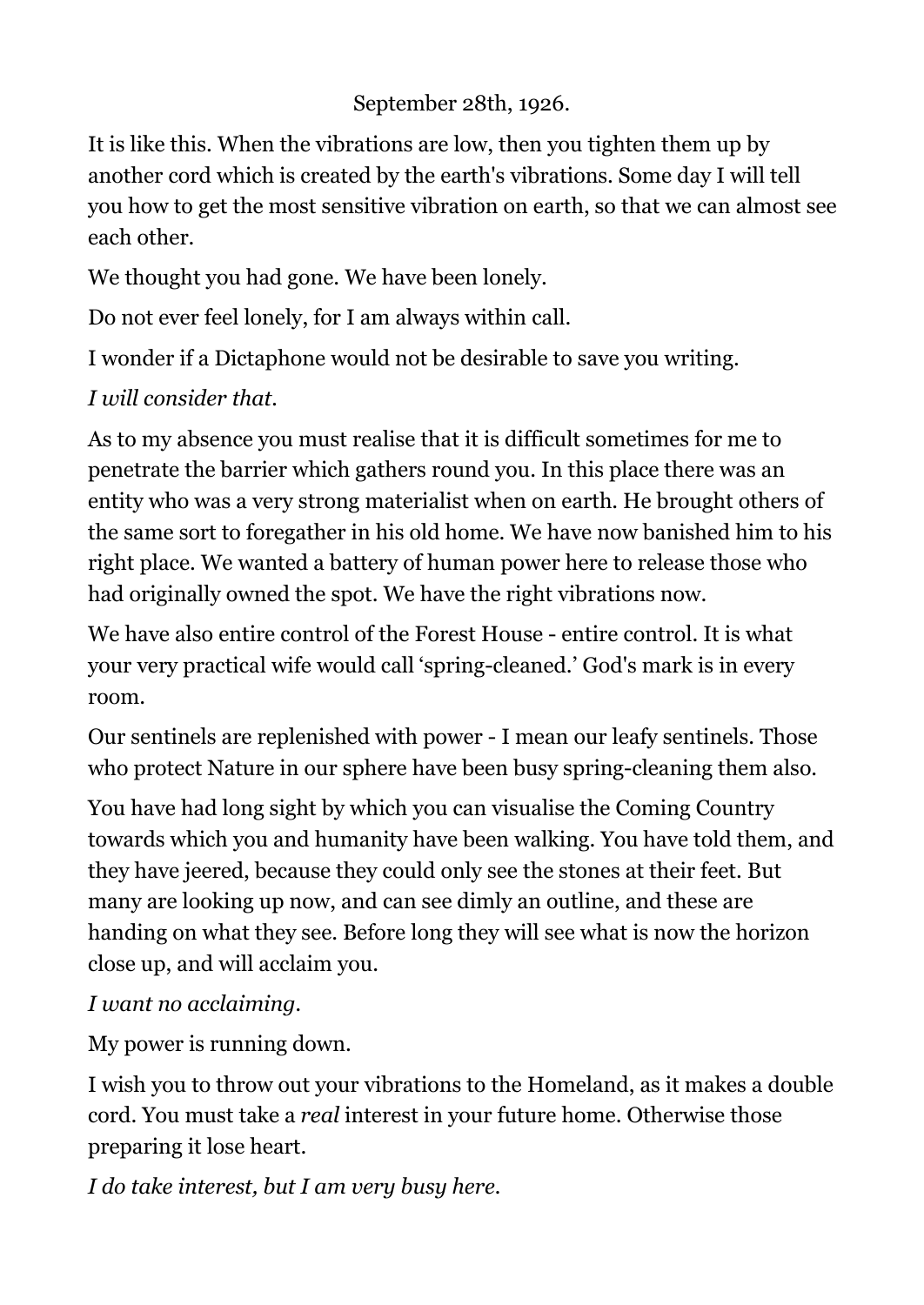September 29th.

In the evening Pheneas's guard spoke to us. He then seems to have called Pheneas, who came very cheerily. After the usual password, he said:

I now can come down with great ease. You have made me a good landing place. This whole forest may be called our landing place upon earth, an unspotted place.

You cannot think how I am pulled to pieces by human vibrations when I have to come to you amid crowds.

We look on you as a standard for our aerial. That standard must be plumb. It must be held up by supports. These are humility, bravery, knowledge, tenderness, open-mindedness. If the standard is out of plumb our message won't get through.

I have a room in this house. From the window I look out on the great tree sentinels.

*We are greatly honoured.* 

You must think more of what we are doing for you in our home.

*How can I, with so much before us ?* 

All is going on well - more than well.

All beautiful things down to the smallest berry or flower are from God, and act as God's servant.

There is one here who was earnest and good in life, but now that he has passed over he realises that he really missed everything. He is horrified to find it so, and his one desire now is to make good by helping you. He has attached himself to your forces.

Yes, get a Dictaphone. Use it for all purposes. For above all, it is needful to get an exact record of what we say when we consider its importance in the days to come.

# October 10th 1926.

God bless you. I wanted to come to-night especially,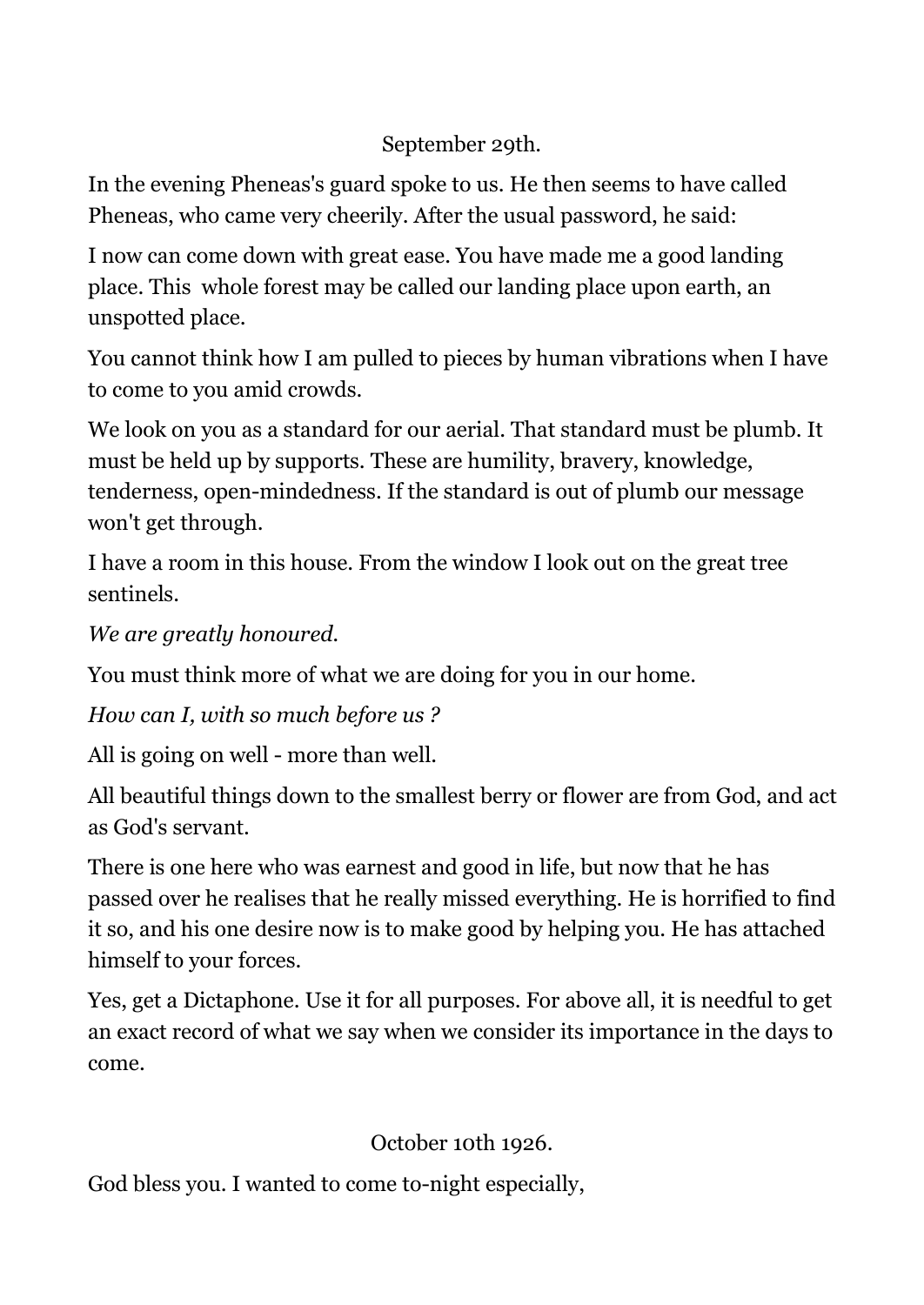Yes, I believe in God, because I have seen, His glory. No, I am not Pheneas. I am an Arabian. I go with him always to the East.

*Any news of the future ?* 

Only this. That we are very expectant.

[Another spirit came.]

```
Are you happy over there ?
```
I am, and have been for some time since my dear wife came over here, and helped me to join her.

*Did we know your wife ?* 

No, but you helped her greatly when she was distressed over my passing, so I have come to thank you and bless you with all my heart.

*Perhaps you can help our children.* 

I will do all I can with all my heart.

[Pheneas came.]

I will try to write direct. It is strange for me to write. When I was on earth we used to write through pieces of leafy stuff. This is quite different.

[The writing became very rough.]

You know that I am coming with you all the way until we meet at last in the great beyond.

[Pheneas then began to talk. He said that the conditions were always very thin because I would not show interest enough in the other world, but only in the future of this world.]

Seeing that I was rather hurt by what seemed to me to be unnecessary criticism, Pheneas came back and spoke very beautifully. He said he was very eager to get through some teaching about the spheres which had never before been given to humanity. It was this which he was anxious to give me.

Further' messages carry down to November I6. He said:

If trouble comes it is not a case of 'poor people.' Those who are even a little good will come into what is a little better. As to those who have misled others and stood in the way of God's light they will be removed. There is no one, however humble, who has not a special guidance from above, one little ray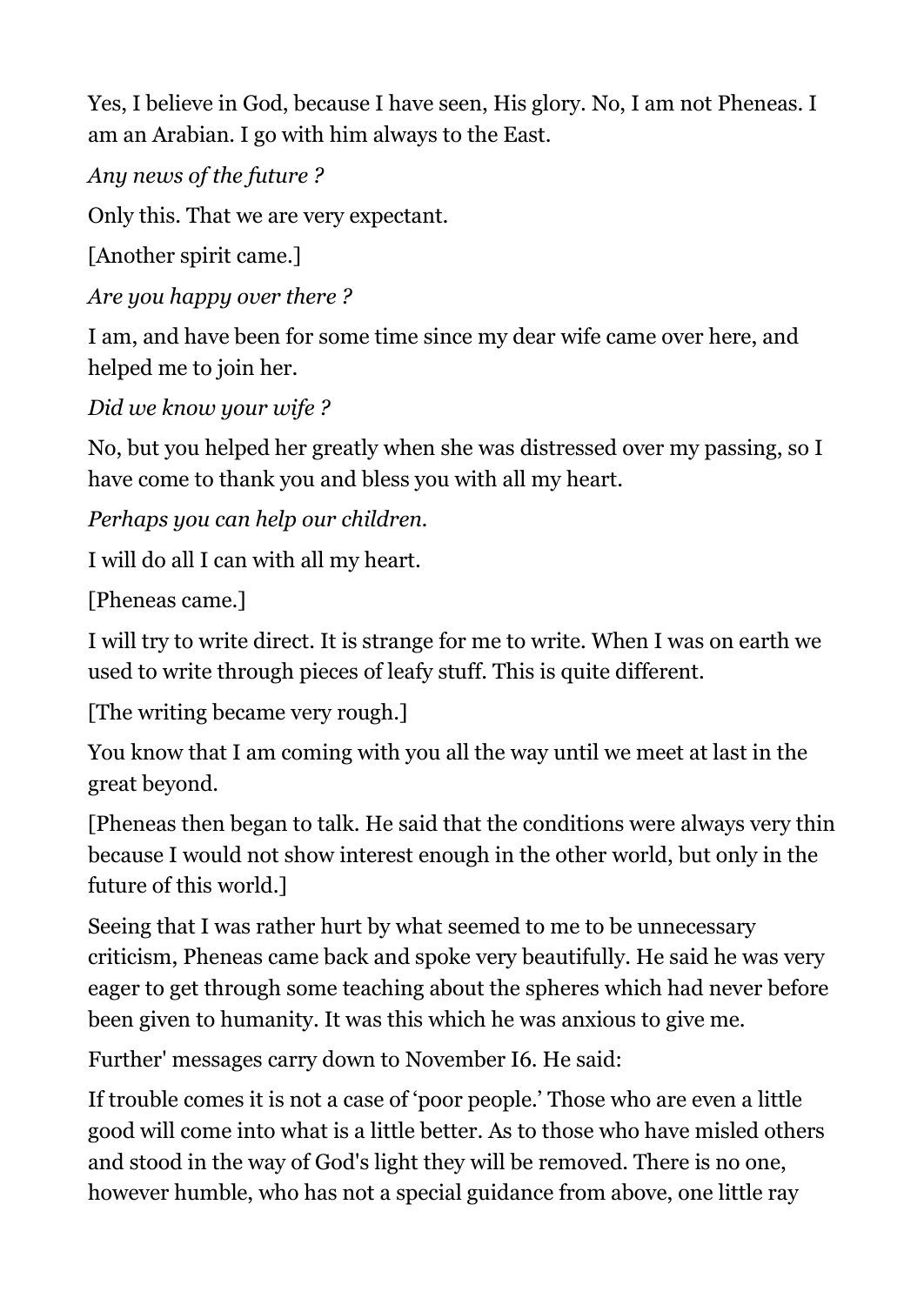shooting down to him, and to all living things, from the centre of love. No one is neglected. There is a glowing cord of love.

All these disturbances of Nature are like the sirens which in your world would summon the workmen to their work.

November 26th.

(A spirit came.)

*Do you believe in God ?* 

I do, because ever since I came to this wonderful world I have seen His love everywhere. I am an Arabian.

*A friend of Pheneas ?* 

Yes, his cousin. Pheneas has a great band round him.

*Did you also live at Ur ?* 

No, I lived many miles apart from him.

*Was he a King or Chief ?* 

He was a leader among the people, respected and beloved.

*Was he a warrior ?* 

He won a great battle against odds. That was what first drew the people's attention to him. Then it was his glorious character.

Humanity lives in a closed box at present, knowing nothing of the great spirit world outside, so full of radiant vibrations.

What shall we call you

You can call me Josephus.

*These are Eastern, but hardly Arab names.* 

We care nothing for our old earth names.

*I suppose it is thousands of years since your earth life.* 

Time is as a puff of wind over here. It *is* not. Your own time will very soon be the same.

Pheneas came.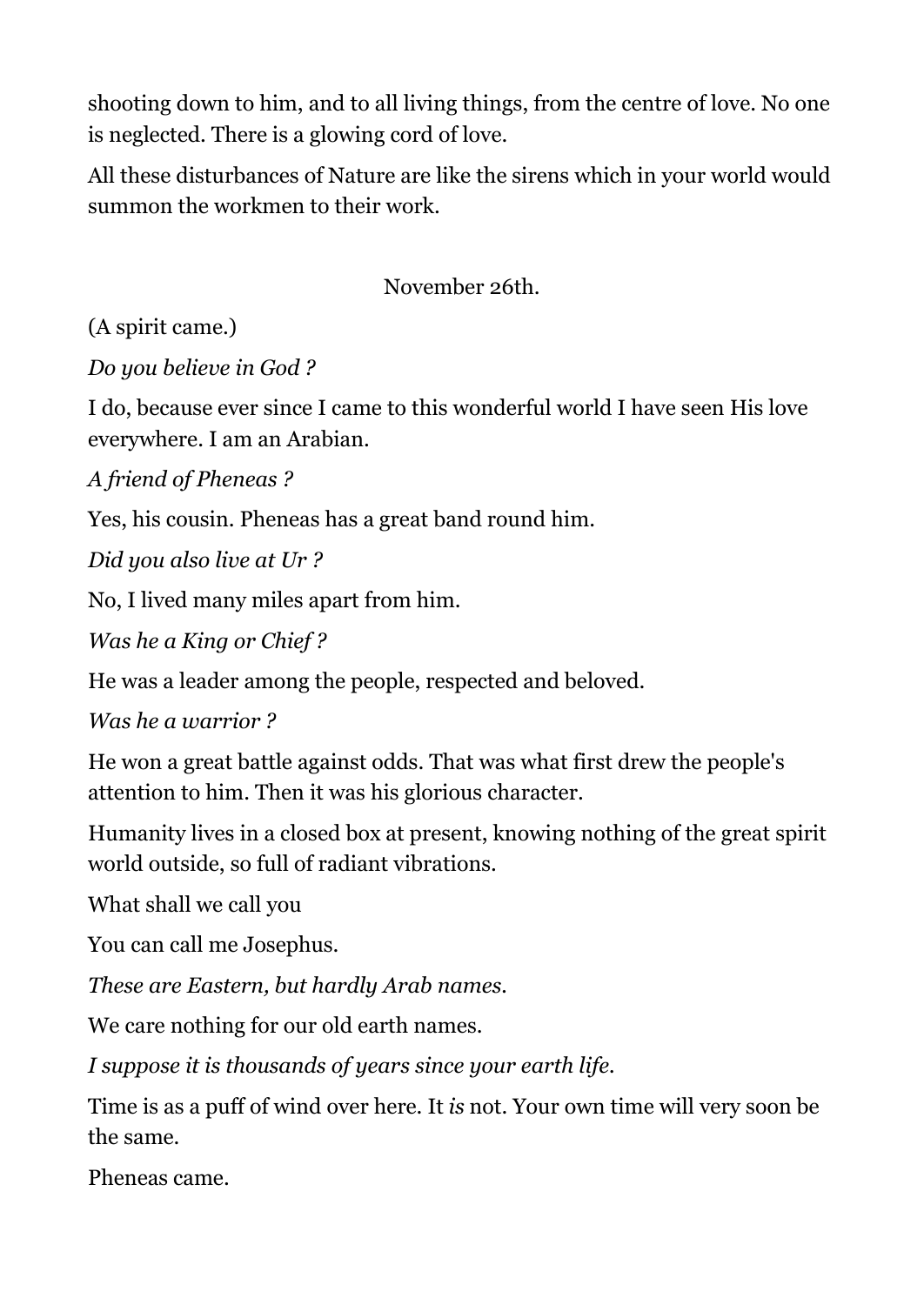#### *Have you any message ?*

Just this. It is the great fight of good against evil. What we want is not that folks should be frightened, but that they should begin to change themselves and to develop on more spiritual lines. We are not trying to make people nervous but to prepare them while there is time. The world could not go on as it has done. It would destroy itself if it did.

For the sake of unborn generations a new right understanding of God, the great, tender Father of all, must be given to humanity, and the old theological misconceptions of God as a judge must be swept away. Love, not fear, must reign in each heart. Humanity must know the kind of existence they will lead in the lower greyer spheres if their lives are selfish and evil in the earth plane. Knowledge of where a man's actions are leading him will help and inspire him to live at his highest and what to avoid. The knowledge of the real and human happiness in the higher worlds ahead will give a man courage in facing sorrows and difficulties on this earth. The hope and joy of great happiness and the fulfilment of all his heart's ideals will make life here so much easier to bear and so much more radiant. When beloved ones have their promotion to the Higher life, Death will have lost all its sting, all its tragic sorrow, when those left on earth know that through infinite love and goodness of God a bridge of communication has been made and that dear ones have not been cut off, but can still make their presence known and can help and guide and influence by their newly gained knowledge of the Higher life. Humanity's tears will thus be dried and a new hope and anticipation of a greater life will inspire men and women to greater love and understanding of each other and to Him, the great Father of every thing. The world will then be as He meant it to be. The shadows will flee away and God's love will radiate through all.

Those who have stood in the way of God's truth are being swept aside. Soon, very soon, the light will be seen in the sky, God's untainted sky, and great will be the fear. Great also the rejoicing of those who have kept their lamps burning against the coming of the bridegroom.

Tell the people this that they will be for forced to realise God and life immortal. The autumn leaves of the world's history have fallen, the winter frosts are approaching; Then the dawn; Then the spring of eternity. And above all, then the sunshine of love - God - Just that, God !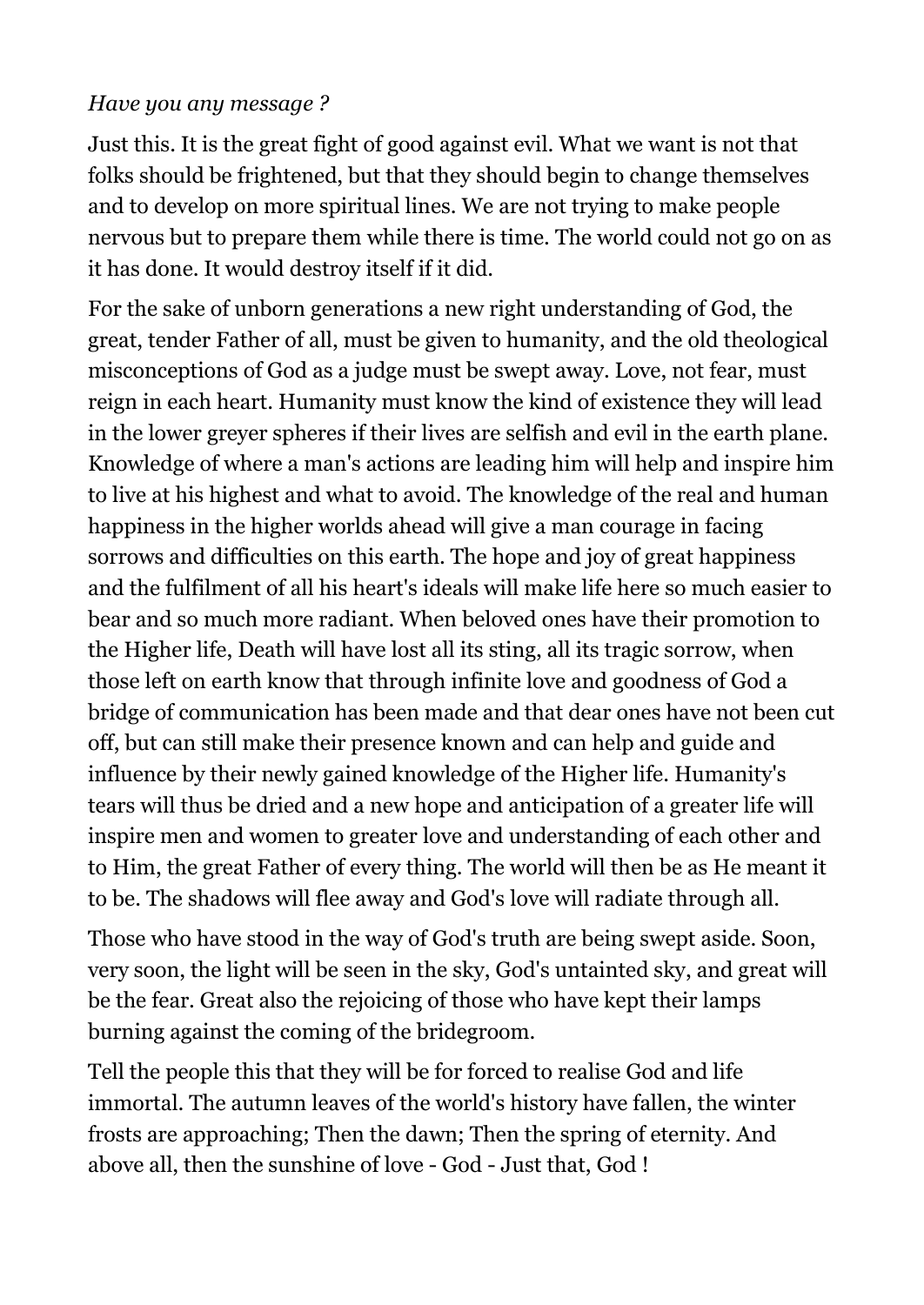#### THE END

#### A LAST WORD

I would now add one or two comments upon the teaching of Pheneas.

First of all, I would ask any Roman Catholic or Plymouth Brother or Bible student, or other ultra-orthodox critics whether any traces of diabolical origin can be seen in the teachings or influences of Pheneas I would also ask agnostic critics whether the script bears out their oft repeated assertion that nothing but rubbish comes through. Finally, I would beg those who accuse Spiritualists and Spirits of being inimical to Jesus of Nazareth, whether the conception of the Cosmic Christ, and of Him as being one of the representatives of it, does not make His wonderful career and influence more intelligible and more universal. This view of the matter, with Pheneas's assertion that the same or a similar great Spirit is about to manifest itself once more in the world's history, is a matter which is utterly foreign to our own minds. So, too, is that conception of coming events which is dimly outlined here - the time has not yet come for fuller detail - and which has been corroborated by not less than a hundred independent communications from all parts of the world. To speak of such revelations as coming from our own sub-conscious minds is a mere playing with words, since we are at once faced with the question as to what inspires the sub-conscious mind with such definite information and original ideas.

No sub-conscious theory touches the fact that so much correct information has come through which was beyond our knowledge.

Let me sum up in a short epitome the teaching which we have received under the general guidance of Pheneas, supported, as will be seen, by many other less exalted beings. His whole message breathes intense reverence for the Christ Spirit, which he realises as a sort of spiritual prism which focuses the Divine rays upon the world. He proclaims that the world must prepare itself for great changes, physical and spiritual, all leading to a higher level of human existence, which would seem, so far as we can trace it, to imply a more equal distribution of wealth, greater simplicity of life, far greater humanity both to fellow creatures and to animals, abstinence from flesh diet, and the end of all